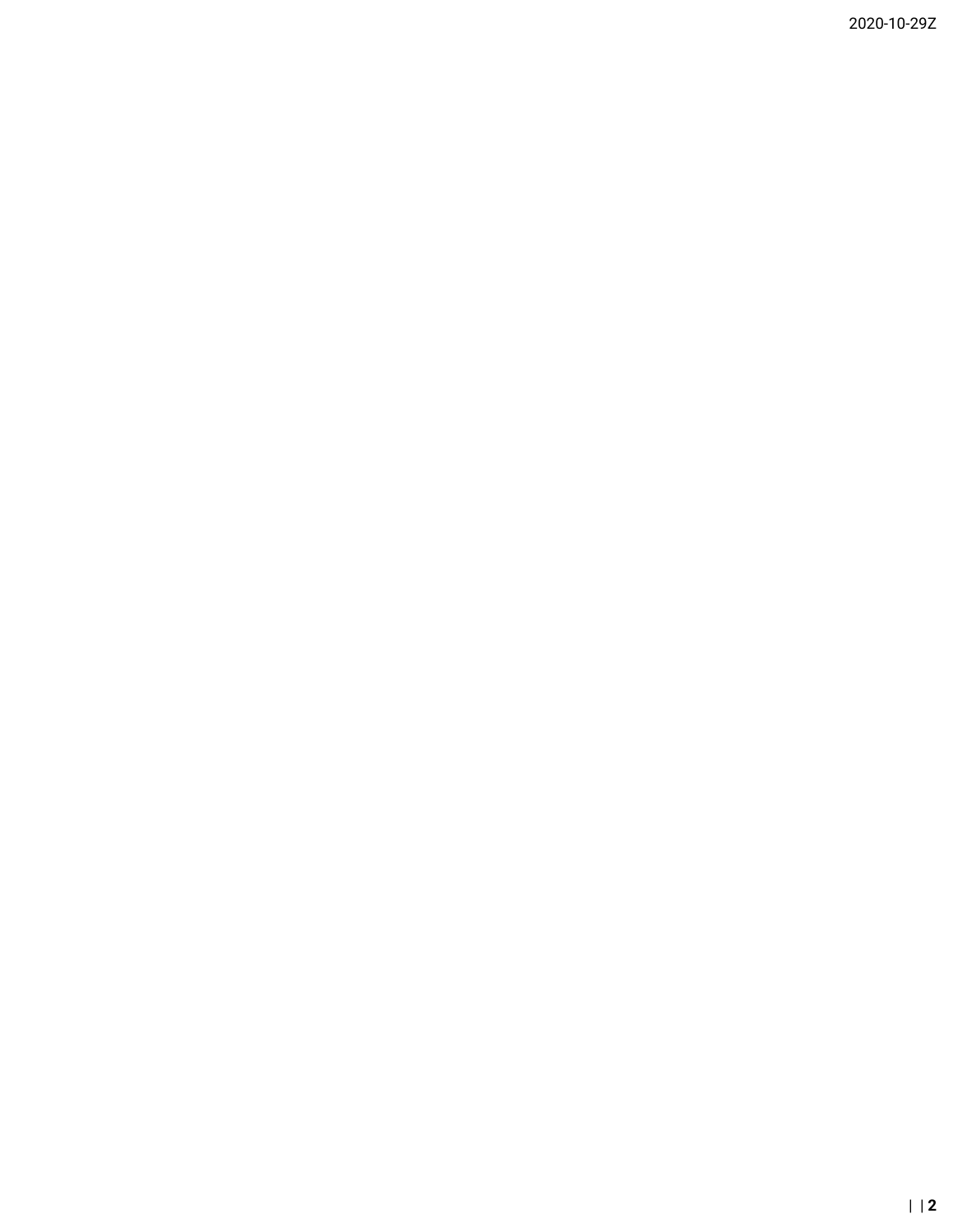# **Contents**

| <b>Enforcing compliance rules for devices</b> | 26 |
|-----------------------------------------------|----|
|                                               |    |
|                                               |    |
|                                               |    |
|                                               |    |
|                                               |    |
|                                               |    |
|                                               |    |
|                                               |    |
|                                               |    |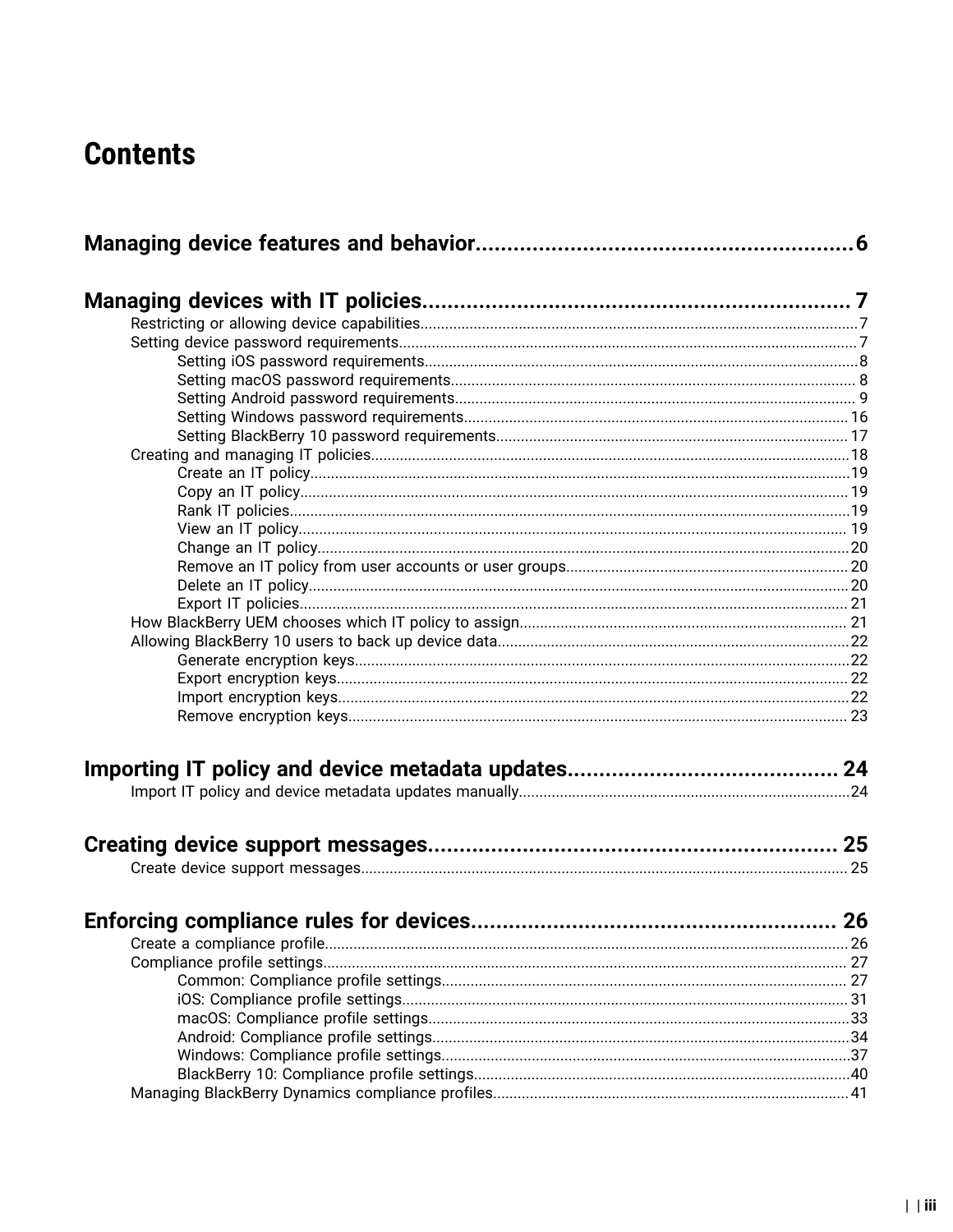|--|--|--|--|

| Controlling the software updates that are installed on devices 56 |  |
|-------------------------------------------------------------------|--|
|                                                                   |  |
|                                                                   |  |
|                                                                   |  |
|                                                                   |  |
|                                                                   |  |
|                                                                   |  |
|                                                                   |  |
|                                                                   |  |

| Configuring communication between devices and BlackBerry UEM 61 |  |
|-----------------------------------------------------------------|--|
|                                                                 |  |
|                                                                 |  |
|                                                                 |  |
|                                                                 |  |
|                                                                 |  |
|                                                                 |  |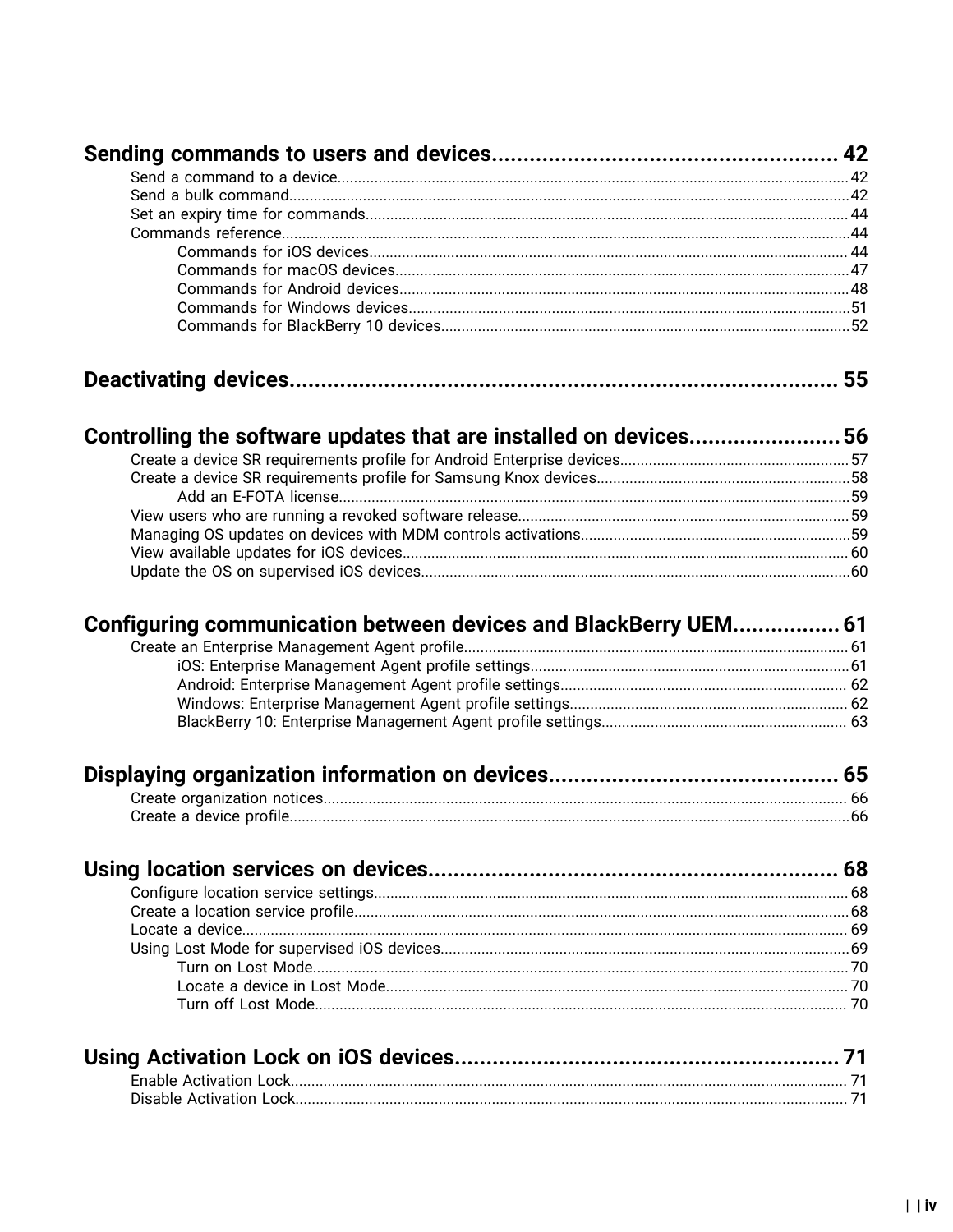| Managing factory reset protection for Android Enterprise devices75                              |    |
|-------------------------------------------------------------------------------------------------|----|
|                                                                                                 |    |
|                                                                                                 |    |
|                                                                                                 |    |
| Considerations for using a specific Managed Google Play account when setting up a factory reset |    |
|                                                                                                 |    |
|                                                                                                 |    |
| Setting up Windows Information Protection for Windows 10 devices78                              |    |
|                                                                                                 |    |
|                                                                                                 |    |
|                                                                                                 |    |
| Manage attestation for Android devices and BlackBerry Dynamics apps using SafetyNet85           |    |
|                                                                                                 |    |
| Configure attestation for Android devices and BlackBerry Dynamics apps using SafetyNet86        |    |
|                                                                                                 | 89 |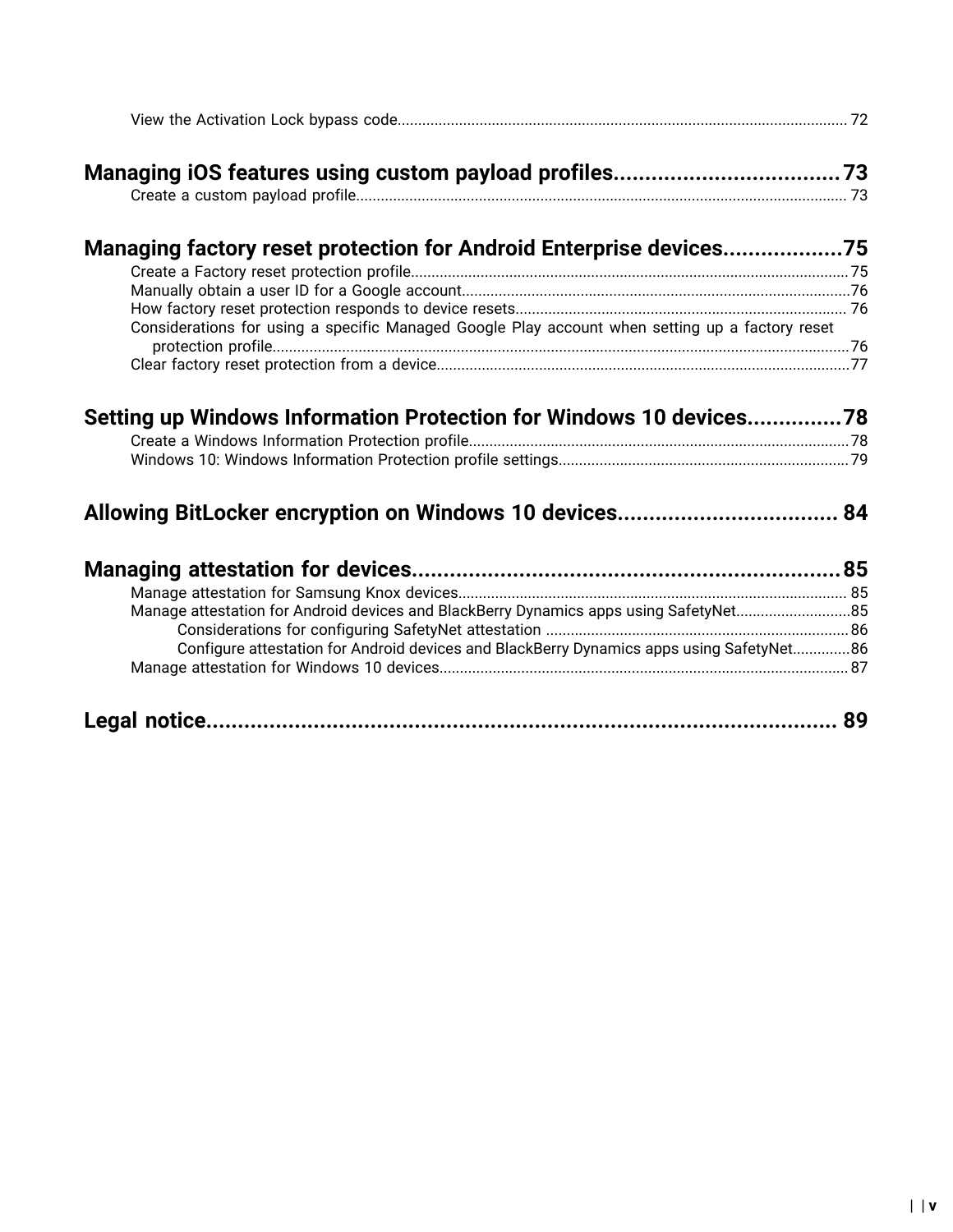# <span id="page-5-0"></span>**Managing device features and behavior**

You have several options for controlling device behavior. You can use profiles and IT policies to turn on or limit the use of many features. You can also send commands to devices to initiate various actions.

You can specify settings for different device types in the same IT policy or profile and then assign the IT policy or profile to user accounts, user groups, or device groups.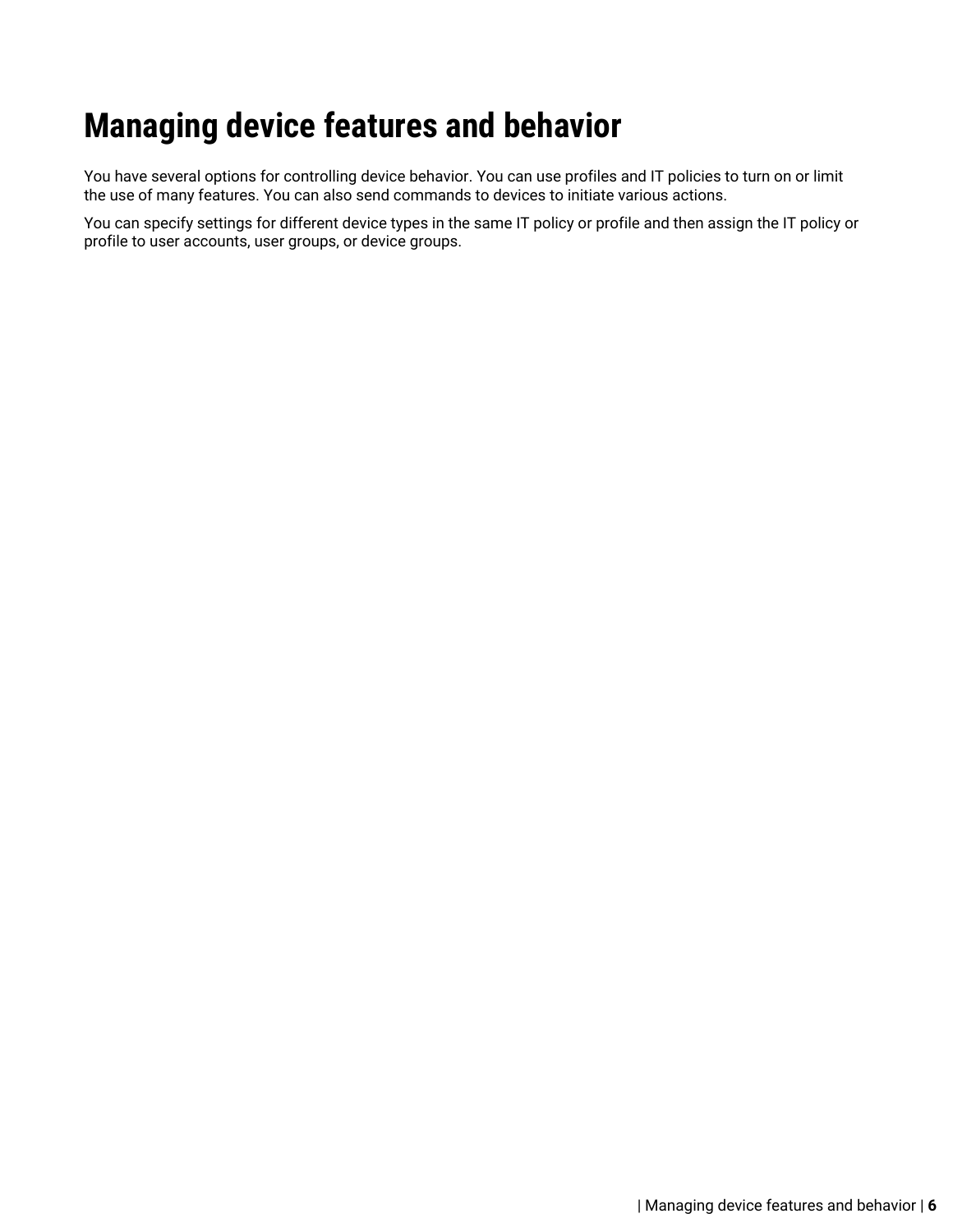# <span id="page-6-0"></span>**Managing devices with IT policies**

You can use IT policies to manage the security and behavior of devices in your organization. An IT policy is a set of rules that control features and functionality on devices. You can configure rules for BlackBerry 10, iOS, macOS, Android, and Windows devices in the same IT policy. The device OS determines the list of features that can be controlled using IT policies and the device activation type determines which rules in an IT policy apply to a specific device. Devices ignore rules in an IT policy that to not apply to them.

BlackBerry UEM includes a Default IT policy with preconfigured rules for each device type. If no IT policy is assigned to a user account, a user group that a user belongs to, or a device group that a user's devices belong to, BlackBerry UEM sends the Default IT policy to a user's devices. BlackBerry UEM automatically sends an IT policy to a device when a user activates it, when you update an assigned IT policy, or when a different IT policy is assigned to a user account or device.

BlackBerry UEM on-premises synchronizes daily with the BlackBerry Infrastructure over port 3101 to determine whether any updated IT policy information is available. In If updated IT policy information is available, BlackBerry UEM retrieves it and, by default, stores the updates in the BlackBerry UEM database. Administrators with the "View IT policies" and "Create and edit IT policies" permissions are notified about the update when they log in. If your organization's security policy does not allow automatic updates, you can turn off the automatic updates and import updates into BlackBerry UEM manually. for more information, see [Importing IT policy and device metadata](#page-23-0) [updates.](#page-23-0)

Updated IT policy information is updated automatically in UEM Cloud instances.

For more information about the IT policy rules for each device type, [download the Policy Reference Spreadsheet](https://docs.blackberry.com/content/dam/docs-blackberry-com/release-pdfs/en/blackberry-uem/current/administration/Policy-Reference-Spreadsheet-BlackBerry-UEM.zip).

# <span id="page-6-1"></span>**Restricting or allowing device capabilities**

When you configure IT policy rules, you can restrict or allow device capabilities. The IT policy rules available for each device type are determined by the device OS and version and by the device activation type. For example, depending on the device and activation type, you can use IT policy rules to:

- Enforce password requirements for the device or the work space on a device
- Prevent users from using device features, such as the camera
- Control connections that use Bluetooth wireless technology
- Control the availability of certain apps
- Require encryption and other security features

Depending on the device activation type, you can use IT policy rules to control the entire device, only the work space on a device, or both.

For Android 8.0 and later devices, you can [create a device support message](#page-24-1) that displays on the device for some features when they are disabled by IT policy rules.

For more information about the IT policy rules for each device type, [download the Policy Reference Spreadsheet](https://docs.blackberry.com/content/dam/docs-blackberry-com/release-pdfs/en/blackberry-uem/current/administration/Policy-Reference-Spreadsheet-BlackBerry-UEM.zip).

# <span id="page-6-2"></span>**Setting device password requirements**

You use IT policy rules to set the password requirements for devices. You can set requirements for password length and complexity, password expiration, and the result of incorrect password attempts. The following topics explain the password rules that apply to the various device and activation types.

For more information about the IT policy rules, [download the Policy Reference Spreadsheet](https://docs.blackberry.com/content/dam/docs-blackberry-com/release-pdfs/en/blackberry-uem/current/administration/Policy-Reference-Spreadsheet-BlackBerry-UEM.zip).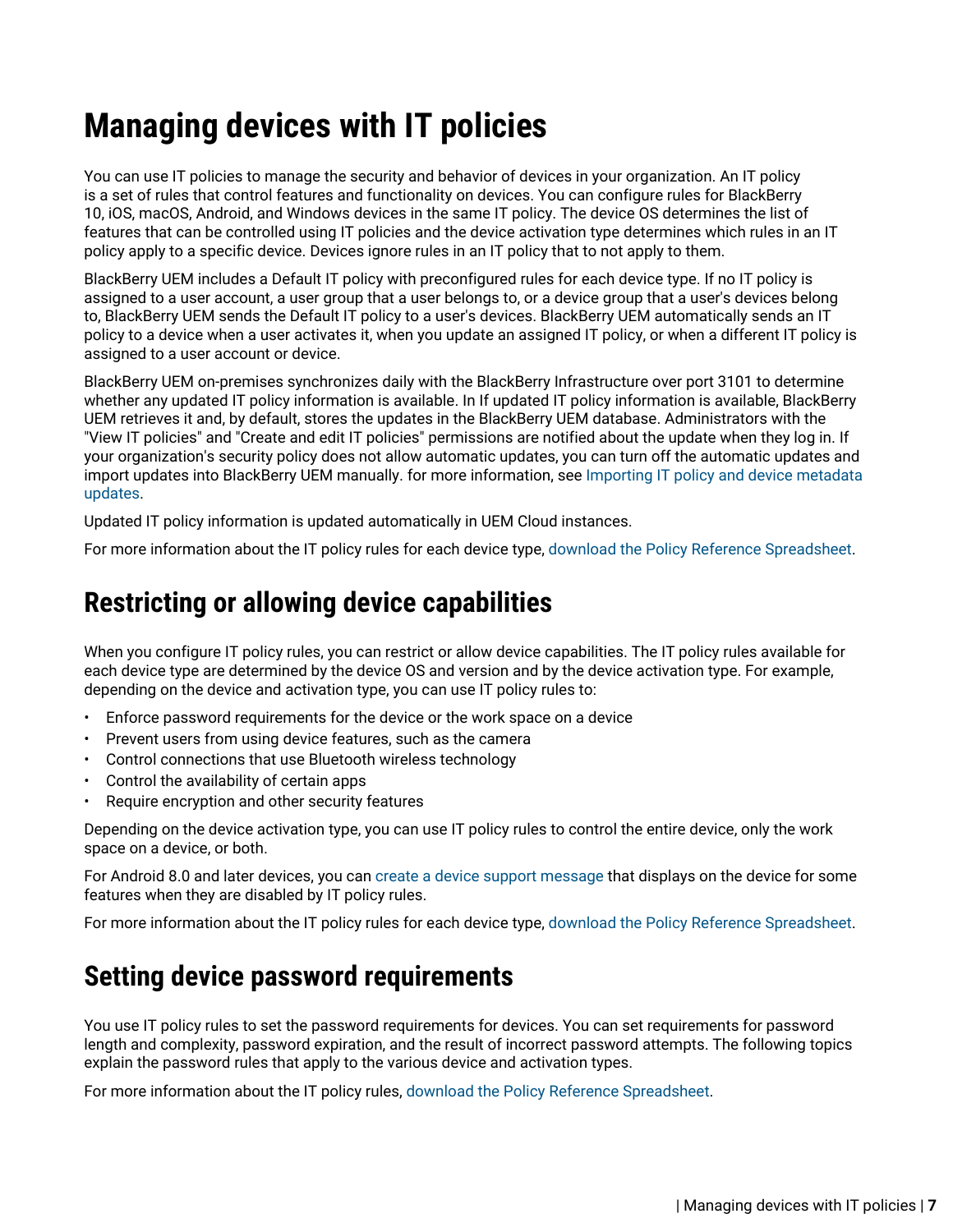## <span id="page-7-0"></span>**Setting iOS password requirements**

You can choose whether iOS devices must have a password. If you require a password, you can set the requirements for the password.

**Note:** iOS devices and some of the device password rules use the term "passcode." Both "password" and "passcode" have the same meaning.

| <b>Rule</b>                                 | <b>Description</b>                                                                                                                                                                                                                                                                                                                                                        |
|---------------------------------------------|---------------------------------------------------------------------------------------------------------------------------------------------------------------------------------------------------------------------------------------------------------------------------------------------------------------------------------------------------------------------------|
| Password required for<br>device             | Specify whether the user must set a device password.                                                                                                                                                                                                                                                                                                                      |
| Allow simple value                          | Specify whether the password can contain repeated or sequential characters, such<br>as DEFG or 3333.                                                                                                                                                                                                                                                                      |
| Require alphanumeric<br>value               | Specify whether the password must contain both letters and numbers.                                                                                                                                                                                                                                                                                                       |
| Minimum passcode<br>length                  | Specify the minimum length of the password. If you enter a value that is less than<br>the minimum required by the iOS device, the device minimum is used.                                                                                                                                                                                                                 |
| Minimum number of<br>complex characters     | Specify the minimum number of non-alphanumeric characters that the password<br>must contain.                                                                                                                                                                                                                                                                              |
| Maximum passcode age                        | Specify the maximum number of days that the password can be used.                                                                                                                                                                                                                                                                                                         |
| Maximum auto-lock                           | Specify the maximum value that a user can set for the auto-lock time, which is the<br>number of minutes of user inactivity that must elapse before a device locks. If set<br>to "None," all supported values are available on the device. If the selected value is<br>outside of the range supported by the device, the device will use the closest value<br>it supports. |
| Passcode history                            | Specify the number of previous passwords that a device checks to prevent a user<br>from reusing a recent password.                                                                                                                                                                                                                                                        |
| Maximum grace period<br>for device lock     | Specify the maximum value that a user can set for the grace period for device<br>lock, which is the amount of time that a device can be locked before a password is<br>required to unlock it. If set to "None," all values are available on the device. If set to<br>"Immediately," the password is required immediately after the device locks.                          |
| Maximum failed<br>password attempts         | Specify the number of times that a user can enter an incorrect password before<br>the device is wiped.                                                                                                                                                                                                                                                                    |
| Allow password changes<br>(supervised only) | Specify if a user can add, change, or remove the password.                                                                                                                                                                                                                                                                                                                |

For more information about the IT policy password rules, [download the Policy Reference Spreadsheet](https://docs.blackberry.com/content/dam/docs-blackberry-com/release-pdfs/en/blackberry-uem/current/administration/Policy-Reference-Spreadsheet-BlackBerry-UEM.zip).

### <span id="page-7-1"></span>**Setting macOS password requirements**

You can choose whether password rules for macOS devices apply to the device or the user and whether a password is required. If you require a password, you can set the requirements for the password.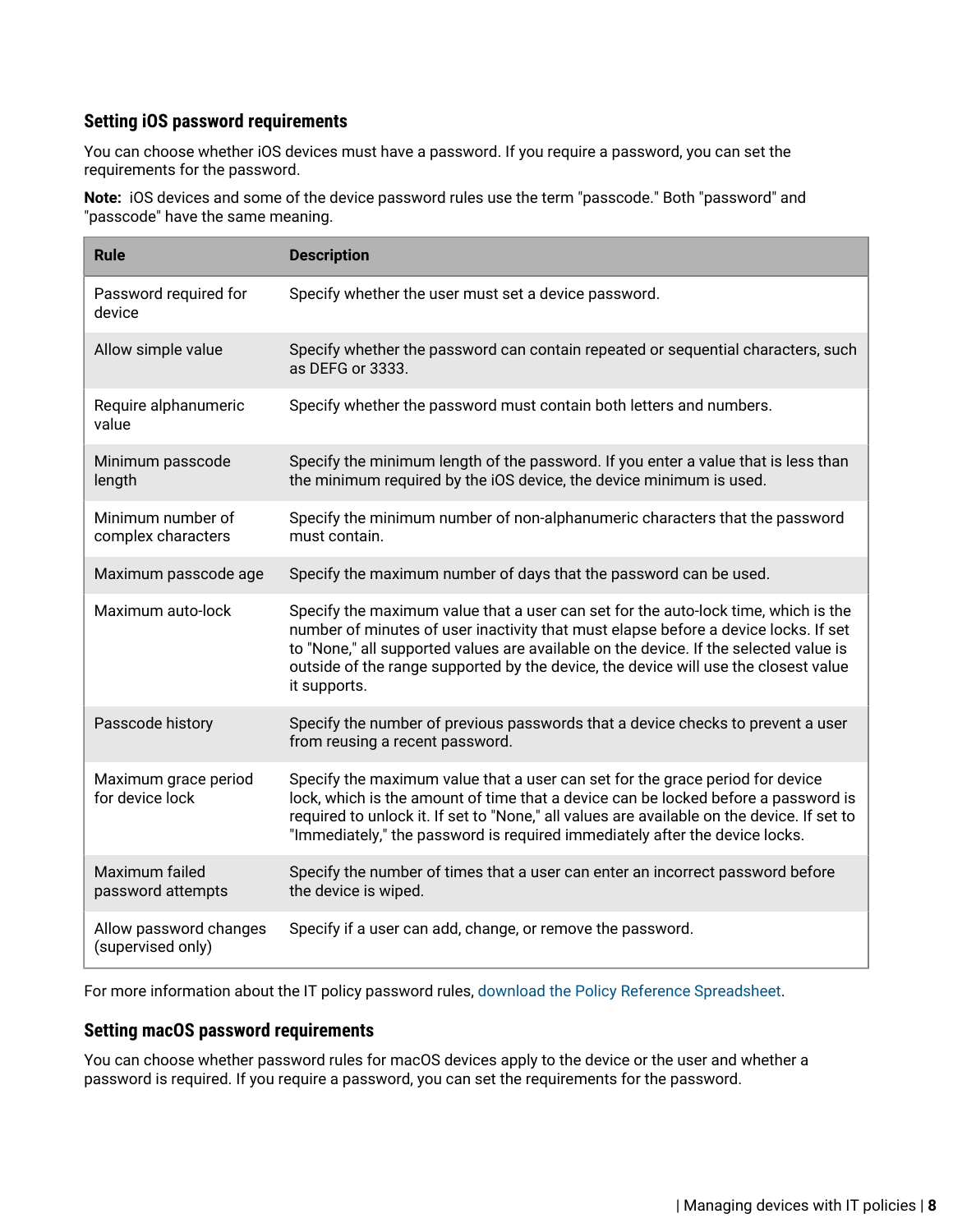| <b>Rule</b>                             | <b>Description</b>                                                                                                                                                                            |
|-----------------------------------------|-----------------------------------------------------------------------------------------------------------------------------------------------------------------------------------------------|
| IT policy rules target                  | This rule specifies whether the IT policy rules for the password apply only to the<br>assigned user's account or to the entire device.                                                        |
| Password required for<br>device         | Specify whether the user must set a device password.                                                                                                                                          |
| Allow simple password                   | Specify whether the password can contain repeated or sequential characters, such<br>as DEFG or 3333.                                                                                          |
| Require alphanumeric<br>value           | Specify whether the password must contain both letters and numbers.                                                                                                                           |
| Minimum password<br>length              | Specify the minimum length of the password.                                                                                                                                                   |
| Minimum number of<br>complex characters | Specify the minimum number of non-alphanumeric characters that the password<br>must contain.                                                                                                  |
| Maximum password age                    | Specify the maximum number of days that the password can be used before it<br>expires and the user must set a new password.                                                                   |
| Maximum auto-lock                       | Specify the maximum number of minutes of user inactivity that must elapse<br>before a device locks. If set to "None," the user can select any value.                                          |
| Password history                        | Specify the maximum number of previous passwords that a device checks to<br>prevent a user from reusing a password.                                                                           |
| Maximum grace period<br>for device lock | Specify the maximum value that a user can set for the grace period for device<br>lock, which is the amount of time that a device can be locked before a password is<br>required to unlock it. |
| Maximum failed<br>password attempts     | Specify the number of times that a user can enter an incorrect password before a<br>device is wiped.                                                                                          |

## <span id="page-8-0"></span>**Setting Android password requirements**

There are four groups of IT policy rules for Android passwords. The group of rules that you use depends on the device activation type and whether you are setting requirements for the device password or the work space password.

After you set password rules in the IT policy, use a [compliance profile](https://docs.blackberry.com/en/endpoint-management/blackberry-uem/12_13/administration/device-features-it-policies/enforcing-compliance-rules/mca1372089239343) to enforce the password requirements.

| <b>Activation type</b>                                                                            | <b>Supported password rules</b>                                                               |
|---------------------------------------------------------------------------------------------------|-----------------------------------------------------------------------------------------------|
| Work and personal -                                                                               | Use the global password rules to set device password requirements.                            |
| user privacy (Android<br>Enterprise) and Work and personal<br>- full control (Android Enterprise) | Use the work profile password rules to set the password requirements<br>for the work profile. |
|                                                                                                   | Knox password rules are ignored by the device.                                                |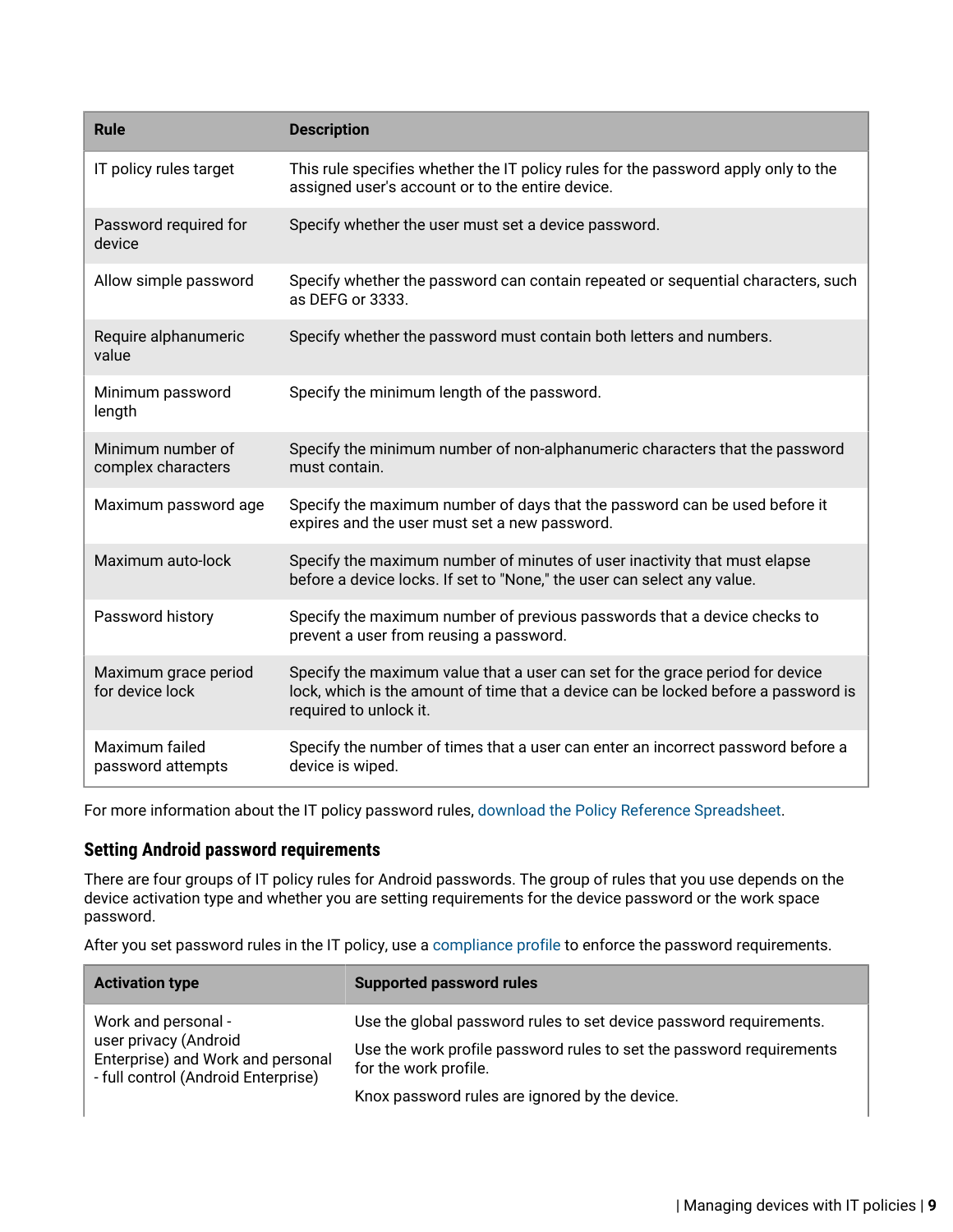| <b>Activation type</b>                             | <b>Supported password rules</b>                                                                                                                                                                                                                                                                           |
|----------------------------------------------------|-----------------------------------------------------------------------------------------------------------------------------------------------------------------------------------------------------------------------------------------------------------------------------------------------------------|
| Work space only (Android<br>Enterprise)            | Use the global password rules to set password requirements for the<br>device. Because the device only has a work space, the password is also<br>the work space password.                                                                                                                                  |
|                                                    | All other password rules are ignored by the device.                                                                                                                                                                                                                                                       |
| <b>MDM</b> controls                                | Use the global password rules to set device password requirements.                                                                                                                                                                                                                                        |
|                                                    | All other password rules are ignored by the device.                                                                                                                                                                                                                                                       |
|                                                    | Note: The MDM controls activation type is deprecated for<br>devices with Android 10. For more information, visit https://<br>support.blackberry.com/community to read article 48386.                                                                                                                      |
| <b>MDM</b> controls (Samsung Knox)                 | Use the Knox MDM password rules to set device password<br>requirements.                                                                                                                                                                                                                                   |
|                                                    | All other password rules are ignored by the device.                                                                                                                                                                                                                                                       |
| Work and personal - user                           | You have no control over the device password.                                                                                                                                                                                                                                                             |
| privacy (Samsung Knox)                             | Use the Knox Premium - Workspace password rules to set password<br>requirements for the work space.                                                                                                                                                                                                       |
|                                                    | All other password rules are ignored by the device.                                                                                                                                                                                                                                                       |
|                                                    | Note: The Samsung Knox activation types will be deprecated in a<br>future release. Devices that support Knox Platform for Enterprise can<br>be activated using the Android Enterprise activation types. For more<br>information, visit https://support.blackberry.com/community to read<br>article 54614. |
| Work and personal - full<br>control (Samsung Knox) | Use the Knox MDM password rules to set device password<br>requirements.                                                                                                                                                                                                                                   |
|                                                    | Use the Knox Premium - Workspace password rules to set password<br>requirements for the work space.                                                                                                                                                                                                       |
|                                                    | All other password rules are ignored by the device.                                                                                                                                                                                                                                                       |
| Work space only (Samsung Knox)                     | Use the Knox Premium - Workspace password rules to set password<br>requirements for the work space.                                                                                                                                                                                                       |
|                                                    | All other password rules are ignored by the device.                                                                                                                                                                                                                                                       |

#### **Android: Global password rules**

The global password rules set the device password requirements for devices with the following activation types:

- Work and personal user privacy (Android Enterprise)
- Work and personal full control (Android Enterprise)
- Work space only (Android Enterprise)
- MDM controls (without Samsung Knox)

**Note:** The MDM controls activation type is deprecated for devices with Android 10. For more information, [visit](https://support.blackberry.com/community/s/article/48386) [https://support.blackberry.com/community](https://support.blackberry.com/community/s/article/48386) to read article 48386.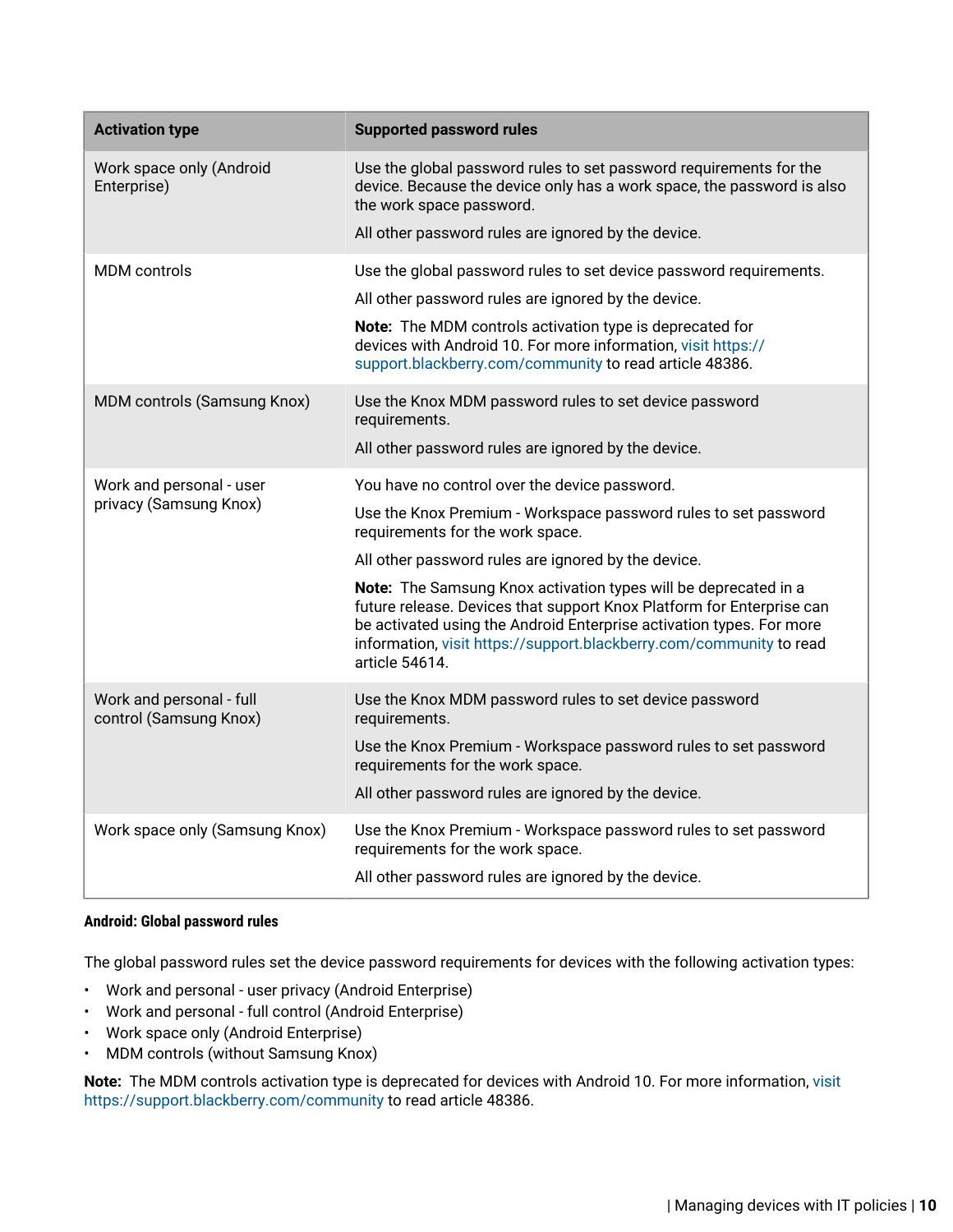| <b>Rule</b>                                          | <b>Description</b>                                                                                                                                                                                                                                                                                                                                                                                                                                                      |
|------------------------------------------------------|-------------------------------------------------------------------------------------------------------------------------------------------------------------------------------------------------------------------------------------------------------------------------------------------------------------------------------------------------------------------------------------------------------------------------------------------------------------------------|
| Password requirements                                | Specify the minimum requirements for the password. You can choose one of the<br>following options:                                                                                                                                                                                                                                                                                                                                                                      |
|                                                      | Unspecified - no password required<br>Something - the user must set a password but there are no requirements for<br>length or quality<br>Numeric - the password must include at least one number<br>$\bullet$<br>Alphabetic - the password must include at least one letter<br>$\bullet$<br>Alphanumeric - the password must include at least one letter and one number<br>$\bullet$<br>Complex - allows you to set specific requirements for different character types |
| Maximum failed<br>password attempts                  | Specify the number of times that a user can enter an incorrect password before a<br>device is wiped or deactivated.                                                                                                                                                                                                                                                                                                                                                     |
|                                                      | Devices with the "MDM controls" activation type are wiped.                                                                                                                                                                                                                                                                                                                                                                                                              |
|                                                      | Devices with the "Work and personal - user privacy" and the "Work and personal<br>- user privacy (Premium)" activation types are deactivated and the work profile<br>removed.                                                                                                                                                                                                                                                                                           |
| Maximum inactivity time<br>lock                      | Specify the maximum number of minutes of user inactivity that must elapse<br>before the device or work space locks. On Android devices with a work profile, the<br>work space also locks. Users can set a shorter time period on the device. This rule<br>is ignored if no password is required.                                                                                                                                                                        |
| Password expiration<br>timeout                       | Specify the maximum amount of time that the password can be used. After the<br>specified amount of time elapses, the user must set a new password. If set to 0,<br>the password does not expire.                                                                                                                                                                                                                                                                        |
| Password history<br>restriction                      | Specify the maximum number of previous passwords that a device checks<br>to prevent a user from reusing a recent numeric, alphabetic, alphanumeric, or<br>complex password. If set to 0, the device does not check previous passwords.                                                                                                                                                                                                                                  |
| Minimum password<br>length                           | Specify the minimum number of characters for a numeric, alphabetic,<br>alphanumeric, or complex password.                                                                                                                                                                                                                                                                                                                                                               |
| Minimum uppercase<br>letters required in<br>password | Specify the minimum number of uppercase letters that a complex password must<br>contain.                                                                                                                                                                                                                                                                                                                                                                                |
| Minimum lowercase<br>letters required in<br>password | Specify the minimum number of lowercase letters that a complex password must<br>contain.                                                                                                                                                                                                                                                                                                                                                                                |
| Minimum letters required<br>in password              | Specify the minimum number of letters that a complex password must contain.                                                                                                                                                                                                                                                                                                                                                                                             |
| Minimum non-letters in<br>password                   | Specify the minimum number of non-letter characters (numbers or symbols) that a<br>complex password must contain.                                                                                                                                                                                                                                                                                                                                                       |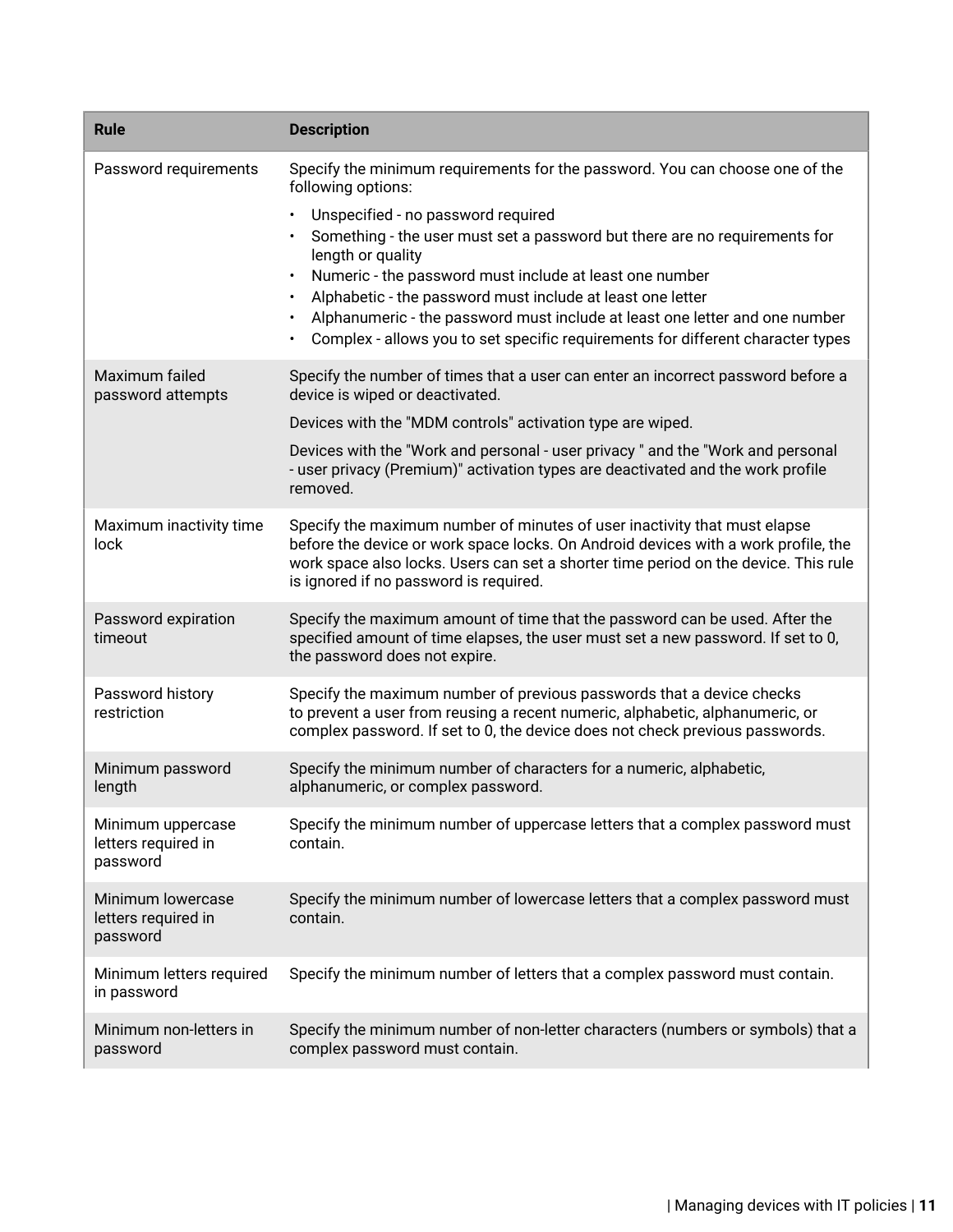| <b>Rule</b>                                         | <b>Description</b>                                                                                 |
|-----------------------------------------------------|----------------------------------------------------------------------------------------------------|
| Minimum numerical<br>digits required in<br>password | Specify the minimum number of numerals that a complex password must contain.                       |
| Minimum symbols<br>required in password             | Specify the minimum number of non-alphanumeric characters that a complex<br>password must contain. |

#### **Android: Work profile password rules**

The work profile password rules set the work space password requirements for devices with the following activation types:

- Work and personal user privacy (Android Enterprise)
- Work and personal full control (Android Enterprise)

| <b>Rule</b>                         | <b>Description</b>                                                                                                                                                                                                                                                                                                                                                                                                                                                                                                                                                                                                                                                                                                                                                                                                                                                                                                          |
|-------------------------------------|-----------------------------------------------------------------------------------------------------------------------------------------------------------------------------------------------------------------------------------------------------------------------------------------------------------------------------------------------------------------------------------------------------------------------------------------------------------------------------------------------------------------------------------------------------------------------------------------------------------------------------------------------------------------------------------------------------------------------------------------------------------------------------------------------------------------------------------------------------------------------------------------------------------------------------|
| Password requirements               | Specify the minimum requirements for the work space password. You can choose<br>one of the following options:                                                                                                                                                                                                                                                                                                                                                                                                                                                                                                                                                                                                                                                                                                                                                                                                               |
|                                     | Unspecified - no password required<br>Something - the user must set a password but there are no requirements for<br>length or quality<br>Numeric - the password must include at least one number<br>Alphabetic - the password must include at least one letter<br>$\bullet$<br>Alphanumeric - the password must include at least one letter and one number<br>Complex - allows you to set specific requirements for different character types<br>$\bullet$<br>Numeric Complex - the password must contain numeric characters with no<br>repeating sequence (4444) or ordered sequence (1234, 4321, 2468).<br>Biometric Weak - the password allows for low-security biometric recognition<br>technology<br>For BlackBerry devices powered by Android, you can force the work space and<br>device passwords to be different using the BlackBerry devices "Force the device<br>and work space passwords to be different" rule. |
| Maximum failed<br>password attempts | Specify the number of times that a user can enter an incorrect work space<br>password before the device is deactivated and the work profile is removed.                                                                                                                                                                                                                                                                                                                                                                                                                                                                                                                                                                                                                                                                                                                                                                     |
| Maximum inactivity time<br>lock     | Specify the maximum number of minutes of user inactivity that must<br>elapse before the device and work space lock. If you set both this rule and<br>the Android global "Maximum inactivity time lock" rule, the device and work space<br>lock when either timer expires. Users can set a shorter time period on the device.                                                                                                                                                                                                                                                                                                                                                                                                                                                                                                                                                                                                |
| Password expiration<br>timeout      | Specify the maximum amount of time that the work space password can be used.<br>After the specified amount of time elapses, the user must set a new work space<br>password. If set to 0, the password does not expire.                                                                                                                                                                                                                                                                                                                                                                                                                                                                                                                                                                                                                                                                                                      |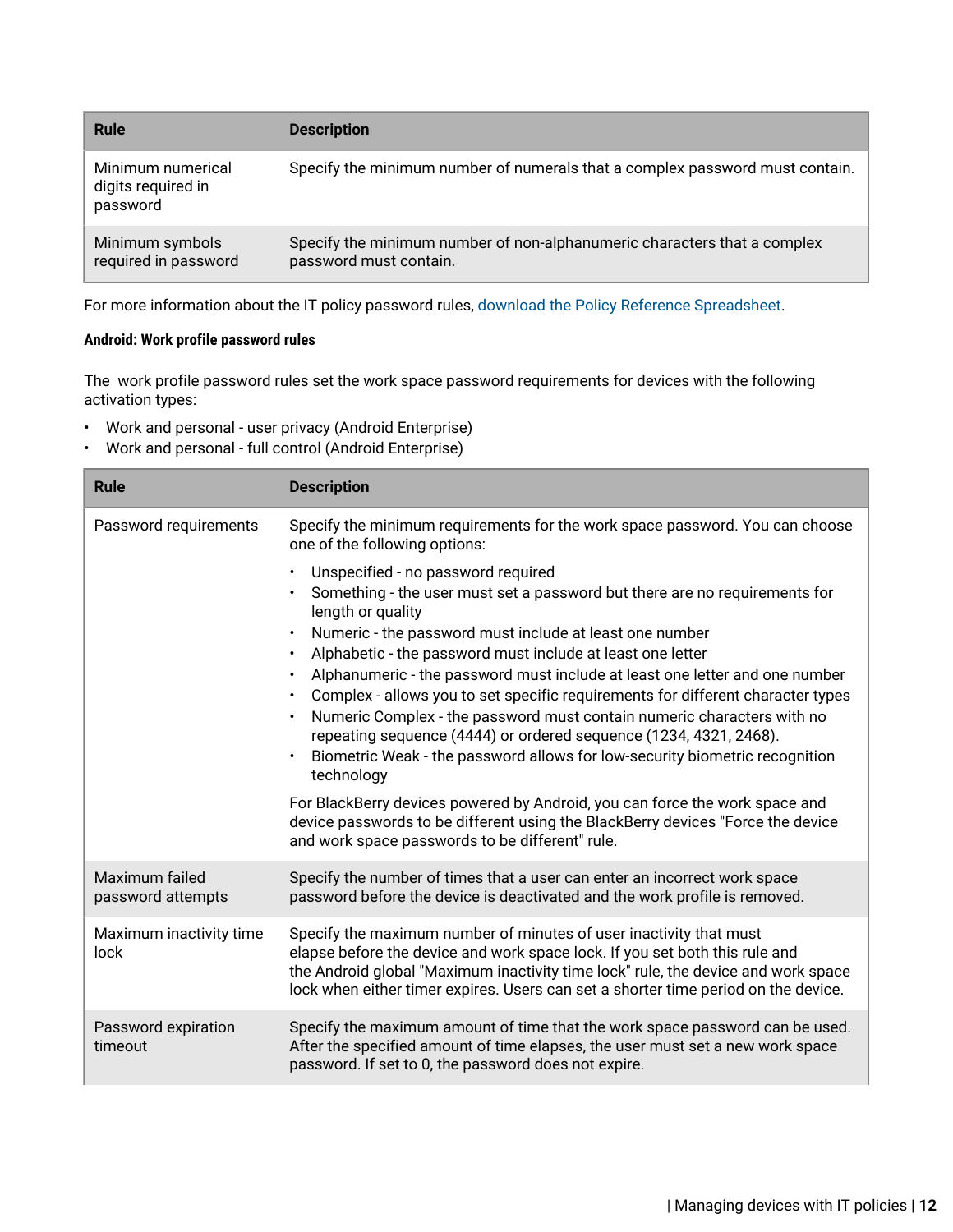| <b>Rule</b>                                          | <b>Description</b>                                                                                                                                                                                                                                |
|------------------------------------------------------|---------------------------------------------------------------------------------------------------------------------------------------------------------------------------------------------------------------------------------------------------|
| Password history<br>restriction                      | Specify the maximum number of previous work space passwords that a device<br>checks to prevent a user from reusing a recent numeric, alphabetic, alphanumeric,<br>or complex password. If set to 0, the device does not check previous passwords. |
| Minimum password                                     | Specify the minimum number of characters for a numeric, alphabetic,                                                                                                                                                                               |
| length                                               | alphanumeric, or complex work space password.                                                                                                                                                                                                     |
| Minimum uppercase<br>letters required in<br>password | Specify the minimum number of uppercase letters that a complex work space<br>password must contain.                                                                                                                                               |
| Minimum lowercase<br>letters required in<br>password | Specify the minimum number of lowercase letters that a complex work space<br>password must contain.                                                                                                                                               |
| Minimum letters required                             | Specify the minimum number of letters that a complex work space password must                                                                                                                                                                     |
| in password                                          | contain.                                                                                                                                                                                                                                          |
| Minimum non-letters in                               | Specify the minimum number of non-letter characters (numbers or symbols) that a                                                                                                                                                                   |
| password                                             | complex work space password must contain.                                                                                                                                                                                                         |
| Minimum numerical<br>digits required in<br>password  | Specify the minimum number of numerals that a complex work space password<br>must contain.                                                                                                                                                        |
| Minimum symbols                                      | Specify the minimum number of non-alphanumeric characters that a complex                                                                                                                                                                          |
| required in password                                 | work space password must contain.                                                                                                                                                                                                                 |
| Force the device and                                 | Specify whether users must set different passwords for the device and the work                                                                                                                                                                    |
| work profile passwords                               | profile. When the passwords are the same, unlocking the device unlocks the work                                                                                                                                                                   |
| to be different                                      | profile.                                                                                                                                                                                                                                          |

#### **Android: Knox MDM password rules**

The Knox MDM password rules set the device password requirements for devices with the following activation types:

- Work and personal full control (Samsung Knox)
- MDM controls (Knox MDM)

Devices with these activation types must have a device password.

If you are activating devices with Android Enterprise activation types to use Knox Platform for Enterprise, use the Android Global password rules. The Samsung Knox activation types and Knox MDM IT policy rules will be deprecated in a future release. For more information, [visit https://support.blackberry.com/community](https://support.blackberry.com/community/s/article/54614) to read article 54614.

**Note:** The MDM controls activation type is deprecated for devices with Android 10. For more information, [visit](https://support.blackberry.com/community/s/article/48386) [https://support.blackberry.com/community](https://support.blackberry.com/community/s/article/48386) to read article 48386.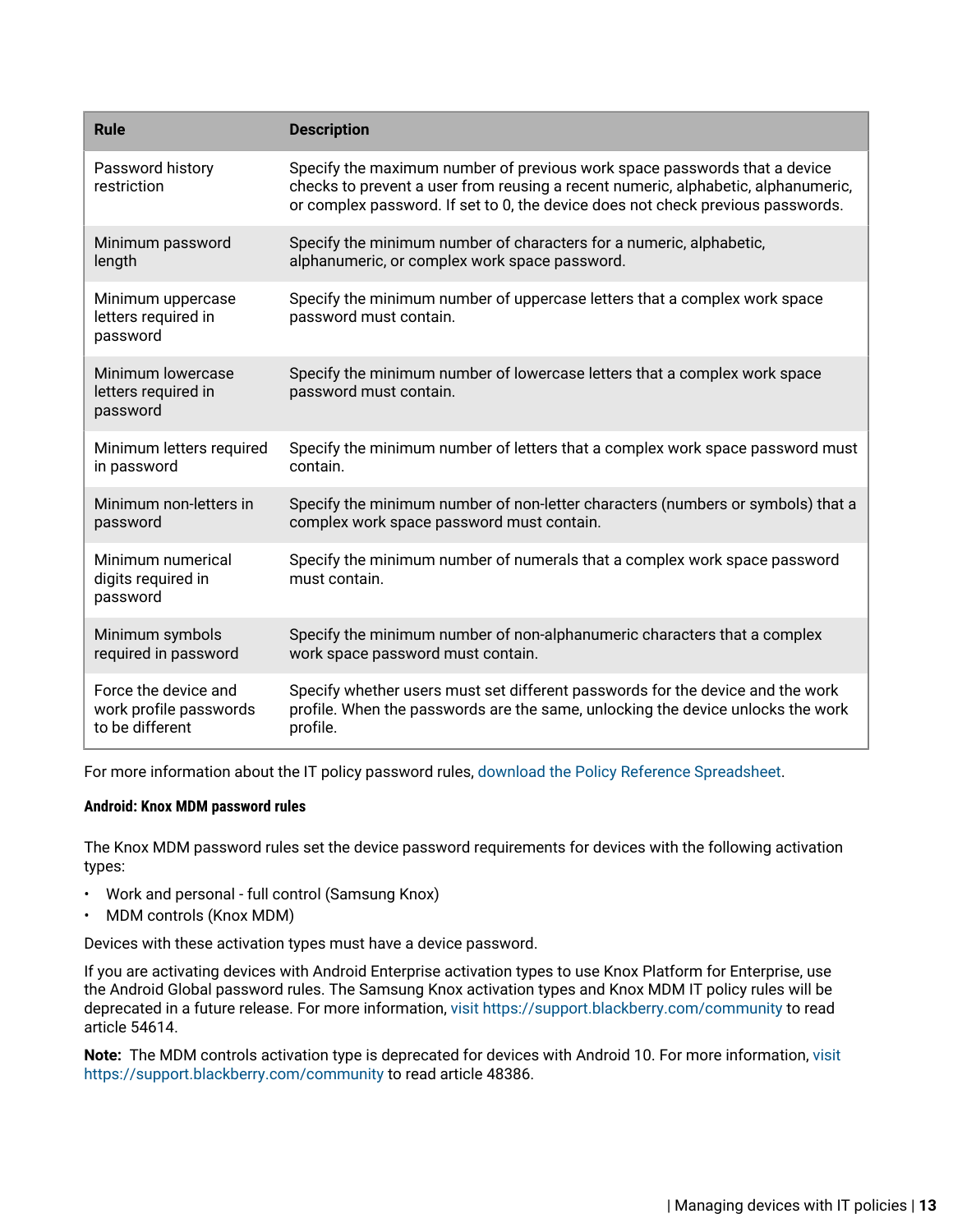| <b>Rule</b>                                           | <b>Description</b>                                                                                                                                                                                                                                                                                                                                                     |
|-------------------------------------------------------|------------------------------------------------------------------------------------------------------------------------------------------------------------------------------------------------------------------------------------------------------------------------------------------------------------------------------------------------------------------------|
| Password requirements                                 | Specify the minimum requirements for the password. You can choose one of the<br>following options:                                                                                                                                                                                                                                                                     |
|                                                       | Numeric - the password must include at least one number<br>٠<br>Alphabetic - the password must include at least one letter<br>Alphanumeric - the password must include at least one letter and one number<br>Complex - allows you to set specific requirements for different character types<br>$\bullet$                                                              |
| Minimum password<br>length                            | Specify the minimum length of the password. The password must be at least 4<br>characters.                                                                                                                                                                                                                                                                             |
| Minimum lowercase<br>letters required in<br>password  | Specify the minimum number of lowercase letters that a complex password must<br>contain.                                                                                                                                                                                                                                                                               |
| Minimum uppercase<br>letters required in<br>password  | Specify the minimum number of uppercase letters that a complex password must<br>contain.                                                                                                                                                                                                                                                                               |
| Minimum complex<br>characters required in<br>password | Specify the minimum number of complex characters (for example, numbers or<br>symbols) that a complex password must contain. If you set this value to 1, then<br>at least one number is required. If you set a value greater than 1, then at least one<br>number and one symbol are required.                                                                           |
| Maximum character<br>sequence length                  | Specify the maximum length of an alphabetic sequence that is allowed in an<br>alphabetic, alphanumeric, or complex password. For example, if the alphabetic<br>sequence length is set to 5, the alphabetic sequence "abcde" is allowed but the<br>sequence "abcdef" is not allowed. If set to 0, there are no alphabetic sequence<br>restrictions.                     |
| Maximum inactivity time<br>lock                       | Specify the maximum period of user inactivity before the device locks (key guard<br>lock). If the device is managed by multiple EMM solutions, the device uses the<br>lowest value as the inactivity period. If the device uses a password, the user must<br>provide the password to unlock the device. If set to 0, the device doesn't have an<br>inactivity timeout. |
| Maximum failed<br>password attempts                   | Specify the number of times that a user can enter an incorrect password before a<br>device is wiped.                                                                                                                                                                                                                                                                   |
| Password history<br>restriction                       | Specify the maximum number of previous passwords that a device checks to<br>prevent a user from reusing a recent password. If set to 0, the device does not<br>check previous passwords.                                                                                                                                                                               |
| Password expiration<br>timeout                        | Specify the maximum amount of time that the device password can be used. After<br>the specified amount of time elapses, the password expires and a user must set a<br>new password. If set to 0, the password does not expire.                                                                                                                                         |
| Allow password visibility                             | Specify whether the device password can be visible when the user is typing it. If<br>this rule is not selected, users and third-party apps cannot change the visibility<br>setting.                                                                                                                                                                                    |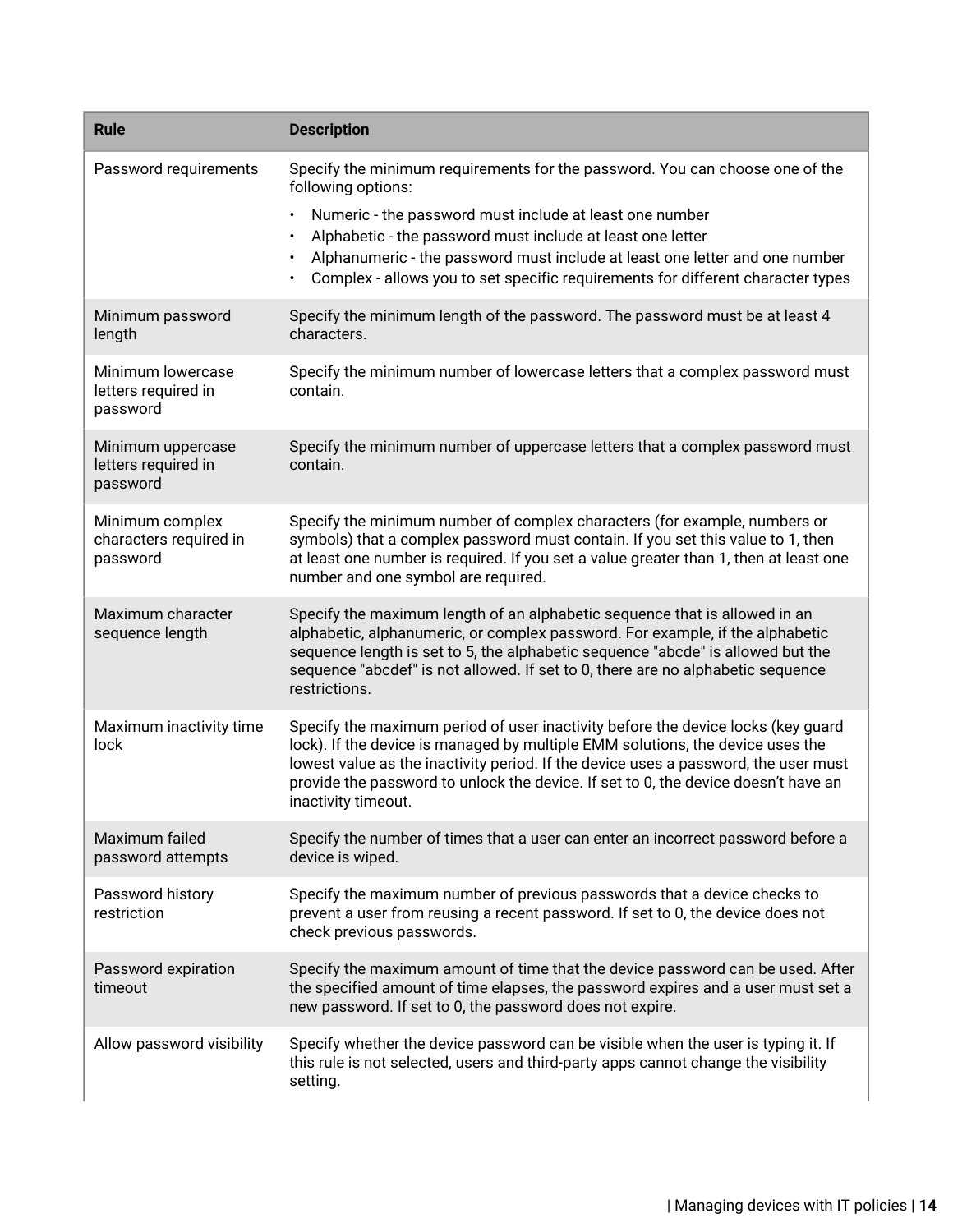| <b>Rule</b>                         | <b>Description</b>                                                          |
|-------------------------------------|-----------------------------------------------------------------------------|
| Allow fingerprint<br>authentication | Specify whether the user can use fingerprint authentication for the device. |

#### **Android: Knox Premium - Workspace password rules**

The Knox Premium - Workspace password rules set the work space password requirements for devices with the following activation types:

- Work and personal user privacy (Samsung Knox)
- Work and personal full control (Samsung Knox)
- Work space only (Samsung Knox)

Devices with these activation types must have a work space password.

If you are activating devices with Android Enterprise activation types to use Knox Platform for Enterprise, use the Android Work profile password rules. The Samsung Knox activation types and Knox Premium IT policy rules will be deprecated in a future release. For more information, [visit https://support.blackberry.com/community](https://support.blackberry.com/community/s/article/54614) to read article 54614.

| <b>Rule</b>                                           | <b>Description</b>                                                                                                                                                                                                                                                                                                                                                                                                                                        |
|-------------------------------------------------------|-----------------------------------------------------------------------------------------------------------------------------------------------------------------------------------------------------------------------------------------------------------------------------------------------------------------------------------------------------------------------------------------------------------------------------------------------------------|
| Password requirements                                 | Specify the minimum requirements for the password. You can choose one of the<br>following options:                                                                                                                                                                                                                                                                                                                                                        |
|                                                       | Numeric - the password must include at least one number<br>$\bullet$<br>Numeric Complex - the password must include at least one number, with no<br>repeating (4444) or ordered (1234, 4321, 2468) sequences<br>Alphabetic - the password must include at least one letter<br>$\bullet$<br>Alphanumeric - the password must include at least one letter and one number<br>Complex - allows you to set specific requirements for different character types |
| Minimum lowercase<br>letters required in<br>password  | Specify the minimum number of lowercase letters that a complex password must<br>contain.                                                                                                                                                                                                                                                                                                                                                                  |
| Minimum uppercase<br>letters required in<br>password  | Specify the minimum number of uppercase letters that a complex password must<br>contain.                                                                                                                                                                                                                                                                                                                                                                  |
| Minimum complex<br>characters required in<br>password | Specify the minimum number of complex characters (for example, numbers<br>or symbols) that a complex password must contain. At least three complex<br>characters are required, including at least one number and one symbol.                                                                                                                                                                                                                              |
| Maximum character<br>sequence length                  | Specify the maximum length of an alphabetic sequence that is allowed in an<br>alphabetic, alphanumeric, or complex password. For example, if the alphabetic<br>sequence length is set to 5, the alphabetic sequence "abcde" is allowed but the<br>sequence "abcdef" is not allowed. If set to 0, there are no alphabetic sequence<br>restrictions.                                                                                                        |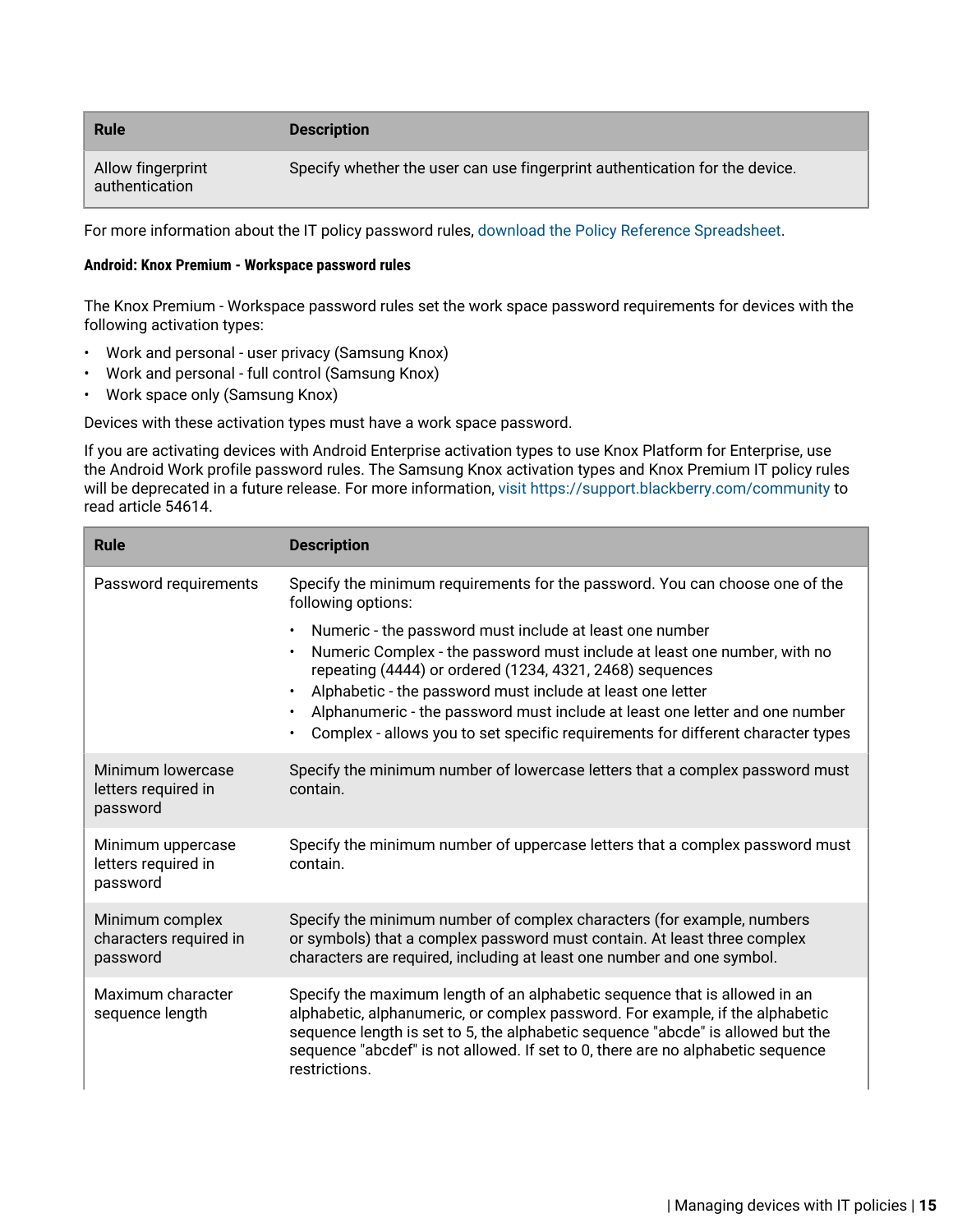| <b>Rule</b>                                                  | <b>Description</b>                                                                                                                                                                                                      |
|--------------------------------------------------------------|-------------------------------------------------------------------------------------------------------------------------------------------------------------------------------------------------------------------------|
| Minimum password<br>length                                   | Specify the minimum length of the password. If you enter a value that is less than<br>the minimum required by Knox Workspace, the Knox Workspace minimum is used.                                                       |
| Maximum inactivity time<br>lock                              | Specify the maximum period of user inactivity in the work space before the work<br>space locks. If set to 0, the work space doesn't have an inactivity timeout.                                                         |
| Maximum failed<br>password attempts                          | Specify the number of times that a user can enter an incorrect password before<br>the work space is wiped. If set to 0, there are no restrictions on the number of<br>times a user can enter an incorrect password.     |
| Password history<br>restriction                              | Specify the maximum number of previous passwords that a device checks to<br>prevent a user from reusing a recent password. If set to 0, the device does not<br>check previous passwords.                                |
| Password expiration<br>timeout                               | Specify the maximum number of days that the password can be used. After the<br>specified number of days elapses, the password expires and a user must set a<br>new password. If set to 0, the password does not expire. |
| Minimum number of<br>changed characters for<br>new passwords | Specify the minimum number of changed characters that a new password must<br>include compared to the previous password. If set to 0, no restrictions are applied.                                                       |
| Allow keyguard<br>customizations                             | Specify whether a device can use keyguard customizations, such as trust agents.<br>If this rule is not selected, keyguard customizations are turned off.                                                                |
| Allow keyguard trust<br>agents                               | Specify whether a user can keep the work space unlocked for 2 hours after the<br>maximum inactivity timeout value. If you do not set an inactivity timeout value, the<br>user can perform this action by default.       |
| Allow password visibility                                    | Specify whether the device password can be visible when the user is typing it. If<br>this rule is not selected, users and third-party apps cannot change the visibility<br>setting.                                     |
| Enforce two-factor<br>authentication                         | Specify whether a user must use two-factor authentication to access the work<br>space. For example, you can use this rule if you want the user to authenticate<br>using a fingerprint and a password.                   |
| Allow fingerprint<br>authentication                          | Specify whether the user can use fingerprint authentication to access the work<br>space.                                                                                                                                |

# <span id="page-15-0"></span>**Setting Windows password requirements**

You can choose whether Windows devices must have a password. If you require a password, you can set the requirements for the password.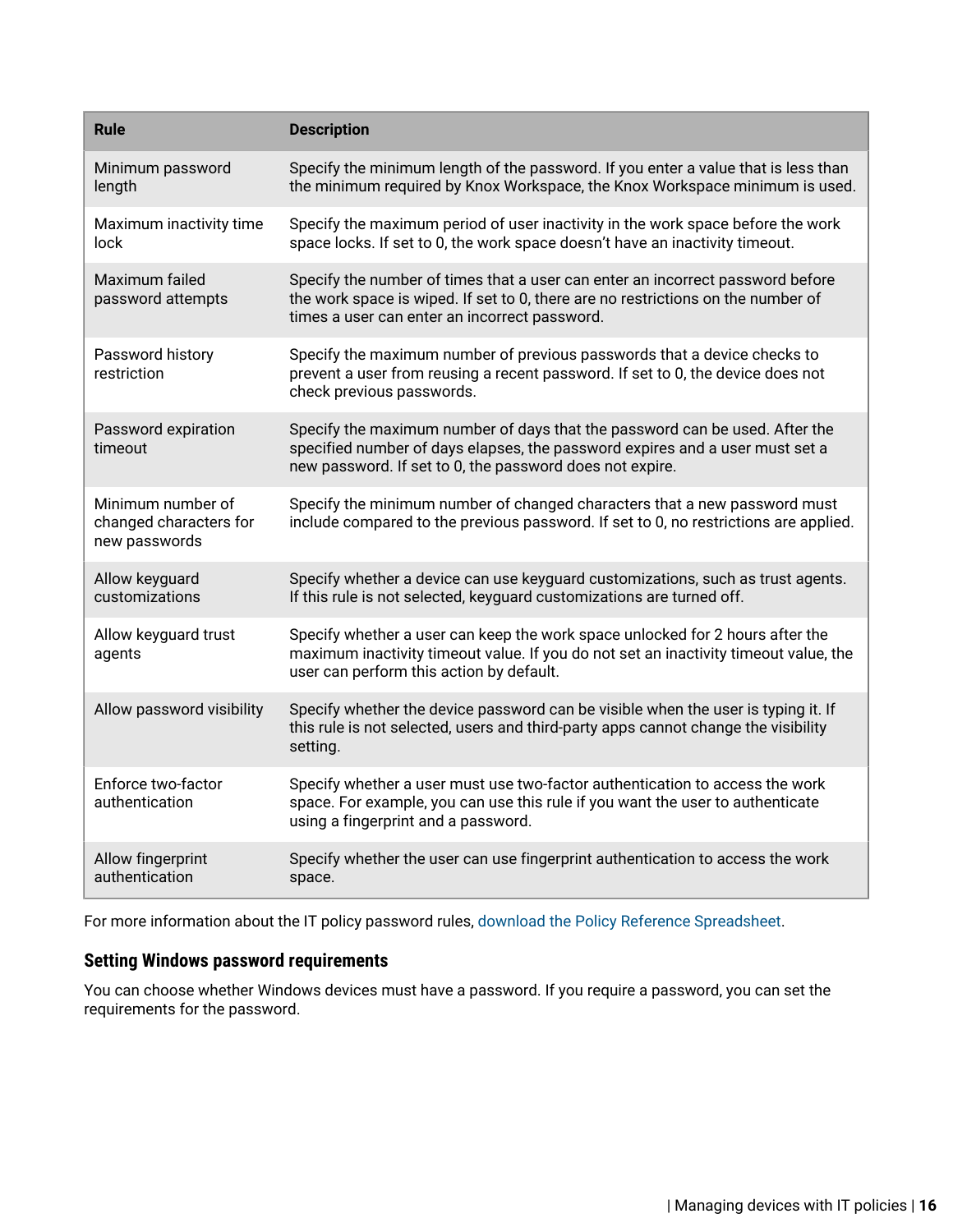| <b>Rule</b>                           | <b>Description</b>                                                                                                                                                                                                                           |
|---------------------------------------|----------------------------------------------------------------------------------------------------------------------------------------------------------------------------------------------------------------------------------------------|
| Password required for<br>device       | Specify whether the user must set a device password.                                                                                                                                                                                         |
| Allow simple password                 | Specify whether the password can contain repeated or sequential characters, such<br>as DEFG or 3333.                                                                                                                                         |
| Minimum password<br>length            | Specify the minimum length of the password. The password must be at least 4<br>characters.                                                                                                                                                   |
| Password complexity                   | Specify the complexity of the password. You can choose the following options:<br>Alphanumeric - the password must contain letters and numbers                                                                                                |
|                                       | Numeric - the password must contain only numbers                                                                                                                                                                                             |
| Minimum number of<br>character types  | Specify the minimum number of character types that an alphanumeric password<br>must contain. Select from the following options:                                                                                                              |
|                                       | 1. numbers required<br>2. numbers and lowercase letters required<br>3. numbers, lowercase letters, and uppercase letters required                                                                                                            |
|                                       | 4. numbers, lowercase letters, uppercase letters, and special characters required<br>Password character requirements for Windows 10 computers and tablets are<br>determined by the user account type, not this setting.                      |
| Password expiration                   | Specify the maximum number of days that the password can be used. If set to 0,<br>the password does not expire.                                                                                                                              |
| Password history                      | Specify the number of previous passwords that a device checks to prevent a user<br>from reusing a recent password. If set to 0, the device does not check previous<br>passwords.                                                             |
| Maximum failed<br>password attempts   | Specify the number of times that a user can enter an incorrect password before<br>the device is wiped. If set to 0, the device is not wiped regardless of how many<br>times the user enters an incorrect password.                           |
|                                       | This rule does not apply to devices that allow multiple user accounts,<br>including Windows 10 computers and tablets.                                                                                                                        |
| Maximum inactivity time<br>lock       | Specify the period of user inactivity that must elapse before the device locks. If set<br>to 0, the device does not lock automatically.                                                                                                      |
| Allow idle return without<br>password | Specify whether a user must type the password when the idle grace period ends.<br>If this rule is selected, the user can set the password grace period timer on the<br>device. This rule does not apply to Windows 10 computers and tablets. |

# <span id="page-16-0"></span>**Setting BlackBerry 10 password requirements**

On BlackBerry 10 devices, the password rules affect the password for the work space. "Work space only" devices must have a password and you can set the requirements for the password.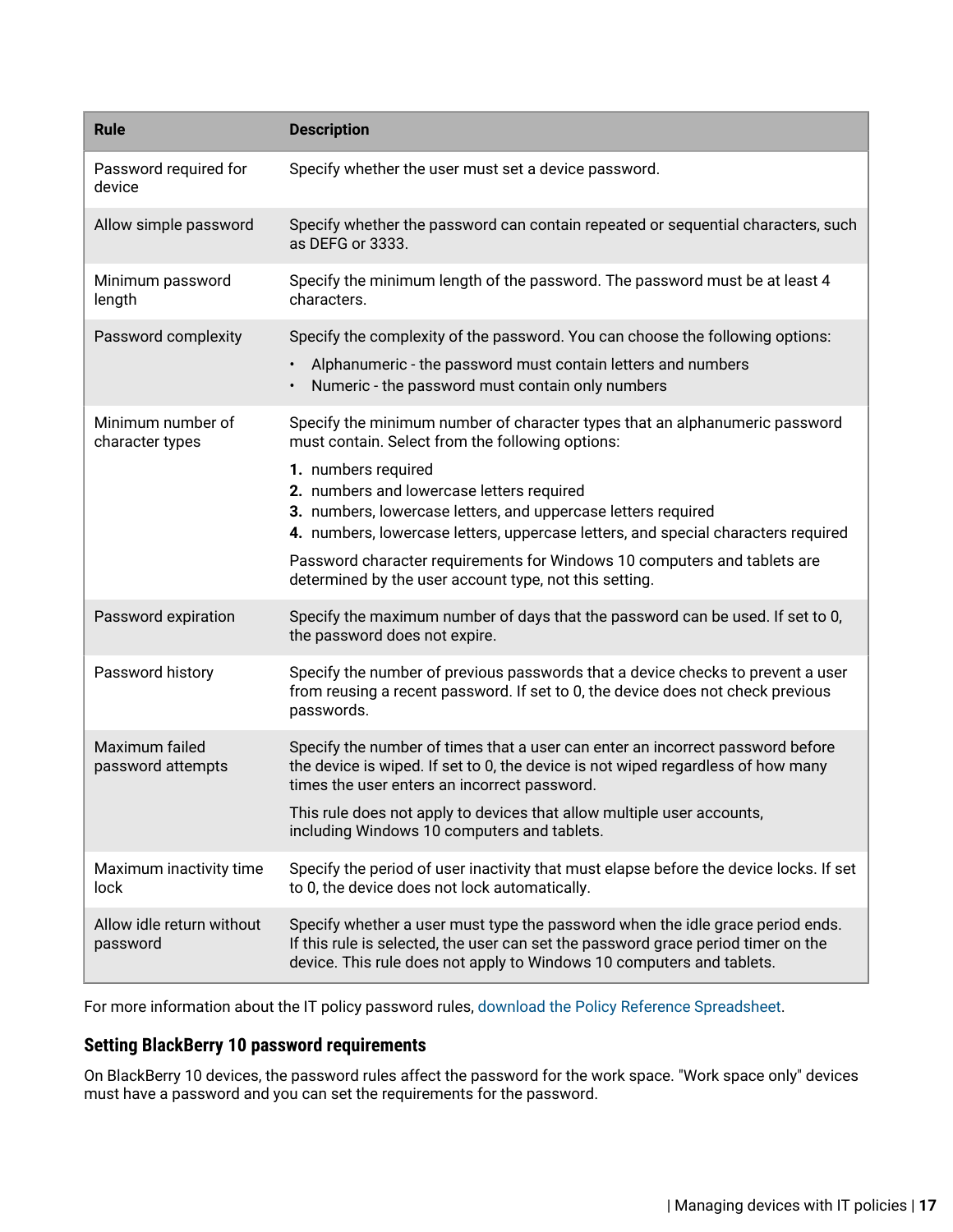You can choose whether "Work and personal - Corporate" and "Work and personal - Regulated" devices must have a work space password. If you require work space passwords, you can set the minimum requirements for the password, specify whether the device must also have a password, and specify whether the work space and device passwords can or must be the same.

| <b>Rule</b>                                          | <b>Details</b>                                                                                                                                                                                                                                                                        |
|------------------------------------------------------|---------------------------------------------------------------------------------------------------------------------------------------------------------------------------------------------------------------------------------------------------------------------------------------|
| Password required for<br>work space                  | Specify whether "Work and personal - Corporate" and "Work and personal -<br>Regulated" devices require a password for the work space. "Work space only"<br>devices must have a password.                                                                                              |
| Minimum password<br>length                           | Specify the minimum length of the work space password. The password must be<br>at least 4 characters.                                                                                                                                                                                 |
| Minimum password<br>complexity                       | Specify the minimum complexity of the work space password. You can choose<br>one of the following options:                                                                                                                                                                            |
|                                                      | No restriction<br>$\bullet$<br>Minimum 1 letter and 1 number<br>Minimum 1 letter, 1 number, and 1 special character<br>$\bullet$<br>Minimum 1 upper case, 1 lower case, 1 number, and 1 special character<br>$\bullet$<br>Minimum 1 uppercase, 1 lowercase, and 1 number<br>$\bullet$ |
| Security timeout                                     | Specify the period of user inactivity before the work space locks.                                                                                                                                                                                                                    |
| Maximum password<br>attempts                         | Specify the number of times that a user can enter an incorrect password before<br>the work space is wiped. On "Work and personal - Corporate" and "Work and<br>personal - Regulated" devices, if the work space and device have the same<br>password, the device is wiped.            |
| Maximum password<br>history                          | Specify the number of previous passwords that a device checks to prevent a user<br>from reusing a recent work space password. If set to 0, the device does not check<br>previous passwords.                                                                                           |
| Maximum password age                                 | Specify the maximum number of days that the work space password can be used.<br>If set to 0, the password does not expire.                                                                                                                                                            |
| Require full device<br>password                      | Specify whether "Work and personal - Corporate" and "Work and personal -<br>Regulated" devices require a password for the device as well as the work space.                                                                                                                           |
| Define work space<br>and device password<br>behavior | Specify whether the work space password and device password must be different,<br>must be the same, or whether the user can choose if the passwords are the same.                                                                                                                     |

For more information about the IT policy password rules, [download the Policy Reference Spreadsheet](https://docs.blackberry.com/content/dam/docs-blackberry-com/release-pdfs/en/blackberry-uem/current/administration/Policy-Reference-Spreadsheet-BlackBerry-UEM.zip).

# <span id="page-17-0"></span>**Creating and managing IT policies**

You can use the Default IT policy or create custom IT policies (for example, to specify IT policy rules for different user groups or device groups in your organization). If you plan to use the Default IT policy, you should review it and, if necessary, update it to make sure that the rules meet your organization's security standards.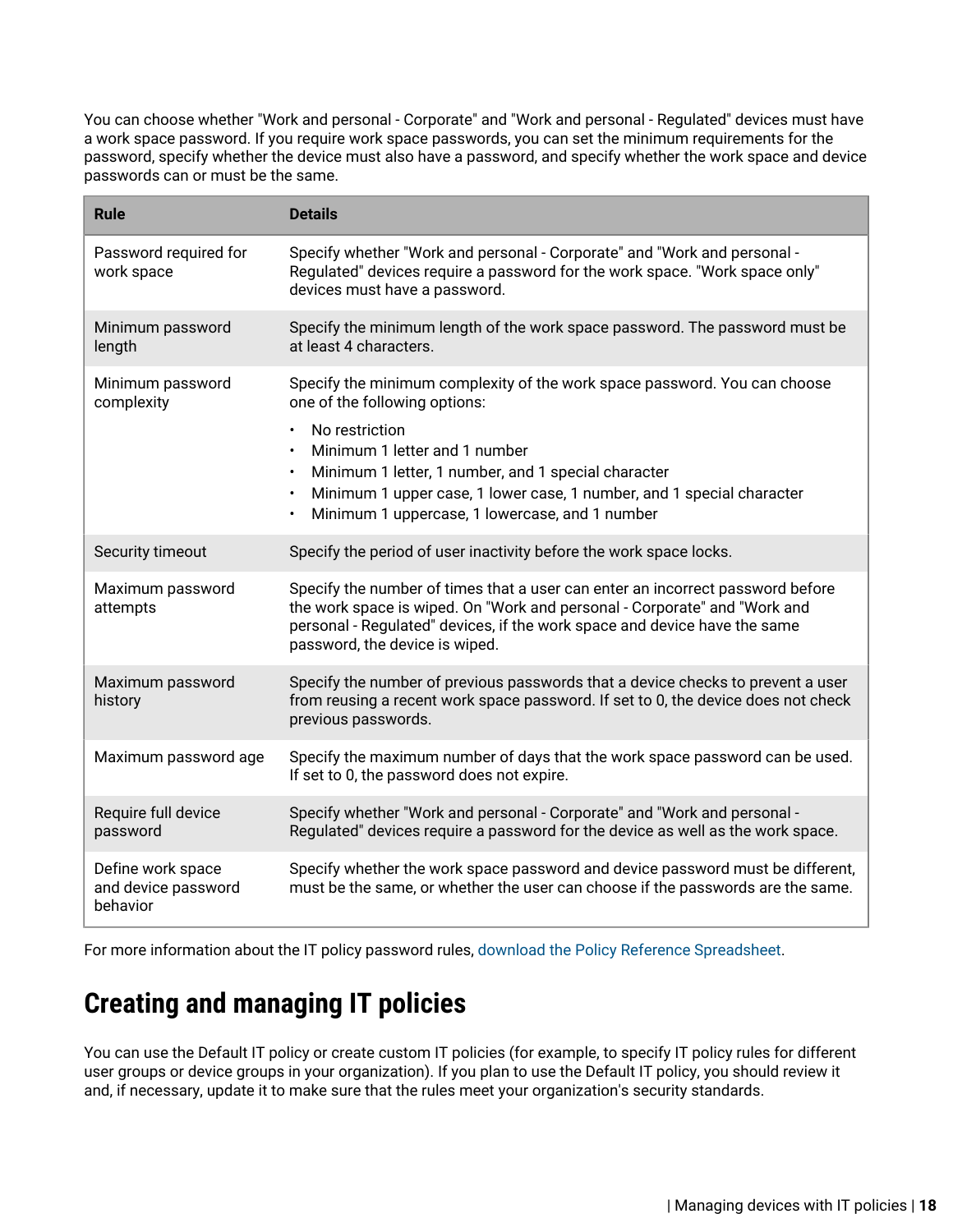# <span id="page-18-0"></span>**Create an IT policy**

- **1.** On the menu bar, click **Policies and Profiles**.
- **2.** Click **Policy > IT policies**.
- $3.$  Click  $+$ .
- **4.** Type a name and description for the IT policy.
- **5.** Click the tab for each device type in your organization and configure the appropriate values for the IT policy rules.

Hold the mouse over the name of a rule to display help tips.

**6.** Click **Add**.

## **After you finish:** [Rank IT policies](#page-18-2)

## <span id="page-18-1"></span>**Copy an IT policy**

You can copy existing IT policies to quickly create custom IT policies for different groups in your organization.

- **1.** On the menu bar, click **Policies and Profiles**.
- **2.** Click **Policy > IT policies**.
- **3.** Click the name of the IT policy that you want to copy.
- **4.** Click .
- **5.** Type a name and description for the new IT policy.
- **6.** Make changes on the appropriate tab for each device type.
- **7.** Click **Add**.

## **After you finish: [Rank IT policies](#page-18-2)**

## <span id="page-18-2"></span>**Rank IT policies**

Ranking is used to determine which IT policy BlackBerry UEM sends to a device in the following scenarios:

- A user is a member of multiple user groups that have different IT policies.
- A device is a member of multiple device groups that have different IT policies.
- **1.** On the menu bar, click **Policies and Profiles**.
- **2.** Click **Policy > IT policies**.
- $3.$  Click  $\downarrow \uparrow$
- **4.** Use the arrows to move IT policies up or down the ranking.
- **5.** Click **Save**.

## <span id="page-18-3"></span>**View an IT policy**

You can view the following information about an IT policy:

- IT policy rules specific to each device type
- List and number of user accounts that the IT policy is assigned to (directly and indirectly)
- List and number of user groups that the IT policy is assigned to (directly)
- **1.** On the menu bar, click **Policies and Profiles**.
- **2.** Click **Policy > IT policies**.
- **3.** Click the name of the IT policy that you want to view.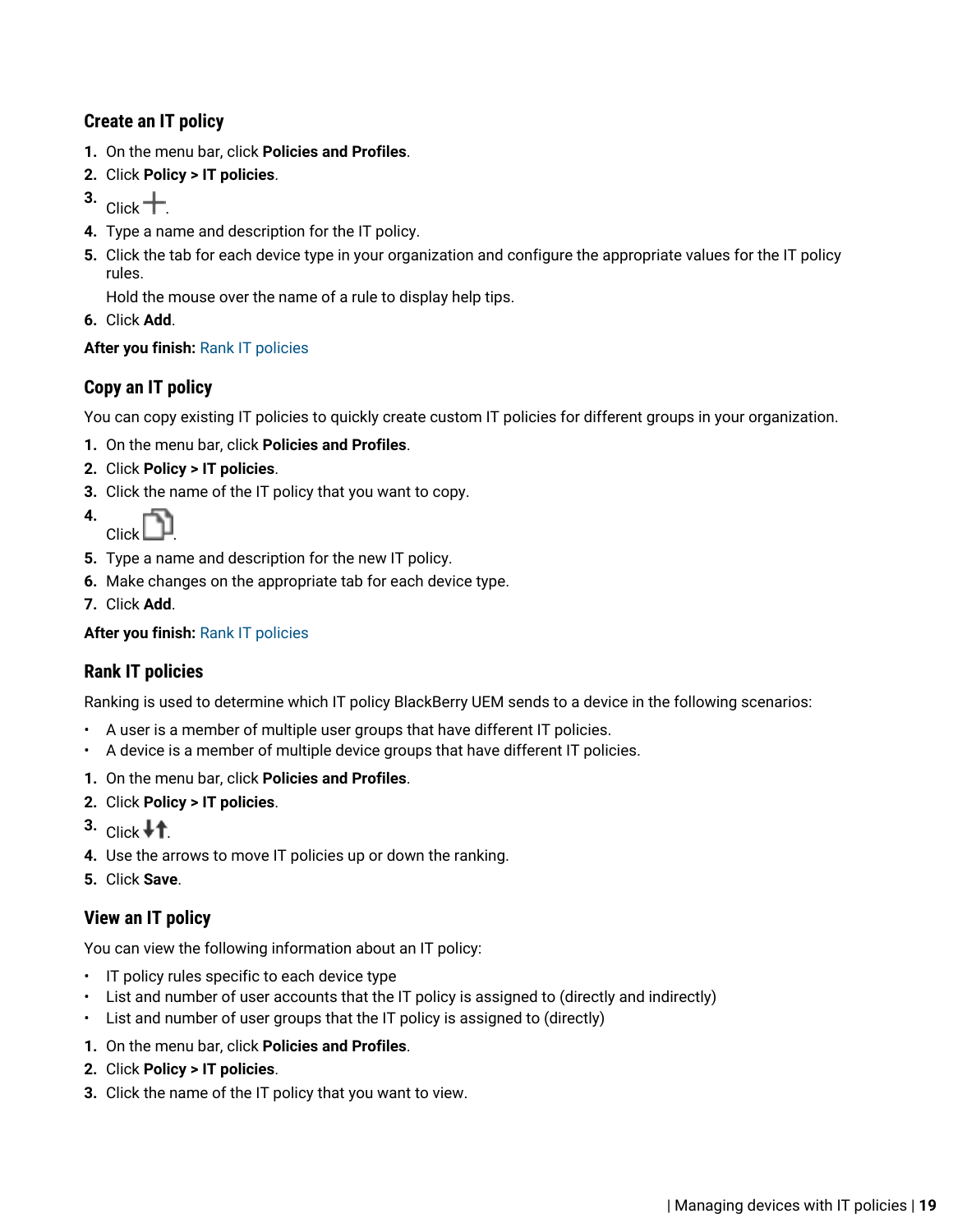# <span id="page-19-0"></span>**Change an IT policy**

- **1.** On the menu bar, click **Policies and Profiles**.
- **2.** Click **Policy > IT policies**.
- **3.** Click the name of the IT policy that you want to change.
- **4.**  $Click \n$
- **5.** Make changes on the appropriate tab for each device type.
- **6.** Click **Save**.

**After you finish:** If necessary, change the IT policy ranking.

### <span id="page-19-1"></span>**Remove an IT policy from user accounts or user groups**

If an IT policy is assigned directly to user accounts or user groups, you can remove it from users or groups. If an IT policy is assigned indirectly by user group, you can remove the IT policy from the group or remove user accounts from the group. When you remove an IT policy from user groups, the IT policy is removed from every user that belongs to the selected groups.

**Note:** The Default IT policy can only be removed from a user account if you assigned it directly to the user.

- **1.** On the menu bar, click **Policies and Profiles**.
- **2.** Click **Policy > IT policies**.
- **3.** Click the name of the IT policy that you want to remove from user accounts or user groups.
- **4.** Perform one of the following tasks:

| Task                                      | <b>Steps</b>                                                                                                                                                                                           |
|-------------------------------------------|--------------------------------------------------------------------------------------------------------------------------------------------------------------------------------------------------------|
| Remove an IT policy from user<br>accounts | a. Click the Assigned to users tab.<br>b. If necessary, search for user accounts.<br>c. Select the user accounts that you want to remove the IT policy<br>from.<br>$\frac{d}{d}$ . Click $\frac{d}{d}$ |
| Remove an IT policy from user<br>groups   | a. Click the Assigned to groups tab.<br>b. If necessary, search for user groups.<br>c. Select the user groups that you want to remove the IT policy from.<br>$d.$ Click $\overline{R}$                 |

### <span id="page-19-2"></span>**Delete an IT policy**

You cannot delete the Default IT policy. When you delete a custom IT policy, BlackBerry UEM removes the IT policy from the users and devices that it is assigned to.

- **1.** On the menu bar, click **Policies and Profiles**.
- **2.** Click **Policy > IT policies**.
- **3.** Select the check boxes for the IT policies you want to delete.
- $\overline{\mathsf{C}}$ lick  $\overline{\mathbb{W}}$
- **5.** Click **Delete**.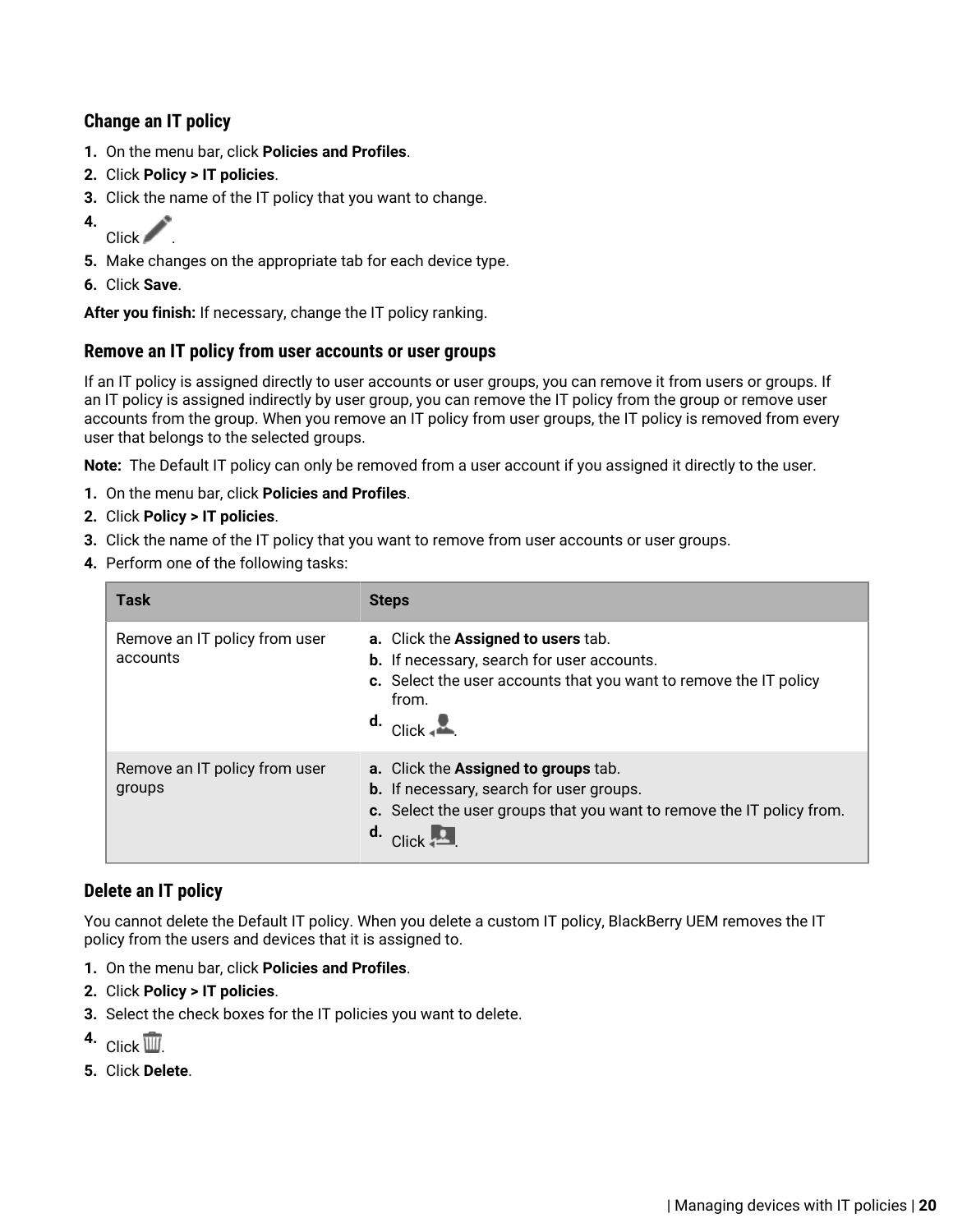# <span id="page-20-0"></span>**Export IT policies**

You can export IT policies to an .xml file for auditing purposes.

### **Note:**

Profiles that are associated with IT policies are not exported.

- **1.** On the menu bar, click **Policies and Profiles**.
- **2.** Click **Policy > IT policies**.
- **3.** Select the check boxes for the IT policies you want to export.
- 4. Click  $\rightarrow$
- **5.** Click **Next**.
- **6.** Click **Export**.

# <span id="page-20-1"></span>**How BlackBerry UEM chooses which IT policy to assign**

BlackBerry UEM sends only one IT policy to a device and uses predefined rules to determine which IT policy to assign to a user and the devices that the user activates.

| <b>Assigned to</b>                 | <b>Rules</b>                                                                                                                                                                                                                                                                                                                                                                                                            |
|------------------------------------|-------------------------------------------------------------------------------------------------------------------------------------------------------------------------------------------------------------------------------------------------------------------------------------------------------------------------------------------------------------------------------------------------------------------------|
| User account<br>(view Summary tab) | 1. An IT policy assigned directly to a user account takes precedence over an IT<br>policy assigned indirectly by user group.<br>2. If a user is a member of multiple user groups that have different IT policies,<br>BlackBerry UEM assigns the IT policy with the highest ranking.<br>3. The Default IT policy is assigned if no IT policy is assigned to a user account<br>directly or through user group membership. |
| Device<br>(view device tab)        | By default, a device inherits the IT policy that BlackBerry UEM assigns to the user<br>who activates the device. If a device belongs to a device group, the following rules<br>apply:<br>1. An IT policy assigned to a device group takes precedence over the IT policy                                                                                                                                                 |
|                                    | that BlackBerry UEM assigns to a user account.<br>2. If a device is a member of multiple device groups that have different IT policies,<br>BlackBerry UEM assigns the IT policy with the highest ranking.                                                                                                                                                                                                               |

BlackBerry UEM might have to resolve conflicting IT policies when you perform any of the following actions:

- Assign an IT policy to a user account, user group, or device group
- Remove an IT policy from a user account, user group, or device group
- Change the IT policy ranking
- Delete an IT policy
- Change user group membership (user accounts and nested groups)
- Change device attributes
- Change device group membership
- Delete a user group or device group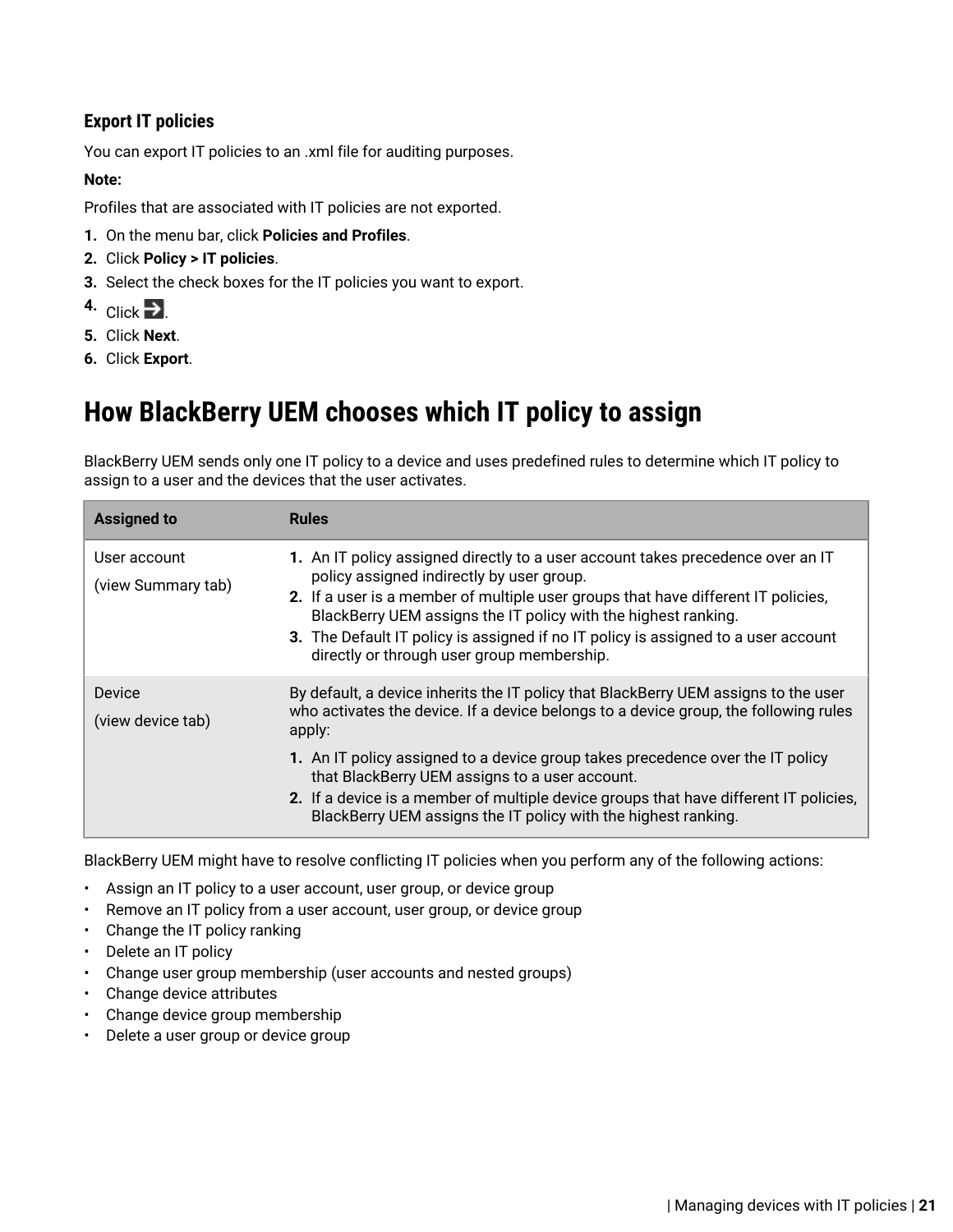# <span id="page-21-0"></span>**Allowing BlackBerry 10 users to back up device data**

You can control whether BlackBerry 10 users can back up and restore device data. You can permit users to back up only data from the personal space or to back up data from both the personal and work spaces. In the IT policy that you assign to users, you can select one or both of the following IT policy rules:

| <b>IT policy rule</b>                     | <b>Applicable activation types</b>                                                                                                                                     |
|-------------------------------------------|------------------------------------------------------------------------------------------------------------------------------------------------------------------------|
| Allow backup and restore of<br>device     | Work and personal - Regulated<br>Work space only                                                                                                                       |
| Allow backup and restore of work<br>space | Work and personal - Corporate<br>$\bullet$<br>Work and personal - Regulated                                                                                            |
|                                           | <b>Note:</b> For devices activated with "Work and personal - Regulated," this<br>rule is applied only if the "Allow backup and restore of device" rule is<br>selected. |

If the IT policy that is assigned to users permits device backups, users can log in to BlackBerry Link to create or restore back up files.

When users create backup files using BlackBerry Link, the files are encrypted using encryption keys that BlackBerry UEM sends to BlackBerry 10 devices. The initial encryption keys are generated when you install or upgrade to BlackBerry UEM version 12.4. If necessary, you can generate new encryption keys, import encryption keys from another BlackBerry UEM instance, or export encryption keys.

### <span id="page-21-1"></span>**Generate encryption keys**

You can generate the encryption keys that are used to encrypt the backup files when users back up data from their BlackBerry 10 devices.

- **1.** On the menu bar, click **Settings > General settings > BB10 backup and restore**.
- **2.** Click **Generate new key**.
- **3.** Click **Generate**.

**After you finish:** The encryption keys are sent to all BlackBerry 10 devices that are activated in BlackBerry UEM.

### <span id="page-21-2"></span>**Export encryption keys**

You can export encryption keys from BlackBerry UEM so that you can import the keys to another BlackBerry UEM instance.

- **1.** On the menu bar, click **Settings > General settings > BB10 backup and restore**.
- **2.** Click **Export keys**.
- **3.** Type and confirm a password for the file.
- **4.** Click **Export**.
- **5.** Save the file.

#### <span id="page-21-3"></span>**Import encryption keys**

You can import encryption keys to BlackBerry UEM that were generated and exported from a different BlackBerry UEM instance.

**Before you begin:** Verify that you have the password for the encryption keys file that you will import.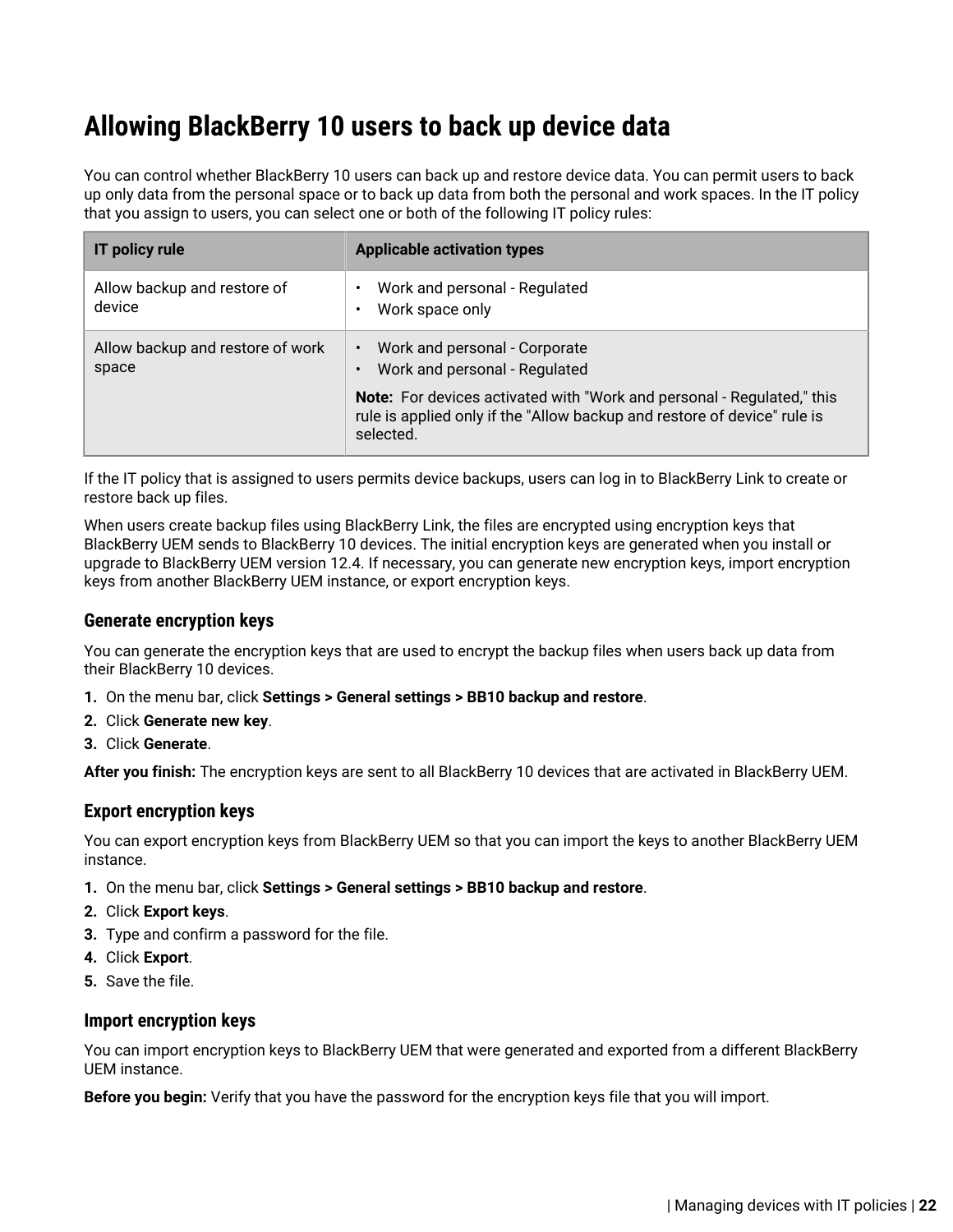- **1.** On the menu bar, click **Settings > General settings > BB10 backup and restore**.
- **2.** Click **Import keys**.
- **3.** Click **Browse** and navigate to the encryption keys file. Click **Open**.
- **4.** Type the password for the file.
- **5.** Click **Import**.

### <span id="page-22-0"></span>**Remove encryption keys**

When you generate a new encryption key, any previously generated keys become useful for decryption purposes only. If you no longer need previously generated keys, you can remove them from BlackBerry UEM. The most recently generated encryption key cannot be removed.

- **1.** On the menu bar, click **Settings > General settings > BB10 backup and restore**.
- **2.** To remove a decryption key, beside the key, click  $\times$ .
- **3.** To confirm that you want to permanently remove the key, type "blackberry." Click **Remove**.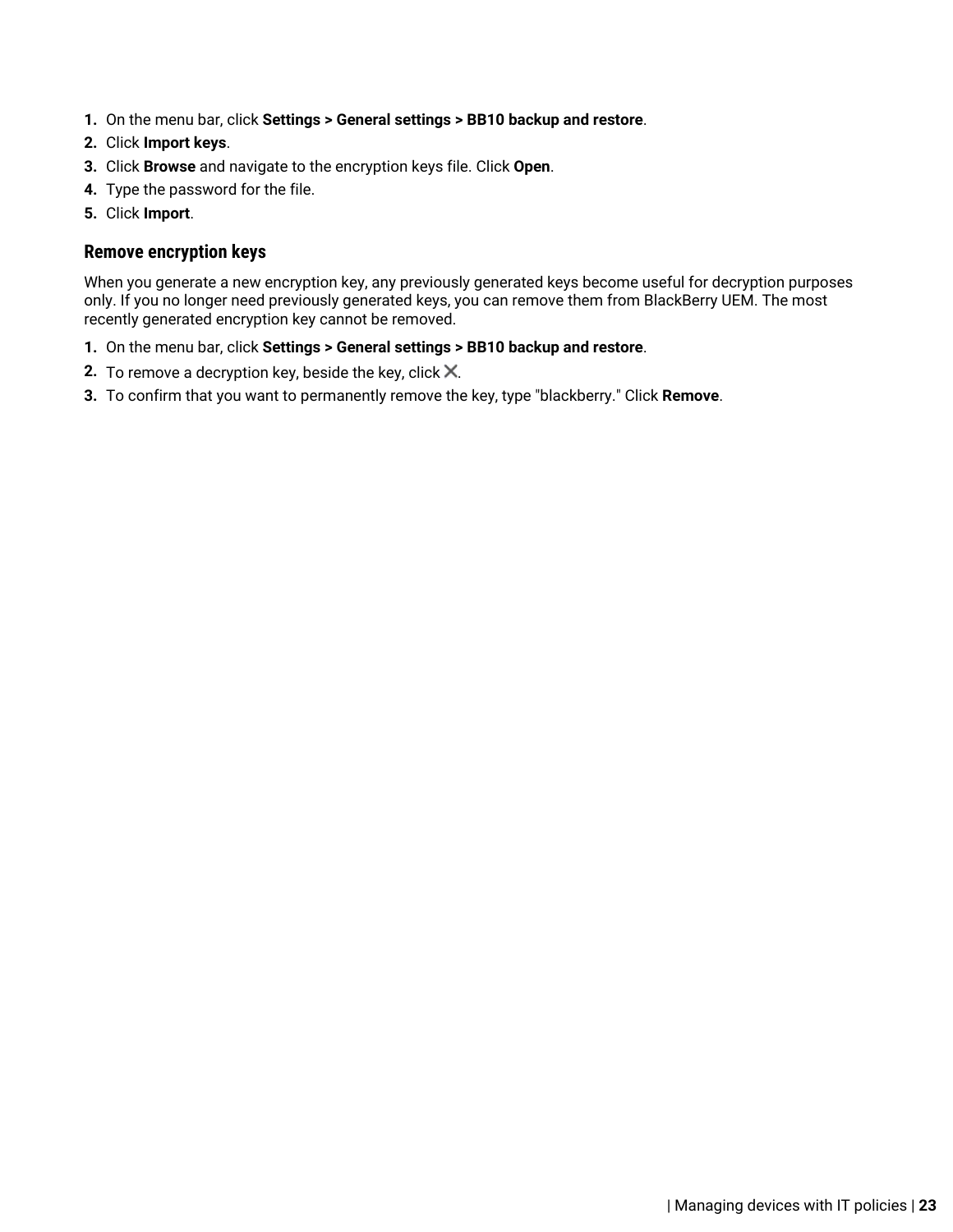# <span id="page-23-0"></span>**Importing IT policy and device metadata updates**

BlackBerry regularly sends IT policy and device metadata updates to BlackBerry UEM installations to provide information about updates from device and OS vendors.

For example, after device vendor releases a new device model, BlackBerry may send updated device metadata to BlackBerry UEM installations so that activation and compliance profiles include the new device model and it can be allowed or restricted by the profile. After Apple, Google, or Microsoft release OS updates, a new IT policy pack may be sent to BlackBerry UEM UEM installations to allow you to control the new features in the OS update.

By default, BlackBerry UEM installs these updates automatically. If your organization's security policy does not allow automatic updates, you can turn off the automatic updates and import updates into BlackBerry UEM manually.

You can also [set up event notifications](https://docs.blackberry.com/en/endpoint-management/blackberry-uem/12_13/administration/monitoring-reporting/event-notifications.html) to inform administrators when IT policy and device metadata updates have been installed.

# <span id="page-23-1"></span>**Import IT policy and device metadata updates manually**

BlackBerry sends notifications when new updates are available. Update files are cumulative. If you miss an update, the next update installs all previously updated IT policy rules or device metadata.

**Before you begin:** Download the metadata or IT policy pack according to the instructions in the update notification email.

- **1.** On the menu bar, click **Settings**.
- **2.** Click **Infrastructure > Import configuration data**.
- **3.** Perform one or both of the following actions:
	- To turn off automatic updates for IT policy packs, clear the **Automatically update IT policy pack data** check box.
	- To turn off automatic updates for device metadata, clear the **Automatically update device metadata** check box.
- **4.** Click the appropriate **Browse** button to find the data file that you want to import and after you locate the file, click **Open**.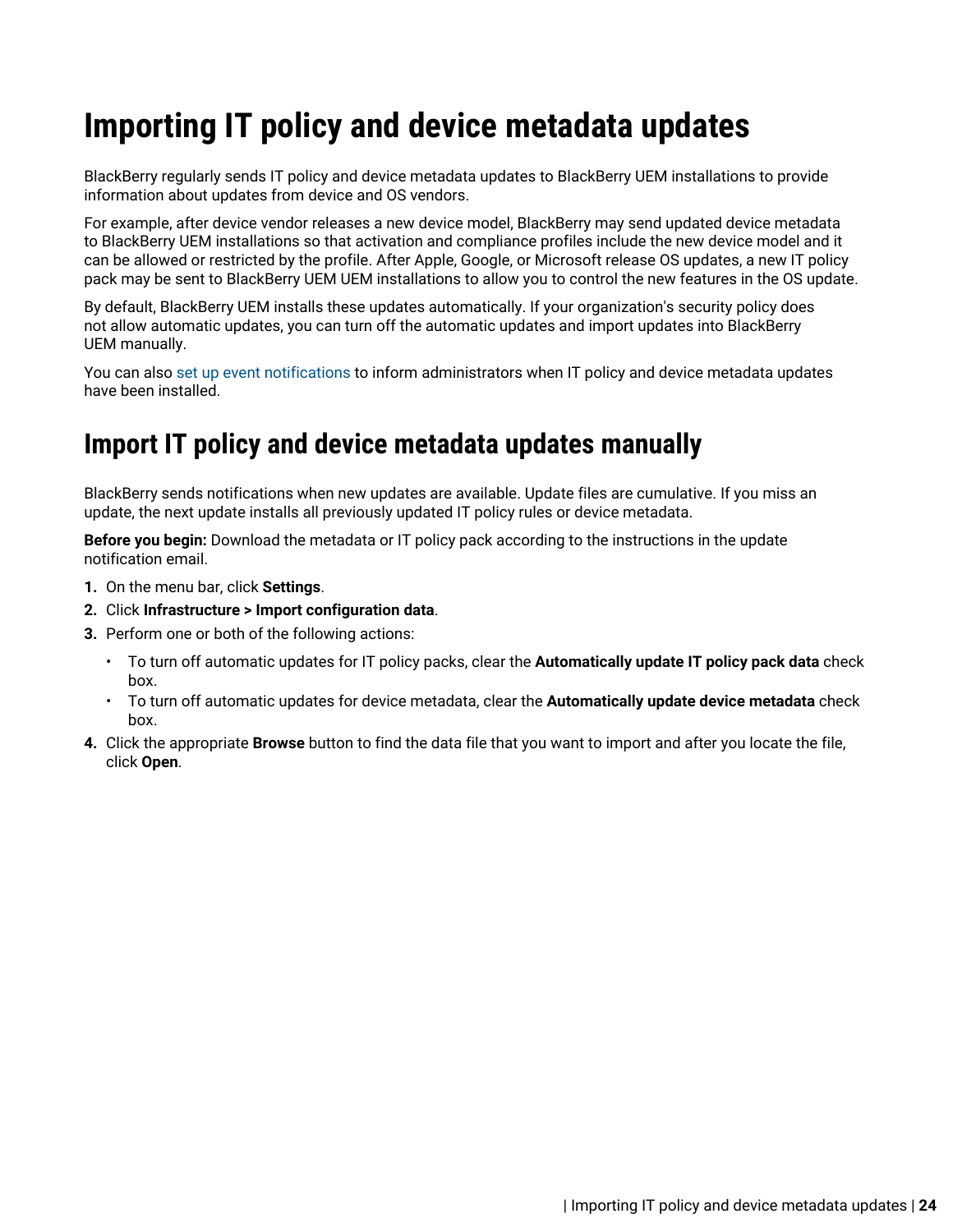# <span id="page-24-0"></span>**Creating device support messages**

For Android 8.0 and later devices, you can create a support message that displays on the device when a feature is disabled by an IT policy. The message displays in the settings screen for the feature that is disabled. If you don't create a support message, the device displays the default message for the OS.

You can also specify an administrator support message that displays on the Device administrators settings screen. For example, you may want to display a disclaimer that your organization can monitor and manage apps and data in the work profile.

If your organization has users who work in more than one language, you can add support messages in additional languages and specify the default language that displays on devices that don't use one of the available languages.

# <span id="page-24-1"></span>**Create device support messages**

Device support messages are supported by Android 8.0 and later devices.

- **1.** On the menu bar, click **Settings > General settings**.
- **2.** Click **Custom device support messages**.
- **3.** On the **Custom device support messages** tab, click **Add**.
- **4.** Select the language that you want the notification to appear in.
- **5.** In the **Disabled feature notice** field, type the notice that you want to display on the device when a feature is disabled. The message can be up to 200 characters.
- **6.** Optionally, in the **Administrator support message** field, type a notice that displays on the Device administrators settings screen.
- **7.** If you want to create a message in more than one language, click **Add an additional language** and repeat steps 4 to 6 for each language.
- **8.** If you added messages in more than one language, select **Default language** beside the language that you want to appear on devices that don't use one of the available languages. For example, if English and French are the available languages, and English is the default language, the English message appears on devices that use German.
- **9.** Click **Save**.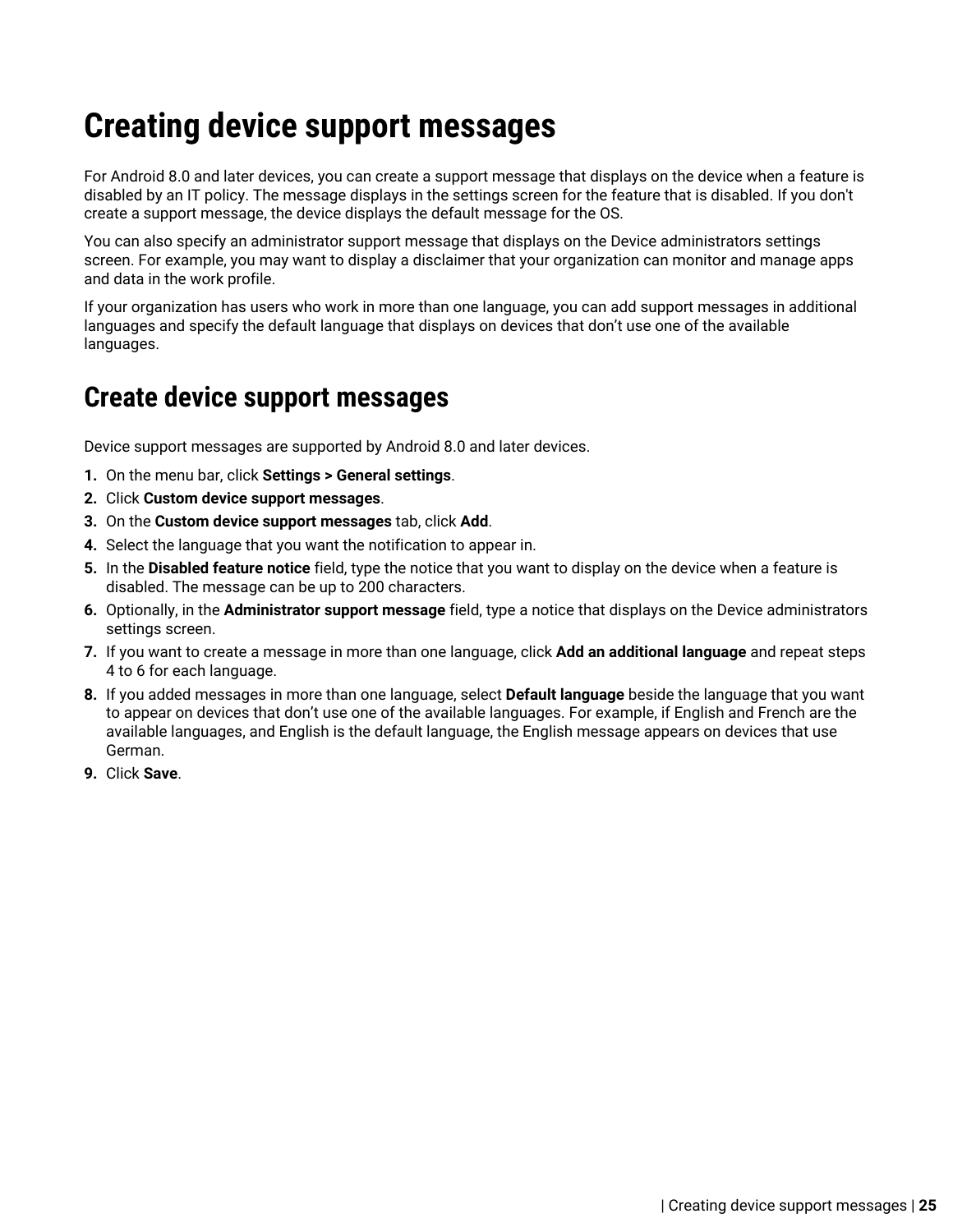# <span id="page-25-0"></span>**Enforcing compliance rules for devices**

You can use compliance profiles to encourage users to follow your organization's standards for the use of devices. A compliance profile defines the device conditions that are not acceptable in your organization. For example, you can choose to disallow devices that are jailbroken, rooted, or have an integrity alert due to unauthorized access to the operating system.

A compliance profile specifies the following information:

- Conditions that would make a device non-compliant
- Email messages and device notifications that users receive if they violate the compliance conditions
- Actions that are taken if users do not correct the issue, including limiting a user's access to the organization's resources, deleting work data from the device, or deleting all data from the device

For Samsung Knox devices, you can add a list of restricted apps to a compliance profile. However, BlackBerry UEM does not enforce the compliance rules. Instead, the restricted app list is sent to devices and the device enforces compliance. Any restricted apps cannot be installed, or if they are already installed, they are disabled. When you remove an app from the restricted list, the app is re-enabled if it is already installed.

BlackBerry UEM includes a Default compliance profile. The Default compliance profile does not enforce any compliance conditions. To enforce compliance rules, you can change the settings of the Default compliance profile or you can create and assign custom compliance profiles. Any user accounts that are not assigned a custom compliance profile are assigned the Default compliance profile.

# <span id="page-25-1"></span>**Create a compliance profile**

#### **Before you begin:**

- If you define rules to restrict or allow specific apps, add those apps to the restricted apps list. For more information, see [Add an app to the restricted app list](https://docs.blackberry.com/en/endpoint-management/blackberry-uem/12_13/administration/managing-apps/preventing-users-from-installing-specific-apps/adr1409325926589.html). Note that this does not apply to built-in apps for supervised iOS devices. To restrict built-in apps you must create a compliance profile and add the apps to the restricted app list in the profile. For more information, see [iOS: Compliance profile settings.](#page-30-0)
- If you want to send an email notification to users when their devices are not compliant, edit the default compliance email, or create a new email template. For more information, see [Create a template for compliance](https://docs.blackberry.com/en/endpoint-management/blackberry-uem/12_13/administration/profiles-variables-email-templates/activation-email-templates/gqh1461096836551) [email notifications](https://docs.blackberry.com/en/endpoint-management/blackberry-uem/12_13/administration/profiles-variables-email-templates/activation-email-templates/gqh1461096836551).

**Note:** If you define rules for a jailbroken or rooted OS, restricted OS versions, or restricted device models, users will be unable to complete new activations for devices that are not compliant, regardless of the enforcement action that you set.

- **1.** On the menu bar, click **Policies and profiles**.
- **2.** Click **Compliance > Compliance**.
- $3.$  Click  $+$ .
- **4.** Type a name and description for the compliance profile.
- **5.** If you want to send a notification message to users when their devices become non-compliant, perform any of the following actions:
	- In the **Email sent when violation is detected** drop-down list, select an email template. To see the default compliance email, click Settings > General settings > Email templates.
	- In the **Enforcement interval** drop-down list, select how often BlackBerry UEM checks for compliance.
	- Expand **Device notification sent out when violation is detected**. Edit the message if necessary.

You can use variables to populate notifications with user, device, and compliance information. For more information, see [Variables.](https://docs.blackberry.com/en/endpoint-management/blackberry-uem/12_13/administration/profiles-variables-email-templates/variables)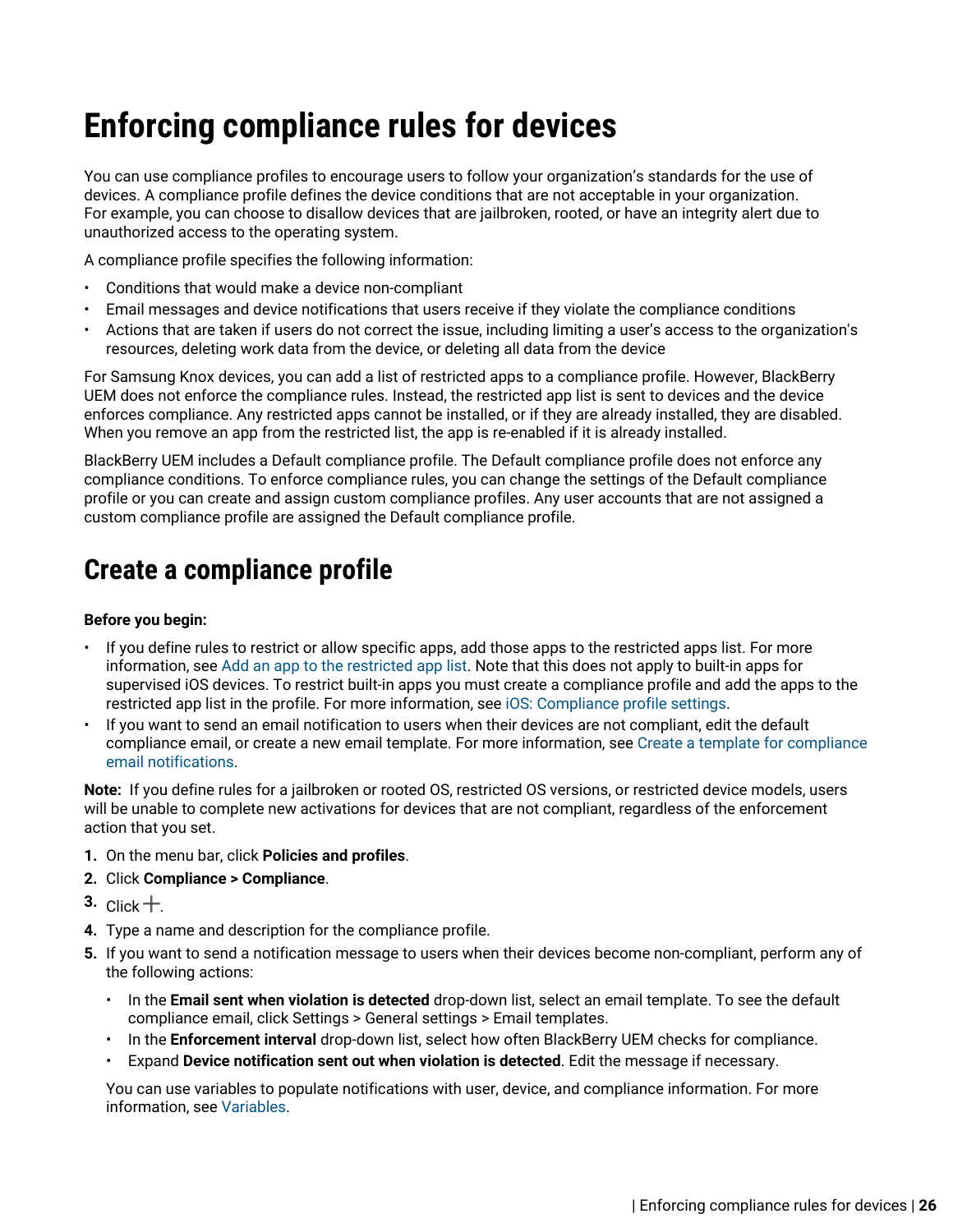- **6.** Click the tab for each device type in your organization and configure the appropriate values for each profile setting. For details about each profile setting, see [Compliance profile settings](#page-26-0).
- **7.** Click **Add**.

**After you finish:** If necessary, rank profiles.

# <span id="page-26-0"></span>**Compliance profile settings**

[Compliance profiles](#page-25-1) are supported on the following device types:

- iOS
- macOS
- Android
- Windows
- BlackBerry 10

### <span id="page-26-1"></span>**Common: Compliance profile settings**

#### **iOS and Android devices**

For each compliance rule that you select on the device tabs, choose the action that you want BlackBerry UEM to perform if a user's device is not compliant.

| <b>Common: Compliance</b><br>profile setting | <b>Description</b>                                                                                                                                                                                                       |
|----------------------------------------------|--------------------------------------------------------------------------------------------------------------------------------------------------------------------------------------------------------------------------|
| Prompt behavior                              | This setting specifies whether BlackBerry UEM prompts the user to correct a<br>compliance issue and gives the user time to fix the issue before taking action, or<br>whether BlackBerry UEM takes immediate action.      |
|                                              | Possible values:                                                                                                                                                                                                         |
|                                              | Prompt for compliance<br>$\bullet$<br>Immediate enforcement action                                                                                                                                                       |
| Prompt method                                | This setting specifies how BlackBerry UEM prompts the user to correct a<br>compliance issue.                                                                                                                             |
|                                              | Possible values                                                                                                                                                                                                          |
|                                              | Device notification<br>$\bullet$<br>Email and device notification<br>$\bullet$                                                                                                                                           |
|                                              | BlackBerry Dynamics apps don't send email notifications to users. BlackBerry<br>Dynamics apps provide only device notifications, regardless of this setting.                                                             |
|                                              | For compliance rules that apply to the device, the default value is "Email<br>and device notification." For compliance rules that apply only to BlackBerry<br>Dynamics apps, the default value is "Device notification." |
|                                              | This setting is valid only if "Prompt behavior" is set to "Prompt for compliance."                                                                                                                                       |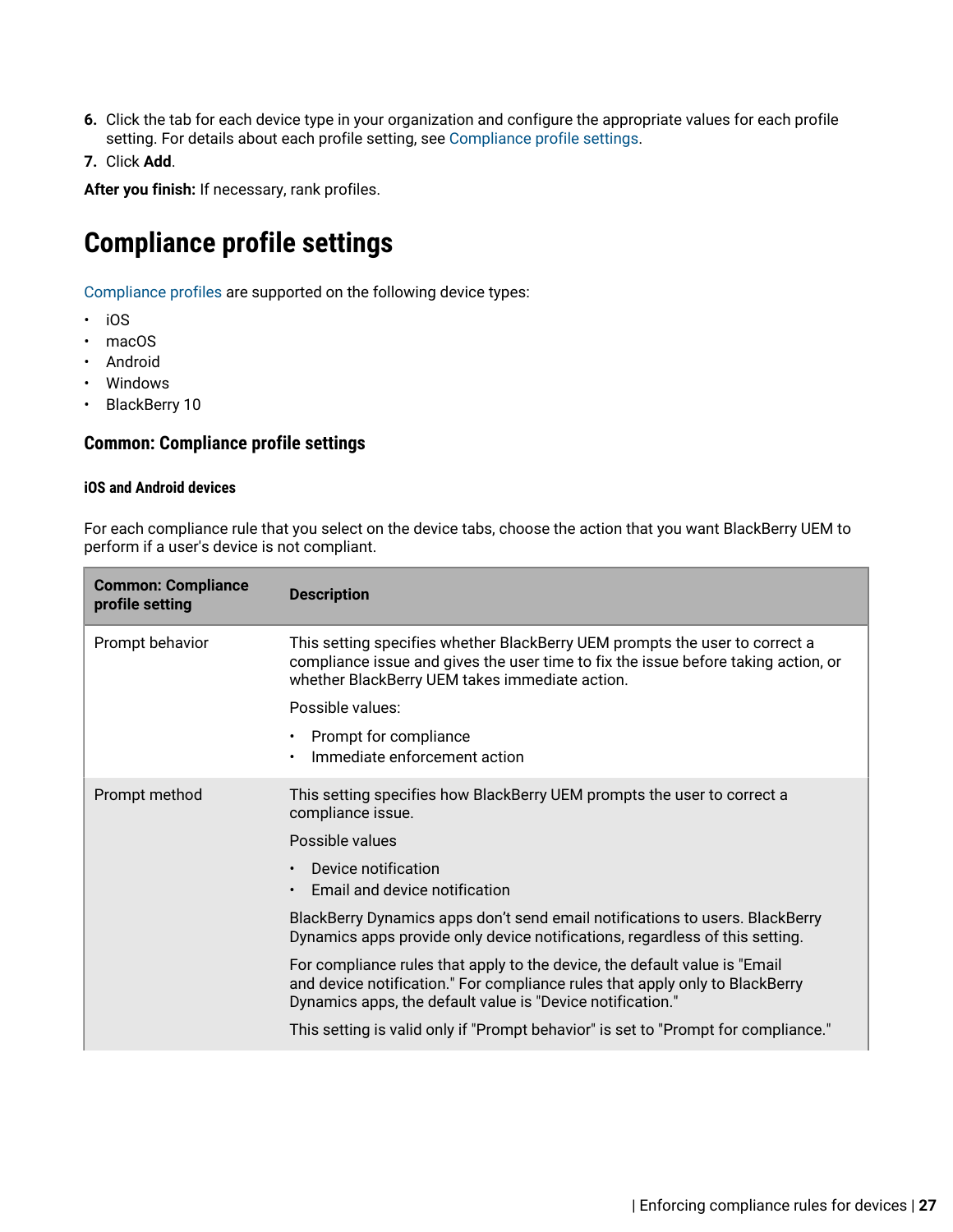| <b>Common: Compliance</b><br>profile setting | <b>Description</b>                                                                                                                                                                                                                                              |
|----------------------------------------------|-----------------------------------------------------------------------------------------------------------------------------------------------------------------------------------------------------------------------------------------------------------------|
| Prompt count                                 | This setting specifies the number of times the user is prompted to correct a<br>compliance issue.                                                                                                                                                               |
|                                              | The default value is "3."                                                                                                                                                                                                                                       |
|                                              | This setting is valid only if "Prompt behavior" is set to "Prompt for compliance."                                                                                                                                                                              |
| Prompt interval                              | This setting specifies the amount of time between prompts, in minutes, hours, or<br>days.                                                                                                                                                                       |
|                                              | The default value is "4 hours."                                                                                                                                                                                                                                 |
|                                              | This setting is valid only if "Prompt behavior" is set to "Prompt for compliance."                                                                                                                                                                              |
| Enforcement action for<br>device             | This setting specifies the action that BlackBerry UEM takes on devices that are not<br>compliant.                                                                                                                                                               |
|                                              | Possible values:                                                                                                                                                                                                                                                |
|                                              | Monitor and log: BlackBerry UEM identifies the compliance violation but takes<br>$\bullet$<br>no enforcement action on the device.                                                                                                                              |
|                                              | Untrust: On iOS, macOS, Android, and Windows devices, this option prevents<br>$\bullet$<br>the user from accessing work resources and applications from the device. Data<br>and apps are not deleted from the device.                                           |
|                                              | Note: On iOS devices, the work email account is removed from the native email<br>app. Users must restore the email account settings to the app after the device<br>returns to compliance.<br>Delete only work data<br>$\bullet$<br>Delete all data<br>$\bullet$ |
|                                              | Remove from server: On BlackBerry 10, iOS, Android, and Windows devices,<br>$\bullet$<br>a device can be deactivated from BlackBerry UEM if it violates the "Out of<br>contact" rule.                                                                           |
|                                              | The default value is "Monitor and log."                                                                                                                                                                                                                         |
|                                              | This setting is not valid for devices activated with User privacy.                                                                                                                                                                                              |
|                                              | On devices activated with "Work and personal - user privacy," you cannot delete all<br>data on a user's device. If you select, "Delete all data" BlackBerry UEM performs<br>the same action as "Delete only work data."                                         |
|                                              | For Samsung Knox Workspace devices that have only a work space, if you select<br>"Delete only work data," "Delete all data," or "Remove from server," all data will be<br>deleted from the device.                                                              |
|                                              | For supervised iOS devices, enforcement actions for the "Restricted app is<br>installed" rule are not applicable. Users are automatically prevented from installing<br>restricted apps.                                                                         |
|                                              |                                                                                                                                                                                                                                                                 |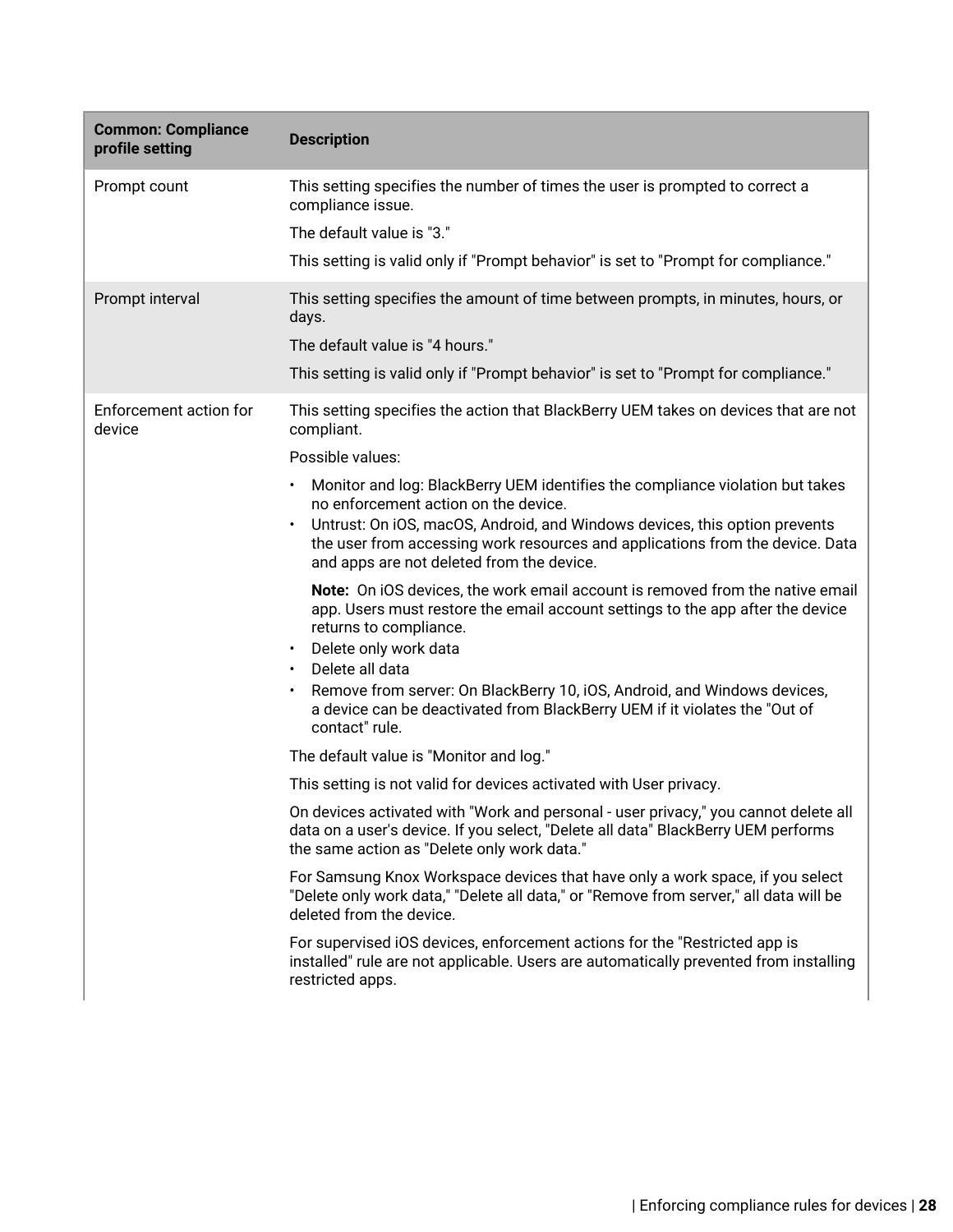| <b>Common: Compliance</b><br>profile setting          | <b>Description</b>                                                                                                                                                                                                                                           |
|-------------------------------------------------------|--------------------------------------------------------------------------------------------------------------------------------------------------------------------------------------------------------------------------------------------------------------|
| Enforcement action<br>for BlackBerry<br>Dynamics apps | This setting defines what happens with BlackBerry Dynamics apps when a device<br>is not in compliance.                                                                                                                                                       |
|                                                       | Possible values:<br>Do not allow BlackBerry Dynamics apps to run<br>Delete BlackBerry Dynamics app data<br>Monitor and log: BlackBerry UEM identifies the compliance violation but takes<br>no enforcement action<br>The default value is "Monitor and log." |

### **Windows 10, macOS, and BlackBerry 10 devices**

For each compliance rule that you select on the device tabs, choose the action that you want BlackBerry UEM to perform if a user's device is not compliant.

| <b>Common: Compliance</b><br>profile setting | <b>Description</b>                                                                                                                                                                                                                                                                                                                                                                                                                                                                                                                                                                                |
|----------------------------------------------|---------------------------------------------------------------------------------------------------------------------------------------------------------------------------------------------------------------------------------------------------------------------------------------------------------------------------------------------------------------------------------------------------------------------------------------------------------------------------------------------------------------------------------------------------------------------------------------------------|
| Enforcement action                           | This setting specifies the action that BlackBerry UEM takes on devices that are not<br>compliant.                                                                                                                                                                                                                                                                                                                                                                                                                                                                                                 |
|                                              | Possible values:                                                                                                                                                                                                                                                                                                                                                                                                                                                                                                                                                                                  |
|                                              | Prompt for compliance<br>$\bullet$<br>Untrust: On Windows devices, this option prevents the user from accessing<br>$\bullet$<br>work resources and applications from the device. Data and apps are not<br>deleted from the device.                                                                                                                                                                                                                                                                                                                                                                |
|                                              | <b>Note:</b> Untrust is not supported for BlackBerry Dynamics apps.<br>Quarantine: On BlackBerry 10 devices, this option prevents the user from<br>$\bullet$<br>accessing work resources and applications from the device. Data and<br>applications are not deleted from the device.<br>Delete only work data<br>$\bullet$<br>Delete all data<br>$\bullet$<br>Remove from server: On BlackBerry 10 and Windows devices, a device can be<br>$\bullet$<br>deactivated from BlackBerry UEM if it violates the "Out of contact" rule.<br>None: Identifies a compliance violation but takes no action. |
|                                              | The default value is "Prompt for compliance."                                                                                                                                                                                                                                                                                                                                                                                                                                                                                                                                                     |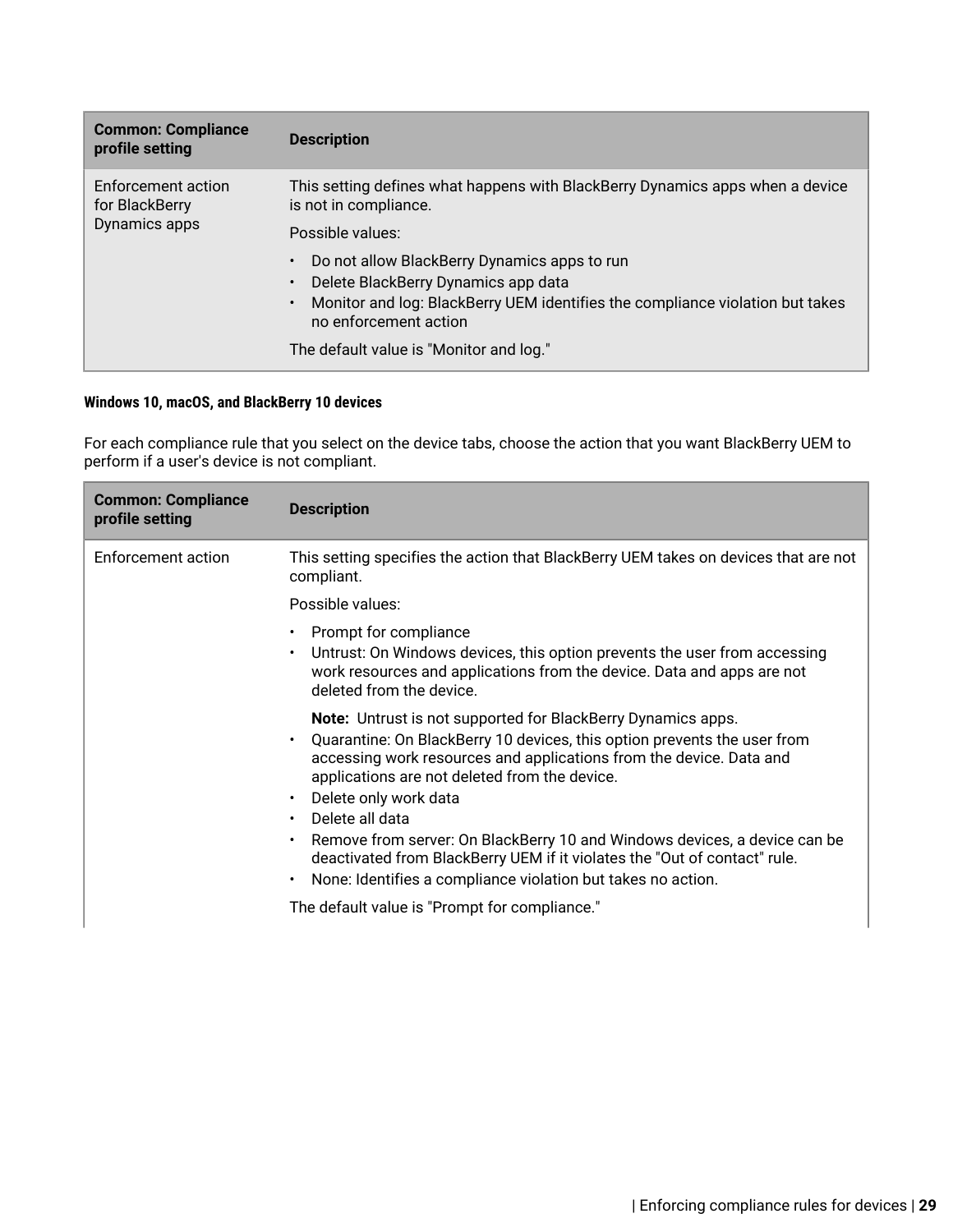| <b>Common: Compliance</b><br>profile setting | <b>Description</b>                                                                                                                                                                                                                                                                                                                                                                                                                                                                                                                                                                                                                                                                                                                                                                                                                                                                                                                              |
|----------------------------------------------|-------------------------------------------------------------------------------------------------------------------------------------------------------------------------------------------------------------------------------------------------------------------------------------------------------------------------------------------------------------------------------------------------------------------------------------------------------------------------------------------------------------------------------------------------------------------------------------------------------------------------------------------------------------------------------------------------------------------------------------------------------------------------------------------------------------------------------------------------------------------------------------------------------------------------------------------------|
| Prompt method                                | The possible values are:<br><b>Email notification</b><br>$\bullet$<br>Device notification<br><b>Both</b><br>$\bullet$<br>The default value is "Both."<br>This setting is valid only if the "Enforcement action" is set to "Prompt for<br>compliance."<br>Device notifications are not supported on Windows 10 devices.                                                                                                                                                                                                                                                                                                                                                                                                                                                                                                                                                                                                                          |
| Prompt count                                 | This setting specifies the number of times the user is prompted to correct the<br>breach.<br>The default value is "3."<br>This setting is valid only if the "Enforcement action" is set to "Prompt for<br>compliance."                                                                                                                                                                                                                                                                                                                                                                                                                                                                                                                                                                                                                                                                                                                          |
| Prompt interval                              | This setting specifies the amount of time between prompts, in minutes, hours, or<br>days.<br>The default value is "4 hours."<br>This setting is valid only if the "Enforcement action" is set to "Prompt for<br>compliance."                                                                                                                                                                                                                                                                                                                                                                                                                                                                                                                                                                                                                                                                                                                    |
| Prompt interval expired<br>action            | This setting defines what happens when the user has received the total number of<br>prompts as defined in Prompt count, and the does not correct the breach.<br>Possible values:<br>None<br>$\bullet$<br>Untrust: On Windows devices, this option prevents the user from accessing<br>$\bullet$<br>work resources and applications from the device. Data and applications are not<br>deleted from the device.<br>Note: Untrust is not supported for BlackBerry Dynamics apps. Use an alternate<br>enforcement action.<br>Quarantine: On BlackBerry 10 devices, this option prevents the user from<br>$\bullet$<br>accessing work resources and applications from the device. Data and<br>applications are not deleted from the device.<br>Delete only work data<br>$\bullet$<br>Delete all data<br>$\bullet$<br>The default value is "Untrust."<br>This setting is valid only if the "Enforcement action" is set to "Prompt for<br>compliance". |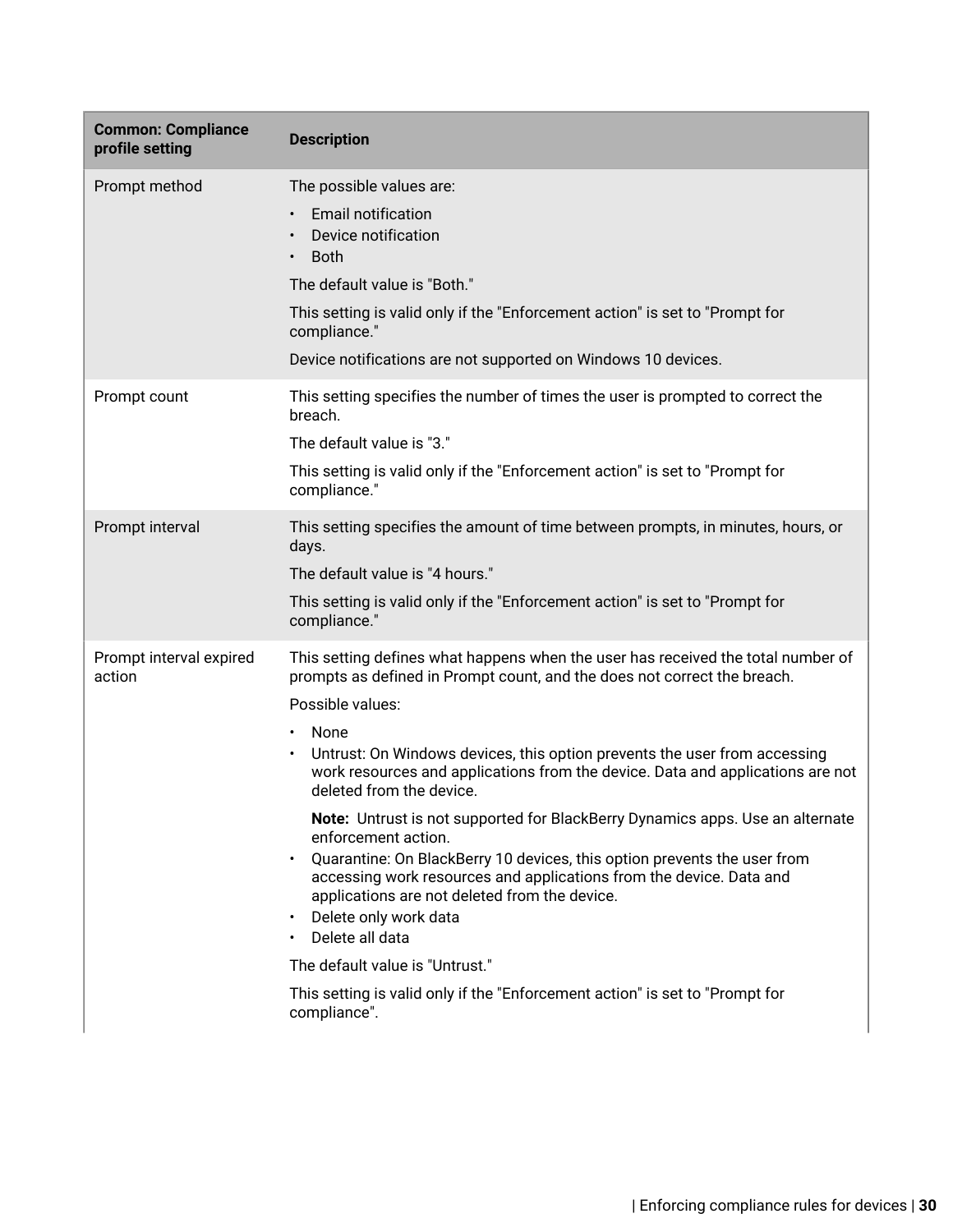| <b>Common: Compliance</b><br>profile setting          | <b>Description</b>                                                                                     |
|-------------------------------------------------------|--------------------------------------------------------------------------------------------------------|
| Enforcement action<br>for BlackBerry<br>Dynamics apps | This setting defines what happens with BlackBerry Dynamics apps when a device<br>is not in compliance. |
|                                                       | Possible values:                                                                                       |
|                                                       | Delete BlackBerry Dynamics app data<br>Do not allow BlackBerry Dynamics apps to run                    |
|                                                       | The default value is "Delete BlackBerry Dynamics app data."                                            |

# <span id="page-30-0"></span>**iOS: Compliance profile settings**

See [Common: Compliance profile settings](#page-26-1) for descriptions of the possible actions if you select a compliance rule.

| iOS: Compliance profile<br>setting    | <b>Description</b>                                                                                                                                                                                                                                                            |
|---------------------------------------|-------------------------------------------------------------------------------------------------------------------------------------------------------------------------------------------------------------------------------------------------------------------------------|
| Jailbroken OS                         | This setting creates a compliance rule to ensure that iOS devices are not<br>jailbroken. A device is jailbroken when a user or attacker bypasses various<br>restrictions on a device to modify the OS.                                                                        |
|                                       | If you select this setting, users will also be unable to complete new activations for<br>jailbroken devices, regardless of the enforcement action that you set.                                                                                                               |
| Non-assigned app is<br>installed      | This setting creates a compliance rule to ensure that devices do not have apps<br>installed that were not assigned to the user.                                                                                                                                               |
|                                       | When you select this setting and a non-assigned app is installed on an iOS device,<br>a warning message and a link is displayed on the Managed Devices tab. When<br>you click the link, a list of apps that are putting the device out of compliance is<br>displayed.         |
|                                       | This setting is not valid for devices activated with the User privacy activation type.                                                                                                                                                                                        |
| Required app is not<br>installed      | This setting creates a compliance rule to ensure that devices have required apps<br>installed.                                                                                                                                                                                |
|                                       | When you select this setting and a required app is not installed on an iOS device, a<br>warning message and a link is displayed on the Managed Devices tab. When you<br>click the link, a list of applications that are putting the device out of compliance is<br>displayed. |
| Restricted OS version is<br>installed | This setting creates a compliance rule to ensure that devices do not have a<br>restricted OS version installed.                                                                                                                                                               |
|                                       | You can select the restricted OS versions.                                                                                                                                                                                                                                    |
|                                       | If you select this setting, users will be unable to complete new activations for<br>devices that are not compliant, regardless of the enforcement action that you set.                                                                                                        |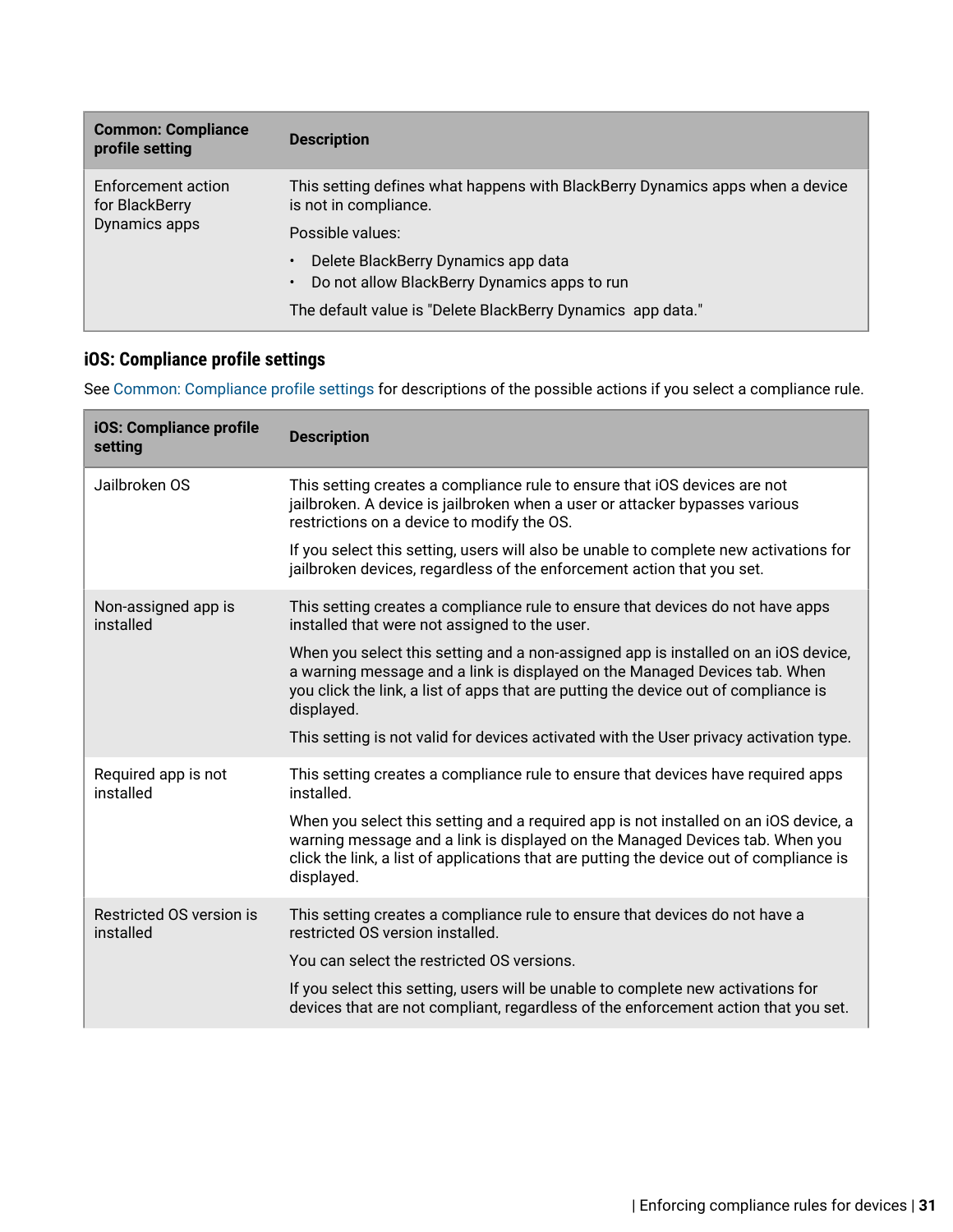| iOS: Compliance profile<br>setting                         | <b>Description</b>                                                                                                                                                                                                                                                                                                |
|------------------------------------------------------------|-------------------------------------------------------------------------------------------------------------------------------------------------------------------------------------------------------------------------------------------------------------------------------------------------------------------|
| Restricted device model                                    | This setting creates a compliance rule to restrict device models.                                                                                                                                                                                                                                                 |
| detected                                                   | You can choose one of these options:                                                                                                                                                                                                                                                                              |
|                                                            | Allow selected device models<br>Do not allow selected device models                                                                                                                                                                                                                                               |
|                                                            | You can select the devices models that are allowed or restricted.                                                                                                                                                                                                                                                 |
|                                                            | If you select this setting, users will be unable to complete new activations for<br>devices that are not compliant, regardless of the enforcement action that you set.                                                                                                                                            |
| Device is out of contact                                   | This setting creates a compliance rule to ensure that devices are not out of<br>contact with BlackBerry UEM for more than a specified amount of time.                                                                                                                                                             |
| Last contact time                                          | This setting specifies the number days a device can be out of contact<br>with BlackBerry UEM.                                                                                                                                                                                                                     |
|                                                            | This setting is valid only if the "Device out of contact" setting is selected.                                                                                                                                                                                                                                    |
| <b>BlackBerry</b><br>Dynamics library version              | This setting creates a compliance rule that allows you to select the BlackBerry<br>Dynamics library versions that cannot be activated.                                                                                                                                                                            |
| verification                                               | You can select the blocked library versions.                                                                                                                                                                                                                                                                      |
| <b>BlackBerry</b><br>Dynamics connectivity<br>verification | This setting creates a compliance rule to monitor whether BlackBerry<br>Dynamics apps are out of contact with BlackBerry UEM for more than a specified<br>amount of time. The enforcement action is applied to BlackBerry Dynamics apps.                                                                          |
|                                                            | The "Base connectivity interval on authentication delegate apps" setting specifies<br>that the connectivity verification is based on when an authentication delegate<br>app connects to BlackBerry UEM. This setting applies only if an authentication<br>delegate is specified in a BlackBerry Dynamics profile. |
|                                                            | The "Last contact time" setting specifies the number days a device can be out of<br>contact with BlackBerry UEM before the device is out of compliance.                                                                                                                                                           |
|                                                            | BlackBerry Dynamics apps don't prompt users for compliance for this rule. If<br>you set the "Prompt behavior" setting to "Prompt for compliance," the user is not<br>prompted. If the device is able to contact UEM, the device returns to compliance<br>when the user opens the BlackBerry Dynamics app.         |
| <b>BlackBerry Dynamics app</b><br>screen capture detected  | This setting creates a compliance rule that reacts to screen captures of BlackBerry<br>Dynamics apps on iOS devices.                                                                                                                                                                                              |
|                                                            | The "Maximum number of screen captures within period" setting specifies the<br>number of allowed screen captures within the time that you specify in the "Period<br>length" field.                                                                                                                                |
|                                                            | The "Enforcement action for BlackBerry Dynamics apps" setting specifies the<br>action that occurs if the user exceeds the allowed number of screen captures.                                                                                                                                                      |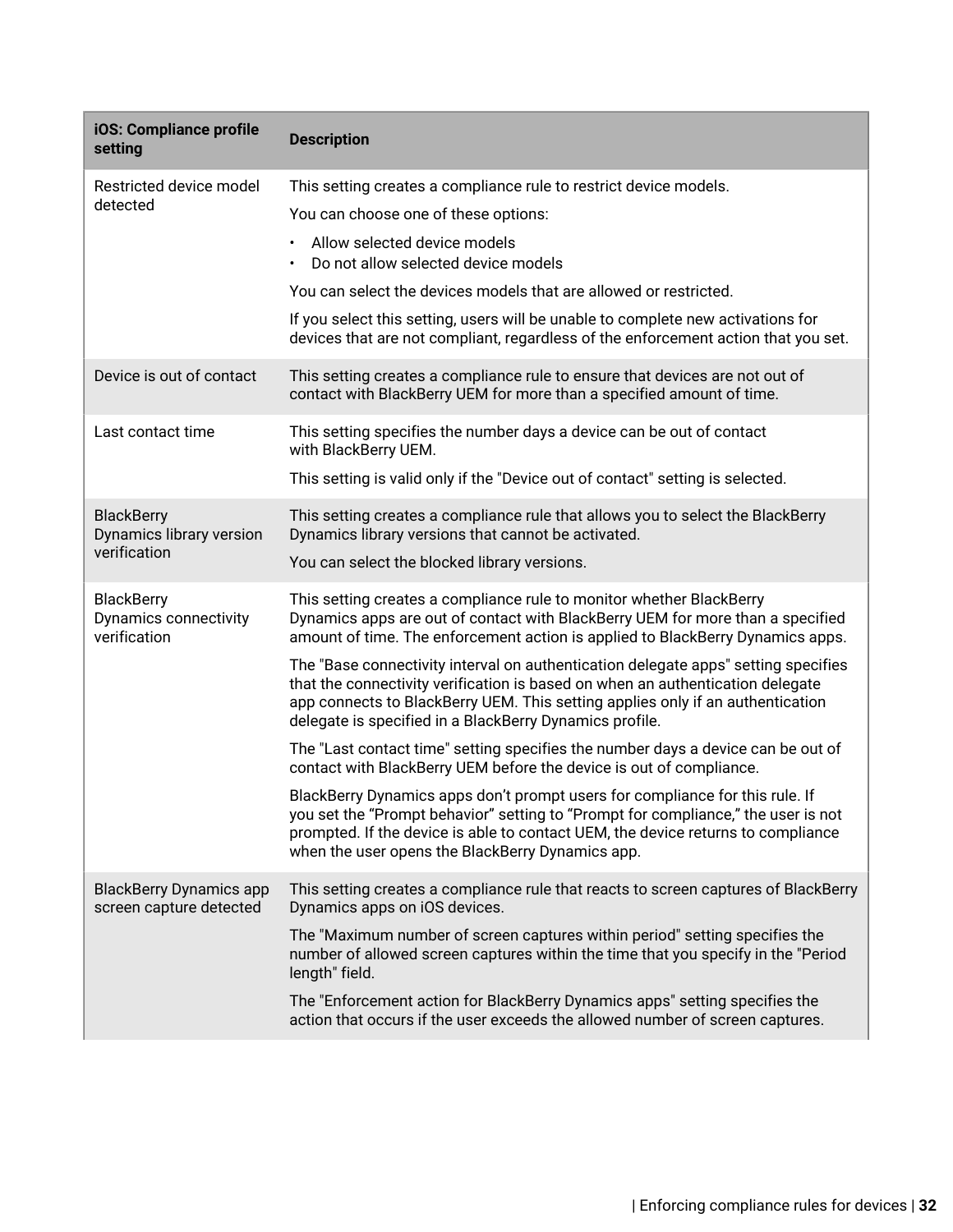| iOS: Compliance profile<br>setting  | <b>Description</b>                                                                                                                                                                                                                                                                                                                       |
|-------------------------------------|------------------------------------------------------------------------------------------------------------------------------------------------------------------------------------------------------------------------------------------------------------------------------------------------------------------------------------------|
| Restricted app is<br>installed      | This setting creates a compliance rule to prevent users from installing specific<br>apps.                                                                                                                                                                                                                                                |
|                                     | To restrict apps, complete any of the following tasks:                                                                                                                                                                                                                                                                                   |
|                                     | Select an app from the restricted app list. For more information, see Add an<br>app to the restricted app list.                                                                                                                                                                                                                          |
|                                     | Do one of the following:                                                                                                                                                                                                                                                                                                                 |
|                                     | To select apps using the app name, click the Select apps from the app list<br>$\bullet$<br>option.                                                                                                                                                                                                                                       |
|                                     | To select apps using the app package ID, click the Specify the app package<br>ID option. You should not use the package ID to add public apps. Add public<br>apps to the restricted app list and then use the Select apps from the app list<br>option to select the apps instead.<br>Select a built-in app (supervised iOS devices only) |
|                                     | To remove an app from the list, click $\times$                                                                                                                                                                                                                                                                                           |
|                                     | When you select this setting and a restricted app is installed on an iOS device, a<br>warning message and a link is displayed on the Managed Devices tab. When you<br>click the link, a list of applications that are putting the device out of compliance is<br>displayed.                                                              |
|                                     | For supervised iOS devices, enforcement actions for this rule are not applicable.<br>Users are automatically prevented from installing restricted apps. If restricted<br>apps (either built-in or installed by the user) are already installed, those apps are<br>automatically removed from the device.                                 |
| Show only allowed apps<br>on device | This setting creates a compliance rule that specifies a list of apps that are allowed<br>to be installed on users' devices. All other apps are not allowed.                                                                                                                                                                              |
|                                     | To allow specific apps, complete one of the following tasks:                                                                                                                                                                                                                                                                             |
|                                     | Select an app from the restricted app list. For more information, see Add an<br>app to the restricted app list.<br>Select a built-in app                                                                                                                                                                                                 |
|                                     | Some apps are included in the allowed list by default. To remove an app from the<br>list, click $\times$ .                                                                                                                                                                                                                               |
|                                     | This setting is valid only for supervised iOSdevices.                                                                                                                                                                                                                                                                                    |

# <span id="page-32-0"></span>**macOS: Compliance profile settings**

See [Common: Compliance profile settings](#page-26-1) for descriptions of the possible actions if you select a compliance rule.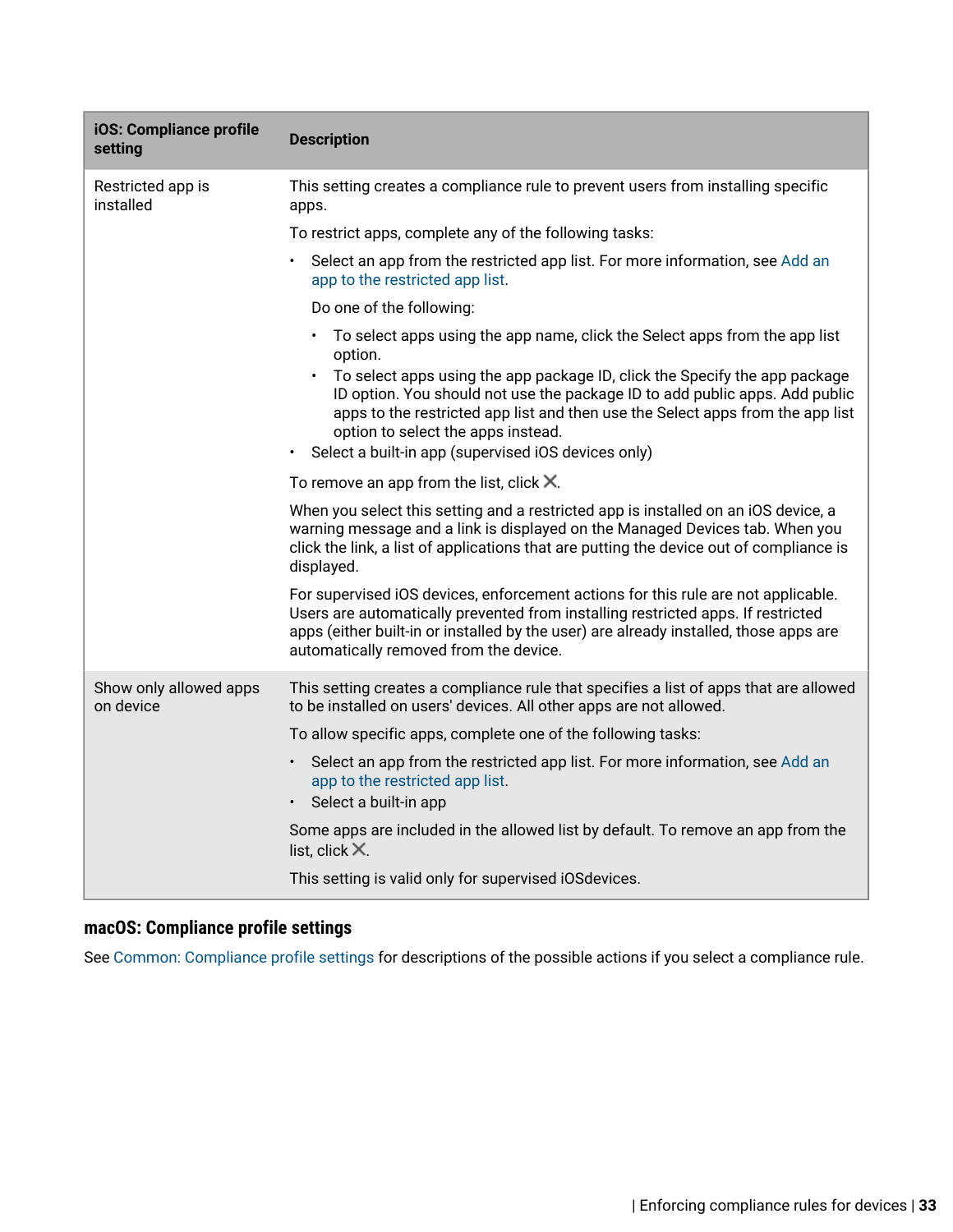| macOS: Compliance<br>profile setting                       | <b>Description</b>                                                                                                                                                                                                                                                                                                |
|------------------------------------------------------------|-------------------------------------------------------------------------------------------------------------------------------------------------------------------------------------------------------------------------------------------------------------------------------------------------------------------|
| Restricted OS version is<br>installed                      | This setting creates a compliance rule to ensure that devices do not have a<br>restricted OS version installed.                                                                                                                                                                                                   |
|                                                            | You can select the restricted OS versions.                                                                                                                                                                                                                                                                        |
|                                                            | If you select this setting, users will be unable to complete new activations for<br>devices that are not compliant, regardless of the enforcement action that you set.                                                                                                                                            |
| Restricted device model<br>detected                        | This setting creates a compliance rule to restrict device models.                                                                                                                                                                                                                                                 |
|                                                            | You can choose one of these options:                                                                                                                                                                                                                                                                              |
|                                                            | Allow selected device models<br>Do not allow selected device models                                                                                                                                                                                                                                               |
|                                                            | You can select the the devices models that are allowed or restricted.                                                                                                                                                                                                                                             |
|                                                            | If you select this setting, users will be unable to complete new activations for<br>devices that are not compliant, regardless of the enforcement action that you set.                                                                                                                                            |
| <b>BlackBerry</b><br>Dynamics library version              | This setting creates a compliance rule that allows you to select the BlackBerry<br>Dynamics library versions that cannot be activated.                                                                                                                                                                            |
| verification                                               | You can select the blocked library versions.                                                                                                                                                                                                                                                                      |
| <b>BlackBerry</b><br>Dynamics connectivity<br>verification | This setting creates a compliance rule to monitor whether BlackBerry<br>Dynamics apps are out of contact with BlackBerry UEM for more than a specified<br>amount of time. The enforcement action is applied to BlackBerry Dynamics apps.                                                                          |
|                                                            | The "Base connectivity interval on authentication delegate apps" setting specifies<br>that the connectivity verification is based on when an authentication delegate<br>app connects to BlackBerry UEM. This setting applies only if an authentication<br>delegate is specified in a BlackBerry Dynamics profile. |
|                                                            | The "Last contact time" setting specifies the number days a device can be out of<br>contact with BlackBerry UEM before the device is out of compliance.                                                                                                                                                           |

# <span id="page-33-0"></span>**Android: Compliance profile settings**

See [Common: Compliance profile settings](#page-26-1) for descriptions of the possible actions if you select a compliance rule.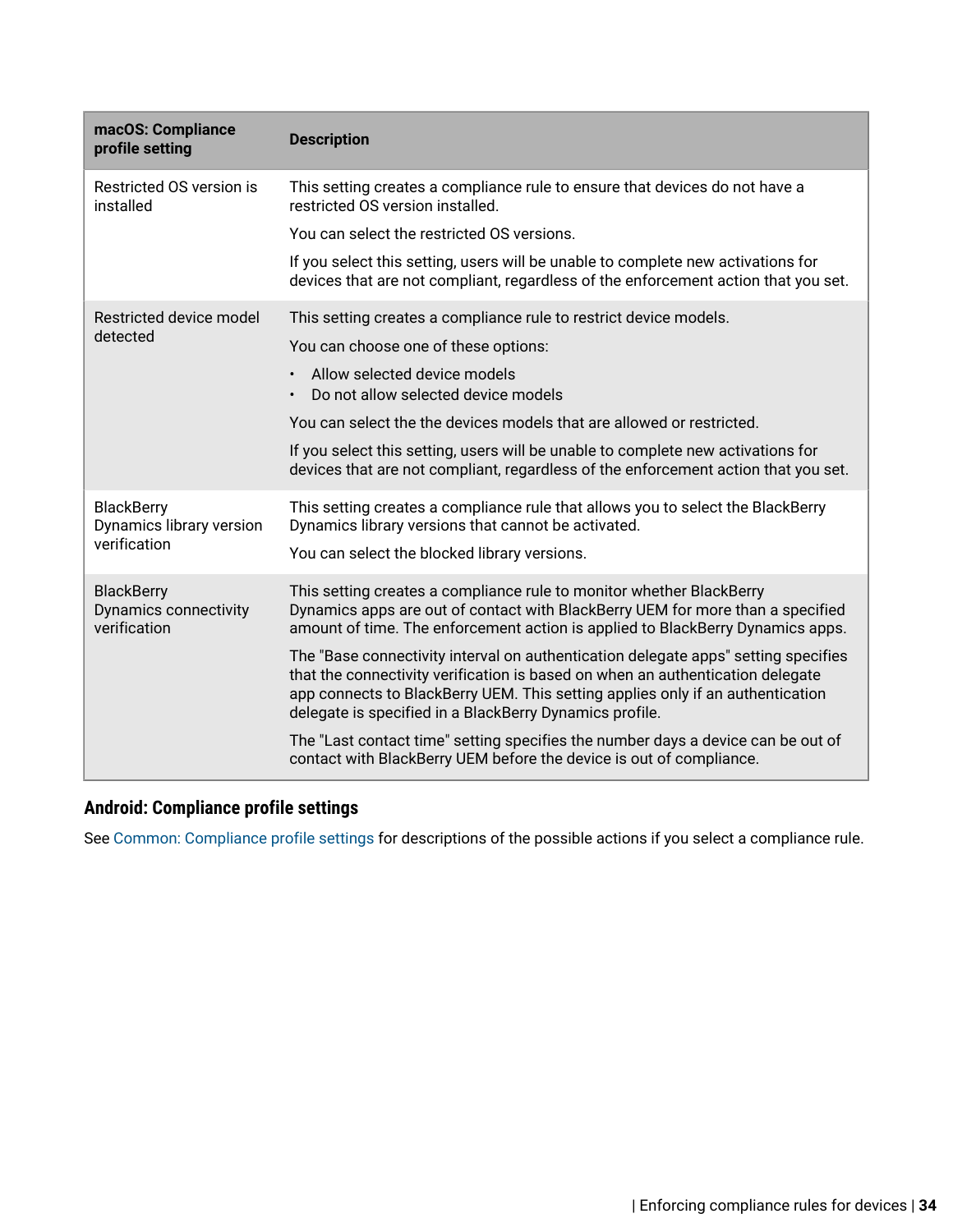| <b>Android: Compliance</b><br>setting   | <b>Description</b>                                                                                                                                                                                                                                                                                                                                                                               |
|-----------------------------------------|--------------------------------------------------------------------------------------------------------------------------------------------------------------------------------------------------------------------------------------------------------------------------------------------------------------------------------------------------------------------------------------------------|
| Rooted OS or failed Knox<br>attestation | This setting creates a compliance rule that specifies the actions that occur if a<br>user or attacker gains access to the root level of an Android device. A device is<br>rooted when a user or attacker gains access to the root level of the Android OS.<br>This rule applies to the rooted state of the device the UEM Client, the BlackBerry<br>Dynamics SDK or Knox Attestation detects it. |
|                                         | If you select this setting, users will be unable to complete new activations for<br>rooted devices, regardless of the enforcement action that you set.                                                                                                                                                                                                                                           |
|                                         | If you set a compliance rule for "Rooted OS or failed Knox attestation," selecting<br>"Enable anti-debugging for BlackBerry Dynamics apps" stops BlackBerry<br>Dynamics apps if the BlackBerry Dynamics Runtime detects an active debugging<br>tool.                                                                                                                                             |
| SafetyNet attestation<br>failure        | This setting creates a compliance rule that specifies the actions that occur if<br>devices do not pass SafetyNet attestation.                                                                                                                                                                                                                                                                    |
|                                         | When you use SafetyNet attestation, BlackBerry UEM sends challenges to test<br>the authenticity and integrity of Android devices and apps in your organization's<br>environment.                                                                                                                                                                                                                 |
|                                         | For these settings to take affect, you must enable the SafetyNet attestation<br>feature in the management console under Settings > Attestation > SafetyNet<br>attestation frequency.                                                                                                                                                                                                             |
|                                         | For more information about configuring SafetyNet attestation, see Configure<br>attestation for Android devices and BlackBerry Dynamics apps using SafetyNet.                                                                                                                                                                                                                                     |
| Non-assigned app is<br>installed        | This setting creates a compliance rule to ensure that devices do not have apps<br>installed that were not assigned to the user.                                                                                                                                                                                                                                                                  |
|                                         | When you select this setting and a non-assigned app is installed on an Android<br>device, a warning message and a link is displayed on the Managed Devices tab.<br>When you click the link, a list of applications that are putting the device out of<br>compliance is displayed.                                                                                                                |
|                                         | For Android Enterprise and Samsung Knox devices, users can't install non-<br>assigned apps in the work space. The enforcement actions do not apply.                                                                                                                                                                                                                                              |
|                                         | This setting is not valid for devices activated with User privacy.                                                                                                                                                                                                                                                                                                                               |
| Required app is not<br>installed        | This setting creates a compliance rule to ensure that devices have required apps<br>installed.                                                                                                                                                                                                                                                                                                   |
|                                         | When you select this setting and a required app is not installed on an Android<br>device, a warning message and a link is displayed on the Managed Devices tab.<br>When you click the link, a list of applications that are putting the device out of<br>compliance is displayed.                                                                                                                |
|                                         | For Android Enterprise devices the enforcement actions do not apply.                                                                                                                                                                                                                                                                                                                             |
|                                         | For Samsung Knox devices, required internal apps are automatically installed. The<br>enforcement actions apply only to required public apps.                                                                                                                                                                                                                                                     |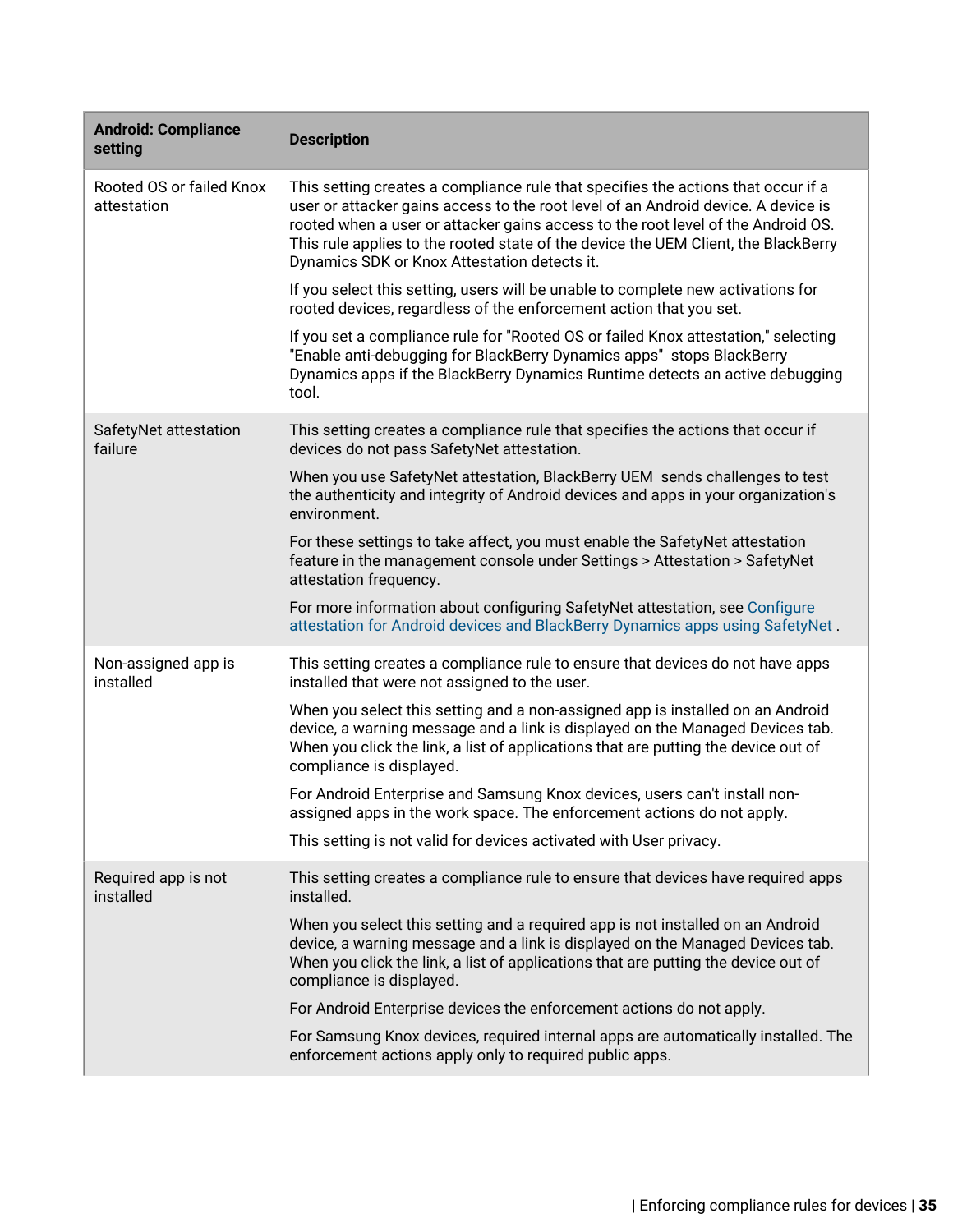| <b>Android: Compliance</b><br>setting                         | <b>Description</b>                                                                                                                                                                                                               |
|---------------------------------------------------------------|----------------------------------------------------------------------------------------------------------------------------------------------------------------------------------------------------------------------------------|
| Restricted OS version is<br>installed                         | This setting creates a compliance rule to ensure that devices do not have a<br>restricted OS version installed.                                                                                                                  |
|                                                               | You can select the restricted OS versions.                                                                                                                                                                                       |
|                                                               | If you select this setting, users will be unable to complete new activations for<br>devices that are not compliant, regardless of the enforcement action that you set.                                                           |
| Restricted device model<br>detected                           | This setting creates a compliance rule to restrict device models.                                                                                                                                                                |
|                                                               | You can choose one of these options:                                                                                                                                                                                             |
|                                                               | Allow selected device models<br>Do not allow selected device models                                                                                                                                                              |
|                                                               | You can specify the devices models that are allowed or restricted.                                                                                                                                                               |
|                                                               | If you select this setting, users will be unable to complete new activations for<br>devices that are not compliant, regardless of the enforcement action that you set.                                                           |
| Device out of contact                                         | This setting creates a compliance rule to monitor whether devices are out of<br>contact with BlackBerry UEM for more than a specified amount of time.                                                                            |
|                                                               | The "Last contact time" setting specifies the number days a device can be out of<br>contact with BlackBerry UEM before the device is out of compliance.                                                                          |
| Required security patch<br>level is not installed.            | This setting creates a compliance rule to ensure that devices have required<br>security patches installed.                                                                                                                       |
|                                                               | You can specify the device models that must have security patches installed and<br>a security patch date. Devices running a security patch equal to or later than the<br>specified security patch date are considered compliant. |
|                                                               | After an upgrade, if you have previously created a compliance profile with the<br>"Required security patch level is not installed" setting enabled, the enforcement<br>action is set to "Monitor and log".                       |
|                                                               | This setting is valid for devices and for BlackBerry Dynamics apps developed with<br>BlackBerry Dynamics SDK 6.0 and later.                                                                                                      |
| <b>BlackBerry Dynamics</b><br>library version<br>verification | This setting creates a compliance rule that allows you to select the BlackBerry<br>Dynamics library versions that cannot be activated.                                                                                           |
|                                                               | You can select the blocked library versions.                                                                                                                                                                                     |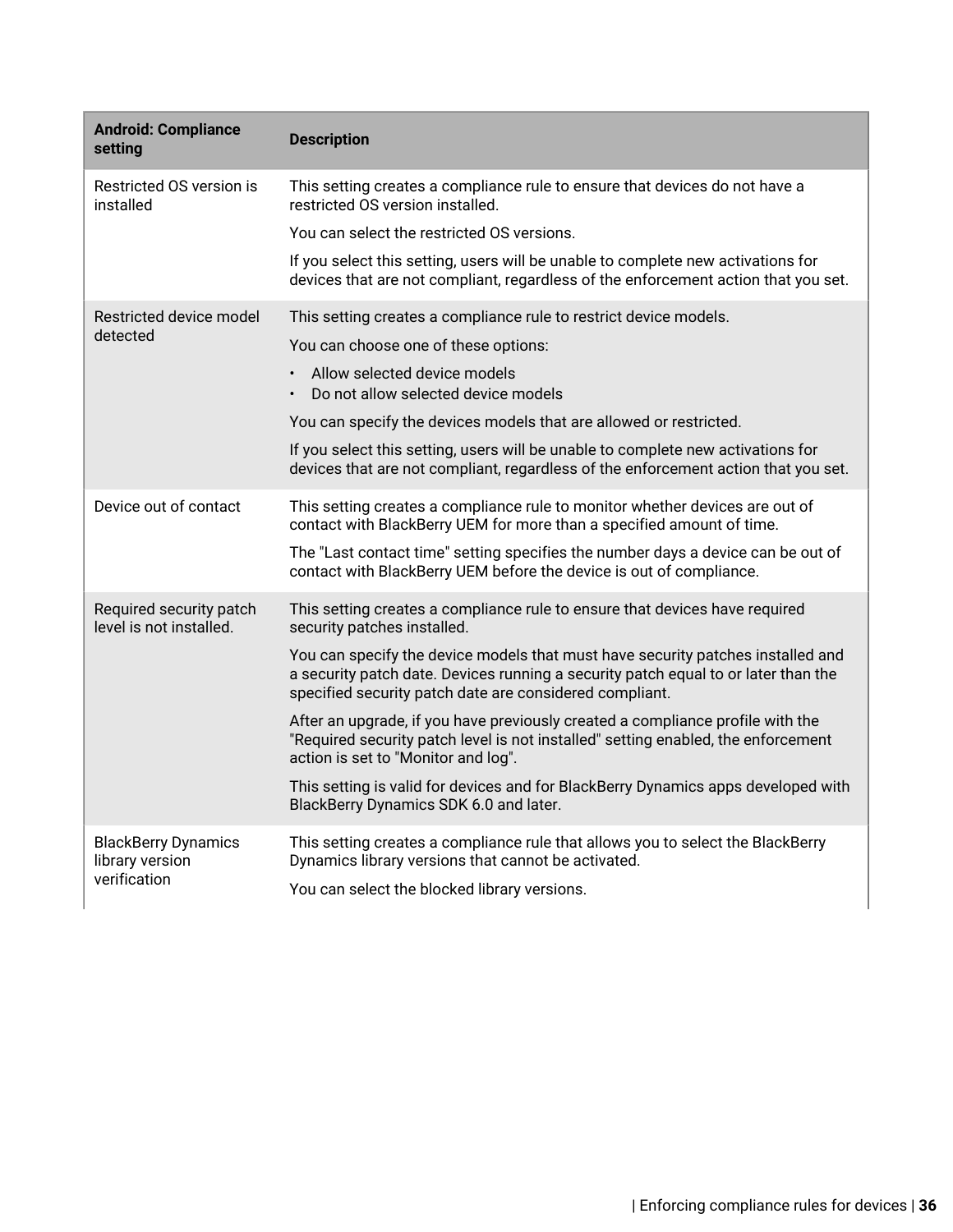| <b>Android: Compliance</b><br>setting                   | <b>Description</b>                                                                                                                                                                                                                                                                                                  |  |
|---------------------------------------------------------|---------------------------------------------------------------------------------------------------------------------------------------------------------------------------------------------------------------------------------------------------------------------------------------------------------------------|--|
| <b>BlackBerry Dynamics</b><br>connectivity verification | This setting creates a compliance rule to monitor whether BlackBerry Dynamics<br>apps are out of contact with BlackBerry UEM for more than a specified amount of<br>time. The enforcement action is applied to BlackBerry Dynamics apps.                                                                            |  |
|                                                         | The "Base connectivity interval on authentication delegate apps" setting specifies<br>that the connectivity verification is based on when an authentication delegate<br>app connects to BlackBerry UEM. This setting applies only if an authentication<br>delegate is specified in a BlackBerry Dynamics profile.   |  |
|                                                         | The "Last contact time" setting specifies the number days a device can be out of<br>contact with BlackBerry UEM before the device is out of compliance.                                                                                                                                                             |  |
|                                                         | BlackBerry Dynamics apps don't prompt users for compliance for this rule. If<br>you set the "Prompt behavior" setting to "Prompt for compliance," the user is not<br>prompted. If the device is able to contact UEM, the device returns to compliance<br>when the user opens the BlackBerry Dynamics app.           |  |
| Restricted app is<br>installed                          | This setting creates a compliance rule to ensure that devices do not have<br>restricted apps installed. To restrict apps, see Add an app to the restricted app list.                                                                                                                                                |  |
|                                                         | For Android Enterprise devices, users can't install restricted apps in the work<br>space. The enforcement actions do not apply.                                                                                                                                                                                     |  |
|                                                         | For Samsung Knox devices, restricted apps in the work space are automatically<br>disabled. The enforcement actions do not apply.                                                                                                                                                                                    |  |
|                                                         | For Android Enterprise and Samsung Knox devices with Work and personal - full<br>control activations, select "Enforce compliance actions in the personal space"<br>to apply the rule to apps in both the work profile and the personal profile. This<br>option is supported only on Android 10 and earlier devices. |  |
|                                                         | This setting is not valid for devices activated with User privacy.                                                                                                                                                                                                                                                  |  |
|                                                         | When you select this setting and a restricted app is installed on an Android device,<br>a warning message and a link is displayed on the Managed Devices tab. When you<br>click the link, a list of applications that are putting the device out of compliance<br>displays.                                         |  |
| Password does not meet<br>complexity requirements       | This setting creates a compliance rule to ensure that the user has set device or<br>work space passwords that meet the complexity requirements defined in the IT<br>policy assigned to them.                                                                                                                        |  |

### **Windows: Compliance profile settings**

See [Common: Compliance profile settings](#page-26-0) for descriptions of the possible actions if you select a compliance rule.

| <b>Windows: Compliance</b><br>profile setting | <b>Description</b>                                                                             |
|-----------------------------------------------|------------------------------------------------------------------------------------------------|
| Required app is not<br>installed              | This setting creates a compliance rule to ensure that devices have required apps<br>installed. |
|                                               | Internal app dispositions can't be monitored.                                                  |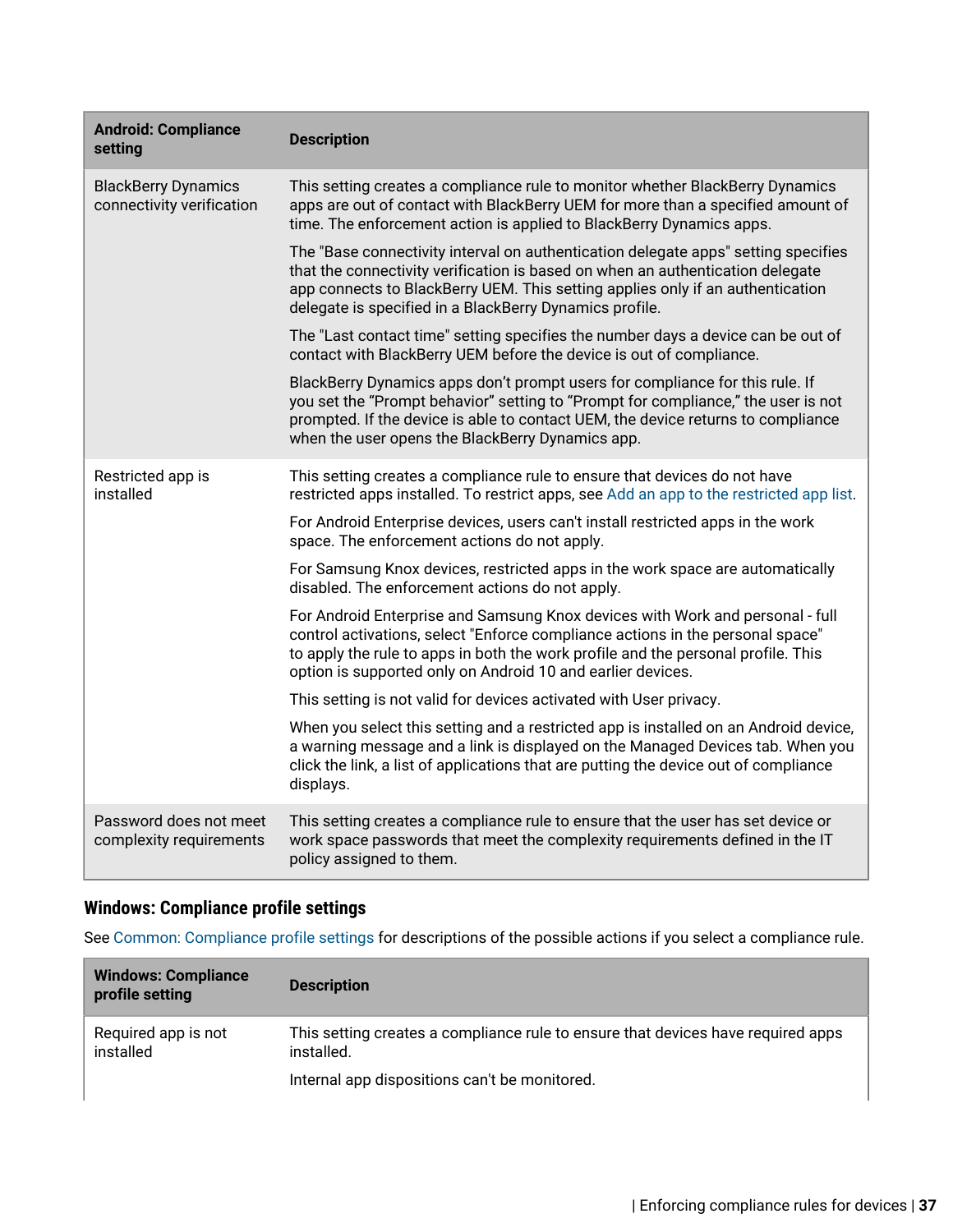| <b>Windows: Compliance</b><br>profile setting              | <b>Description</b>                                                                                                                                                                                                                       |  |
|------------------------------------------------------------|------------------------------------------------------------------------------------------------------------------------------------------------------------------------------------------------------------------------------------------|--|
| Restricted OS version is<br>installed                      | This setting creates a compliance rule to ensure that devices do not have a<br>restricted OS version installed as specified in this setting.                                                                                             |  |
|                                                            | You can select the restricted OS versions.                                                                                                                                                                                               |  |
| Restricted device model<br>detected                        | This setting creates a compliance rule to restrict device models as specified in<br>this setting.                                                                                                                                        |  |
|                                                            | Possible values:<br>Allow selected device models                                                                                                                                                                                         |  |
|                                                            | Do not allow selected device models                                                                                                                                                                                                      |  |
|                                                            | You can select the device models that are allowed or restricted.                                                                                                                                                                         |  |
| Device out of contact                                      | This setting creates a compliance rule to ensure that devices are not out of<br>contact with BlackBerry UEM for more than a specified amount of time.                                                                                    |  |
| <b>BlackBerry</b><br>Dynamics library version              | This setting creates a compliance rule that allows you to select the BlackBerry<br>Dynamics library versions that cannot be activated.                                                                                                   |  |
| verification                                               | You can select the blocked library versions.                                                                                                                                                                                             |  |
| <b>BlackBerry</b><br>Dynamics connectivity<br>verification | This setting creates a compliance rule to ensure that BlackBerry Dynamics apps<br>are not out of contact with BlackBerry UEM for more than a specified amount of<br>time. The enforcement action is applied to BlackBerry Dynamics apps. |  |
| Antivirus signature                                        | This setting creates a compliance rule to ensure that devices have an antivirus<br>signature enabled.                                                                                                                                    |  |
| Antivirus status                                           | This setting creates a compliance rule to ensure that devices have antivirus<br>software enabled.                                                                                                                                        |  |
|                                                            | You can select the vendors that are allowed.                                                                                                                                                                                             |  |
| <b>Firewall status</b>                                     | This setting creates a compliance rule to ensure that devices have a firewall<br>enabled.                                                                                                                                                |  |
| <b>Encryption status</b>                                   | This setting creates a compliance rule to ensure that devices require encryption.                                                                                                                                                        |  |
| Windows update status                                      | This setting creates a compliance rule to ensure that devices allow BlackBerry<br>UEM to install Windows OS updates or notify users of required updates.                                                                                 |  |
| Restricted app is<br>installed                             | This setting creates a compliance rule to ensure that devices do not have<br>restricted apps installed. To restrict apps, see Add an app to the restricted app list.                                                                     |  |
| Grace period expired                                       | This setting creates a compliance rule to specify actions that occur if the<br>attestation grace period has expired.                                                                                                                     |  |
| <b>Attestation Identity Key</b><br>not present             | This setting creates a compliance rule to specify actions that occur if an AIK is not<br>present on the device.                                                                                                                          |  |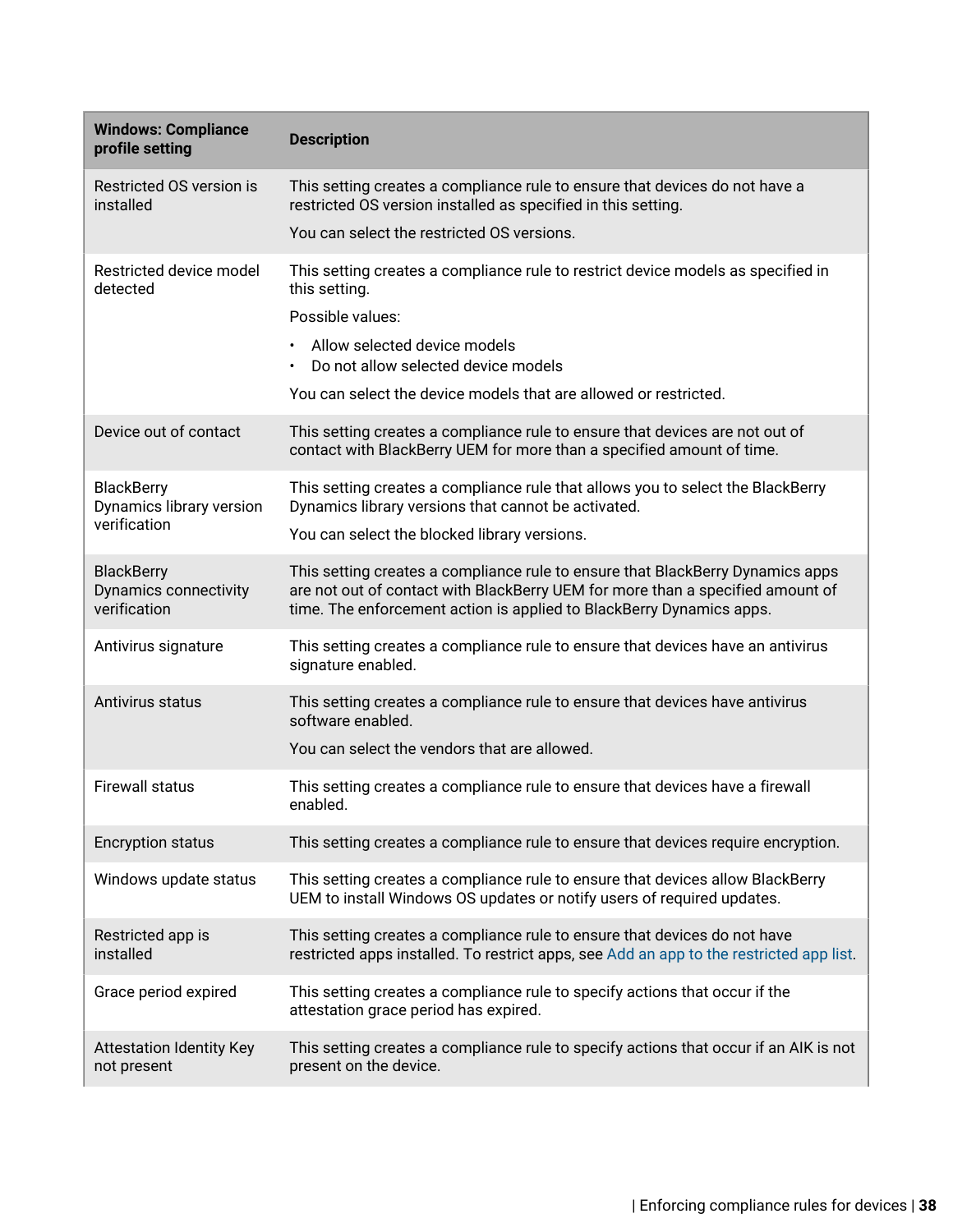| <b>Windows: Compliance</b><br>profile setting                           | <b>Description</b>                                                                                                                                |
|-------------------------------------------------------------------------|---------------------------------------------------------------------------------------------------------------------------------------------------|
| Data Execution<br>Prevention Policy is<br>disabled                      | This setting creates a compliance rule to specify actions that occur if the DEP<br>policy is disabled on the device.                              |
| BitLocker is disabled                                                   | This setting creates a compliance rule to specify actions that occur if BitLocker is<br>disabled on the device.                                   |
| Secure Boot is disabled                                                 | This setting creates a compliance rule to specify actions that occur if Secure Boot<br>is disabled on the device.                                 |
| Code integrity is disabled                                              | This setting creates a compliance rule to specify actions that occur if the Code<br>Integrity feature is disabled on the device.                  |
| Device is in safe mode                                                  | This setting creates a compliance rule to specify actions that occur if the device is<br>in safe mode.                                            |
| Device is in Windows<br>preinstallation<br>environment                  | This setting creates a compliance rule to specify actions that occur if the device is<br>in the Windows preinstallation environment.              |
| Early launch antimalware<br>driver is not loaded                        | This setting creates a compliance rule to specify actions that occur if the early<br>launch antimalware driver is not loaded.                     |
| Virtual Secure Mode is<br>disabled                                      | This setting creates a compliance rule to specify actions that occur if Virtual<br>Secure Mode is disabled.                                       |
| Boot debugging is<br>enabled                                            | This setting creates a compliance rule to specify actions that occur if boot<br>debugging is enabled.                                             |
| OS kernel debugging is<br>enabled                                       | This setting creates a compliance rule to specify actions that occur if OS kernel<br>debugging is enabled.                                        |
| Test signing is enabled                                                 | This setting creates a compliance rule to specify actions that occur if test signing<br>is enabled.                                               |
| Boot manager revision<br>list is not the expected<br>version            | This setting creates a compliance rule to specify actions that occur if the boot<br>manager revision list is not the expected version.            |
| Code Integrity revision<br>list is not the expected<br>version          | This setting creates a compliance rule to specify actions that occur if the code<br>integrity revision list is not the expected version.          |
| Code Integrity policy<br>hash is present and is<br>not an allowed value | This setting creates a compliance rule to specify actions that occur if the code<br>integrity policy hash is present and is not an allowed value. |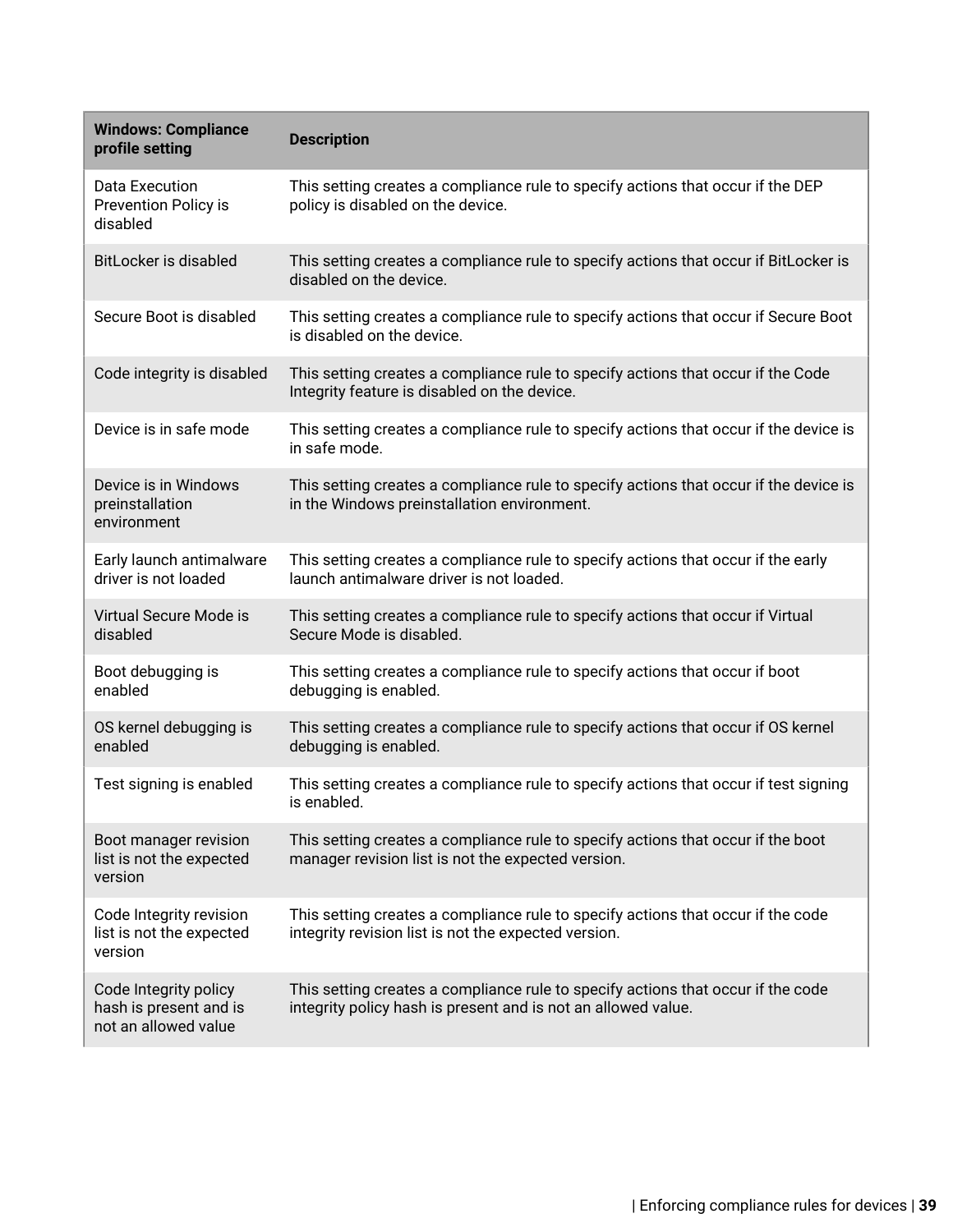| <b>Windows: Compliance</b><br>profile setting                                                | <b>Description</b>                                                                                                                                                  |
|----------------------------------------------------------------------------------------------|---------------------------------------------------------------------------------------------------------------------------------------------------------------------|
| Custom Secure Boot<br>configuration policy hash<br>is present and is not an<br>allowed value | This setting creates a compliance rule to specify actions that occur if the Custom<br>Secure Boot configuration policy hash is present and is not an allowed value. |
| PCR value is not an<br>allowed value                                                         | This setting creates a compliance rule to specify actions that occur if the PCR<br>value is not an allowed value.                                                   |

### **BlackBerry 10: Compliance profile settings**

See [Common: Compliance profile settings](#page-26-0) for descriptions of the possible actions if you select a compliance rule.

| <b>BlackBerry 10:</b><br><b>Compliance profile</b><br>setting | <b>Description</b>                                                                                                                                                                                                                                                                              |
|---------------------------------------------------------------|-------------------------------------------------------------------------------------------------------------------------------------------------------------------------------------------------------------------------------------------------------------------------------------------------|
| Integrity alert                                               | This setting creates a compliance rule if an attacker discovered how to obtain root<br>access or escalated privileges on a BlackBerry 10 device.                                                                                                                                                |
| Restricted software<br>release is installed                   | This setting creates a compliance rule to ensure that devices do not use a<br>restricted software release.<br>This rule does not apply to devices with the Work and personal - Corporate<br>activation type.                                                                                    |
| Restricted OS version is<br>installed                         | This setting creates a compliance rule to ensure that devices do not have a<br>restricted OS version installed as specified in this setting.<br>You can specify the restricted OS versions.                                                                                                     |
| Restricted device model<br>detected                           | This setting creates a compliance rule to restrict device models as specified in<br>this setting.<br>Possible values:<br>Allow selected device models<br>$\bullet$<br>Do not allow selected device models<br>$\bullet$<br>You can select the the devices models that are allowed or restricted. |
| Device out of contact                                         | This setting creates a compliance rule to ensure that devices are not out of<br>contact with BlackBerry UEM for more than a specified amount of time.                                                                                                                                           |
| Last contact time                                             | This setting specifies the number days a device can be out of contact with<br>BlackBerry UEM.<br>This setting is valid only if the "Device out of contact" setting is selected.                                                                                                                 |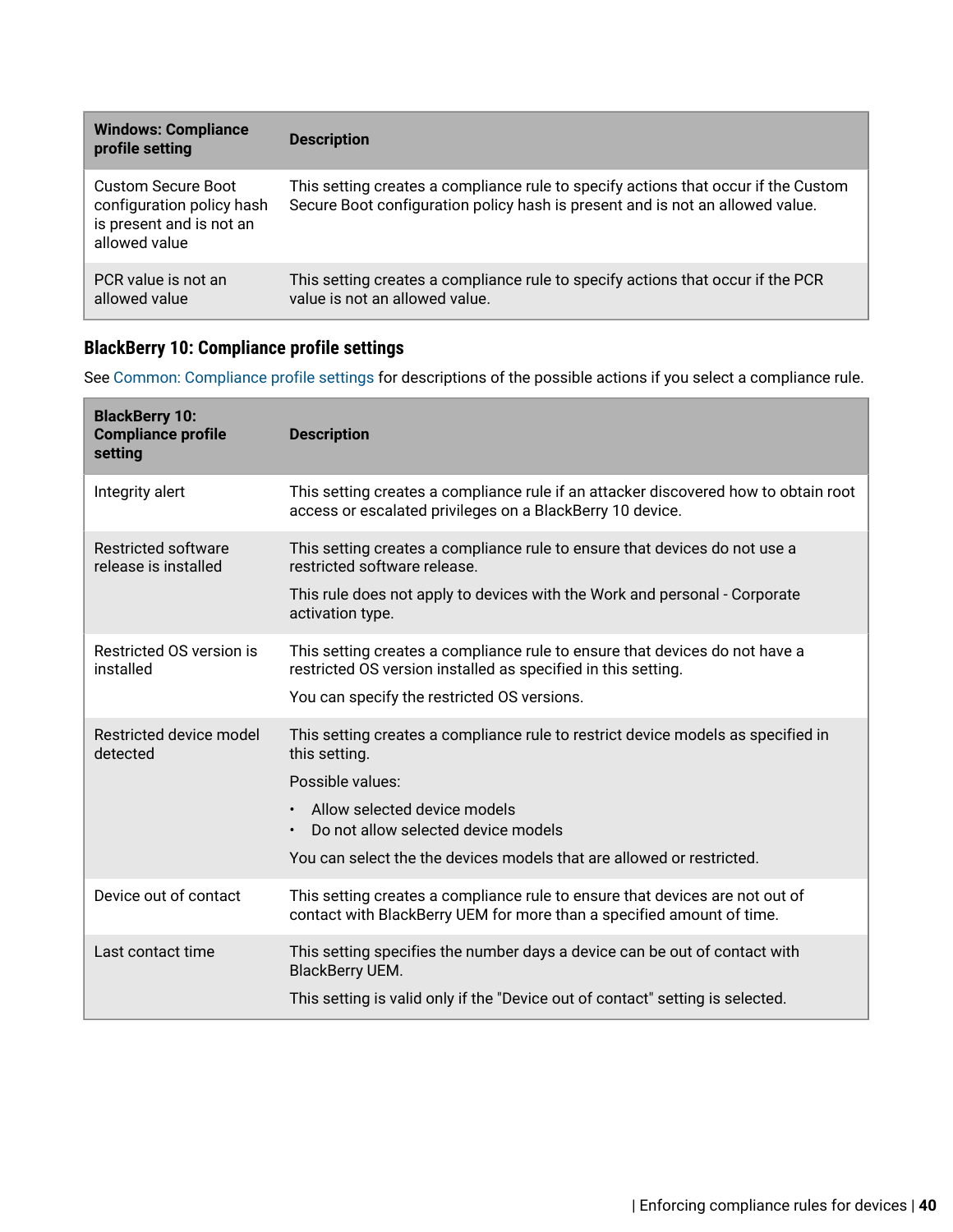## **Managing BlackBerry Dynamics compliance profiles**

BlackBerry Dynamics compliance profiles are imported from Good Control when you synchronize Good Control with BlackBerry UEM. You cannot edit BlackBerry Dynamics compliance profiles, but they can be used as a reference when you are creating new compliance profiles in BlackBerry UEM. Users that were assigned to a compliance profile in Good Control remain assigned to the same profile after they are synchronized with BlackBerry UEM. When a user is assigned to a BlackBerry Dynamics compliance profile, the BlackBerry Dynamics compliance profile takes precedence over any BlackBerry Dynamics rules in the BlackBerry UEM compliance profiles that a user may also be assigned to.

| <b>Setting</b>                                             | <b>Description</b>                                                                                                                                                                                                                                                                                                                                                |
|------------------------------------------------------------|-------------------------------------------------------------------------------------------------------------------------------------------------------------------------------------------------------------------------------------------------------------------------------------------------------------------------------------------------------------------|
| Jailbroken OS                                              | This setting specifies the actions that occur if a user or attacker<br>bypasses various restrictions on a device to modify the OS, installs<br>unapproved apps, or obtains elevated permissions and the actions that<br>occur for BlackBerry Dynamics apps if a jailbroken OS is used.                                                                            |
| OS version verification                                    | This setting specifies the versions of the OS that are allowed and<br>restricted and the actions that occur for BlackBerry Dynamics apps if a<br>restricted OS is installed on a device.                                                                                                                                                                          |
| Hardware model verification                                | This setting specifies the hardware models that are allowed and<br>restricted and the actions that occur for BlackBerry Dynamics apps if a<br>restricted hardware model is being used.                                                                                                                                                                            |
| <b>BlackBerry Dynamics library</b><br>version verification | This setting specifies the BlackBerry Dynamics libraries that can be used<br>and the actions that occur for BlackBerry Dynamics apps if a device is<br>using a disallowed version of the library.                                                                                                                                                                 |
| Connectivity verification                                  | This setting specifies whether a device must connect to BlackBerry<br>UEM within a specified number of days and the actions that occur<br>for BlackBerry Dynamics apps if a device does not connect to BlackBerry<br>UEM.                                                                                                                                         |
|                                                            | The "Base connectivity interval on auth delegate app" subsetting<br>specifies whether the app that is set as the authentication delegate<br>manages the connectivity interval. If you use the authentication delegate<br>to manage the connectivity interval, less frequently used apps will not be<br>blocked or wiped if they do not connect to BlackBerry UEM. |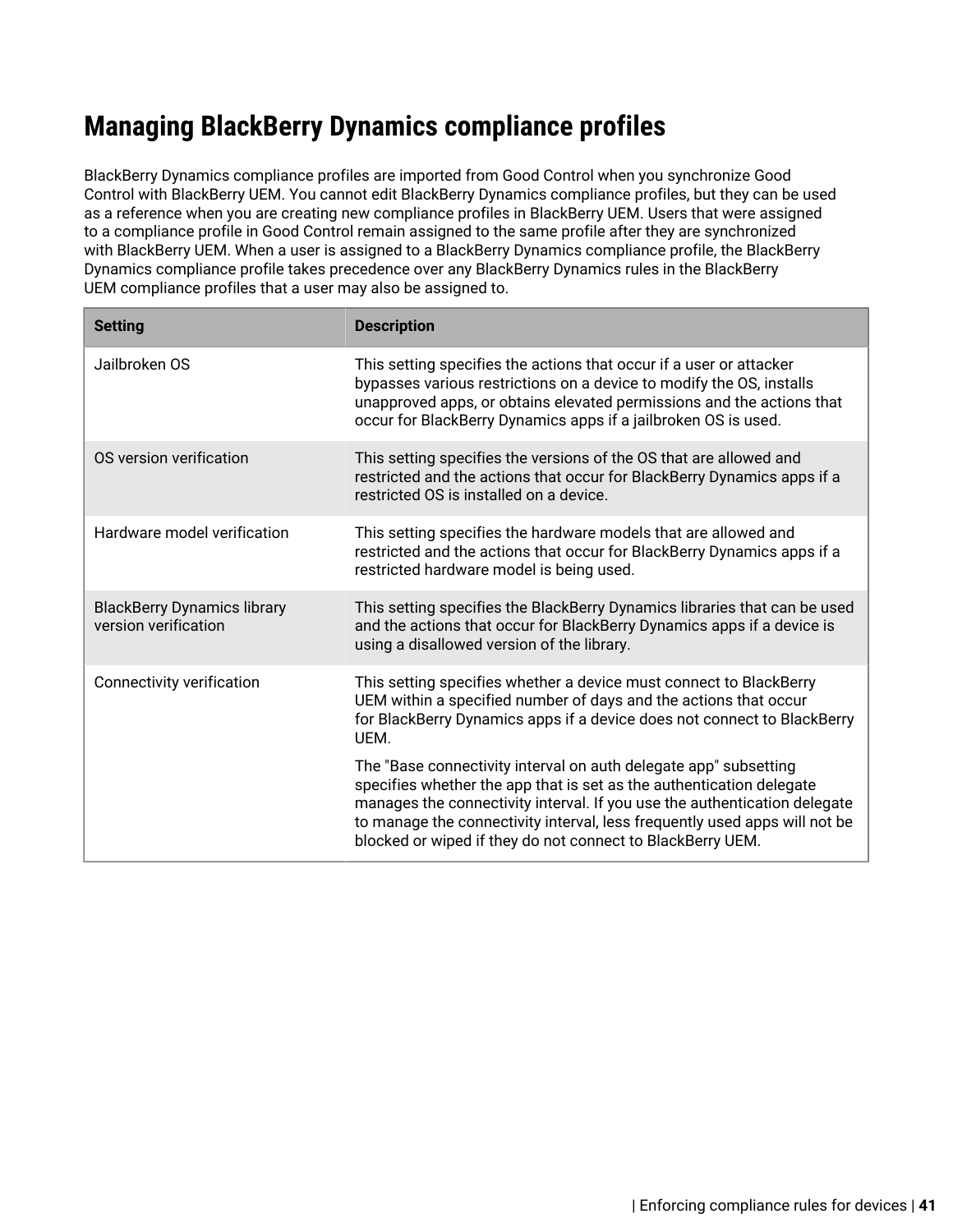# **Sending commands to users and devices**

You can send various commands to manage user accounts and devices. The list of commands that are available depends on the device type and activation type. You can send commands to a specific user or device, or you can send commands to multiple users and devices using bulk commands.

For example, you can use commands in the following circumstances:

- If a device is temporarily misplaced, you can send a command to lock the device or delete work data from the device.
- If you want to redistribute a device to another user in your organization, or if a device is lost or stolen, you can send a command to delete all data from the device.
- When an employee leaves your organization, you can send a command to the user's personal device to delete only the work data.
- If a user forgets the work space password, you can send a command to reset the work space password.
- For users with supervised DEP devices, you can send a command to trigger an OS upgrade.

## **Send a command to a device**

#### **Before you begin:**

If you want to set an expiry period for commands that delete data from devices in BlackBerry UEM, see [Set an](#page-43-0) [expiry time for commands](#page-43-0).

- **1.** On the menu bar, click **Users > Managed devices**.
- **2.** Search for a user account.
- **3.** In the search results, click the name of the user account.
- **4.** Click the device tab.
- **5.** In the **Manage device** window, select the command that you want to send to the device.

### <span id="page-41-0"></span>**Send a bulk command**

You can send a command to multiple user accounts or devices at the same time by selecting the users or devices from the user list and sending a bulk command.

**Before you begin:** If you want to set an expiry period for commands that delete data from devices, see [Set an](#page-43-0) [expiry time for commands](#page-43-0).

- **1.** On the menu bar, click **Users > Managed devices**.
- **2.** If necessary, [filter the user list.](https://docs.blackberry.com/en/endpoint-management/blackberry-uem/12_13/administration/users-groups/mai1409059994290/mai1413317392205.html)
- **3.** Perform one of the following actions:
	- Select the check box at the top of the user list to select all users and devices in the list.
	- Select the check box for each user and device that you want to include. You can use Shift+click to select multiple users.
- **4.** From the menu, click one of the following icons: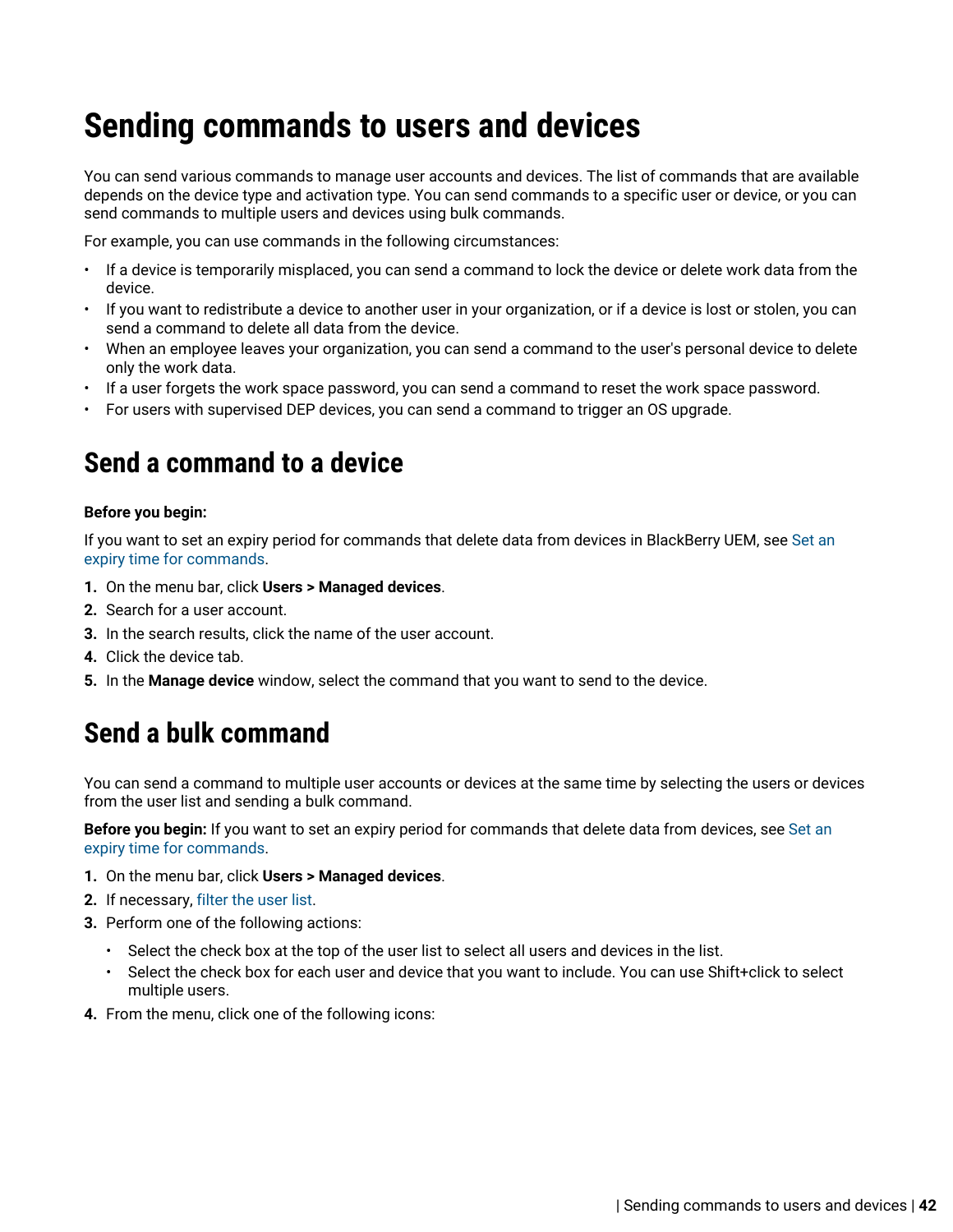| Icon | <b>Description</b>                                                                                                                                                                                                                                   |
|------|------------------------------------------------------------------------------------------------------------------------------------------------------------------------------------------------------------------------------------------------------|
|      | Locate devices<br>You can select a maximum of 100 devices at a time.<br>For more information, see Locate a device.                                                                                                                                   |
|      | Send email<br>For more information, see Send an email to users.                                                                                                                                                                                      |
|      | Send activation email<br>For more information, see Send an activation email to multiple users.                                                                                                                                                       |
| Σ    | Add to user groups<br>You can select a maximum of 200 devices at a time.<br>For more information, see Add users to user groups.                                                                                                                      |
| Ð    | Export<br>For more information, see Export the user list to a .csv file.                                                                                                                                                                             |
|      | Remove devices<br>To use this bulk command, you must be a Security Administrator. You can select a<br>maximum of 200 devices at a time.<br>For more information, see Commands reference.                                                             |
|      | Update device information.<br>For more information, see Commands reference.                                                                                                                                                                          |
|      | Delete all device data<br>To use this command, you must be a Security Administrator. You can select<br>a maximum of 200 devices at a time. This bulk command is not supported<br>for macOS devices.<br>For more information, see Commands reference. |
|      | Delete only work data<br>To use this command, you must be a Security Administrator. You can select a<br>maximum of 200 devices at a time.<br>For more information, see Commands reference.                                                           |
|      | Edit device ownership<br>You can select a maximum of 100 devices at a time.<br>For more information, see Change the device ownership label.                                                                                                          |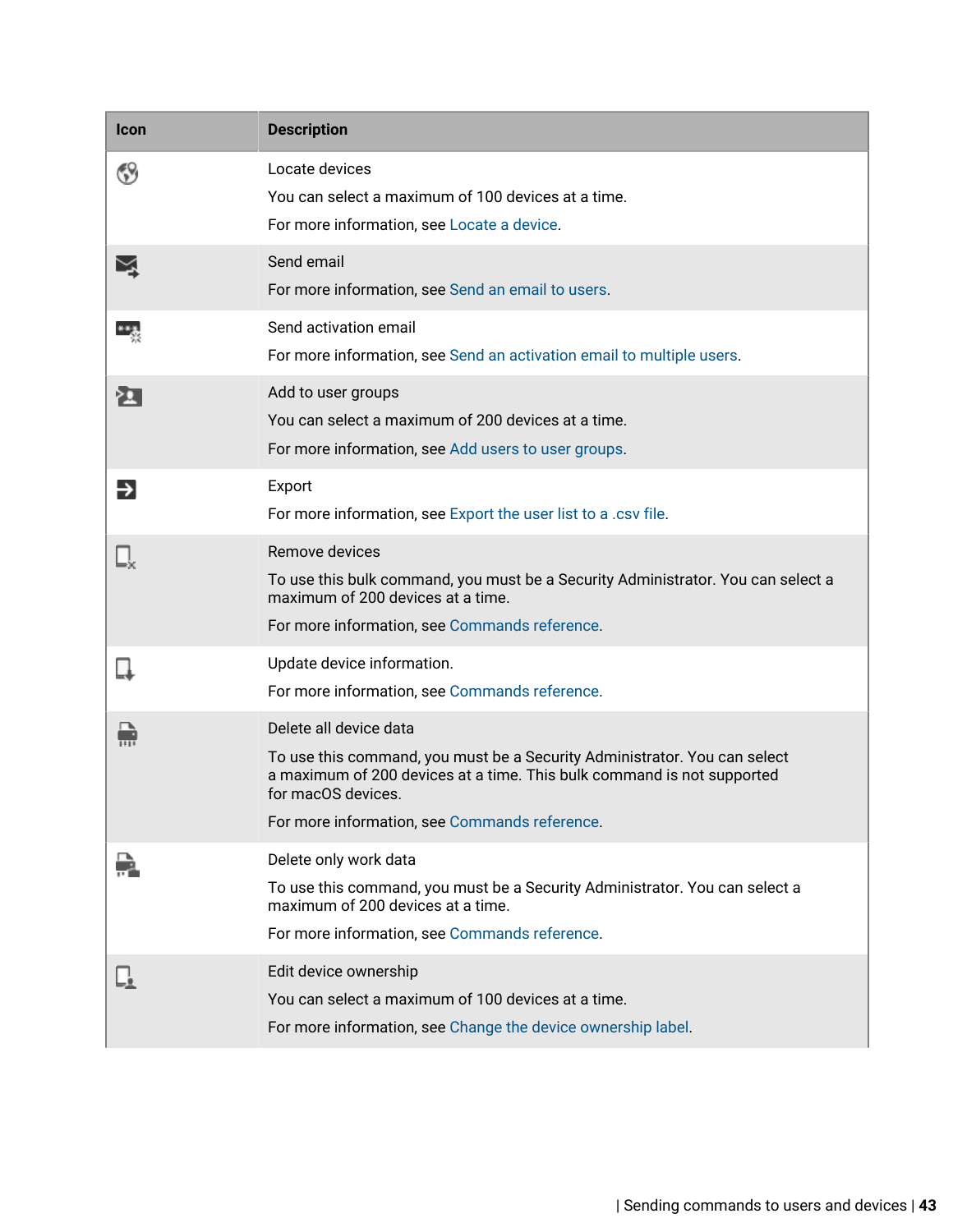| <b>Icon</b> | <b>Description</b>                                                                                                                                                                          |
|-------------|---------------------------------------------------------------------------------------------------------------------------------------------------------------------------------------------|
|             | Update OS                                                                                                                                                                                   |
|             | You can force supervised iOS devices to install an available OS update. To use this<br>command, you must be a Security Administrator. You can select a maximum of 200<br>devices at a time. |
|             | For more information, see Update the OS on supervised iOS devices.                                                                                                                          |
|             | Change console passwords                                                                                                                                                                    |
|             | You can send a BlackBerry UEM Self-Service password to multiple users at one time.                                                                                                          |
|             | For more information, see Send a BlackBerry UEM Self-Service password to multiple<br>users.                                                                                                 |

## <span id="page-43-0"></span>**Set an expiry time for commands**

When you send the "Delete all device data" or "Delete only work data" command to a device, the device must connect to BlackBerry UEM for the command to complete. If the device is unable to connect to BlackBerry UEM, the command remains in pending status and the device is not removed from BlackBerry UEM unless you manually remove it. Alternatively, you can configure BlackBerry UEM to automatically remove devices when the commands do not complete after a specified amount of time.

- **1.** On the menu bar, click **Settings > General settings > Delete command expiry**.
- **2.** For one or both of **Delete all device data** and **Delete only work data** , select **Automatically remove the device if the command has not completed**.
- **3.** In the **Command expiration** field, type the number of days after which the command expires and the device is automatically removed from BlackBerry UEM.
- **4.** Click **Save**.

## <span id="page-43-1"></span>**Commands reference**

The commands you can send to devices depends on the device type and activation type. Some commands can be sent to multiple devices at the same time.

| <b>Command</b>         | <b>Description</b>                                                                                                                                                                       | <b>Activation types</b> |
|------------------------|------------------------------------------------------------------------------------------------------------------------------------------------------------------------------------------|-------------------------|
| View device<br>report  | This command displays detailed information about a<br>device. You can export and save the device report on your<br>computer. For more information, see View and save a<br>device report. | MDM controls            |
|                        |                                                                                                                                                                                          | User privacy            |
| View device<br>actions | This command displays any actions that are in progress on<br>a device. For more information, see Viewing device actions.                                                                 | MDM controls            |
|                        |                                                                                                                                                                                          | User privacy            |

### **Commands for iOS devices**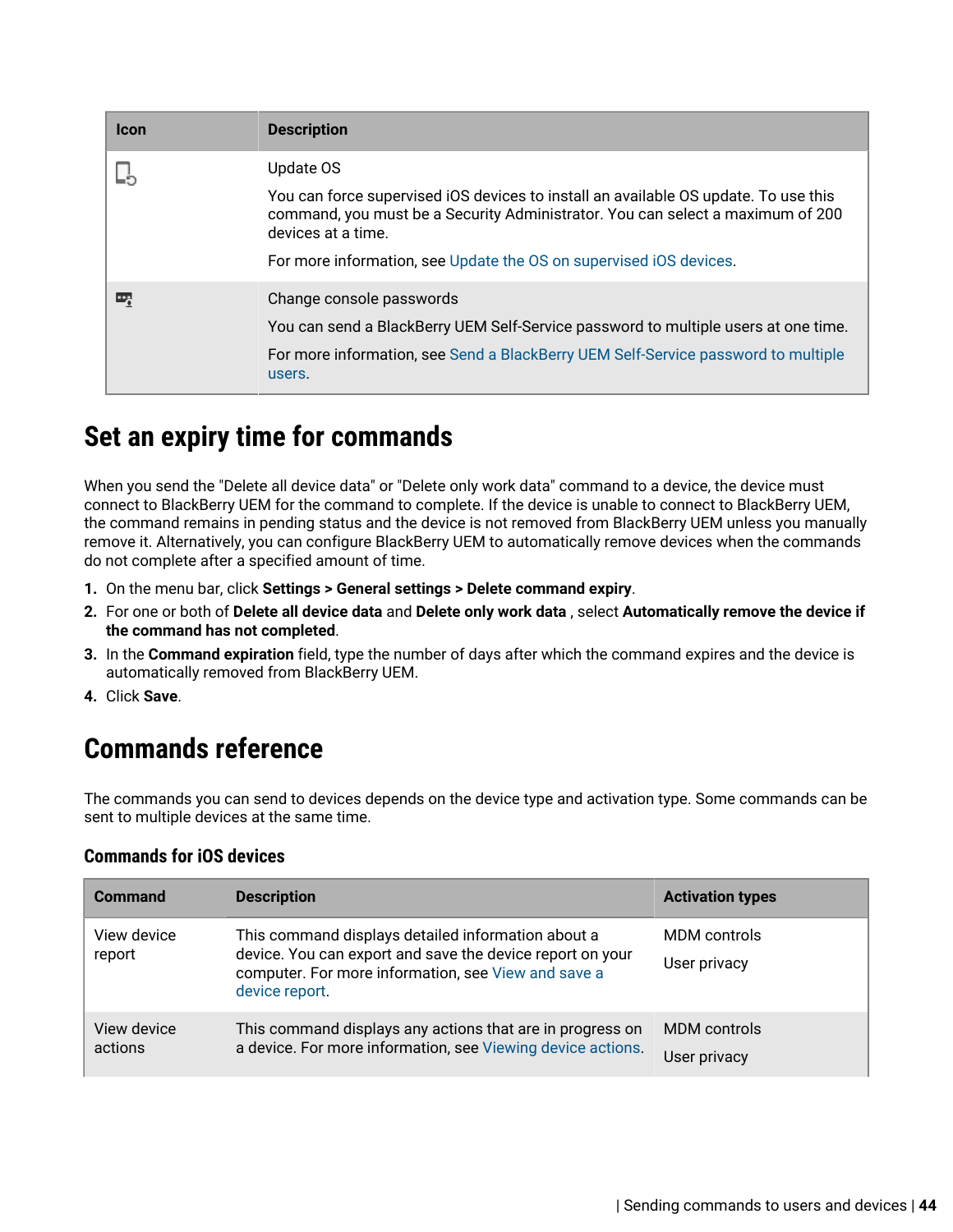| <b>Command</b>               | <b>Description</b>                                                                                                                                                                                                                                                                                                                                                                                    | <b>Activation types</b>             |
|------------------------------|-------------------------------------------------------------------------------------------------------------------------------------------------------------------------------------------------------------------------------------------------------------------------------------------------------------------------------------------------------------------------------------------------------|-------------------------------------|
| Delete all device<br>data    | This command deletes all user information and app data<br>that the device stores and returns the device to factory<br>default settings.                                                                                                                                                                                                                                                               | <b>MDM</b> controls                 |
|                              | If the device is unable to connect to BlackBerry UEM when<br>you send this command, you can either cancel the<br>command or remove the device from the console. If the<br>device connects to BlackBerry UEM after you remove it,<br>only the work data is deleted from the device.                                                                                                                    |                                     |
|                              | To send this command to multiple devices, see Send a bulk<br>command.                                                                                                                                                                                                                                                                                                                                 |                                     |
| Delete only work<br>data     | This command deletes work data, including the IT policy,<br>profiles, apps, and certificates that are on the device.<br>If the device is unable to connect to BlackBerry UEM when<br>you send this command, you can either cancel the<br>command or remove the device from the console. If the<br>device connects to BlackBerry UEM after you remove it, the<br>work data is deleted from the device. | <b>MDM</b> controls<br>User privacy |
|                              | To send this command to multiple devices, see Send a bulk<br>command.                                                                                                                                                                                                                                                                                                                                 |                                     |
| Lock device                  | This command locks a device. The user must type the<br>existing device password to unlock the device. If a device<br>is temporarily lost, you might use this command.                                                                                                                                                                                                                                 | <b>MDM</b> controls                 |
|                              | When you send this command, the device locks only if<br>there is an existing device password. Otherwise, no action<br>is taken on the device.                                                                                                                                                                                                                                                         |                                     |
|                              | This command is not supported for Apple TV devices.                                                                                                                                                                                                                                                                                                                                                   |                                     |
| Unlock and clear<br>password | This command unlocks a device and deletes the existing<br>password. The user is prompted to create a device<br>password. You can use this command if the user forgets<br>the device password.                                                                                                                                                                                                         | <b>MDM</b> controls                 |
|                              | This command is not supported for Apple TV devices.                                                                                                                                                                                                                                                                                                                                                   |                                     |
| Turn on Lost<br>Mode         | This command locks the device and lets you set a phone<br>number and message to display on the device. For<br>example, you can display contact information for when the<br>device is found.                                                                                                                                                                                                           |                                     |
|                              | After you send this command, you can view the location of<br>the device from BlackBerry UEM.                                                                                                                                                                                                                                                                                                          |                                     |
|                              | This command is supported for supervised iOS devices.                                                                                                                                                                                                                                                                                                                                                 |                                     |
|                              | This command is not supported for Apple TV devices.                                                                                                                                                                                                                                                                                                                                                   |                                     |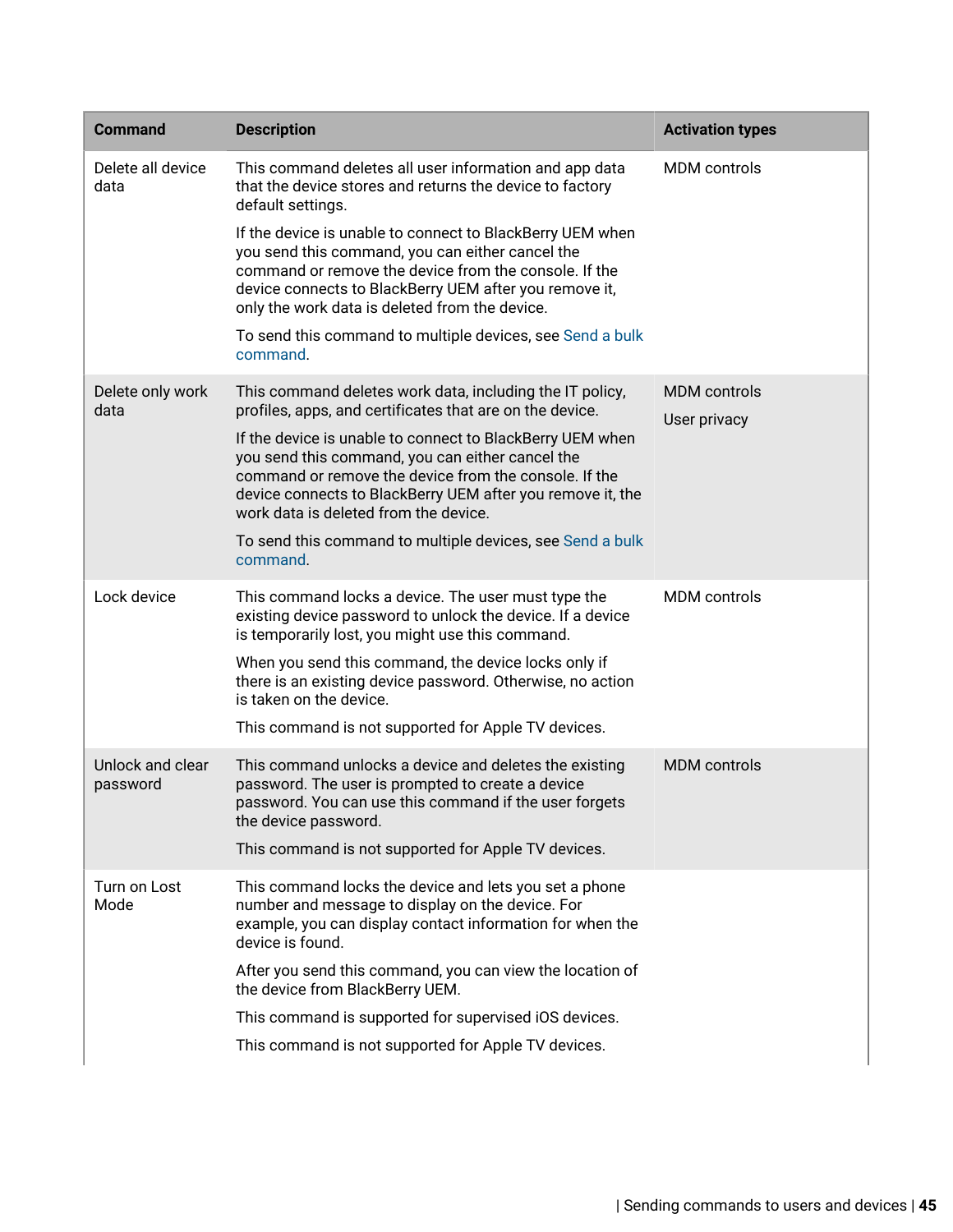| <b>Command</b>                      | <b>Description</b>                                                                                                                                                                                                                                                                                        | <b>Activation types</b>             |
|-------------------------------------|-----------------------------------------------------------------------------------------------------------------------------------------------------------------------------------------------------------------------------------------------------------------------------------------------------------|-------------------------------------|
| Deactivate<br><b>BlackBerry 2FA</b> | This command deactivates devices that are activated with<br>the "BlackBerry 2FA" activation type. The device is removed<br>from BlackBerry UEM and the user can't use the BlackBerry<br>2FA feature.                                                                                                      | <b>MDM</b> controls                 |
|                                     | This command is not supported for Apple TV devices.                                                                                                                                                                                                                                                       |                                     |
| Update OS                           | This command forces devices to install an available OS<br>update. Supported on the following devices:                                                                                                                                                                                                     | <b>MDM</b> controls                 |
|                                     | supervised devices running iOS 10.3 and later<br>supervised DEP devices                                                                                                                                                                                                                                   |                                     |
|                                     | For more information, see Update the OS on<br>supervised iOS devices.                                                                                                                                                                                                                                     |                                     |
|                                     | To send this command to multiple devices, see Send a bulk<br>command.                                                                                                                                                                                                                                     |                                     |
|                                     | This command is not supported for Apple TV devices.                                                                                                                                                                                                                                                       |                                     |
| <b>Restart device</b>               | This command forces devices to restart. Supported on<br>supervised iOS devices that are running 10.3 and later.<br>This command is not supported for Apple TV devices.                                                                                                                                    | <b>MDM</b> controls                 |
| Turn off device                     | This command forces devices to turn off. Supported on<br>supervised iOS devices that are running 10.3 and later.<br>This command is not supported for Apple TV devices.                                                                                                                                   | <b>MDM</b> controls                 |
| Wipe apps                           | This command wipes data from all Microsoft Intune-<br>managed apps on the device. The apps are not removed<br>from the device.                                                                                                                                                                            | <b>MDM</b> controls                 |
|                                     | For more information, see Wipe apps managed by<br>Microsoft Intune.                                                                                                                                                                                                                                       |                                     |
| Update device<br>information        | This command sends and receives updated device<br>information. For example, you can send newly updated IT<br>policy rules or profiles to a device, and receive updated<br>information about a device such as OS version or battery<br>level.<br>To send this command to multiple devices, see Send a bulk | <b>MDM</b> controls<br>User privacy |
|                                     | command.                                                                                                                                                                                                                                                                                                  |                                     |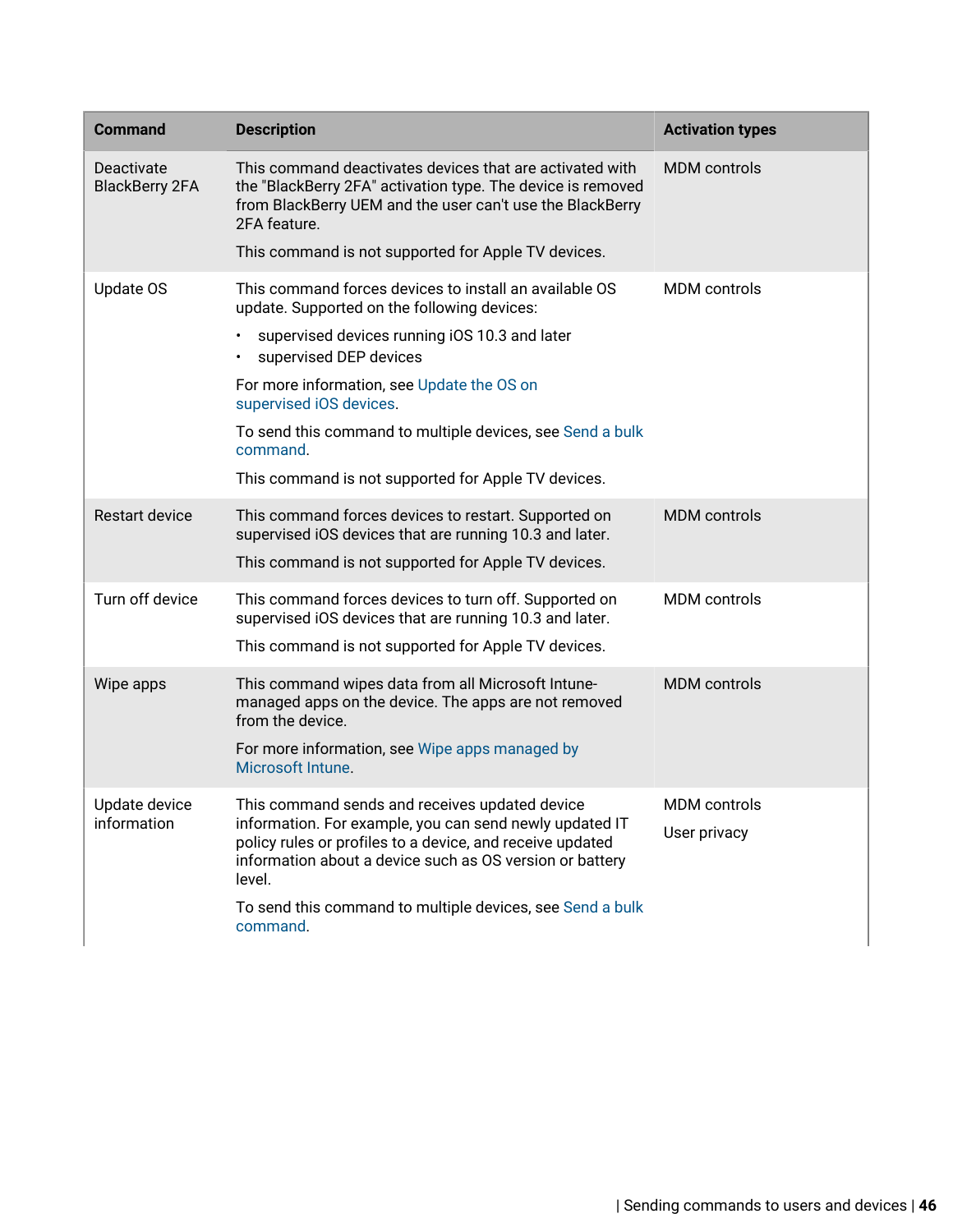| <b>Command</b>                 | <b>Description</b>                                                                                                                                                                                                                                                                                                                                  | <b>Activation types</b> |
|--------------------------------|-----------------------------------------------------------------------------------------------------------------------------------------------------------------------------------------------------------------------------------------------------------------------------------------------------------------------------------------------------|-------------------------|
| Remove device                  | This command removes the device from BlackBerry<br>UEM but does not remove data from the device. The device<br>may continue to receive email and other work data.                                                                                                                                                                                   | MDM controls            |
|                                |                                                                                                                                                                                                                                                                                                                                                     | User privacy            |
|                                | This command is intended for devices that have been<br>irretrievably lost or damaged and are not expected<br>to contact the server again. If a device that has been<br>removed attempts to contact BlackBerry UEM, the user<br>receives a notification and the device won't be able to<br>communicate with BlackBerry UEM unless it is reactivated. |                         |
|                                | To send this command to multiple devices, see Send a bulk<br>command.                                                                                                                                                                                                                                                                               |                         |
| Refresh eSIM<br>cellular plans | For devices that have an eSIM-based cellular plan, this<br>command queries updated plan details for the device from<br>the device carrier URL.                                                                                                                                                                                                      | <b>MDM</b> controls     |

### **Commands for macOS devices**

| Command                | <b>Description</b>                                                                                                                                                                                                                                                                                           |
|------------------------|--------------------------------------------------------------------------------------------------------------------------------------------------------------------------------------------------------------------------------------------------------------------------------------------------------------|
| View device report     | This command displays detailed information about a device. You can export and<br>save the device report on your computer. For more information, see View and save<br>a device report.                                                                                                                        |
| View device actions    | This command displays any actions that are in progress on a device. For more<br>information, see Viewing device actions.                                                                                                                                                                                     |
| Lock desktop           | This command allows you to set a PIN and lock the device.                                                                                                                                                                                                                                                    |
| Delete only work data  | This command deletes work data, including the IT policy, profiles, apps,<br>and certificates that are on the device, and optionally, deletes the device<br>from BlackBerry UEM.<br>To send this command to multiple devices, see Send a bulk command.                                                        |
| Delete all device data | This command deletes all user information and app data from the device. It<br>returns the device to factory defaults, locks the device with a PIN that you set, and<br>optionally, deletes the device from BlackBerry UEM.                                                                                   |
| Update desktop data    | This command sends and receives updated device information. For example, you<br>can send newly updated IT policy rules or profiles to a device, and receive updated<br>information about a device such as OS version or battery level.<br>To send this command to multiple devices, see Send a bulk command. |
| Remove device          | This command removes the device from BlackBerry UEM. The device may<br>continue to receive email and other work data.<br>To send this command to multiple devices, see Send a bulk command.                                                                                                                  |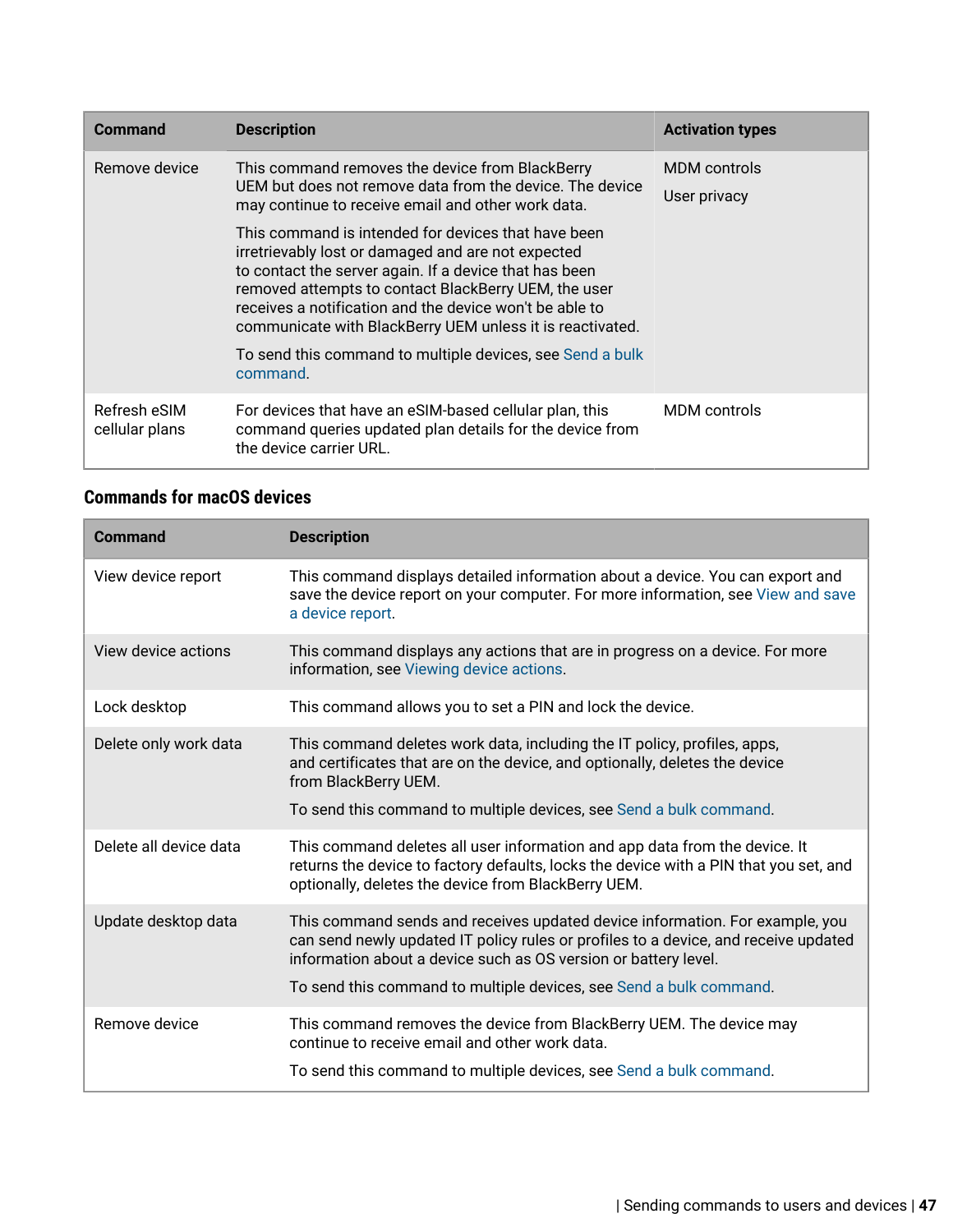### **Commands for Android devices**

| <b>Command</b>         | <b>Description</b>                                                                                                                                                                                                                                                                                                             | <b>Activation types</b>                                  |
|------------------------|--------------------------------------------------------------------------------------------------------------------------------------------------------------------------------------------------------------------------------------------------------------------------------------------------------------------------------|----------------------------------------------------------|
| View device<br>report  | This command displays detailed information about a<br>device. You can export and save the device report on your<br>computer. For more information, see View and save a<br>device report.                                                                                                                                       | All (except BlackBerry 2FA)                              |
| View device<br>actions | This command displays any actions that are in progress on<br>a device. For more information, see Viewing device actions.                                                                                                                                                                                                       | All (except BlackBerry 2FA)                              |
| Lock device            | This command locks the device. The user must type the                                                                                                                                                                                                                                                                          | <b>MDM</b> controls                                      |
|                        | existing device password to unlock the device. If a device<br>is temporarily lost, you might use this command.                                                                                                                                                                                                                 | Work and personal - full<br>control (Android Enterprise) |
|                        | When you send this command, the device locks only if<br>there is an existing device password. Otherwise, no action                                                                                                                                                                                                             | Work and personal - user<br>privacy (Android Enterprise) |
|                        | is taken on the device.                                                                                                                                                                                                                                                                                                        | Work space only (Android<br>Enterprise)                  |
| Delete all device      | This command deletes all user information and app data                                                                                                                                                                                                                                                                         | MDM controls                                             |
| data                   | that the device stores, including information in the work<br>space and returns the device to factory default settings.                                                                                                                                                                                                         | Work and personal - full<br>control (Android Enterprise) |
|                        | If the device is unable to connect to BlackBerry UEM<br>when you send this command, you can either cancel the<br>command or remove the device from the console. If the<br>device connects to BlackBerry UEM after you remove it,<br>only the work data is deleted from the device, including the<br>work space, if applicable. | Work and personal - full<br>control (Samsung Knox)       |
|                        |                                                                                                                                                                                                                                                                                                                                | Work space only -<br>(Samsung Knox)                      |
|                        | To send this command to multiple devices, see Send a bulk<br>command.                                                                                                                                                                                                                                                          |                                                          |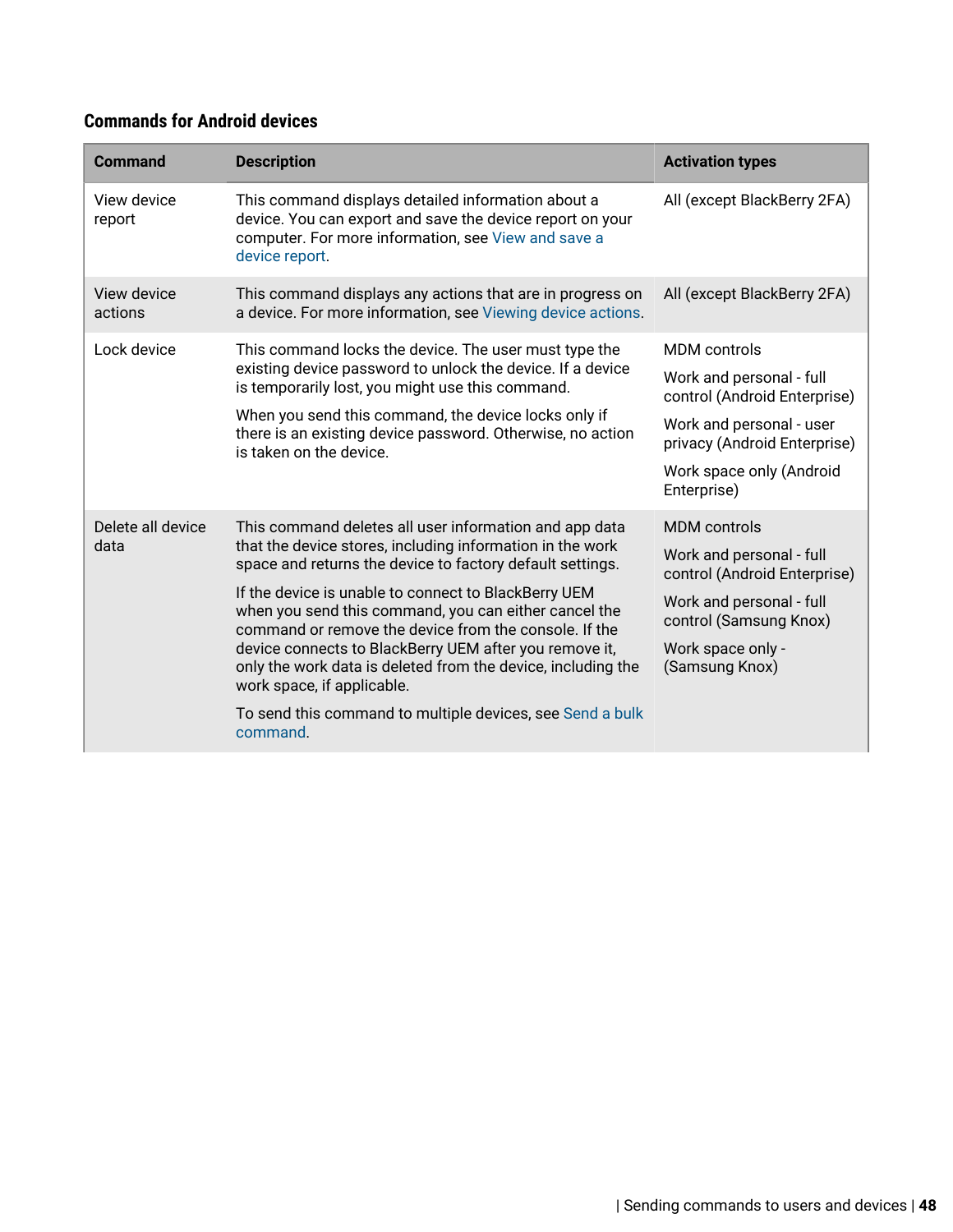| <b>Command</b>                         | <b>Description</b>                                                                                                                                                                                                                                                                                                                                                                     | <b>Activation types</b>                                                                                        |
|----------------------------------------|----------------------------------------------------------------------------------------------------------------------------------------------------------------------------------------------------------------------------------------------------------------------------------------------------------------------------------------------------------------------------------------|----------------------------------------------------------------------------------------------------------------|
| Delete only work<br>data               | This command deletes work data, including the IT policy,<br>profiles, apps, and certificates that are on the device and<br>deactivates the device. If the device has a work space, the<br>work space information and the work space are deleted<br>from the device but all personal apps and data remain on                                                                            | <b>MDM</b> controls<br>Work and personal - user<br>privacy (Android Enterprise)<br>Work and personal - full    |
|                                        | the device. For more information, see Deactivating devices.<br>When you use this command on Android Enterprise<br>devices, you can type a reason that appears in the<br>notification on the user's device to explain why the work<br>profile was deleted.                                                                                                                              | control (Android Enterprise)<br>Work and personal - user<br>privacy (Samsung Knox)<br>Work and personal - full |
|                                        | For Work and personal - full control (Android Enterprise)<br>activations, this command is supported only by devices<br>running Android 11 and later.                                                                                                                                                                                                                                   | control (Samsung Knox)<br>Work space only -<br>(Samsung Knox)                                                  |
|                                        | If the device is unable to connect to BlackBerry UEM<br>when you send this command, you can either cancel the<br>command or remove the device from the console. If the<br>device connects to BlackBerry UEM after you remove it, the<br>work data is deleted from the device, including the work<br>space, if applicable.<br>To send this command to multiple devices, see Send a bulk |                                                                                                                |
|                                        | command.                                                                                                                                                                                                                                                                                                                                                                               |                                                                                                                |
| Unlock device<br>and clear<br>password | This command unlocks the device and prompts the user<br>to create a new device password. If the user skips the<br>"Create device password" screen, the previous password is<br>retained. You can use this command if a user forgets the<br>device password.                                                                                                                            | <b>MDM</b> controls<br>Work and personal - full<br>control (Samsung Knox)<br>Work and personal - user          |
|                                        | Note: This command is not supported on non-Samsung<br>devices that are activated with MDM controls.                                                                                                                                                                                                                                                                                    | privacy (Samsung Knox)                                                                                         |
| Specify device<br>password and         | This command lets you create a device password and then<br>lock the device. You must create a password that complies<br>with existing password rules. To unlock the device, the user<br>must type the new password.                                                                                                                                                                    | <b>MDM</b> controls                                                                                            |
| lock                                   |                                                                                                                                                                                                                                                                                                                                                                                        | Work and personal - full<br>control (Samsung Knox)                                                             |
|                                        | Note: This command is not supported on non-Samsung<br>devices running Android 7.0 and later that are activated                                                                                                                                                                                                                                                                         | Work space only (Android<br>Enterprise)                                                                        |
|                                        | with MDM controls.                                                                                                                                                                                                                                                                                                                                                                     | Work and personal - full<br>control (Android Enterprise)                                                       |
|                                        | Note: For the Work and personal - user privacy activation<br>types, only BlackBerry devices powered by Android 8.x and<br>later support this command.                                                                                                                                                                                                                                  | Work and personal - user<br>privacy (Android Enterprise)                                                       |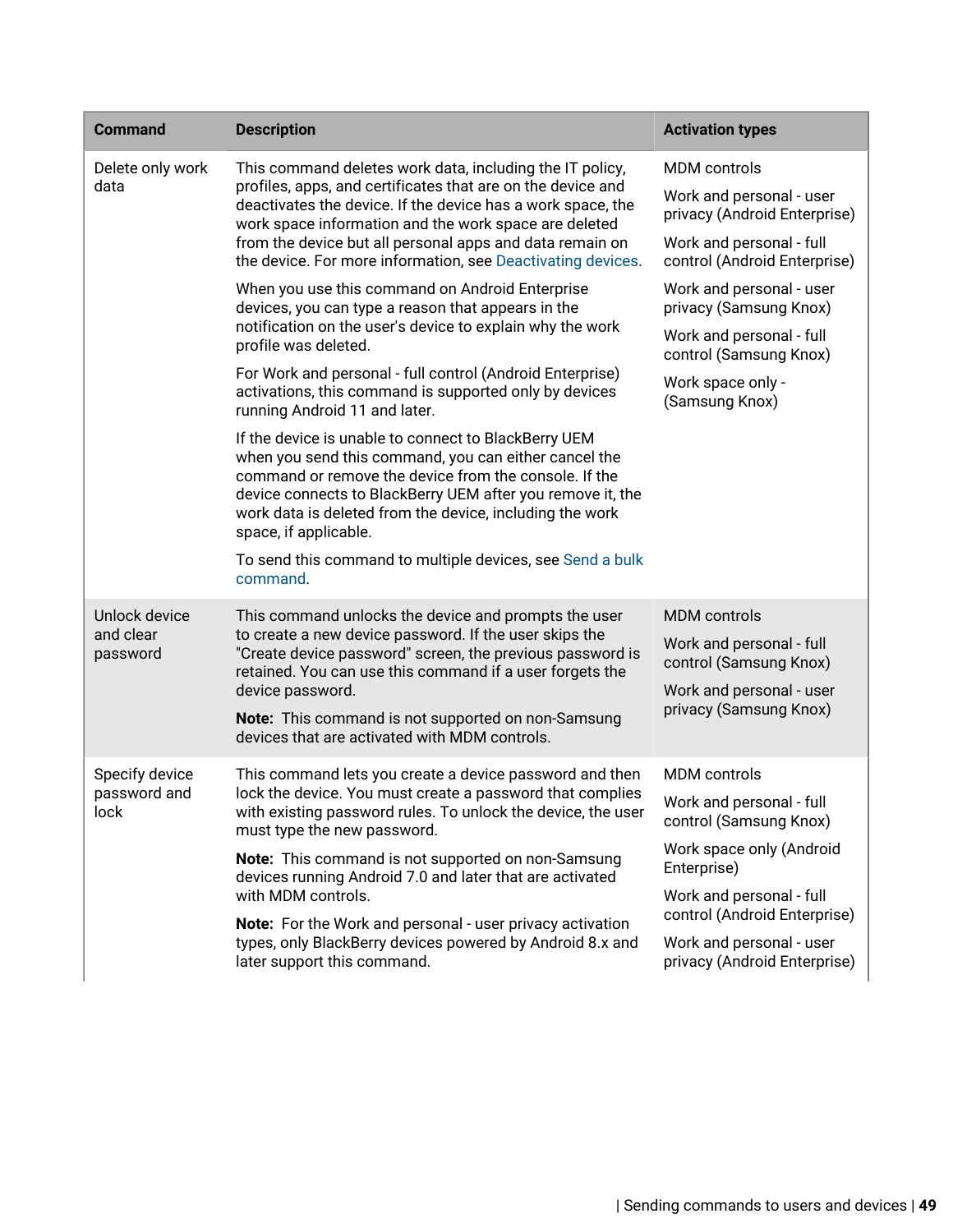| <b>Command</b>                      | <b>Description</b>                                                                                                                                                                                                                                                                                                    | <b>Activation types</b>                                  |
|-------------------------------------|-----------------------------------------------------------------------------------------------------------------------------------------------------------------------------------------------------------------------------------------------------------------------------------------------------------------------|----------------------------------------------------------|
| Reset work space<br>password        | This command deletes the current work space password<br>from the device. When the user opens the work space,<br>the device prompts the user to set a new work space<br>password.                                                                                                                                      | Work and personal - full<br>control (Samsung Knox)       |
|                                     |                                                                                                                                                                                                                                                                                                                       | Work and personal - user<br>privacy - (Samsung Knox)     |
|                                     |                                                                                                                                                                                                                                                                                                                       | Work space only -<br>(Samsung Knox)                      |
| Specify work<br>space password      | You can specify a work profile password and lock the<br>device. When the user opens a work app, they must type                                                                                                                                                                                                        | Work and personal - user<br>privacy (Android Enterprise) |
| and lock                            | the password that you specified.                                                                                                                                                                                                                                                                                      | Work and personal - full<br>control (Android Enterprise) |
| Disable/enable<br>work space        | This command disables or enables access to the work<br>space apps on the device.                                                                                                                                                                                                                                      | Work and personal - full<br>control (Samsung Knox)       |
|                                     |                                                                                                                                                                                                                                                                                                                       | Work and personal - user<br>privacy - (Samsung Knox)     |
|                                     |                                                                                                                                                                                                                                                                                                                       | Work space only -<br>(Samsung Knox)                      |
| Deactivate<br><b>BlackBerry 2FA</b> | This command deactivates devices that are activated with<br>the BlackBerry 2FA activation type. The device is removed<br>from BlackBerry UEM and the user can't use the BlackBerry<br>2FA feature.                                                                                                                    | <b>BlackBerry 2FA</b>                                    |
| Wipe apps                           | This command wipes data from all Microsoft Intune-<br>managed apps on the device. The apps are not removed<br>from the device.                                                                                                                                                                                        | All (except BlackBerry 2FA)                              |
|                                     | For more information, see Wipe apps managed by<br><b>Microsoft Intune</b>                                                                                                                                                                                                                                             |                                                          |
| Update device<br>information        | This command sends and receives updated device<br>information. For example, you can send newly updated IT<br>policy rules or profiles to a device, and receive updated<br>information about a device such as OS version or battery<br>level.<br>To send this command to multiple devices, see Send a bulk<br>command. | All (except BlackBerry 2FA)                              |
| Request bug<br>report               | This command sends a request to the device for the client<br>logs. The device user must accept or decline the request.                                                                                                                                                                                                | Work space only (Android<br>Enterprise)                  |
|                                     |                                                                                                                                                                                                                                                                                                                       | Work and personal - full<br>control (Android Enterprise) |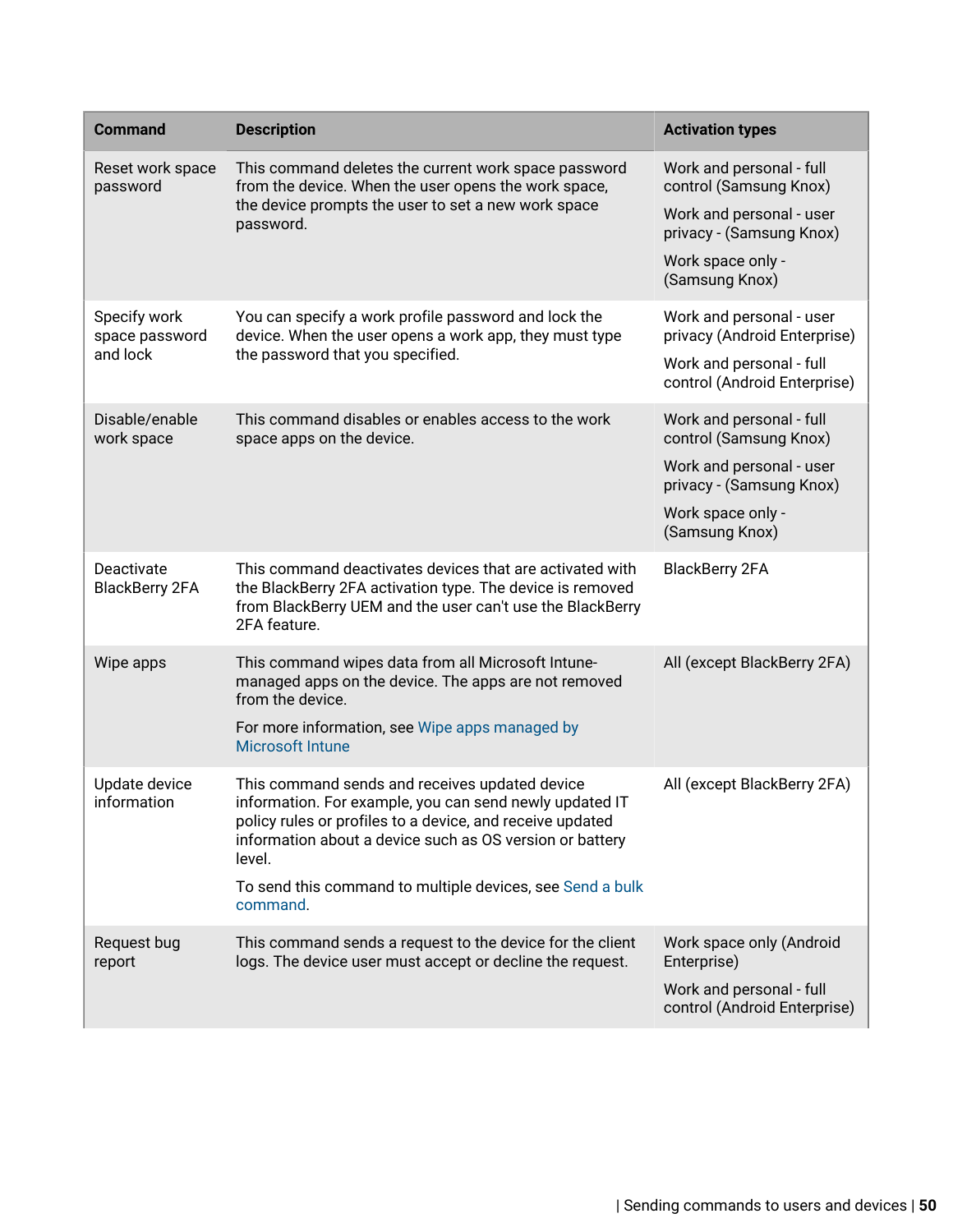| <b>Description</b>                                                                                                                                                                                                                                                                                                                                                                                               | <b>Activation types</b>                                  |
|------------------------------------------------------------------------------------------------------------------------------------------------------------------------------------------------------------------------------------------------------------------------------------------------------------------------------------------------------------------------------------------------------------------|----------------------------------------------------------|
| This command sends a request to the device to restart. A<br>message displays to the user that the device will restart in<br>one minute. The device user has the option to snooze the<br>restart for 10 minutes.                                                                                                                                                                                                  | Work space only (Android<br>Enterprise)                  |
|                                                                                                                                                                                                                                                                                                                                                                                                                  | Work and personal - full<br>control (Android Enterprise) |
| This command removes the device from BlackBerry UEM<br>but does not remove data from the device. The device may<br>continue to receive email and other work data.                                                                                                                                                                                                                                                | All (except BlackBerry 2FA)                              |
| This command is intended for devices that have been<br>irretrievably lost or damaged and are not expected<br>to contact the server again. If a device that has been<br>removed attempts to contact BlackBerry UEM, the user<br>receives a notification and the device won't be able to<br>communicate with BlackBerry UEM unless it is reactivated.<br>To send this command to multiple devices, see Send a bulk |                                                          |
|                                                                                                                                                                                                                                                                                                                                                                                                                  | command.                                                 |

### **Commands for Windows devices**

| Command                              | <b>Description</b>                                                                                                                                                                                                                                                                                                                                                                       |
|--------------------------------------|------------------------------------------------------------------------------------------------------------------------------------------------------------------------------------------------------------------------------------------------------------------------------------------------------------------------------------------------------------------------------------------|
| View device report                   | This command displays detailed information about a device. You can export and<br>save the device report on your computer. For more information, see View and save<br>a device report.                                                                                                                                                                                                    |
| View device actions                  | This command displays any actions that are in progress on a device. For more<br>information, see Viewing device actions.                                                                                                                                                                                                                                                                 |
| Lock device                          | This command locks a device. The user must type the existing device password to<br>unlock the device. If a device is temporarily lost, you might use this command.<br>When you send this command, the device locks only if there is an existing device<br>password. Otherwise, no action is taken on the device.<br>This command is supported only on devices running Windows 10 Mobile. |
| Generate device<br>password and lock | This command generates a device password and locks the device. The generated<br>password is sent to the user by email. You can use the preselected email address,<br>or specify an email address. The generated password complies with any existing<br>password rules.<br>This command is supported only on devices running Windows 10 Mobile.                                           |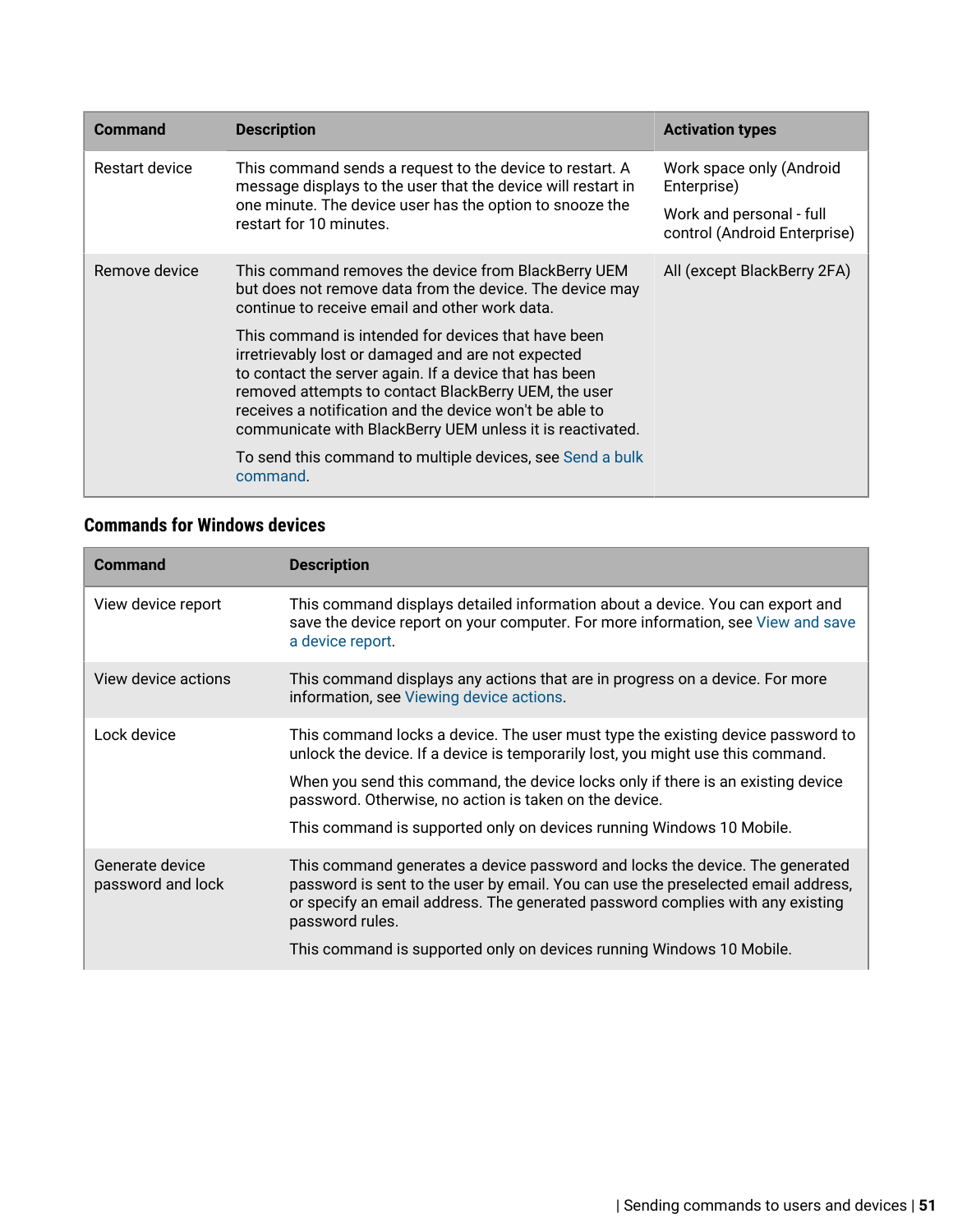| <b>Command</b>               | <b>Description</b>                                                                                                                                                                                                                                                                                                                                                        |
|------------------------------|---------------------------------------------------------------------------------------------------------------------------------------------------------------------------------------------------------------------------------------------------------------------------------------------------------------------------------------------------------------------------|
| Delete only work data        | This command deletes work data, including the IT policy, profiles, apps,<br>and certificates that are on the device, and optionally, deletes the device<br>from BlackBerry UEM.                                                                                                                                                                                           |
|                              | The user account is not deleted when you send this command.                                                                                                                                                                                                                                                                                                               |
|                              | After you send this command, you are given the option of deleting the device<br>from BlackBerry UEM. If the device is unable to connect to BlackBerry UEM, you<br>can remove the device from BlackBerry UEM. If the device connects to BlackBerry<br>UEM after you removed it, only the work data is deleted from the device, including<br>the work space, if applicable. |
|                              | To send this command to multiple devices, see Send a bulk command.                                                                                                                                                                                                                                                                                                        |
| Delete all device data       | This command deletes all user information and app data that the device stores.<br>It returns the device to factory defaults and optionally, deletes the device<br>from BlackBerry UEM.                                                                                                                                                                                    |
|                              | After you send this command, you are given the option of deleting the device<br>from BlackBerry UEM. If the device is unable to connect to BlackBerry UEM, you<br>can remove the device from BlackBerry UEM. If the device connects to BlackBerry<br>UEM after you removed it, only the work data is deleted from the device, including<br>the work space, if applicable. |
|                              | To send this command to multiple devices, see Send a bulk command.                                                                                                                                                                                                                                                                                                        |
| Restart desktop/device       | This command forces devices to restart.                                                                                                                                                                                                                                                                                                                                   |
| Update device<br>information | This command sends and receives updated device information. For example, you<br>can send newly updated IT policy rules or profiles to a device, and receive updated<br>information about a device such as OS version or battery level.                                                                                                                                    |
|                              | The command also sends a request to the device to create a health certificate<br>validation request. The device sends the request to the Microsoft Health<br>Attestation Service to check for compliance. This feature is only supported in an<br>on-premises environment.                                                                                                |
|                              | To send this command to multiple devices, see Send a bulk command.                                                                                                                                                                                                                                                                                                        |
| Remove device                | This command removes the device from BlackBerry UEM. The device may<br>continue to receive email and other work data.                                                                                                                                                                                                                                                     |
|                              | To send this command to multiple devices, see Send a bulk command.                                                                                                                                                                                                                                                                                                        |

### **Commands for BlackBerry 10 devices**

| <b>Command</b>        | <b>Description</b>                                                                                              | <b>Activation types</b>          |
|-----------------------|-----------------------------------------------------------------------------------------------------------------|----------------------------------|
| View device<br>report | This command displays detailed information about a<br>device. You can export and save the device report on your | Work and personal -<br>Corporate |
|                       | computer. For more information, see View and save a<br>device report.                                           | Work space only                  |
|                       |                                                                                                                 | Work and personal -<br>Regulated |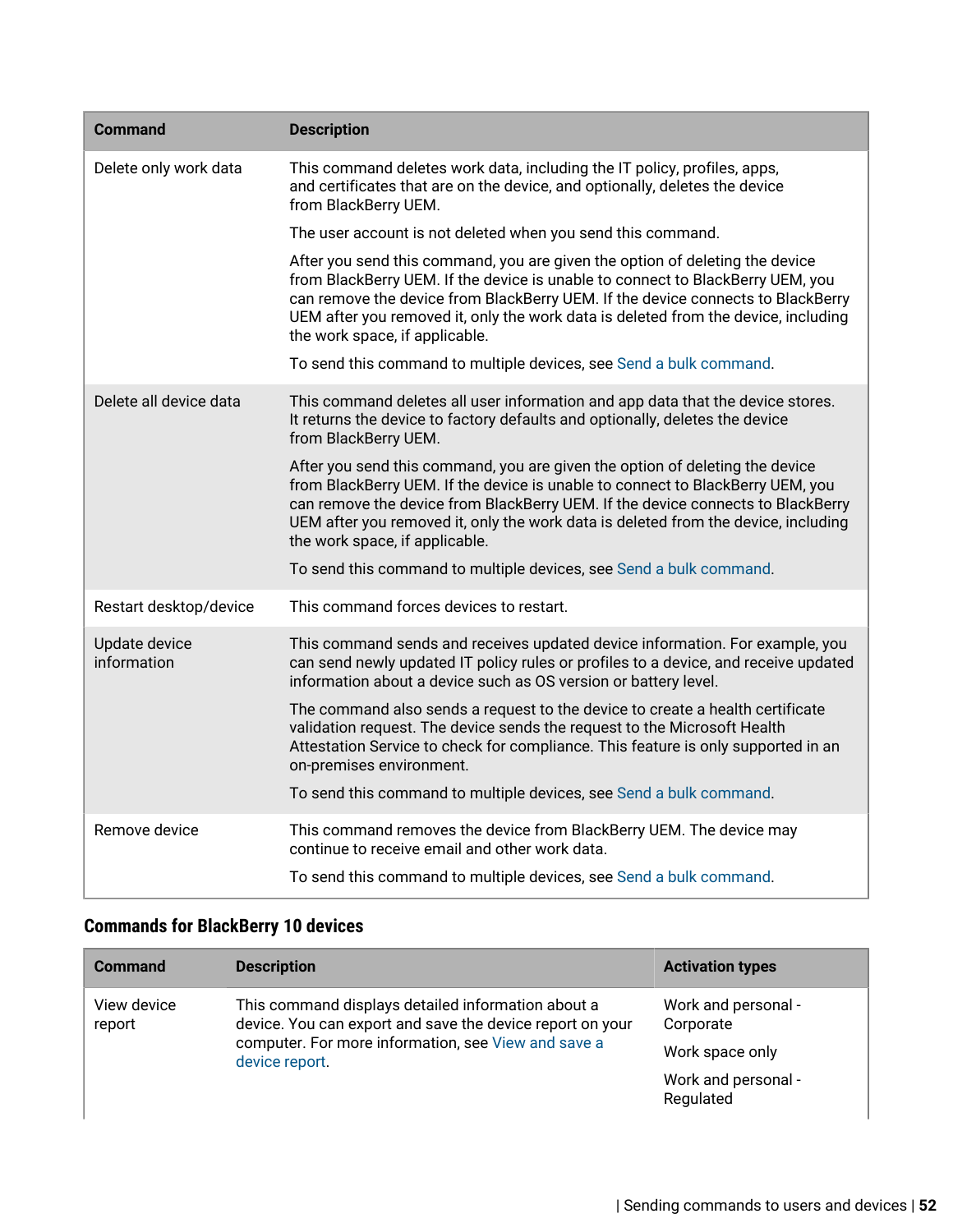| <b>Command</b>                                                | <b>Description</b>                                                                                                                                                                                                                                                                                                                                                                                                                                                                                                                                                                                         | <b>Activation types</b>                                                                 |
|---------------------------------------------------------------|------------------------------------------------------------------------------------------------------------------------------------------------------------------------------------------------------------------------------------------------------------------------------------------------------------------------------------------------------------------------------------------------------------------------------------------------------------------------------------------------------------------------------------------------------------------------------------------------------------|-----------------------------------------------------------------------------------------|
| View device<br>actions                                        | This command displays any actions that are in progress on<br>a device. For more information, see Viewing device actions.                                                                                                                                                                                                                                                                                                                                                                                                                                                                                   | Work and personal -<br>Corporate<br>Work space only<br>Work and personal -<br>Regulated |
| Specify device<br>password, lock<br>device and set<br>message | This command lets you create a device password and set<br>a home screen message, then locks the device. You must<br>create a password that complies with existing password<br>rules. When the user unlocks the device, the device<br>prompts the user to accept or reject the new password.<br>If an IT policy requires the device to have the same<br>password for the device and the work space, this<br>command also changes the work space password.                                                                                                                                                   | Work and personal -<br>Corporate<br>Work space only<br>Work and personal -<br>Regulated |
| Delete all device<br>data                                     | This command deletes all user information and app data<br>that the device stores, including information in the work<br>space. It returns the device to factory default settings, and<br>optionally, deletes the device from BlackBerry UEM.<br>If the device is unable to connect to BlackBerry UEM when<br>you send this command, you can either cancel the<br>command or remove the device from the console. If the<br>device connects to BlackBerry UEM after you remove it,<br>only the work data is deleted from the device.<br>To send this command to multiple devices, see Send a bulk<br>command. | Work and personal -<br>Corporate<br>Work space only<br>Work and personal -<br>Regulated |
| Specify work<br>space password<br>and lock                    | This command lets you create a work space password<br>on the device and lock the work space. You must create<br>a password that complies with existing password rules.<br>To unlock the work space, the user must type the new<br>password you create.<br>If an IT policy requires the device to have the same<br>password for the device and the work space, this<br>command also changes the device password.                                                                                                                                                                                            | Work and personal -<br>Corporate<br>Work and personal -<br>Regulated                    |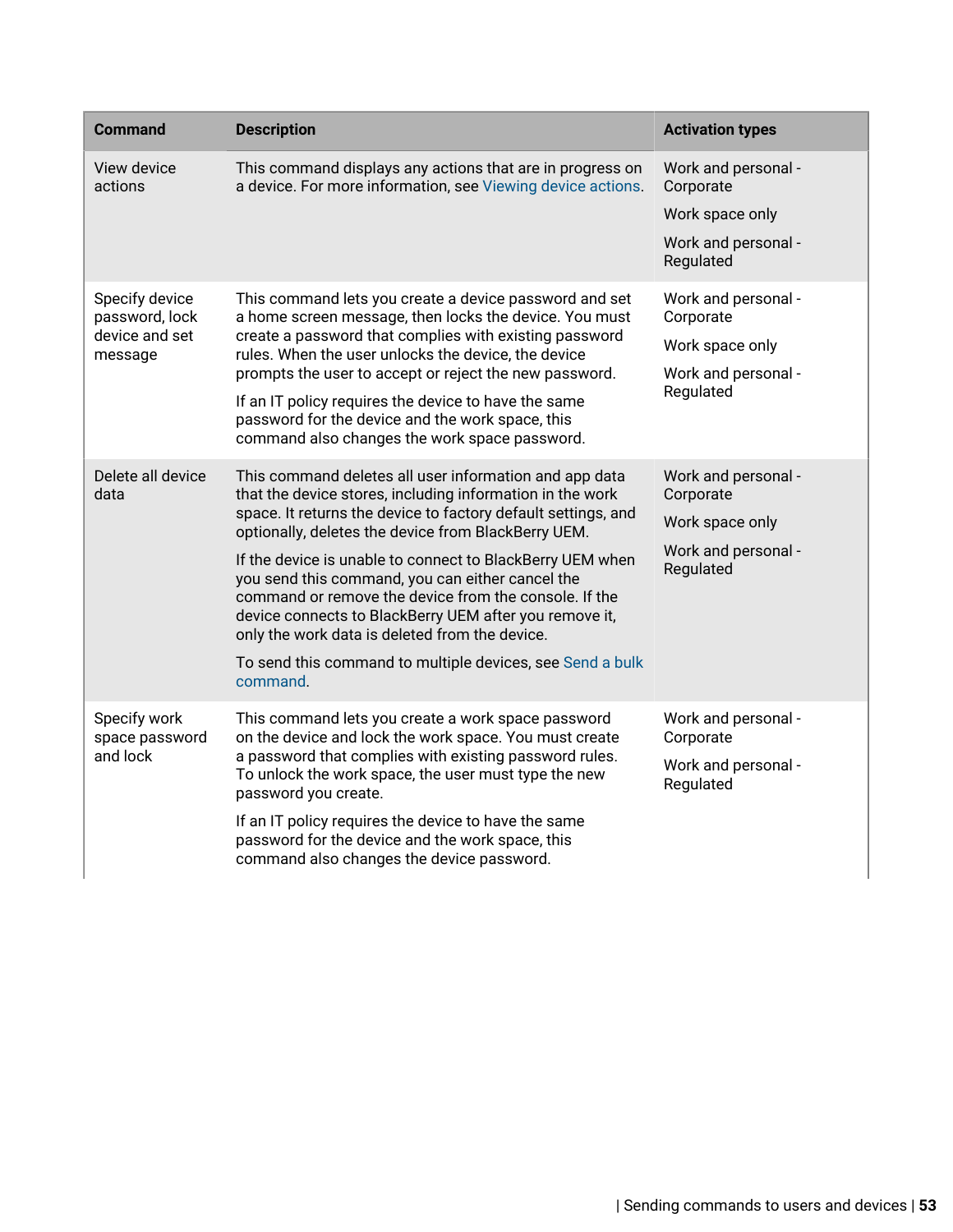| <b>Command</b>               | <b>Description</b>                                                                                                                                                                                                                                                                                                    | <b>Activation types</b>                                                                 |
|------------------------------|-----------------------------------------------------------------------------------------------------------------------------------------------------------------------------------------------------------------------------------------------------------------------------------------------------------------------|-----------------------------------------------------------------------------------------|
| Delete only work<br>data     | This command deletes work data, including the IT policy,<br>profiles, apps, and certificates that are on the device, and<br>optionally, deletes the device from BlackBerry UEM.                                                                                                                                       | Work and personal -<br>Corporate<br>Work and personal -<br>Regulated                    |
|                              | If the device has a work space, the work space information<br>is deleted and the work space is deleted from the device.                                                                                                                                                                                               |                                                                                         |
|                              | If the device is unable to connect to BlackBerry UEM when<br>you send this command, you can either cancel the<br>command or remove the device from the console. If the<br>device connects to BlackBerry UEM after you remove it, the<br>work data is deleted from the device.                                         |                                                                                         |
|                              | To send this command to multiple devices, see Send a bulk<br>command.                                                                                                                                                                                                                                                 |                                                                                         |
| Update device<br>information | This command sends and receives updated device<br>information. For example, you can send newly updated IT<br>policy rules or profiles to a device, and receive updated<br>information about a device such as OS version or battery<br>level.<br>To send this command to multiple devices, see Send a bulk<br>command. | Work and personal -<br>Corporate<br>Work space only<br>Work and personal -<br>Regulated |
| Remove device                | This command removes the device from BlackBerry UEM.<br>The device may continue to receive email and other work<br>data.<br>To send this command to multiple devices, see Send a bulk<br>command.                                                                                                                     | Work and personal -<br>Corporate<br>Work space only<br>Work and personal -<br>Regulated |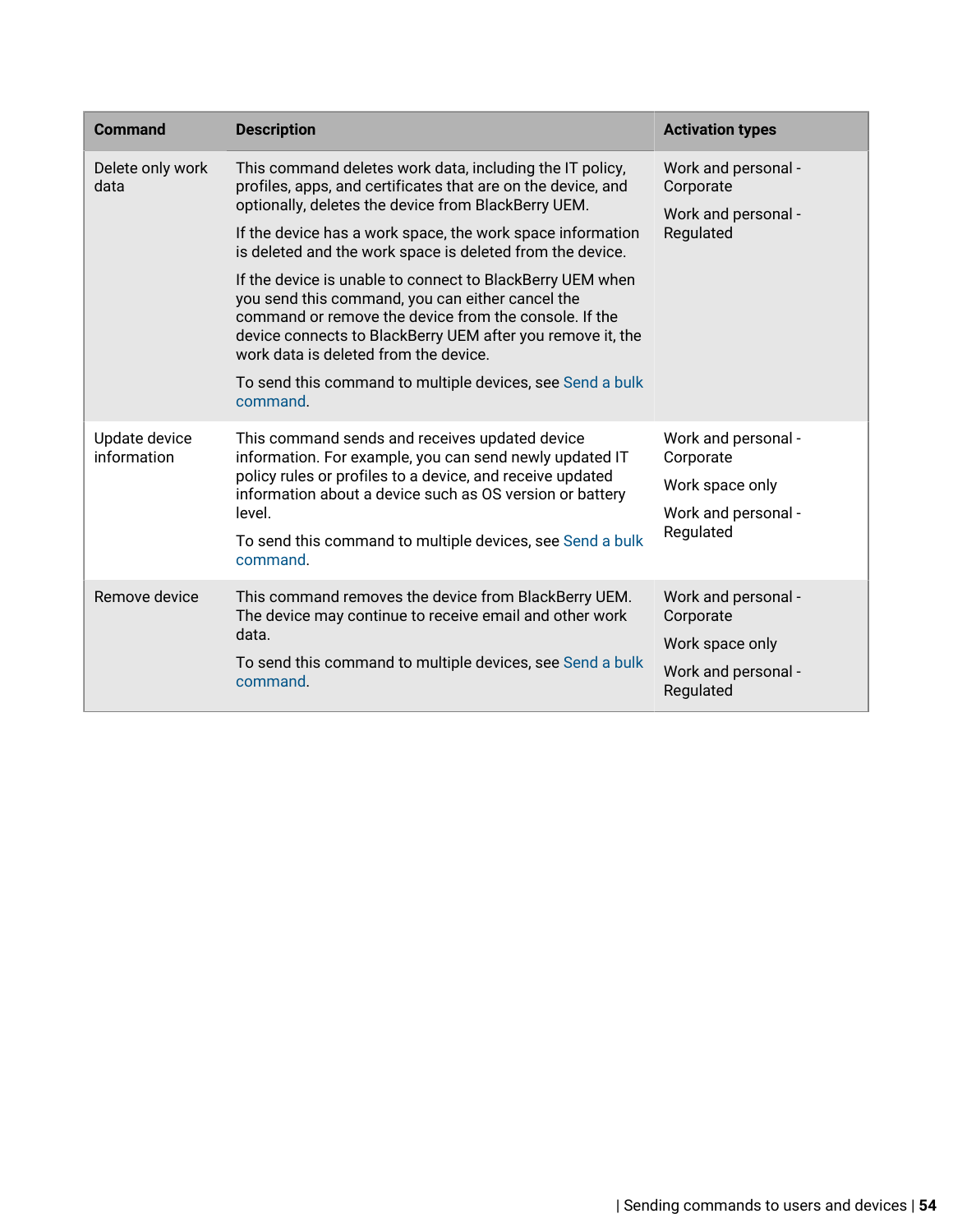# **Deactivating devices**

When you or a user deactivates a device, the connection between the device and the user account in BlackBerry UEM is removed. You can't manage the device and the device is no longer displayed in the management console. The user can't access work data on the device.

You can deactivate a device using the "Delete only work data" command. BlackBerry UEM may also deactivate a device if it [violates the compliance profile](#page-25-0) and the specified enforcement action is to deactivate the device. Users can deactivate their devices using the following methods:

- For iOS and Android devices, users can select Deactivate My Device on the About screen in the BlackBerry UEM Client app.
- For Windows 10 devices, users can select Settings > Accounts > Work access > Delete.
- For BlackBerry 10 devices, users can select Settings > BlackBerry Balance > Delete work space.

For devices that use Knox MDM, when the device is deactivated, internal apps are uninstalled, and the uninstall option becomes available for any public apps that were installed from the app list as required.

For Android Enterprise devices that only have a work profile, if you deactivate a device you have the option to delete all data from the SD card and remove factory reset protection.

For Android Enterprise devices with Work and personal - user privacy activations, If you use the "Delete only work data" command you can type a reason that appears in the notification on the user's device to explain why the work profile was deleted. If the device is deactivated for violating compliance rules, the notification specifies the reason the device was out of compliance.

For Samsung Knox Workspace devices that have been activated using the Work and personal - full control or Work space only activation types, deactivating the device deletes all data from the device or from the work space only. You can specify which data is wiped using the "Data wipe on deactivation" IT policy rule.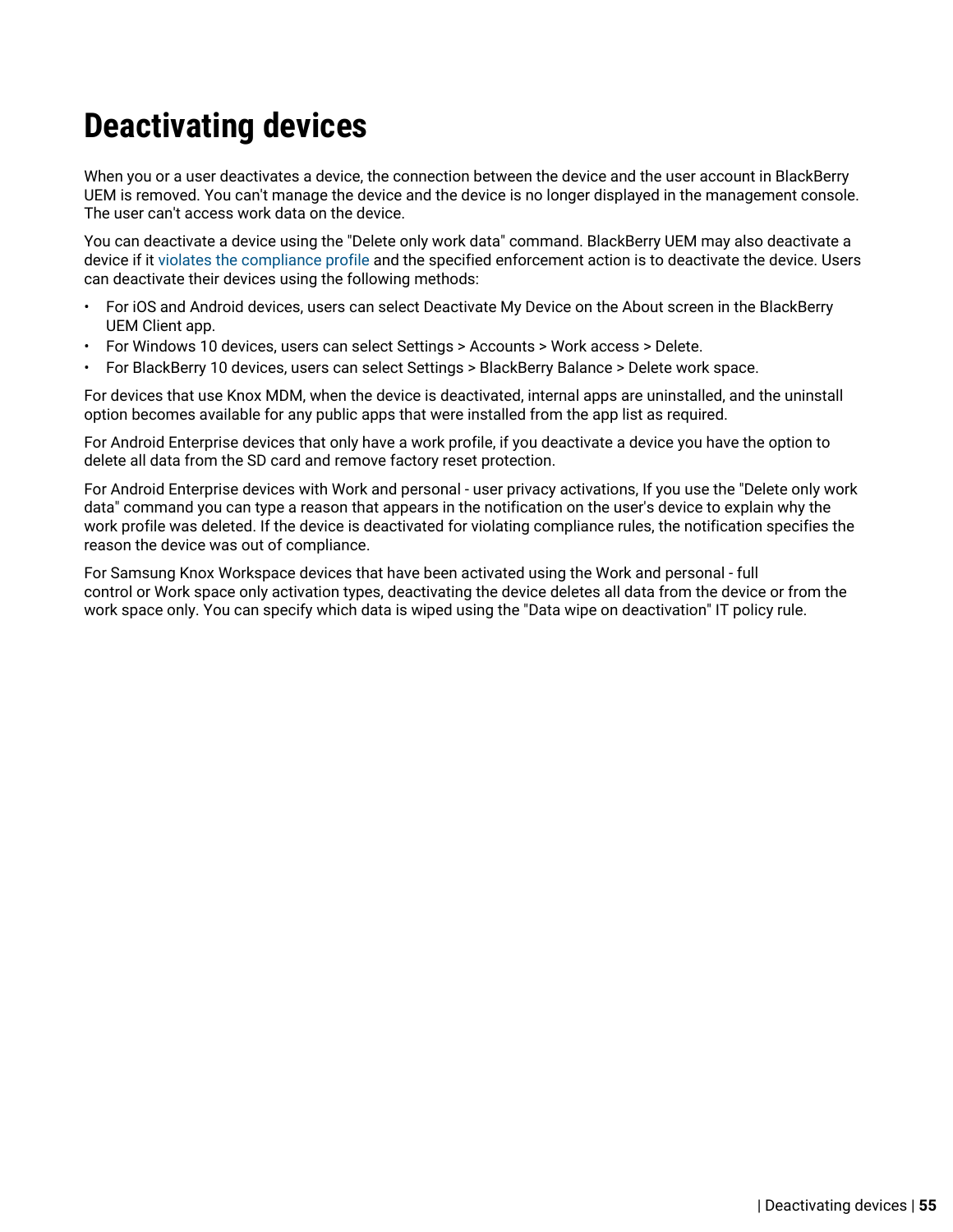# **Controlling the software updates that are installed on devices**

You can control the device software releases that are installed on Android Enterprise and Samsung Knox devices. For Android Enterprise devices, you can also set an update period for apps that are running in the foreground.

For Android Enterprise devices with Work space only and Work and personal - full control activations, you can specify whether the user can choose when to install available software updates or whether software updates are automatically installed. You can specify different rules depending on the device model and currently installed OS version. For all Android Enterprise devices, you can also set an update period for apps that are running in the foreground because, by default, when an app is running in the foreground, Google Play can't update it. You can also control how Google Play applies the changes to the device, for example, specifying whether the user can allow the change or whether the change occurs only when the device is connected to a Wi-Fi network.

For Android Enterprise devices with Work space only and Work and personal - full control activations, for any devices that you have specified an OS update rule other than the default rule, you can also suspend updates during dates when updates should not occur. For example, you may want to suspend updates during holiday periods. If you want to suspend updates for all devices, you must first create an OS update rule for all devices. For example you could create an OS update rule for all devices running Android 7.0 and later to apply updates automatically at certain hours.

On Samsung Knox devices, you can use Enterprise Firmware Over the Air (E-FOTA) to control when firmware updates from Samsung are installed.

Samsung Knox devices that are activated as Work space only (Samsung Knox), Work and personal - full control (Samsung Knox), Work space only (Android Enterprise fully managed device), and Work and personal - full control (Android Enterprise fully managed device with work profile) support software restrictions using E-FOTA.

E-FOTA is not supported for Work and personal - user privacy (Samsung Knox) or Work and personal - user privacy (Android Enterprise with work profile) activation types.

Controlling firmware versions ensures that users' devices are using firmware versions that their apps support and comply with your organization's policies. You can use a device SR requirements profile to create firmware rules for the Samsung Knox devices that are activated on UEM. You can schedule when firmware updates are installed and specify when forced updates must be installed. For more information about E-FOTA, visit [https://](https://seap.samsung.com/sdk/enterprise-fota) [seap.samsung.com/sdk/enterprise-fota.](https://seap.samsung.com/sdk/enterprise-fota)

**Note:** Depending on the wireless service provider that a device uses, E-FOTA updates may not be available. Some wireless service providers (for example, T&T and Verizon ) use their own systems to manage wireless updates.

On devices with MDM controls activations, you can't control when and how users update their device OS but you can use compliance profiles to restrict a device OS version. For all devices, to enforce a particular action if a restricted software release version is installed on a device, you must create a compliance profile and assign the compliance profile to users, user groups, or device groups. The compliance profile specifies the actions that occur if the user does not remove the restricted software release from the device.

You can't control the software releases installed on iOS devices, but you can can force supervised iOS devices to install an available update. For more information, see [Update the OS on supervised iOS devices.](#page-59-0)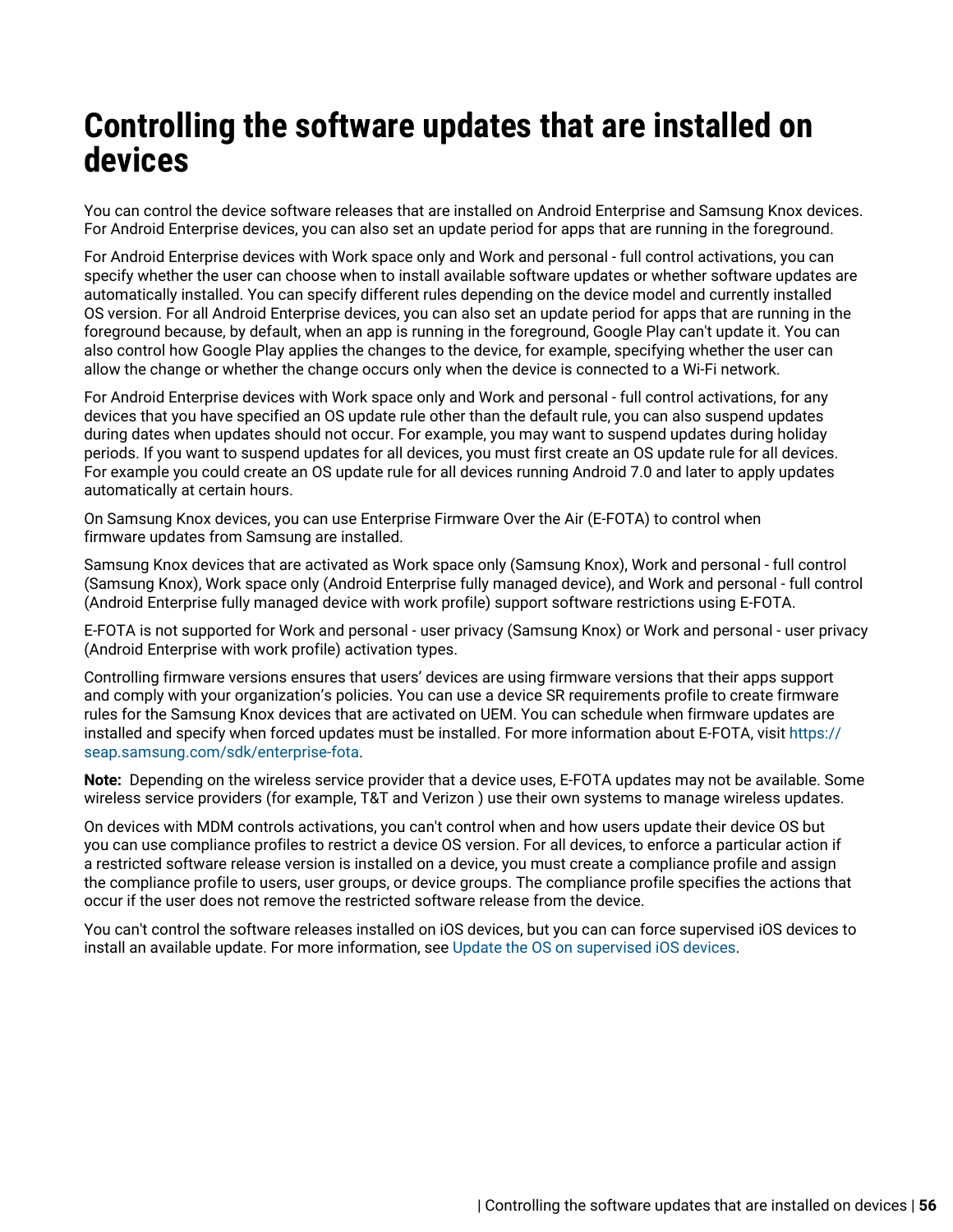## **Create a device SR requirements profile for Android Enterprise devices**

OS update rules apply only to Work space only and Work and personal - full control devices. App update rules apply to all Android Enterprise devices. For more information on setting rules for Samsung Knox devices that use E-FOTA, see [Create a device SR requirements profile for Samsung Knox devices](#page-57-0).

- **1.** On the menu bar, click **Policies and Profiles**.
- **2.** Click **Compliance > Device SR requirements**
- **3.** Click  $+$ .
- **4.** Type a name and description for the profile.
- **5.** Click the **Android** tab.
- **6.** For Work space only and Work and personal full control devices, perform the following steps to set rules for OS updates:
	- a) In the **OS update rule** table, click  $+$ .
	- b) In the **Device model** drop-down list, select a device model.
	- c) In the **OS version** drop-down list, select the installed OS version.
	- d) In the **Update rule** drop-down list, select one of the following options:
		- Select **Default** to allow the user to choose when to install updates.
		- Select **Update automatically** to install updates without prompting the user.
		- Select **Update automatically between** to install updates between the times you specify without prompting the user. The user can choose to install updates outside of this window.
		- Select **Postpone up to 30 days** to block installation of updates for 30 days. After 30 days, the user can choose when to install an update. Depending on the device manufacturer and wireless service provider, security updates might not be postponed.
	- e) When you are done, click **Add**.
	- f) Repeat step 6 for each rule that you want to add.
	- Rules set for Samsung Knox devices that use E-FOTA take precedence over these rules.
- **7.** For Work space only and Work and personal full control devices, if you want to specify time periods when OS updates should not occur, perform the following steps:
	- a) In the **Suspend OS updates** table, click  $+$ .
	- b) In the **Start month** drop-down list, select the month that the suspension period starts.
	- c) In the **Start day** drop-down list, select the day that the suspension period starts.
	- d) In the **Duration** drop-down list, select the length of the suspension.

The suspension can't exceed 90 days. If you specify more than one suspension period, there must be at least 60 days between periods.

These settings don't apply to Samsung Knox devices that use E-FOTA.

- **8.** To specify an update period for apps that are running in the foreground, select **Enable update period for apps that are running in the foreground**, and set the following options:
	- **Start time (local device time)**: Specifies the time when apps will start to update.
	- **Duration**: Specifies the number of hours that you will allow apps to be updated.
- **9.** To specify how Google Play applies the changes to apps running in the foreground, select App auto update policy. Select one of the following options:
	- **User can allow**: The user is prompted to allow the apps to update on the device. Note that this is the default setting if you don't select the App auto update policy option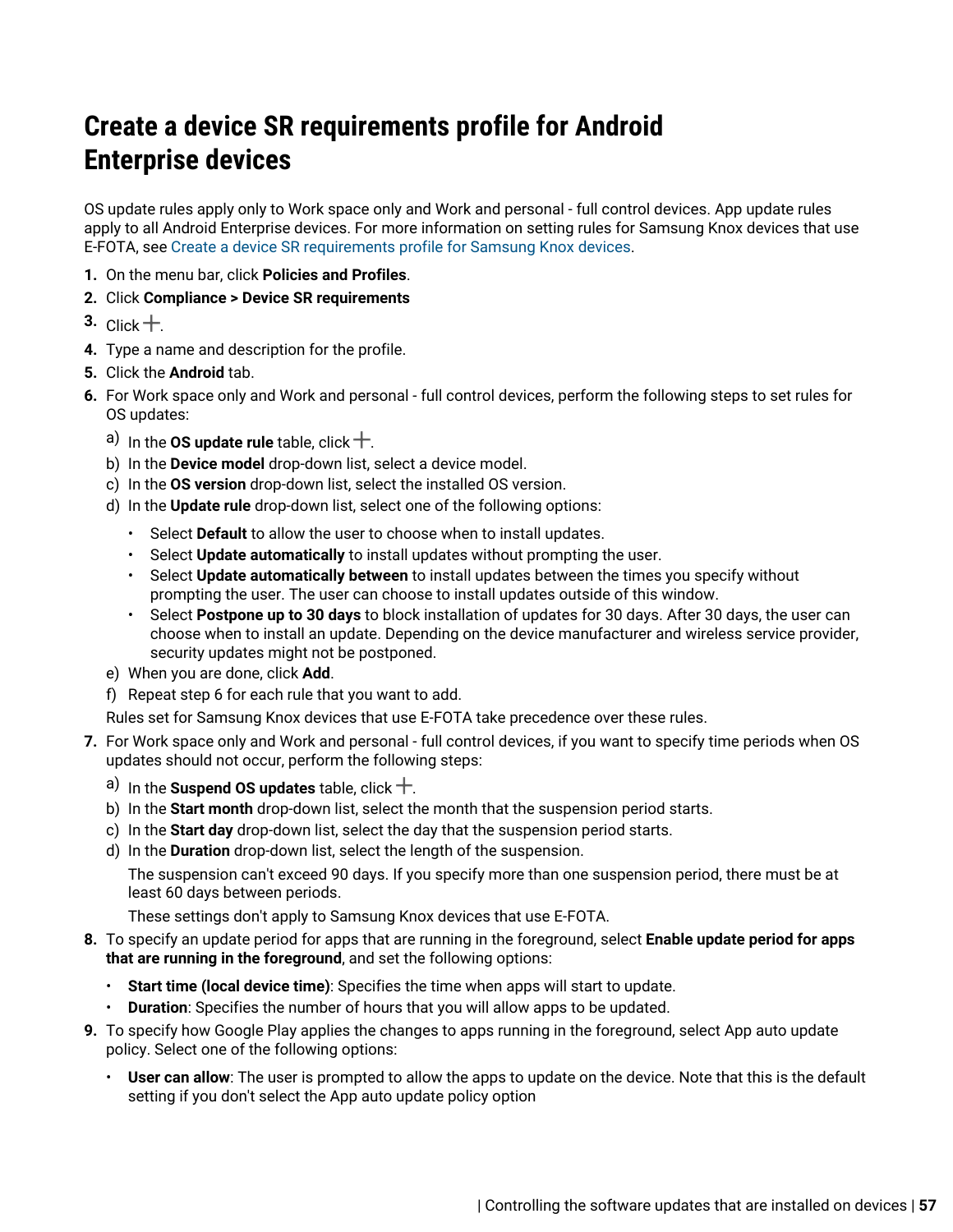- **Always**: The apps will always update. Note that for an app that is always running, such as BlackBerry UEM Client, BlackBerry Work, or BlackBerry Connectivity, if you don't select the **Enable update period for apps that are running in the foreground** option, the app will not update until the user manually updates the app on the device.
- **Wi-Fi only**: The apps will update only when the device is connected to a Wi-Fi network. Note that for an app that is always running, such as BlackBerry UEM Client, BlackBerry Work, or BlackBerry Connectivity, if you don't select the **Enable update period for apps that are running in the foreground** option, the app will not update until the user manually updates the app on the device.
- **Disable**: The apps will never update.

#### **Note:**

This profile affects the Auto-Update Apps setting in Google Play. If you select **Always**, **Wi-Fi only**, or **Disable**, the user cannot select a different option on the device. For example, if you select **Disable** in the profile, the user cannot enable an app to update on the device. However, users can still manually update apps in Google Play.

#### **10.**Click **Add**.

**After you finish:** If necessary, rank profiles.

## <span id="page-57-0"></span>**Create a device SR requirements profile for Samsung Knox devices**

**Note:** Depending on the wireless service provider that a device uses, E-FOTA updates may not be available. Some wireless service providers (for example, T&T and Verizon ) use their own systems to manage wireless updates.

**Before you begin:** Verify that an [E-FOTA license](#page-58-0) has been added to BlackBerry UEM. To use E-FOTA, you must select the Android global "Allow OTA updates" rule in the associated IT policy in the BlackBerry UEM management console.

- **1.** On the menu bar, click **Policies and Profiles**.
- **2.** Click **Compliance > Device SR requirements**
- **3.** Click  $+$
- **4.** Type a name and description for the profile.
- **5.** Click the **Android** tab.
- **6.** In the **Samsung device firmware rule** table, click  $+$ .
- **7.** In the **Device model** field, enter the device model or select one from the drop-down list.
- **8.** In the **Language** drop-down list, select a language.
- **9.** In the **Carrier code** field, enter the CSC code for the wireless service provider for the device.
- **10.**Click **Get firmware version**.
- **11.**Repeat steps 5 to 8 for each firmware rule that you want to add.
- **12.**When you are done, click **Add**.
- **13.**In the **Samsung device firmware rules** table, click **Schedule** beside the firmware version you added.
- **14.**In the **Schedule forced update** dialog box, do the following (**Note**: If you select the Schedule forced update option, the Knox device is no longer restricted to the firmware version and you can manually update it if a later version is available.):
	- a) In the **Schedule forced update between** fields, select a date range when the update must be installed. The date range must be between 3 and 7 days. The default value is 7 days.
	- b) In the **Schedule forced update during the hours of** drop-down lists, specify when the forced update must be installed and the time zone for the user. The time range must be between 1 and 12 hours.

**15.**Click **Save**.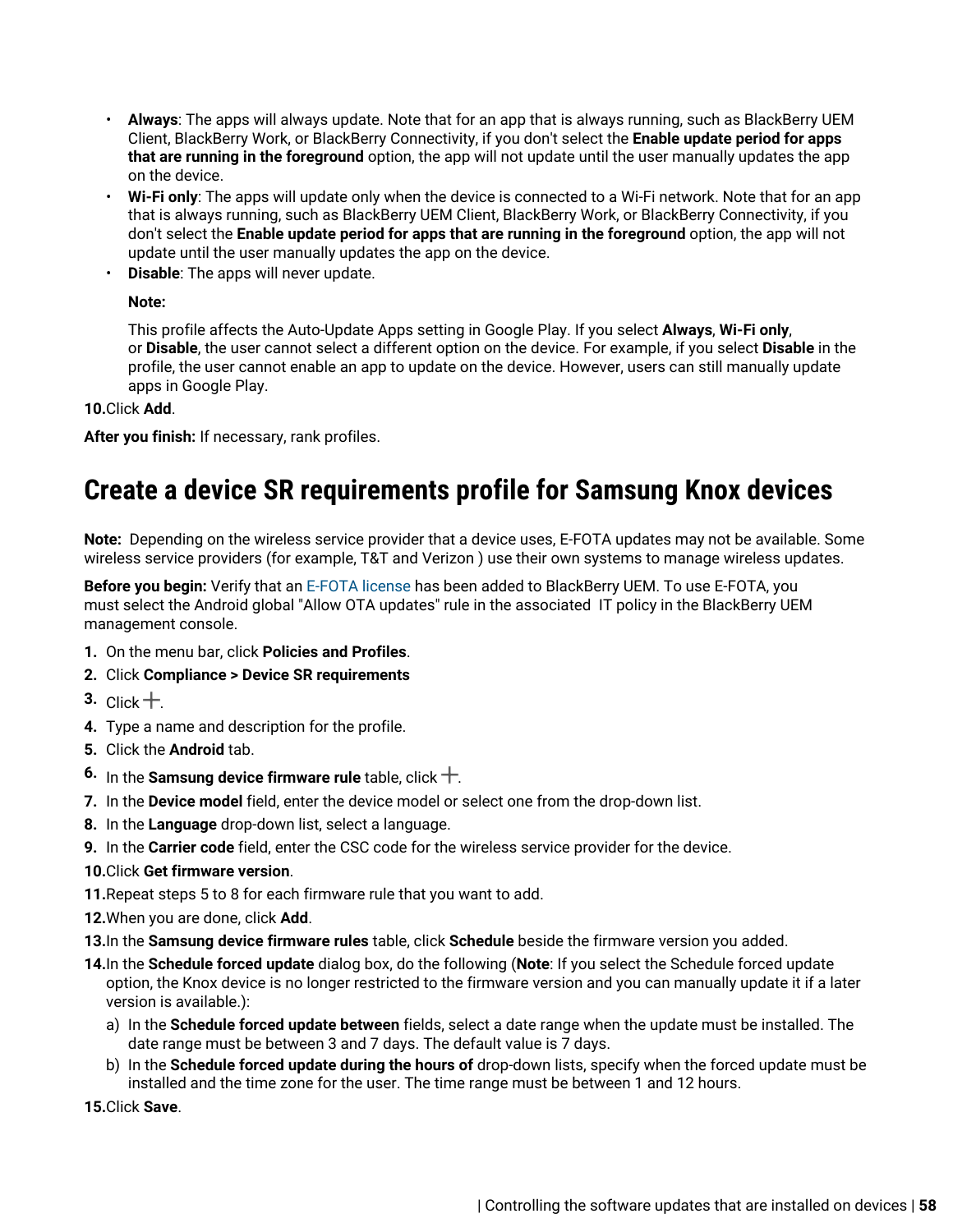**After you finish:** If necessary, rank profiles.

### <span id="page-58-0"></span>**Add an E-FOTA license**

You can use Enterprise Firmware Over the Air (E-FOTA) to control when firmware updates from Samsung are installed on Samsung Knox devices. Controlling firmware versions ensures that users' devices are using firmware versions that their apps support and comply with your organization's policies.

Before you can create a device SR requirements profile to control firmware versions, you must add an E-FOTA license in UEM.

- **1.** On the menu bar, click **Licensing** > **Licensing summary**.
- **2.** In the **E-FOTA** section, click **Add license**.
- **3.** In the **Add an E-FOTA license** dialog box, enter the name, client ID, client secret, customer ID, and license key.
- **4.** Click **Save**.

### **View users who are running a revoked software release**

You can view a list of users who are running a revoked software release. A revoked software release is a software release that is no longer accepted by a service provider but might still be installed on a user's device.

- **1.** On the menu bar, click **Policies and Profiles**.
- **2.** Click **Compliance > Device SR requirements**.
- **3.** Click the name of the profile that you want to view.
- **4.** Click the **x users running revoked SR** tab to see the list of users who are running a revoked software release.

## **Managing OS updates on devices with MDM controls activations**

You can't control when software releases are installed on devices with MDM controls activations; however, you can use compliance profiles to help manage devices that users have updated to an OS version that your organization doesn't allow. For example, Android 10 and later devices do not support MDM controls activations. If users with Android 9.x devices upgrade to Android 10, some device management features will no longer work, leaving the device in a compromised state. You can use device groups and compliance profiles to detect Android devices with the MDM controls activation type and set compliance rules to take appropriate action, such as notifying the user, untrusting the device, or unmanaging the device.

Follow these steps to manage OS updates on devices with MDM controls activations.

| <b>Step</b>    | <b>Action</b>                                                                                                                                                                                                                                                                 |
|----------------|-------------------------------------------------------------------------------------------------------------------------------------------------------------------------------------------------------------------------------------------------------------------------------|
| 1              | Create a device group that includes devices that conform to the following parameters:<br>MDM controls activation type<br>Device OS version that you want to restrict<br>If a user upgrades a device to the specified OS it automatically becomes part of the device<br>group. |
| $\overline{2}$ | Create a compliance profile and specify the device OS version as a restricted OS version.                                                                                                                                                                                     |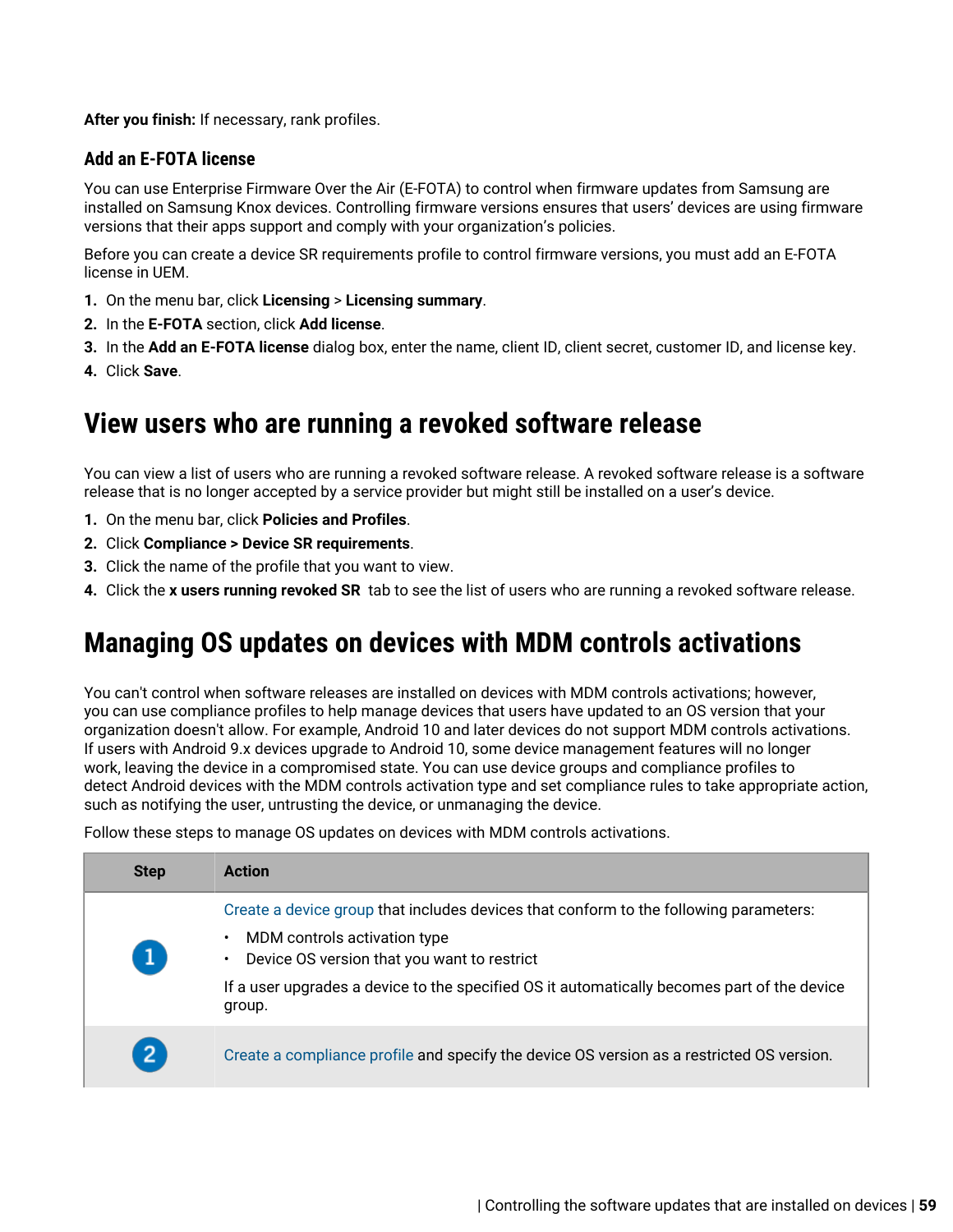| <b>Step</b>    | <b>Action</b>                                                                                                                                                                                                                                                                                                             |
|----------------|---------------------------------------------------------------------------------------------------------------------------------------------------------------------------------------------------------------------------------------------------------------------------------------------------------------------------|
| $\overline{3}$ | In the compliance profile, specify the enforcement action that is appropriate for your<br>organization. For example, you can notify the user that their activation type is not supported<br>by the device OS and recommend reactivating the device with a different activation type, or<br>you can deactivate the device. |
| 4              | Assign the compliance profile to the device group.                                                                                                                                                                                                                                                                        |
| 5              | Optionally, create an event notification to inform administrators when a device is out of<br>compliance with the compliance profile.                                                                                                                                                                                      |

## **View available updates for iOS devices**

You can see if a software update is available for your users' iOS devices so that you can have them upgrade the software to the latest version.

- **1.** On the menu bar, click **Users > Managed devices**.
- **2.** Search for a user account.
- **3.** In the search results, click the name of the user account.
- **4.** Select the device tab.
- **5.** In the Activated device section, see if an update is available.

## <span id="page-59-0"></span>**Update the OS on supervised iOS devices**

You can force iOS devices to install an available OS update. To update the OS on multiple devices, see [Send a bulk](#page-41-0) [command](#page-41-0).

You can also control the timing of iOS software updates using the "Delay software updates and "Software update delay period" IT policy rules. For more information, [download the Policy Reference Spreadsheet.](https://docs.blackberry.com/content/dam/docs-blackberry-com/release-pdfs/en/blackberry-uem/current/administration/Policy-Reference-Spreadsheet-BlackBerry-UEM.zip)

- **1.** On the menu bar, click **Users > Managed devices**.
- **2.** Search for a user account.
- **3.** In the search results, click the name of the user account.
- **4.** Click the device tab.
- **5.** In the left pane, if a software update is available, click **Update now**.
- **6.** In the drop-down list, select one of the following options:
	- **Download and install**: The update is automatically downloaded and installed on the device.
	- **Download only**: The update is automatically downloaded on the device and the user is prompted to install it.
	- **Install downloaded update**: If the update is already downloaded on a device, it is automatically installed.
- **7.** In the **OS version** list, select the OS version that you want to update the device to
- **8.** Click **Update**.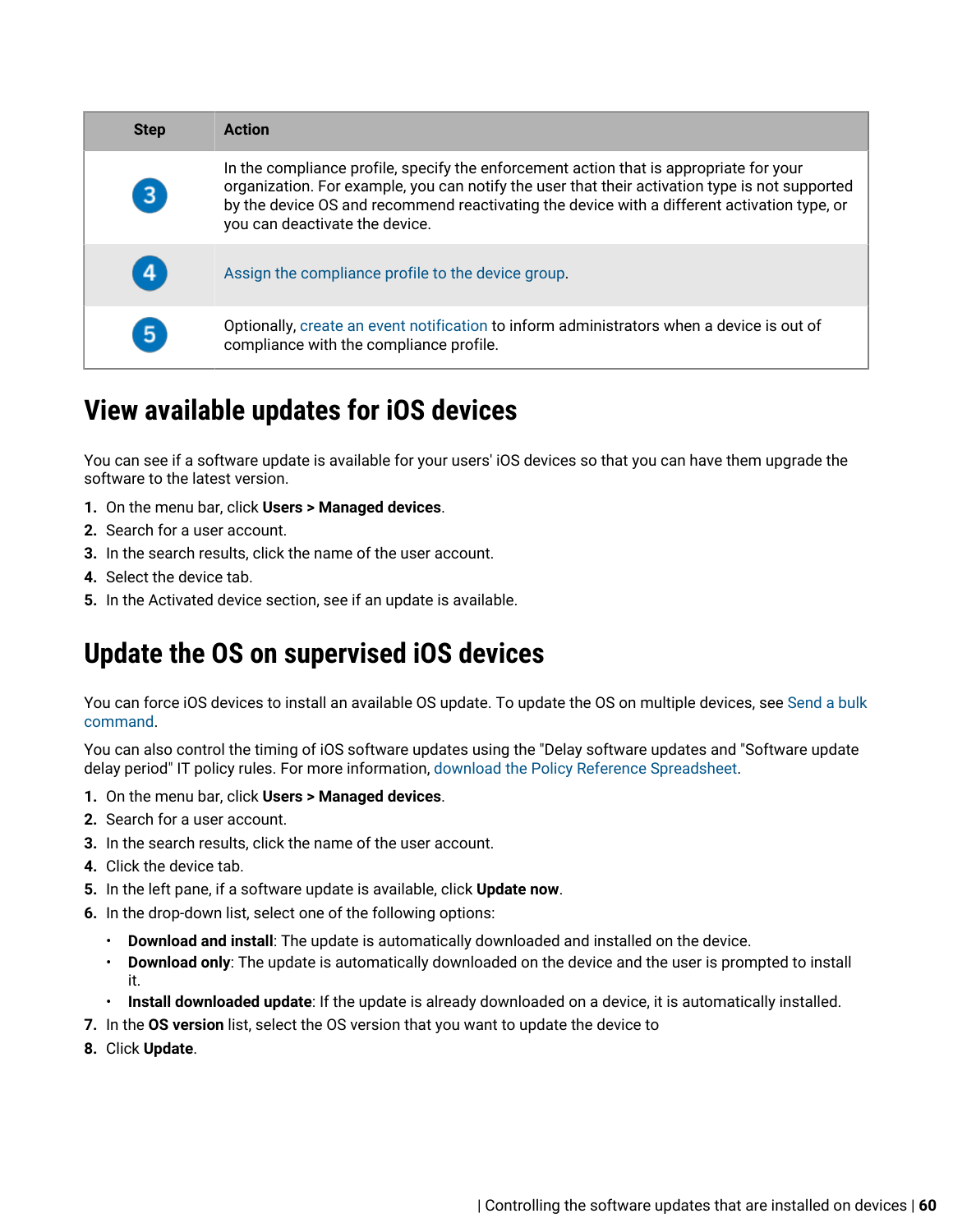# **Configuring communication between devices and BlackBerry UEM**

The Enterprise Management Agent profile ensures that devices contact BlackBerry UEM regularly for app or configuration updates. When there is an update for a device, BlackBerry UEM prompts the device to contact BlackBerry UEM to receive the updates. If for any reason the device doesn't receive the prompt, the Enterprise Management Agent profile is used to make sure that the device contacts BlackBerry UEM at intervals that you specify.

In on-premises environments, you can also use the Enterprise Management Agent profile to allow BlackBerry UEM to collect a list of personal apps on users' devices. To turn off the collection of personal apps, you must deselect the "Allow personal app collection" setting. For more information, see [Turn off personal apps collection.](https://docs.blackberry.com/en/endpoint-management/blackberry-uem/12_13/administration/managing-apps/bup1470659746435/foe1505929863513)

For BlackBerry 10 devices, the Enterprise Management Agent profile allows you to restrict which cipher suites from the SSL library are supported by the device. Restricting the supported cipher suites does not affect device communication with BlackBerry UEM, but it could affect communication with other servers in your organization, depending on the requirements of those servers.

You can assign an Enterprise Management Agent profile to users, user groups, and device groups.

## **Create an Enterprise Management Agent profile**

- **1.** On the menu bar, click **Policies and Profiles**.
- **2.** Click **Policy > Enterprise Management Agent**.
- 3. Click  $+$
- **4.** Type a name and description for the profile.
- **5.** Set the values for each device type as required by your organization.
- **6.** Click **Add**.

**After you finish:** If necessary, rank profiles.

### **iOS: Enterprise Management Agent profile settings**

| <b>Setting</b>                                  | <b>Description</b>                                                                                                                                                      |
|-------------------------------------------------|-------------------------------------------------------------------------------------------------------------------------------------------------------------------------|
| <b>Enterprise Management</b><br>Agent poll rate | Specify how often, in seconds, the device polls for Enterprise Management<br>Agent server commands. The device polls only when the UEM Client is open on the<br>device. |
|                                                 | Possible values:                                                                                                                                                        |
|                                                 | 900 to 86400                                                                                                                                                            |
|                                                 | The default value is 3600.                                                                                                                                              |
| Allow personal app<br>collection                | This setting specifies whether BlackBerry UEM receives a list of personal apps<br>that are installed on users' devices.                                                 |
|                                                 | This setting is not supported on devices with user privacy activations.                                                                                                 |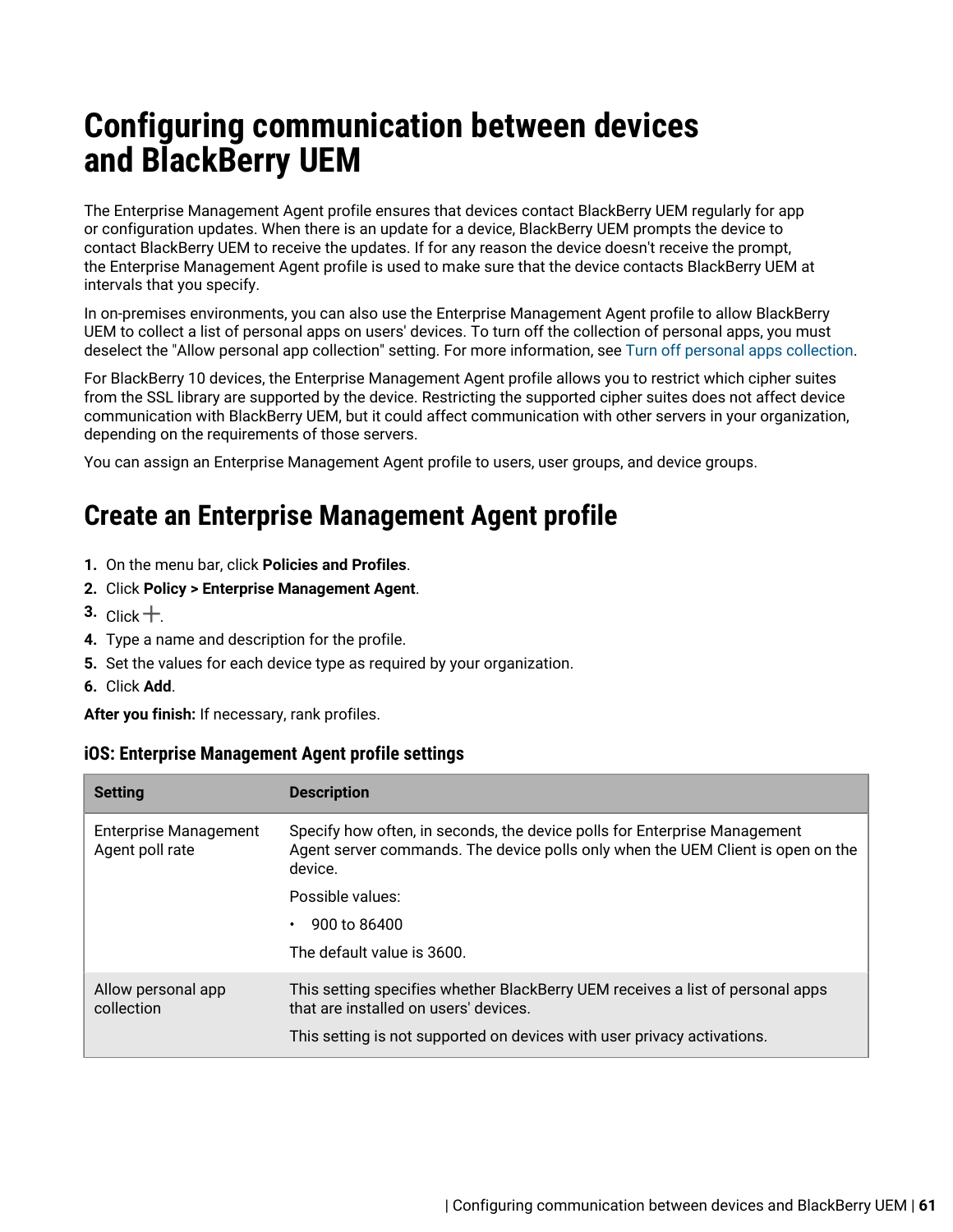### **Android: Enterprise Management Agent profile settings**

| <b>Setting</b>                                  | <b>Description</b>                                                                                                                                                                                                    |
|-------------------------------------------------|-----------------------------------------------------------------------------------------------------------------------------------------------------------------------------------------------------------------------|
| App changes                                     | Specify how often, in seconds, the device checks for changes in installed apps.<br>Possible values:<br>3600 to 86400 seconds<br>The default value is 3600.                                                            |
| <b>Battery level threshold</b>                  | Specify the percent battery level change (from 5 to 100) required before the device<br>sends information back to BlackBerry UEM.<br>Possible values:<br>5 to 100 percent<br>The default value is 20.                  |
| RAM free space<br>threshold                     | Specify the required change in the amount of free memory in megabytes before<br>the device sends information back to BlackBerry UEM.<br>By default, the device does not send this information back to BlackBerry UEM. |
| Internal storage<br>threshold                   | Specify the required change in the amount of internal free storage space in<br>megabytes before the device sends information back to BlackBerry UEM.<br>The default value is 250.                                     |
| Memory card threshold                           | Specify the required change in the amount of external free space in megabytes<br>before the device sends information back to BlackBerry UEM<br>The default value is 500.                                              |
| <b>Enterprise Management</b><br>Agent poll rate | Specify how often, in seconds, the device polls for Enterprise Management<br>Agent server commands.<br>Possible values:<br>Minimum: 900<br>The default value is 900.                                                  |
| Allow personal app<br>collection                | This setting specifies whether BlackBerry UEM receives a list of personal apps<br>that are installed on users' devices.<br>This setting is not supported on devices with user privacy activations.                    |

### **Windows: Enterprise Management Agent profile settings**

| <b>Setting</b>           | <b>Description</b>                                                             |
|--------------------------|--------------------------------------------------------------------------------|
| Poll interval for device | Specify, in minutes, how often the device polls for configuration updates when |
| configuration updates    | push notification is not available.                                            |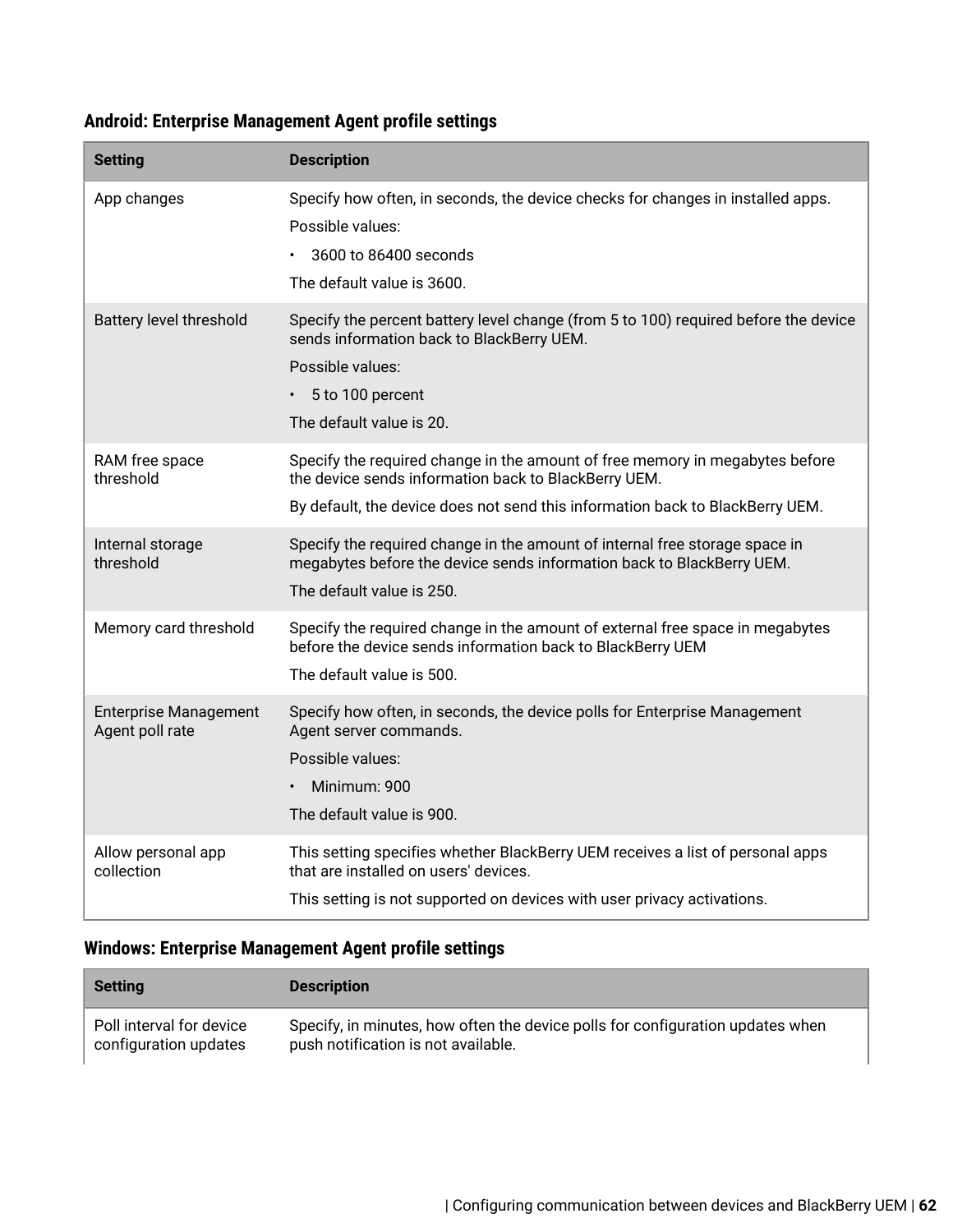| <b>Setting</b>                                          | <b>Description</b>                                                                                                                                                                                                                            |
|---------------------------------------------------------|-----------------------------------------------------------------------------------------------------------------------------------------------------------------------------------------------------------------------------------------------|
| Poll interval for the first<br>set of retries           | Specify, in minutes, the waiting time between attempts in the first set of retries if<br>polling for device configuration updates fails.                                                                                                      |
| Number of first retries                                 | Specify the number of attempts in the first set of retries.                                                                                                                                                                                   |
| Poll interval for the<br>second set of retries          | Specify, in minutes, the waiting time between attempts in the second set of retries<br>if polling for device configuration updates fails.                                                                                                     |
| Number of second retries                                | Specify the number of attempts in the second set of retries.                                                                                                                                                                                  |
| Poll interval for the<br>remaining scheduled<br>retries | Specify, in minutes, the waiting time between subsequent attempts after the<br>second set of retries if polling for device configuration updates fails.                                                                                       |
| Number of remaining<br>scheduled retries                | Specify the number of subsequent attempts after the second set of retries if<br>polling for device configuration updates fails. If set to "0", the device continues to<br>poll until a connection is successful or the device is deactivated. |
| Poll on user login                                      | Specify whether the device starts a management session on any user login.                                                                                                                                                                     |
| All users poll on first<br>login                        | Specify whether the device starts a management session on first user login for all<br>users.                                                                                                                                                  |
| Allow personal app<br>collection                        | This setting specifies whether BlackBerry UEM receives a list of personal apps<br>that are installed on users' devices.                                                                                                                       |

### **BlackBerry 10: Enterprise Management Agent profile settings**

| <b>Setting</b>                                      | <b>Description</b>                                                                                                                                              |
|-----------------------------------------------------|-----------------------------------------------------------------------------------------------------------------------------------------------------------------|
| <b>Enterprise Management</b><br>Web Service polling | Specify how often, in seconds, the Enterprise Management Web Service on the<br>device polls for configuration updates.                                          |
| interval                                            | Possible values:                                                                                                                                                |
|                                                     | 3600 to 86400<br>$\bullet$                                                                                                                                      |
|                                                     | The default value is 3600.                                                                                                                                      |
| Fast polling interval                               | Specify how often, in seconds, the device polls for configuration updates when<br>push notification is not available for fast polling (BPDS is not registered). |
|                                                     | Minimum: 900<br>$\bullet$                                                                                                                                       |
|                                                     | The default value is 900.                                                                                                                                       |
| Slow polling interval                               | Specify how often, in seconds, the device polls for configuration updates when<br>push notification is available for slow polling (BPDS is registered).         |
|                                                     | Minimum: 900<br>$\bullet$                                                                                                                                       |
|                                                     | The default value is 900.                                                                                                                                       |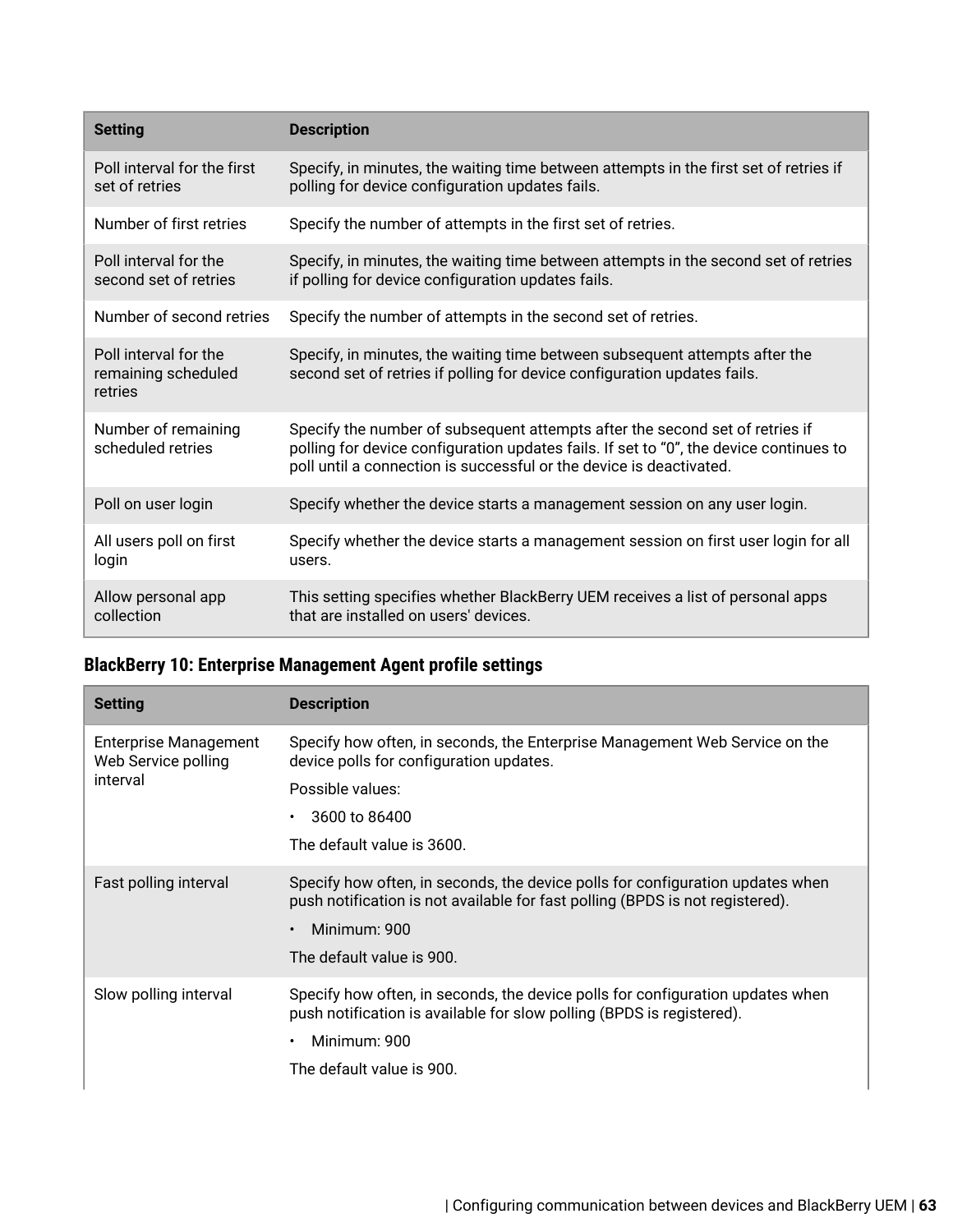| <b>Setting</b>                   | <b>Description</b>                                                                                                                                                                                                                                                                                                                                                                                                                                                                                                                                                                                                                                                                                                                                                                                                                                                                                                                                                                                                                                                                                                                                                                                                                                                                                                                                                                                                                                                                                                                                                                                                                                                                                                             |
|----------------------------------|--------------------------------------------------------------------------------------------------------------------------------------------------------------------------------------------------------------------------------------------------------------------------------------------------------------------------------------------------------------------------------------------------------------------------------------------------------------------------------------------------------------------------------------------------------------------------------------------------------------------------------------------------------------------------------------------------------------------------------------------------------------------------------------------------------------------------------------------------------------------------------------------------------------------------------------------------------------------------------------------------------------------------------------------------------------------------------------------------------------------------------------------------------------------------------------------------------------------------------------------------------------------------------------------------------------------------------------------------------------------------------------------------------------------------------------------------------------------------------------------------------------------------------------------------------------------------------------------------------------------------------------------------------------------------------------------------------------------------------|
| Allow personal app<br>collection | This setting specifies whether BlackBerry UEM receives a list of personal apps<br>that are installed on users' devices.                                                                                                                                                                                                                                                                                                                                                                                                                                                                                                                                                                                                                                                                                                                                                                                                                                                                                                                                                                                                                                                                                                                                                                                                                                                                                                                                                                                                                                                                                                                                                                                                        |
|                                  | This setting is not supported on devices with Work and personal - Corporate<br>activations.                                                                                                                                                                                                                                                                                                                                                                                                                                                                                                                                                                                                                                                                                                                                                                                                                                                                                                                                                                                                                                                                                                                                                                                                                                                                                                                                                                                                                                                                                                                                                                                                                                    |
| Configuration file (.json)       | This setting allows you to specify a configuration file to restrict which cipher<br>suites from the SSL library are supported by the device.                                                                                                                                                                                                                                                                                                                                                                                                                                                                                                                                                                                                                                                                                                                                                                                                                                                                                                                                                                                                                                                                                                                                                                                                                                                                                                                                                                                                                                                                                                                                                                                   |
|                                  | Specify a configuration file only if you want to remove support for a cipher suite<br>that has a security vulnerability and your organization's resources do not require<br>that cipher suite for communication.                                                                                                                                                                                                                                                                                                                                                                                                                                                                                                                                                                                                                                                                                                                                                                                                                                                                                                                                                                                                                                                                                                                                                                                                                                                                                                                                                                                                                                                                                                               |
|                                  | Specifying a configuration file does not affect device communication with<br>BlackBerry UEM but could impact communication with other servers in your<br>organization, depending on the requirements of those servers.                                                                                                                                                                                                                                                                                                                                                                                                                                                                                                                                                                                                                                                                                                                                                                                                                                                                                                                                                                                                                                                                                                                                                                                                                                                                                                                                                                                                                                                                                                         |
|                                  | The configuration file must be in .json format.                                                                                                                                                                                                                                                                                                                                                                                                                                                                                                                                                                                                                                                                                                                                                                                                                                                                                                                                                                                                                                                                                                                                                                                                                                                                                                                                                                                                                                                                                                                                                                                                                                                                                |
|                                  | <b>Example:</b>                                                                                                                                                                                                                                                                                                                                                                                                                                                                                                                                                                                                                                                                                                                                                                                                                                                                                                                                                                                                                                                                                                                                                                                                                                                                                                                                                                                                                                                                                                                                                                                                                                                                                                                |
|                                  | {"tls": {"tls_protocols": ["TLSv1"], "tls_ciphersuites":<br>[49200, 49196, 49192, 49188, 49172, 49162, 163, 159, 107,<br>106, 57, 56, 136, 135, 49202, 49198, 49194, 49190, 49167,<br>49157, 157, 61, 53, 132, 141, 49199, 49195, 49191, 49187,<br>49171, 49161, 162, 158, 103, 64, 51, 50, 154, 153, 69,<br>68, 49201, 49197, 49193, 49189, 49166, 49156, 156, 60,<br>47, 150, 65, 140, 49169, 49159, 49164, 49154, 5, 4, 138,<br>49170, 49160, 22, 19, 49165, 49155, 10, 139, 21, 18, 9,<br>20, 17, 8, 6, 3], "tls_curves": ["secp256r1", "secp521r1",<br>"brainpoolP512r1", "brainpoolP384r1", "secp384r1",<br>"brainpoolP256r1", "secp256k1", "sect571r1", "sect571k1",<br>"sect409k1", "sect409r1", "sect283k1", "sect283r1",<br>"secp224k1", "secp224r1", "secp192k1", "secp192r1",<br>"secp160k1", "secp160r1", "secp160r2", "sect239k1",<br>"sect233k1", "sect233r1", "sect193r1", "sect193r2",<br>"sect163k1", "sect163r1", "sect163r2"], "tls_sigalgs":<br>[ "ECDSA+SHA512", "DSA+SHA512", "RSA+SHA512", "ECDSA<br>+SHA384", "DSA+SHA384", "RSA+SHA384", "ECDSA+SHA256", "DSA<br>+SHA256", "RSA+SHA256", "ECDSA+SHA224", "DSA+SHA224",<br>"RSA+SHA224", "ECDSA+SHA1", "DSA+SHA1", "RSA+SHA1"],<br>"tls_dh_min_key_bits":768, "tls_suiteb_mode": "SUITEB_OFF" },<br>"vpn": {"vpn_encr": ["aes128", "aes256", "aes128_icv16_gcm",<br>"aes256_icv16_gcm", "3des", "aes192"], "vpn_dh": ["dh2",<br>"dh5", "dh7", "dh8", "dh9", "dh10", "dh11", "dh12",<br>"dh13", "dh14", "dh15", "dh16", "dh17", "dh18", "dh19",<br>"dh20", "dh21", "dh22", "dh23", "dh24", "dh25", "dh26"],<br>"vpn_integ": ["shal", "sha384", "sha512", "aes", "sha256"],<br>"vpn_prf": ["shal", "sha384", "sha512", "aes", "hmac",<br>"sha256"] $\}$ |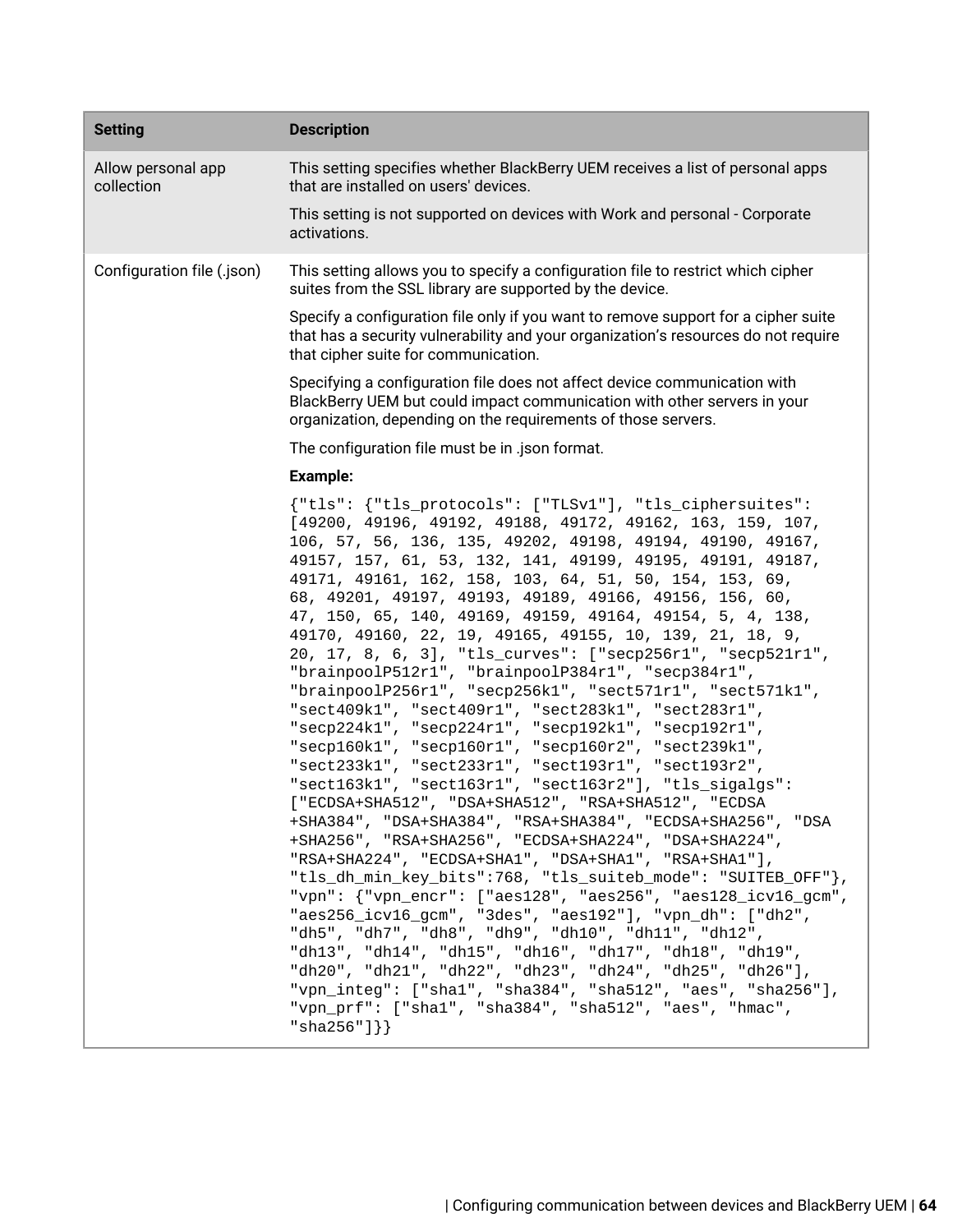# **Displaying organization information on devices**

You can configure BlackBerry UEM to display organization information and custom organization notices on devices.

For BlackBerry 10, iOS, macOS, Android, and Windows 10 devices, you can create custom organization notices and have them display during activation. For example, a notice could include the conditions that a user must follow to comply with your organization's security requirements. The user must accept the notice to continue the activation process. You can create multiple notices to cover different requirements and you can create separate versions of each notice to support different languages.

You can create device profiles to display information about your organization on devices. For iOS and Android devices, organization information is displayed in the BlackBerry UEM Client on the device. For Windows 10, the phone number and email address are displayed in the support information on the device. For BlackBerry 10 and Samsung Knox devices, you can use the device profile to display the custom organization notice when the user restarts the device.

For BlackBerry 10, Samsung Knox, and supervised iOS devices, you can also use the device profile to add a custom wallpaper image to display information for your users. For example, you can create an image that has your support contact information, internal website information, or your organization's logo. On BlackBerry 10 and Samsung Knox devices, the wallpaper displays in the work space.

| Where organization information is<br>displayed                                                                                                            | How to configure the organization information                                                                                                                                                                                                                                               |
|-----------------------------------------------------------------------------------------------------------------------------------------------------------|---------------------------------------------------------------------------------------------------------------------------------------------------------------------------------------------------------------------------------------------------------------------------------------------|
| Display an organization notice<br>on activation for BlackBerry<br>10, iOS, macOS, Android, and Windows<br>10 devices                                      | Create an organization notice and assign it to an activation<br>profile.                                                                                                                                                                                                                    |
| Display an organization notice on restart<br>for Samsung Knox devices                                                                                     | Create an organization notice and assign it in the Android tab of<br>the device profile. To change the notice that displays on device<br>restart, you must update the device profile.                                                                                                       |
| Display an organization notice on restart<br>for BlackBerry 10 devices                                                                                    | Create an organization notice and assign it in the BlackBerry tab<br>of a device profile. Verify that the "Display organization notice<br>after device restart" IT policy rule is selected. To change the<br>notice that displays on device restart, you must update the device<br>profile. |
|                                                                                                                                                           | Note: The IT Policy rule applies only to the "Work space only" and<br>"Work and personal - Regulated" activation types on devices that<br>are running BlackBerry 10 OS version 10.3.1 and later.                                                                                            |
| Display organization information<br>in the BlackBerry UEM<br>Client on iOS and Android devices, or<br>in the support information on Windows<br>10 devices | Type the information you want to display in the appropriate tab of<br>the device profile.                                                                                                                                                                                                   |
| In a wallpaper image on BlackBerry<br>10, Samsung Knox, or<br>supervised iOS devices                                                                      | Select an image file in the appropriate tab of the device profile.                                                                                                                                                                                                                          |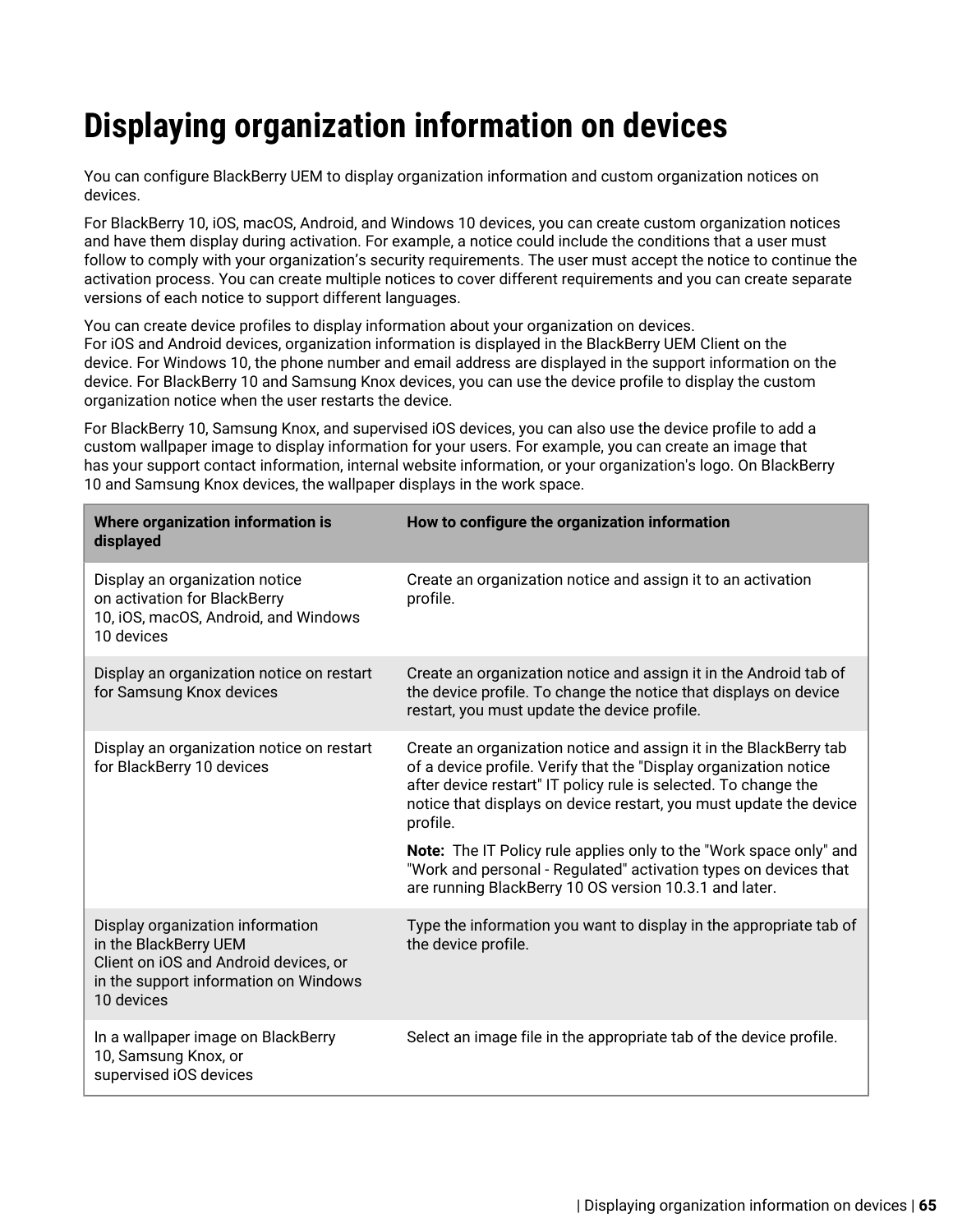## <span id="page-65-1"></span>**Create organization notices**

You can create custom organization notices to display during activation of BlackBerry 10, iOS, macOS, Android, and Windows 10 devices.

BlackBerry 10 and Samsung Knox devices can also display the organization notice when a user restarts the device.

- **1.** On the menu bar, click **Settings**.
- **2.** In the left pane, expand **General settings**.
- **3.** Click **Organization notices**.
- **4.** Click  $+$  at the right side of the screen.
- **5.** In the **Name** field, type a name for the organization notice.
- **6.** Optionally, you can reuse text from an existing organization notice by selecting it in the **Text copied from organization notice** drop-down list.
- **7.** In the **Device language** drop-down list, select the language to use as the default language for the organization notice.
- **8.** In the **Organization notice** field, type the text of the organization notice.
- **9.** Optionally, you can click **Add an additional language** multiple times to post the organization notice in more languages.
- **10.**If you post the organization notice in more than one language, select the **Default language** option below one of the messages to make it the default language.

**11.**Click **Save**.

#### **After you finish:**

- To display the organization notice during activation, [assign the organization notice to an activation profile.](https://docs.blackberry.com/en/endpoint-management/blackberry-uem/12_13/administration/device-activation/activation-profile/kla1372082452115.html)
- To display the organization notice when a Samsung Knox device restarts, [assign the organization notice to a](#page-65-0) [device profile.](#page-65-0)
- To display the organization notice when a BlackBerry 10 device restarts, [assign the organization notice to a](#page-65-0) [device profile](#page-65-0) and select the "Display organization notice after device restart" IT policy rule.

## <span id="page-65-0"></span>**Create a device profile**

**Before you begin:** For BlackBerry 10 and Samsung Knox devices, [create organization notices](#page-65-1).

- **1.** On the menu bar, click **Policies and Profiles**.
- **2.** Click **Custom > Device**.
- **3.** Click  $+$
- **4.** Type a name and description for the profile. Each device profile must have a unique name.
- **5.** Perform one of the following tasks:

| Task                                                                                                          | <b>Steps</b>                                                                                                                                                      |
|---------------------------------------------------------------------------------------------------------------|-------------------------------------------------------------------------------------------------------------------------------------------------------------------|
| Assign an organization notice to display<br>on BlackBerry 10 or Samsung Knox devices during<br>device restart | a. Click BlackBerry or Android.<br>b. In the Assign organization notice drop-down list,<br>select the organization notice that you want to<br>display on devices. |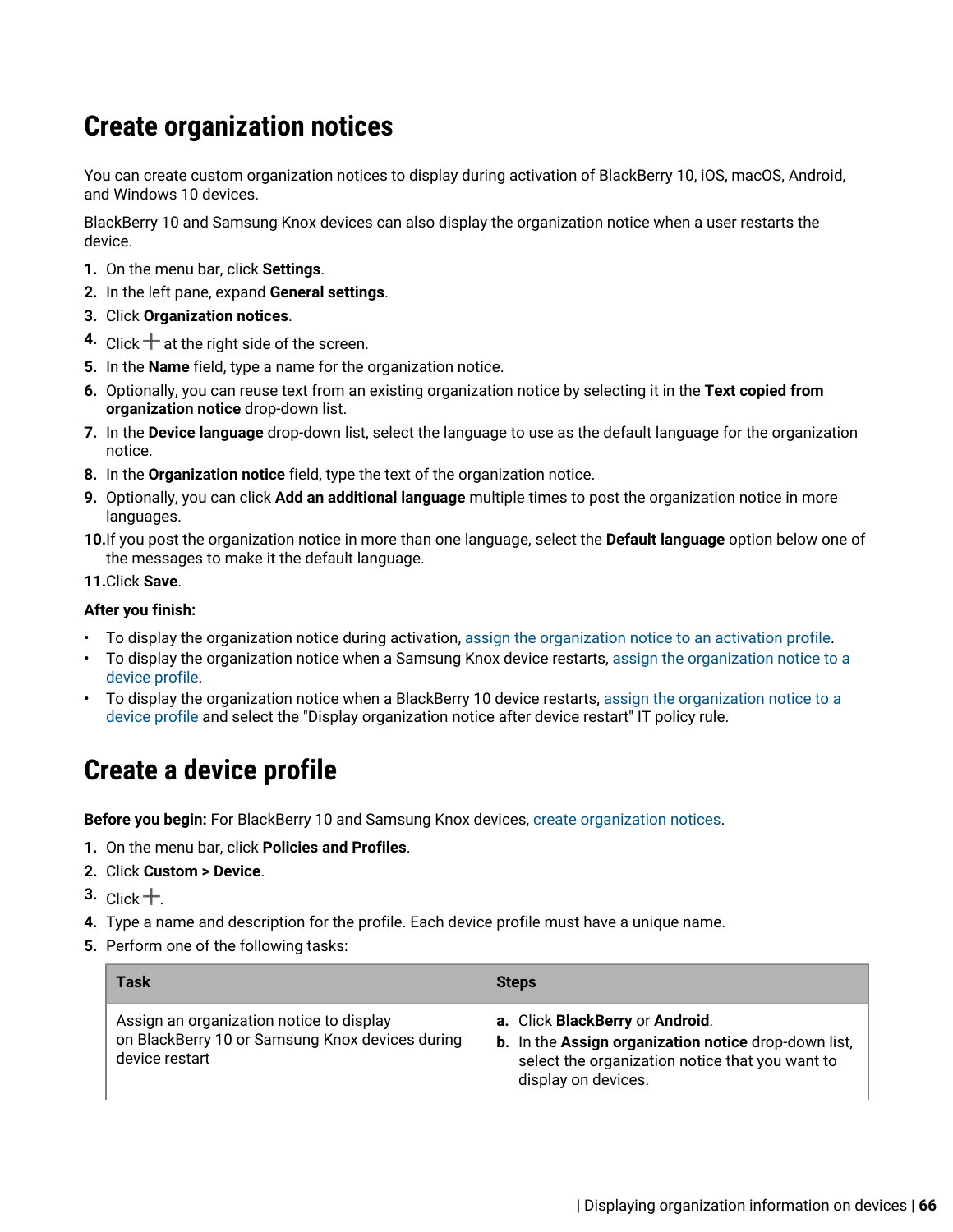| Task                                                                                                              | <b>Steps</b>                                                                                                                      |
|-------------------------------------------------------------------------------------------------------------------|-----------------------------------------------------------------------------------------------------------------------------------|
| For iOSand Androiddevices, define the organization<br>information to display in the BlackBerry UEM<br>Client app. | a. Click iOS, Android, or Windows.<br><b>b.</b> Type the name, address, phone number, and<br>email address for your organization. |
| For Windows 10, define the phone number and<br>email address to display in the support information<br>on devices. |                                                                                                                                   |

**6.** If necessary, perform the following tasks:

| Task                                                                                   | <b>Steps</b>                                                                                                                                                                                                                                                                                                                                  |
|----------------------------------------------------------------------------------------|-----------------------------------------------------------------------------------------------------------------------------------------------------------------------------------------------------------------------------------------------------------------------------------------------------------------------------------------------|
| Add a wallpaper image to the<br>work space on BlackBerry<br>10 or Samsung Knox devices | a. Click BlackBerry or Android.<br>b. In the Work space wallpaper section, click Browse.<br>c. Select the image that you want to use for the wallpaper.<br>d. Click Open.                                                                                                                                                                     |
| Add a wallpaper image to<br>supervised iOS devices                                     | a. Click iOS.<br>b. In the Device wallpaper section, select whether the wall paper<br>displays on the Home screen, Lock screen, or Both.<br>c. Click <b>Browse</b> and select the image that you want to use for the<br>wallpaper.<br>d. Click Open.<br>e. In the Set wallpaper for field, select where you want the wallpaper<br>to display. |

### **7.** Click **Add**.

### **After you finish:**

- To display the organization notice when a BlackBerry 10 device restarts, [select the "Display organization notice](#page-17-0) [after device restart" IT policy rule.](#page-17-0)
- If necessary, rank profiles.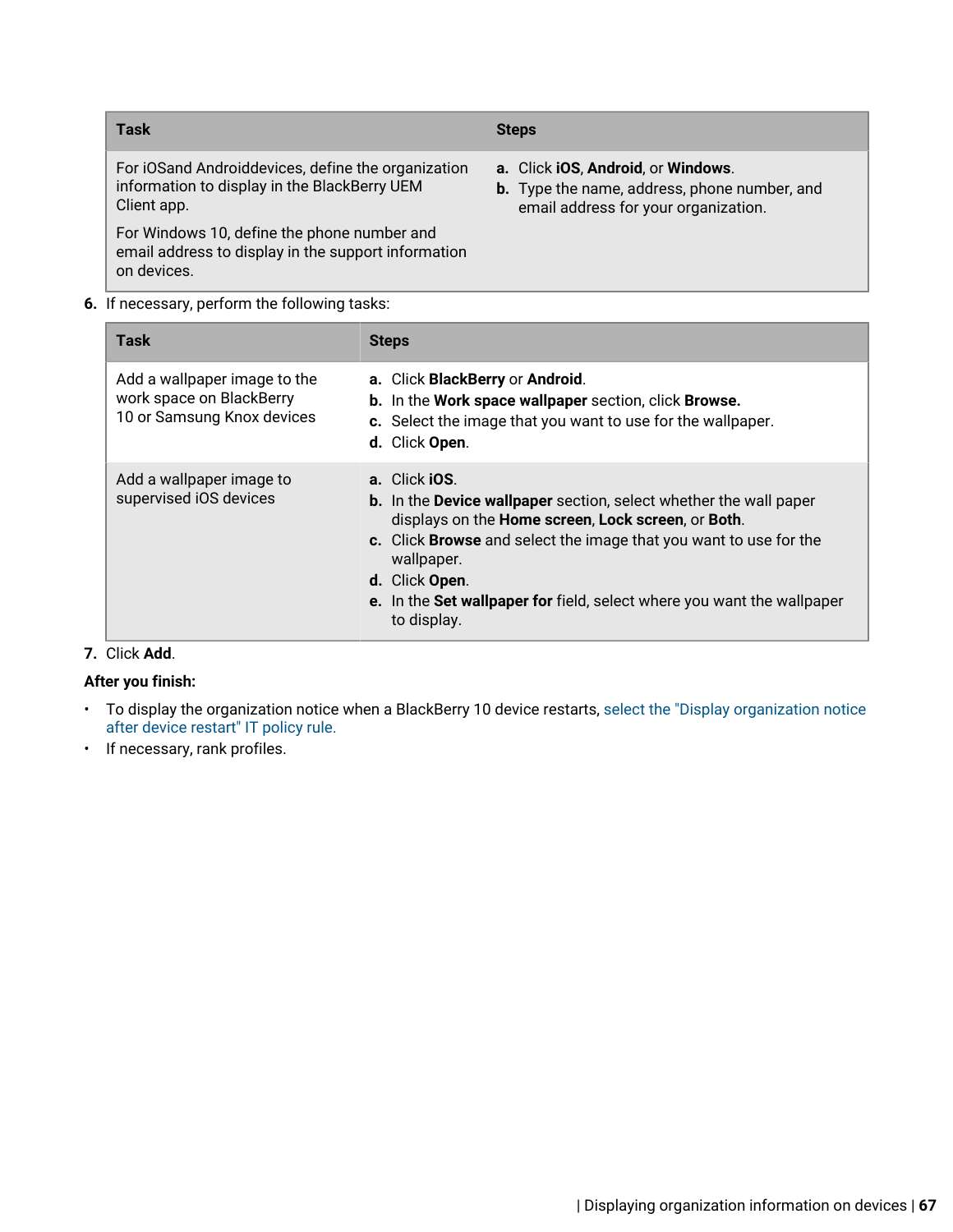# <span id="page-67-1"></span>**Using location services on devices**

You can use a location service profile to request the location of devices and view their approximate locations on a map. You can also allow users to locate their devices using BlackBerry UEM Self-Service. If you enable location history for iOS and Android devices, the devices must report location information periodically and administrators can view the location history.

Location service profiles use the location services on iOS, Android, and Windows 10 Mobile devices. Depending on the device and available services, location services may use information from GPS, cellular, and Wi-Fi networks to determine the location of the device.

## <span id="page-67-0"></span>**Configure location service settings**

You can configure the settings for location service profiles, such as the unit of speed that is displayed for a device when you view its location on a map. If you enable location history for iOS and Android devices, BlackBerry UEM stores the location history for 1 month by default.

- **1.** On the menu bar, click **Settings > General settings > Location service**.
- **2.** If you have an on-premises environment, in the **Location history age** field, specify the number of days, weeks, or months that BlackBerry UEM stores the location history for devices.
- **3.** In the **Displayed unit of speed** drop-down list, click **km/h** or **mph**.
- **4.** Click **Save**.

## **Create a location service profile**

You can assign a location service profile to user accounts, user groups, or device groups. Users must accept the profile before the management console or BlackBerry UEM Self-Service can display iOS and Android device locations on a map. Windows 10 Mobile devices automatically accept the profile.

#### **Before you begin:** [Configure location service settings](#page-67-0)

- **1.** On the menu bar, click **Policies and profiles**.
- **2.** Click **Protection > Location service**.
- $3.$  Click  $+$
- **4.** Type a name and description for the location service profile.
- **5.** Optionally, clear the check box for any device type that you do not want to configure the profile for.
- **6.** Perform any of the following tasks:

| <b>Task</b>                                | <b>Steps</b>                                                                                                                                                                          |
|--------------------------------------------|---------------------------------------------------------------------------------------------------------------------------------------------------------------------------------------|
| Enable location history<br>for iOS devices | a. On the iOS tab, verify that the Log device location history check box<br>is selected.                                                                                              |
|                                            | Note: BlackBerry UEM collects a device's location hourly and, if<br>possible, when there has been a significant change in the device's<br>location (for example, 500 meters or more). |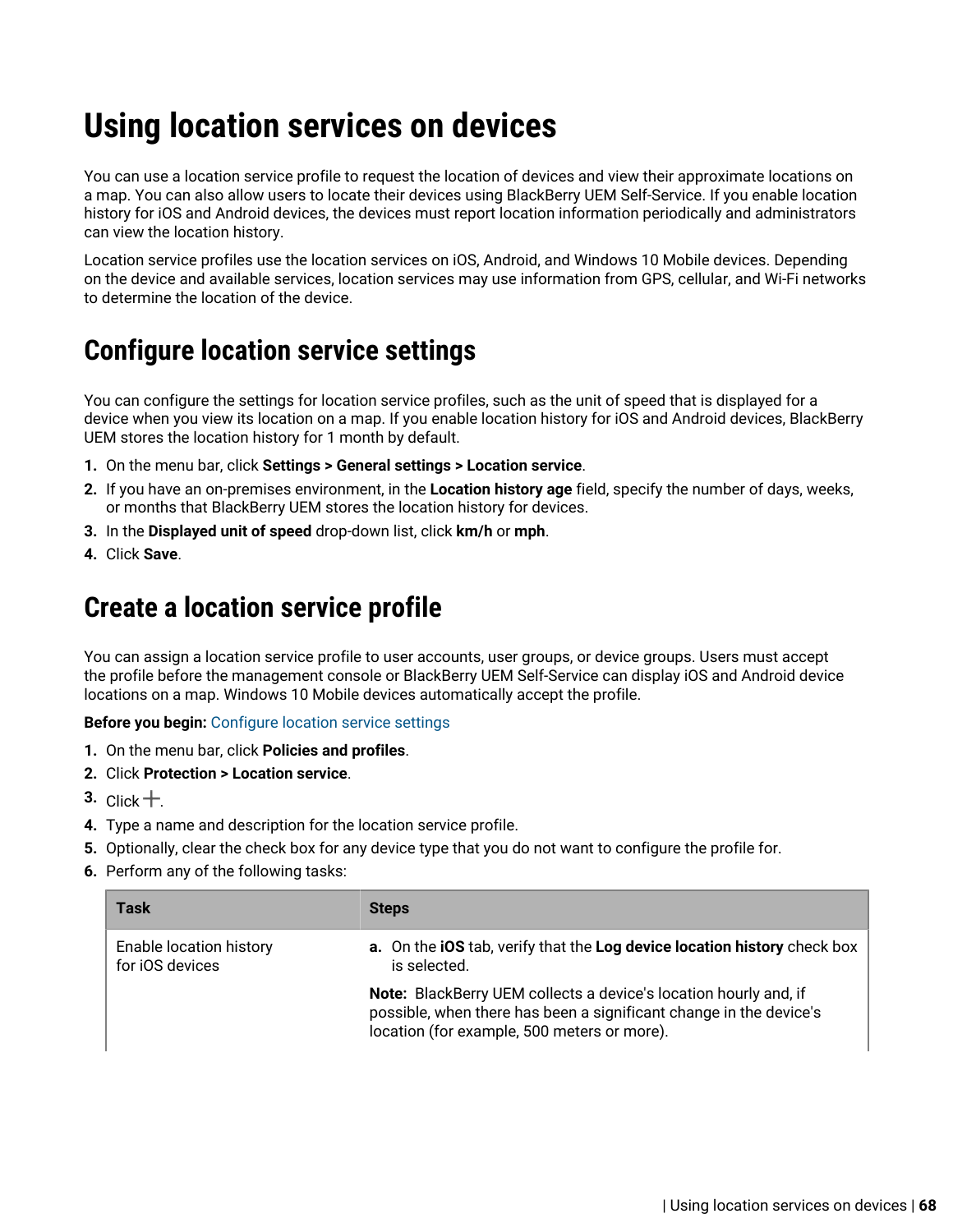| Task                                           | <b>Steps</b>                                                                                                                                                                                                                                                                                                                                           |
|------------------------------------------------|--------------------------------------------------------------------------------------------------------------------------------------------------------------------------------------------------------------------------------------------------------------------------------------------------------------------------------------------------------|
| Enable location history<br>for Android devices | a. On the Android tab, verify that the Log device location<br>history check box is selected.<br>b. In the Device location check distance field, specify the minimum<br>distance that a device must travel before the device location is<br>updated.<br>c. In the Location update frequency field, specify how often the device<br>location is updated. |
|                                                | <b>Note:</b> Both the distance and frequency conditions must be met before<br>the device location is updated.                                                                                                                                                                                                                                          |

### **7.** Click **Add**.

**After you finish:** If necessary, rank profiles.

## <span id="page-68-0"></span>**Locate a device**

You can locate iOS, Android, and Windows 10 Mobile devices (for example, if a device is lost or stolen). Users must accept the location service profile before the management console can display iOS and Android device locations on a map. Windows 10 Mobile devices automatically accept the profile. Location history is available for iOS and Android devices if you enabled it in the profile.

**Before you begin:** [Create and assign a location service profile](#page-67-1).

- **1.** On the menu bar, click **Users > Managed devices**.
- **2.** Select the check box for each device that you want to locate.
- $3.$  Click  $\mathbb{S}$

•

**4.** Find the devices on the map using the following icons. If an iOS or Android device does not respond with the latest location information and location history is enabled in the profile, the map displays the last known location of the device.

• Current location:

Last known location:

You can click or hover over an icon to display location information, such as latitude and longitude and when the location was reported (for example, 1 minute ago or 2 hours ago).

- **5.** To view the location history for an iOS or Android device, perform the following actions:
	- a) Click **View location history**.
	- b) Select a date and time range.
	- c) Click **Submit**.

## **Using Lost Mode for supervised iOS devices**

You can enable and manage Lost Mode for supervised iOS devices. When a device is lost, enabling Lost Mode allows you to:

• Lock the device and set the message you want to display (for example, you can display contact information for when the device is found).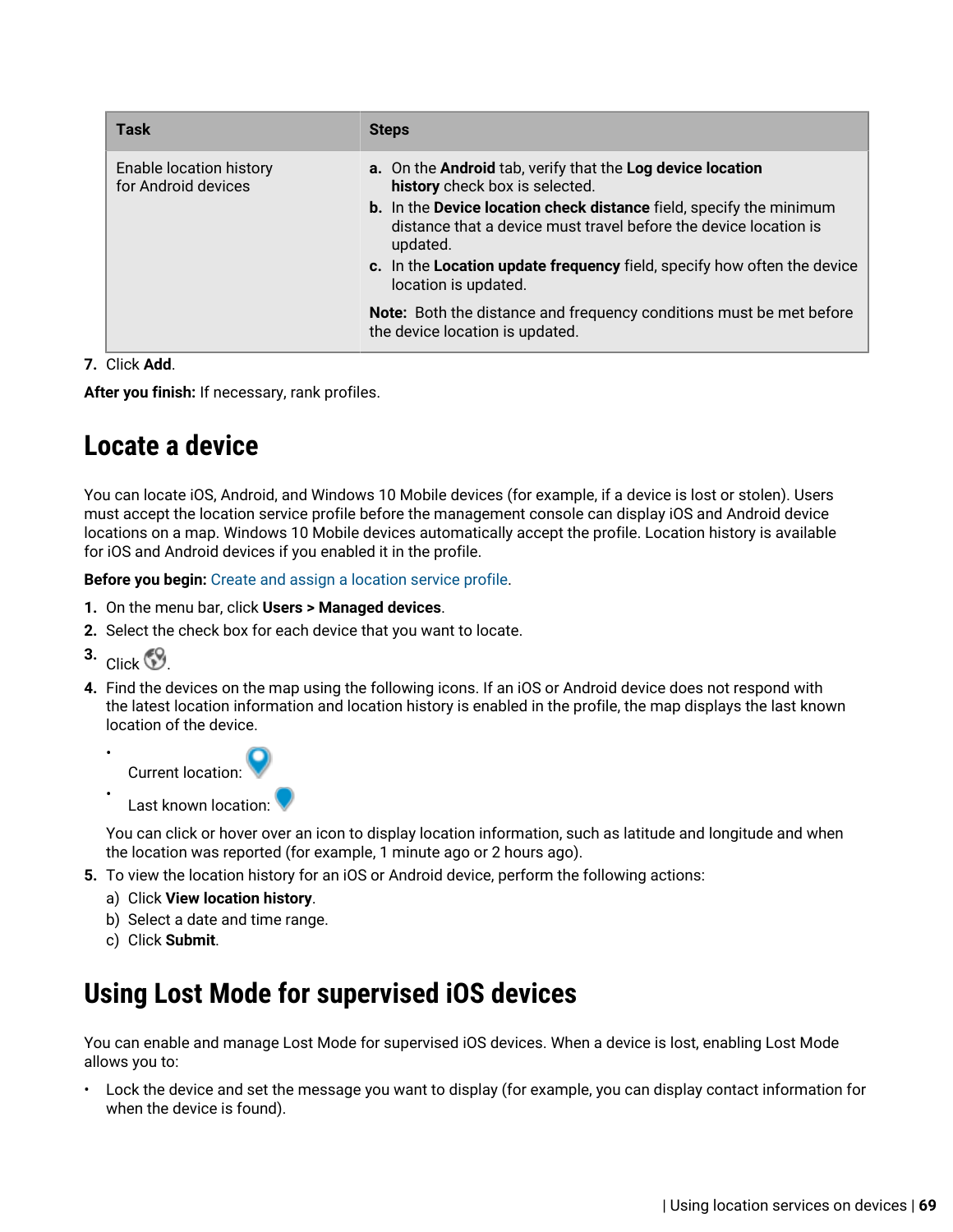- View the current location of the device without using a Location service profile.
- Track all devices that are in Lost Mode from the management console.

### <span id="page-69-0"></span>**Turn on Lost Mode**

Lost Mode is supported on supervised iOS devices.

- **1.** On the menu bar, click **Users > Managed devices**.
- **2.** Click on a device that you want to turn on Lost Mode for.
- **3.** In the device tab, click **Turn on Lost Mode**.
- **4.** In the **Contact phone number** and **Message** fields, enter the appropriate information.
- **5.** Optionally, select **Replace slide to unlock text** and enter the text to display.
- **6.** Click **Enable**.

### **Locate a device in Lost Mode**

#### **Before you begin:** [Turn on Lost Mode](#page-69-0)

- **1.** On the menu bar, click **Users > Managed devices**.
- **2.** Click on a device that has Lost Mode turned on.
- **3.** In the device tab, click **Get device location**.

### **Turn off Lost Mode**

#### **Before you begin:** [Turn on Lost Mode](#page-69-0)

- **1.** On the menu bar, click **Users > Managed devices**.
- **2.** Click on a device that has Lost Mode turned on.
- **3.** In the device tab, click **Turn off Lost Mode**.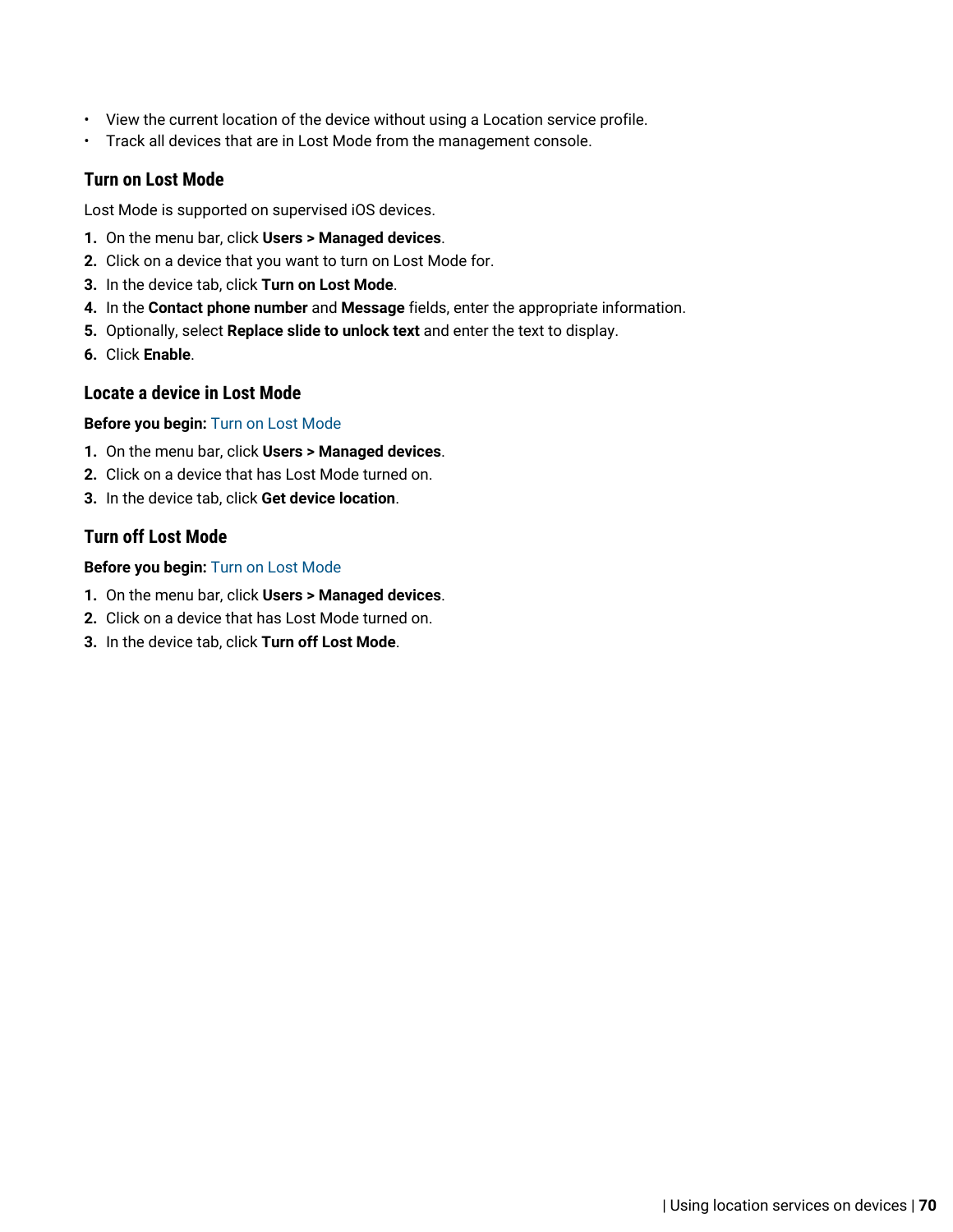# **Using Activation Lock on iOS devices**

The Activation Lock feature on iOS devices allows users to protect their devices if they are lost or stolen. When the feature is enabled, the user must confirm the Apple ID and password to disable Find My iPhone, erase the device, or reactivate and use the device.

To manage the Activation Lock feature in BlackBerry UEM:

- The device must be supervised.
- The device must have an iCloud account configured.
- The device must have Find My iPhone or Find My iPad enabled.

When a device is activated on BlackBerry UEM, Activation Lock is disabled by default. You can enable it for each device individually, or you can enforce it using the IT policy. When you enable Activation Lock, BlackBerry UEM stores a bypass code that you can use to clear the lock so that the device can be erased and reactivated without the user's Apple ID and password.

## **Enable Activation Lock**

Complete the following steps to enable Activation Lock for each device individually. If Activation Lock is enforced using the IT policy rule, it is already enabled.

**Note:** When enabling the Activation Lock feature, a short delay may occur between BlackBerry UEM and Apple.

#### **Before you begin:**

- The device must be supervised.
- The device must have an iCloud account configured.
- The device must have Find My iPhone or Find My iPad enabled.
- **1.** On the menu bar, click **Users**.
- **2.** Search for a user account.
- **3.** In the search results, click the name of the user account.
- **4.** Click the device tab.
- **5.** In the **Manage device** window, click **Enable Activation Lock**.

**After you finish:** To view the list of bypass codes for devices, see [View the Activation Lock bypass code](#page-71-0)

## **Disable Activation Lock**

Complete the following steps to disable Activation Lock for each device individually. If Activation Lock is enforced using an IT policy rule, you cannot disable it.

**Note:** When you enable the Activation Lock feature, a short delay may occur between BlackBerry UEM and Apple.

- **1.** On the menu bar, click **Users**.
- **2.** Search for a user account.
- **3.** In the search results, click the name of the user account.
- **4.** Click the device tab.
- **5.** In the **Manage device** window, select **Disable Activation Lock**.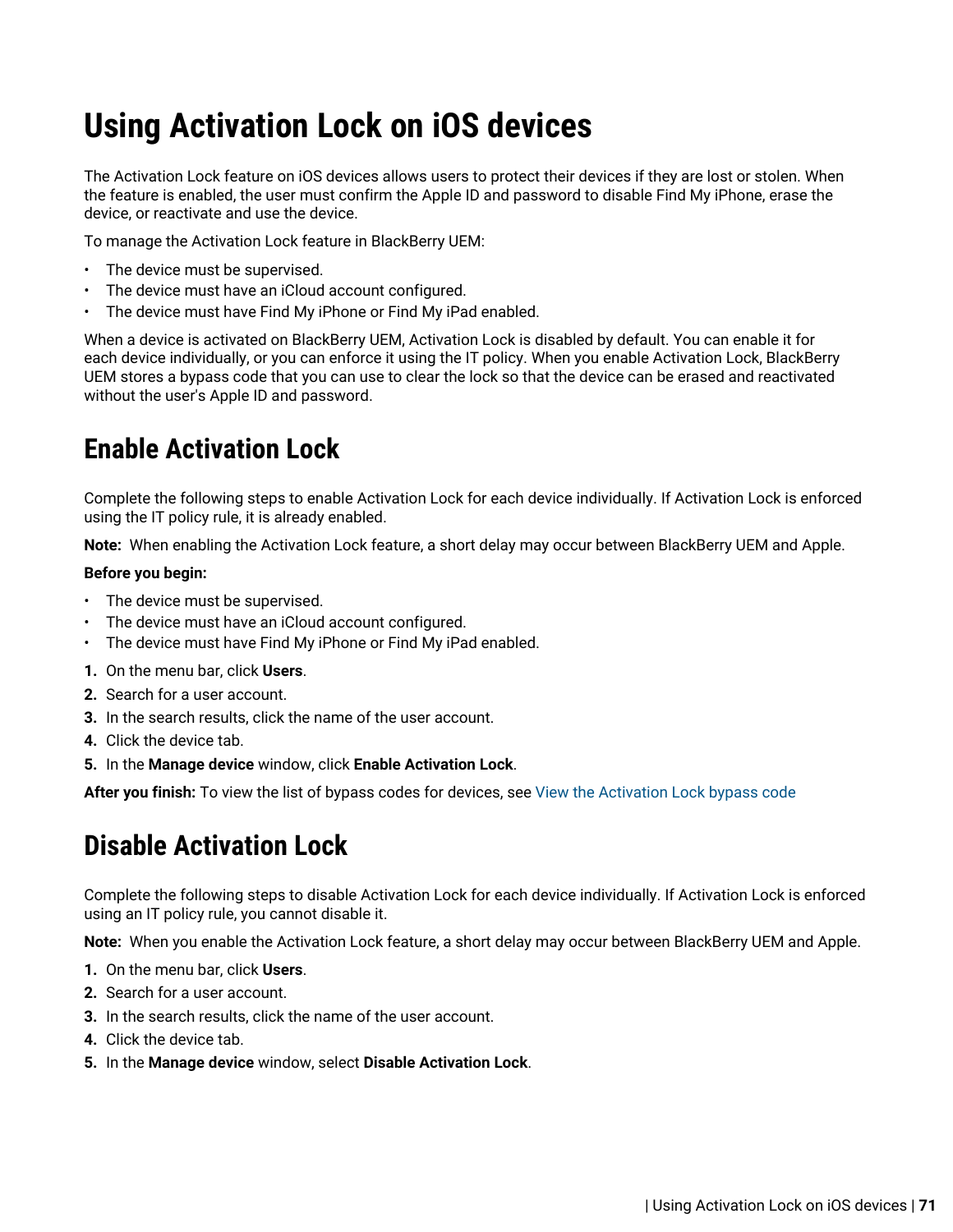## <span id="page-71-0"></span>**View the Activation Lock bypass code**

You can view the Activation Lock bypass code and the date that the bypass code was generated.

- **1.** On the menu bar, click **Users > Apple Activation Lock**.
- **2.** Search for a device.
- **3.** In the search results, click the device.
- **4.** If necessary, scroll to the right of the main screen to view the bypass code.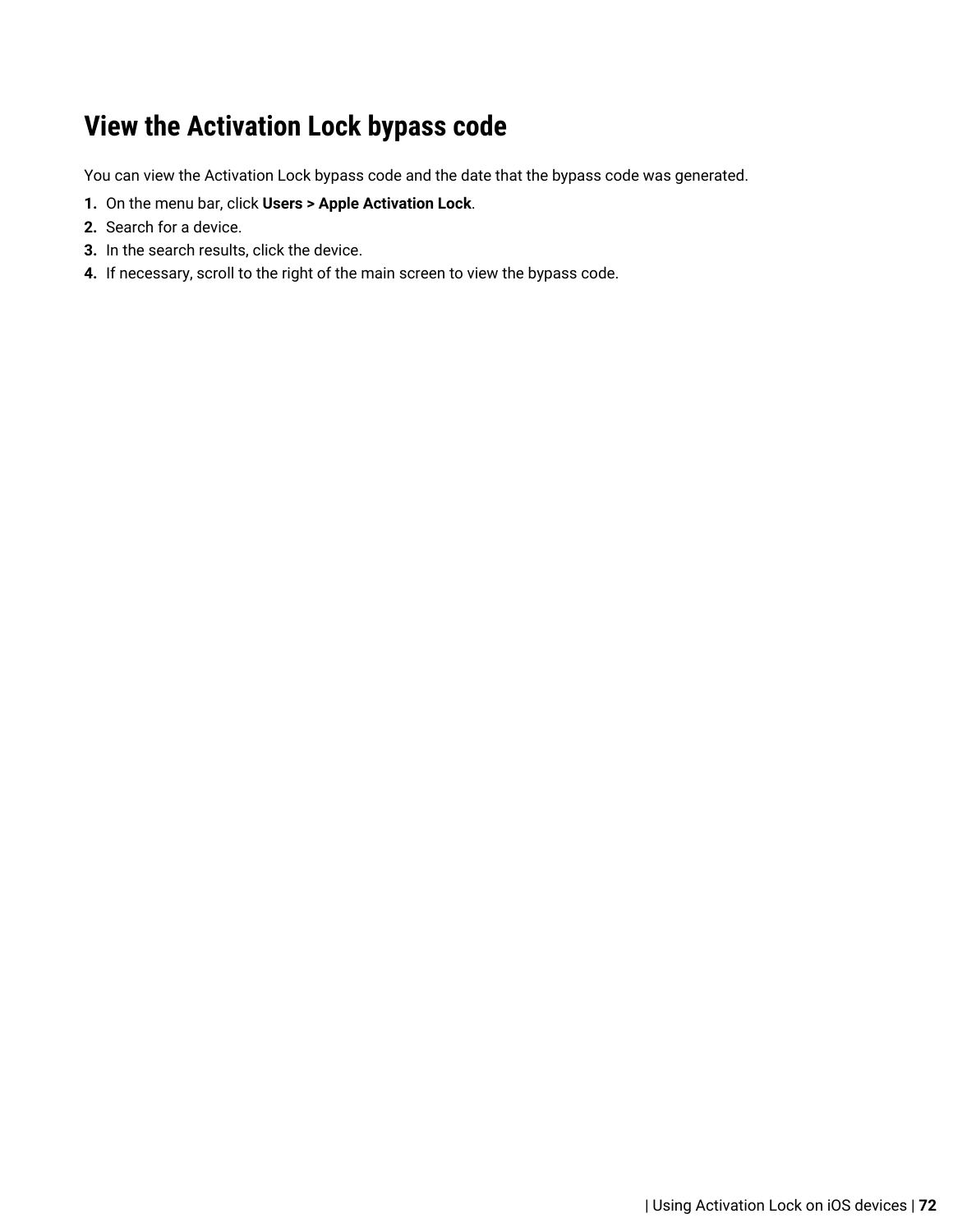# **Managing iOS features using custom payload profiles**

You can use custom payload profiles to control features on iOS devices that aren't controlled by existing BlackBerry UEM policies or profiles.

**Note:** If a feature is controlled by an existing BlackBerry UEM policy or profile, a custom payload profile may not work as expected. You should use existing policies or profiles whenever possible.

You can create Apple configuration profiles using the Apple Configurator and add them to BlackBerry UEM custom payload profiles. You can assign custom payload profiles to users, user groups, and device groups.

- Control an existing iOS feature that isn't included in the BlackBerry UEM policies and profiles. For example, with BES10, your CEO's assistant was able to access both her own email account and the CEO's on an iPhone. In BlackBerry UEM, you can assign only one email profile to a device, so the assistant can only access his own email account. To solve this, you can assign an email profile to let the assistant's iPhone access the assistant's email account and a custom payload profile that lets the assistant's iPhone access your CEO's email account.
- Control a new iOS feature that was released after the latest BlackBerry UEM software release. For example, you want to control a new feature that will be available to devices when they upgrade to a recent iOS update, but BlackBerry UEM won't have an IT policy rule for the new feature until the next BlackBerry UEM software release. To solve this, you can create a custom payload profile that controls that feature until the next BlackBerry UEM software release.

## **Create a custom payload profile**

**Before you begin:** Download and install the latest version of the Apple Configurator from Apple.

- **1.** In the Apple Configurator, create an Apple configuration profile.
- **2.** In the BlackBerry UEM management console, click **Policies and Profiles**.
- **3.** Click **Custom > Custom payload**.
- 4. Click  $+$ .
- **5.** Type a name and description for the profile.
- **6.** In the Apple Configurator, copy the XML code for the Apple configuration profile. When you copy the text, copy only the elements in bold text as shown in the following code sample.

```
<?xml version="1.0" encoding="UTF-8"?>
    <!DOCTYPE plist PUBLIC "-//Apple//DTD PLIST 1.0//EN"
    "http://www.apple.com/DTDs/PropertyList-1.0.dtd">
    <plist version="1.0">
    <dict>
         <key>PayloadContent</key>
         <array>
               <dict>
                     <key>CalDAVAccountDescription</key>
                     <string>CalDAV Account Description</string>
                     <key>CalDAVHostName</key>
                     <string>caldav.server.example</string>
                     <key>CalDAVPort</key>
                     <integer>8443</integer>
                     <key>CalDAVPrincipalURL</key>
                     <string>Principal URL for the CalDAV account</string>
                     <key>CalDAVUseSSL</key>
                     </true>
                     <key>CalDAVUsername</key>
```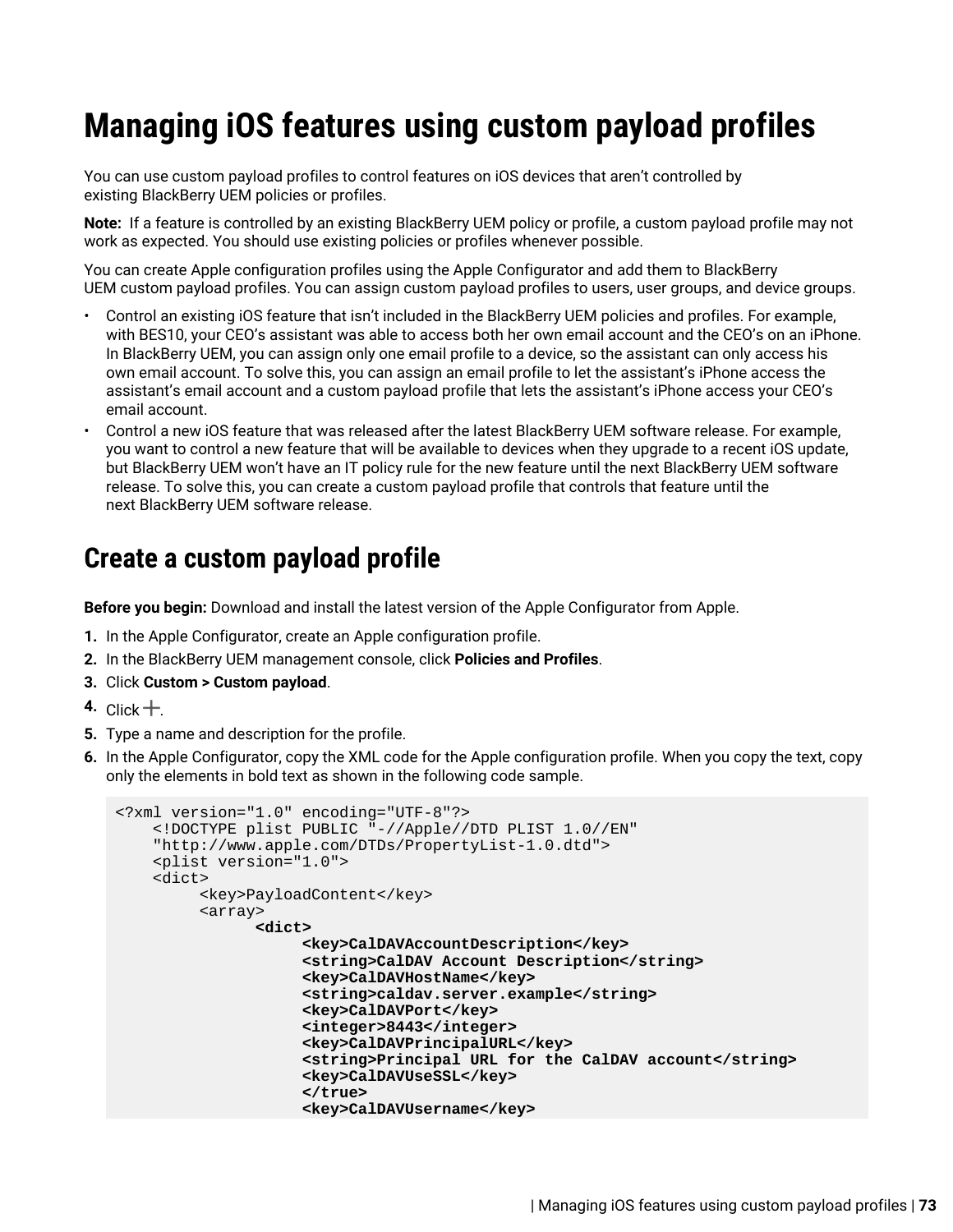```
 <string>Username</string>
                 <key>PayloadDescription</key>
                 <string>Configures CalDAV account.</string>
                 <key>PayloadDisplayName</key>
                 <string>CalDAV (CalDAV Account Description)</string>
                 <key>PayloadIdentifier</key>
                 <string>.caldav1</string>
                 <key>PayloadOrganization</key>
                 <string></string>
                 <key>PayloadType</key>
                 <string>com.apple.caldav.account</string>
                 <key>PayloadUUID</key>
                 <string>9ADCF5D6-397C-4E14-848D-FA04643610A3</string>
                 <key>PayloadVersion</key>
                 <integer>1</integer>
           </dict>
     </array>
     <key>PayloadDescription</key>
     <string>Profile description.</string>
     <key>PayloadDisplayName</key>
     <string>Profile Name</string>
     <key>PayloadOrganization</key>
     <string></string>
     <key>PayloadRemovalDisallowed</key>
     <false/>
     <key>PayloadType</key>
     <string>Configuration</string>
     <key>PayloadUUID</key>
     <string>7A5F8391-5A98-46EA-A3CF-C0D6EDC74632</string>
     <key>PayloadVersion</key>
     <integer>1</integer>
</dict>
</plist>
```
- **7.** In the **Custom payload** field, paste the XML code from the Apple Configurator.
- **8.** Click **Add**.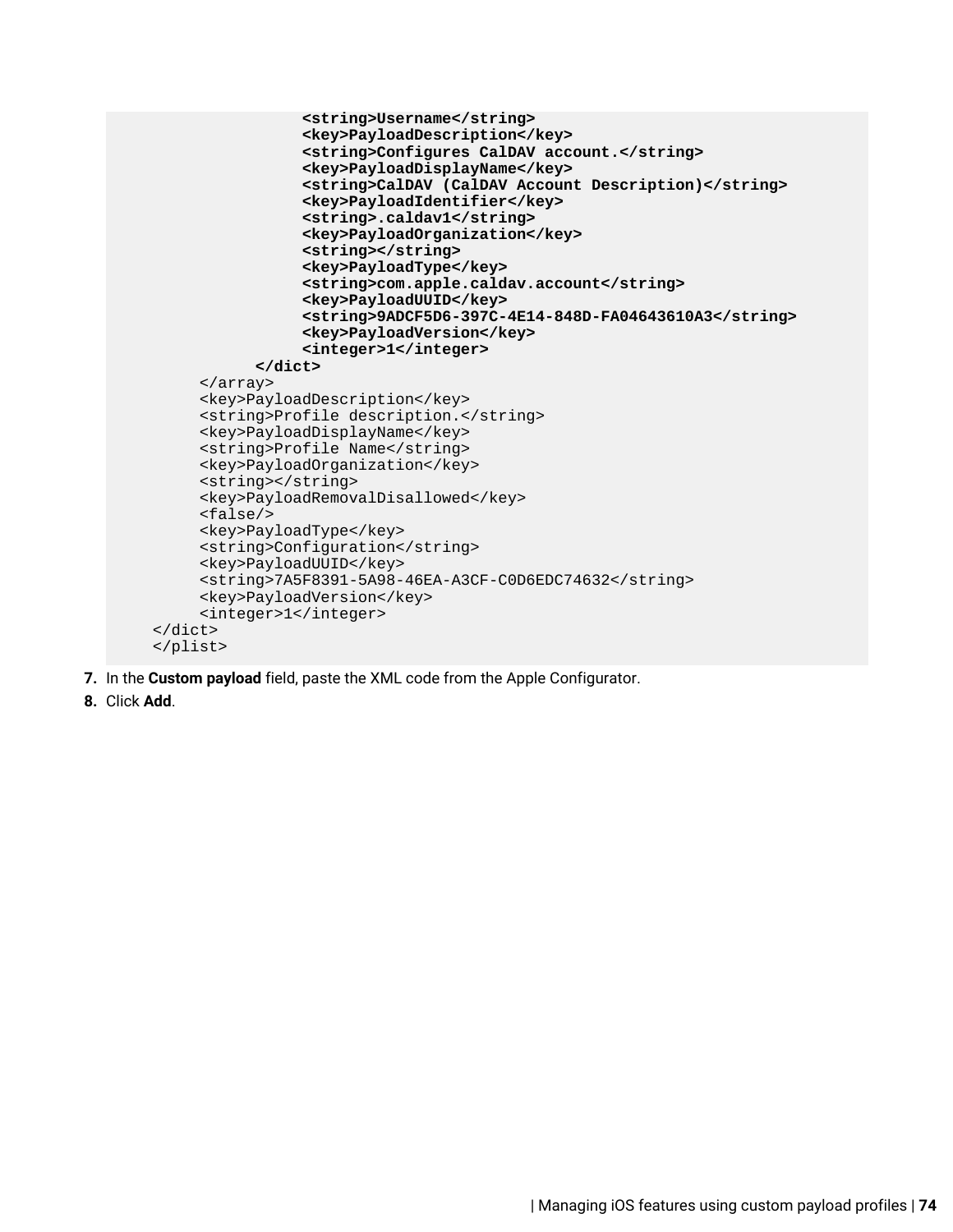# **Managing factory reset protection for Android Enterprise devices**

You can use the factory reset protection profile to control the factory reset protection feature for your organization's Android Enterprise devices that have been activated using the Work space only and Work and personal - full control activation types.

Factory reset protection requires an Android device user to enter their Google account credentials to unlock a device that has been reset to factory settings. It is enabled by default when a user adds a Google account to the device. This profile allows you to disable factory reset protection or specify a user account that can be used to unlock a device after it has been reset to factory settings.

This profile provides three options:

- You can disable factory reset protection. If you disable factory reset protection, anyone can reset a lost or stolen device to factory settings and begin using the device. This option is useful if a known user has forgotten their Google account credentials or if you need to reset a device owned by your organization that has been returned to you.
- Users can use Google account credentials that are already associated with the device after a factory reset. This is the default behavior. If a device is reset to factory settings, the user must log into the device using Google account credentials that are already on the device. This prevents someone with a lost or stolen device from resetting and using it themselves.
- You can specify Google account credentials that a user can use to log into the device after it has been reset to factory settings.This option allows your organization to control who can log into a device after it is reset to factory settings. BlackBerry recommends that you only use this option if you fully understand the device user experience.

## **Create a Factory reset protection profile**

- **1.** On the menu bar, click **Policies and Profiles > Managed devices > Protection > Factory reset protection**.
- **2.** Type a name and description for the profile.
- **3.** Choose a **Factory reset protection setting**. Select one of the following options:
	- **Disable factory reset protection**: If you disable factory reset protection, users are not prompted to enter a Google user ID after the device is reset to factory settings.
	- **Enable and use previous Google account credentials when the device is reset to factory settings**: This is the default option. If the user resets the device to factory settings using an untrusted method and a Google account existed on the device before it was reset, the account must be verified after the device is reset to factory settings. Note that if your organization uses a managed Google account structure, a Google account will not exist on the device and factory reset protection will not be available on the device.
	- **Enable and specify Google account credentials when the device is reset to factory settings**: Select this option to specify the Google account that must be used to log into the device after an untrusted factory reset. If you select this option, the user's personal Google account credentials can't be used after a factory reset.
- **4.** If you selected **Enable and specify Google account credentials when the device is reset to factory settings**, click **+** > **Add using Google authentication**, and then sign into the Google account that you want to use to log into devices that have been reset.

You can add up to 20 accounts. You can also specify the account manually. For more information, see [Manually obtain a user ID for a Google account.](#page-75-0)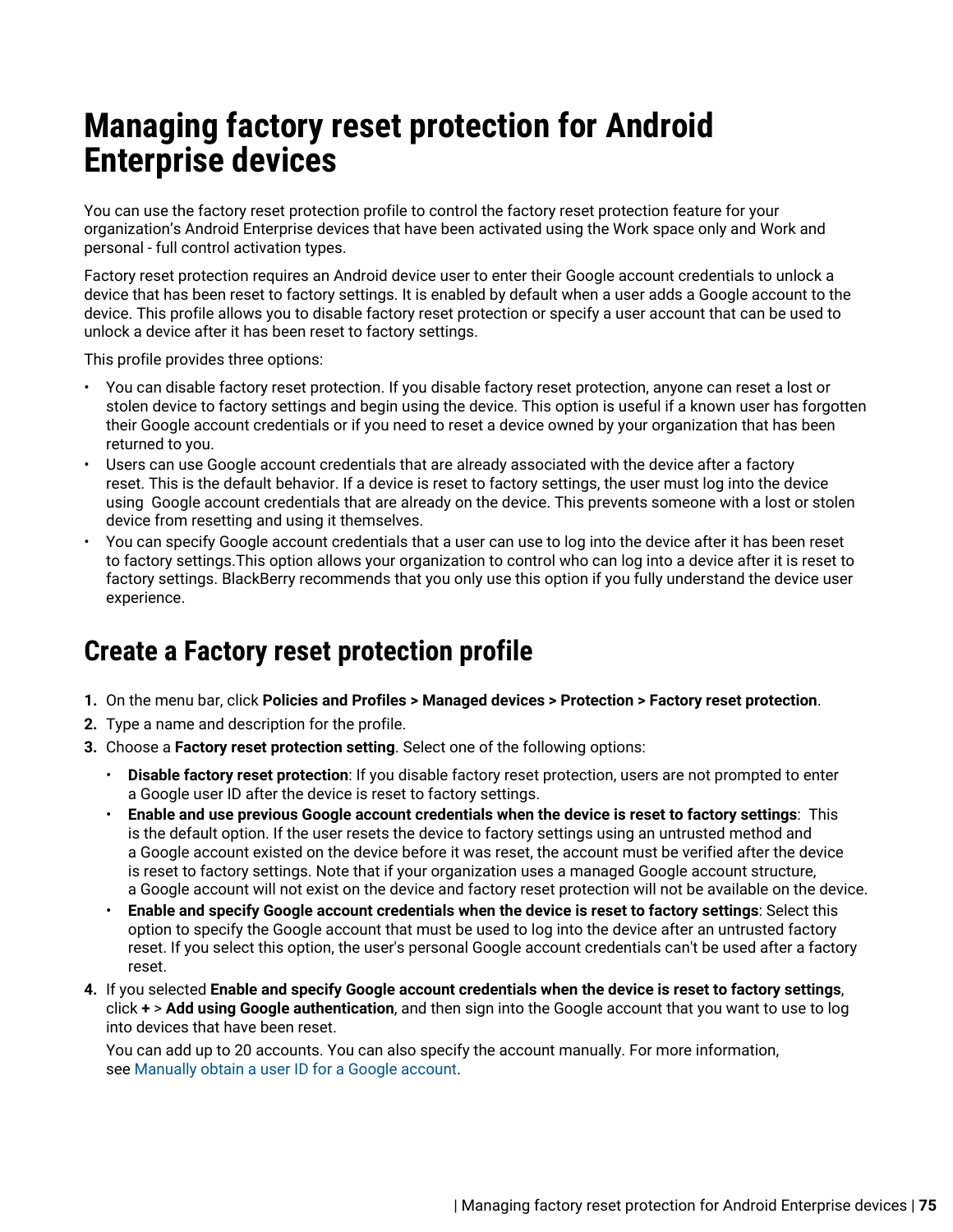- **5.** If you selected **Enable and specify Google account credentials when the device is reset to factory settings** and your organization has a G Suite or Google Cloud domain, select **Add a Google account created by BlackBerry UEM** if you want to include the user's work Google account in the list of accounts that can unlock the device after a factory reset.
- **6.** Click **Save**.

## <span id="page-75-0"></span>**Manually obtain a user ID for a Google account**

You can use an existing Google account or create one specifically for use with factory reset protection. If you choose to add an account manually rather than using Google authentication, you must obtain the user ID for the account.

- **1.** Go to the Google developers [People API](https://developers.google.com/people/api/rest/v1/people/get) site (https://developers.google.com/people/api/rest/v1/people/get).
- **2.** In the **resourceName** field type: people/me
- **3.** In the **personalFields** field type: metadata
- **4.** Click **Execute**.
- **5.** On the **Choose an account** screen, select an account to use to set up the factory reset protection profile.
- **6.** On the **Google APIs Explorer wants to access your Google Account** screen, click **Allow**.
- **7.** On the right-hand side of the People ID page, the 21-digit user ID displays in the "id" field. Note that the ID displays under the green header with the number 200 in it.

### **How factory reset protection responds to device resets**

There are several ways that a device can be reset to the default factory settings. Depending on which way that the device is reset, factory reset protection responds differently. For more information about trusted and untrusted resets visit [support.blackberry.com/community](https://support.blackberry.com/community/s/article/37660) to read KB37660.

- Deactivation of the BlackBerry UEM Client is not considered a trusted reset because the device user is not verified before the device is deactivated. Therefore factory reset protection is triggered when the device resets and the deactivation has completed.
- Sending the "Delete all device data" command from the management console can be either a trusted or untrusted reset. If you select the "Remove factory reset protection" option when you send the command, factory reset protection is not triggered when the device resets.
- Resetting the device from device settings requires the user to authenticate themselves before the reset. This is considered a trusted reset and factory reset protection is not triggered.
- Device bootloader/recovery or debugging tools (ADB) can be used to reset the device to factory settings and are considered untrused because the user identity is not validated before the factory reset occurs. Therefore factory reset protection is triggered when the device resets.

# **Considerations for using a specific Managed Google Play account when setting up a factory reset protection profile**

If your organization uses a Managed Google Play account, you might want to consider using the "Enable and specify Google account credentials when the device is reset to factory settings" option in the factory reset protection profile because a Google account does not exist on your organization's devices that you use to reset the device and therefore factory reset protection is not available on the device.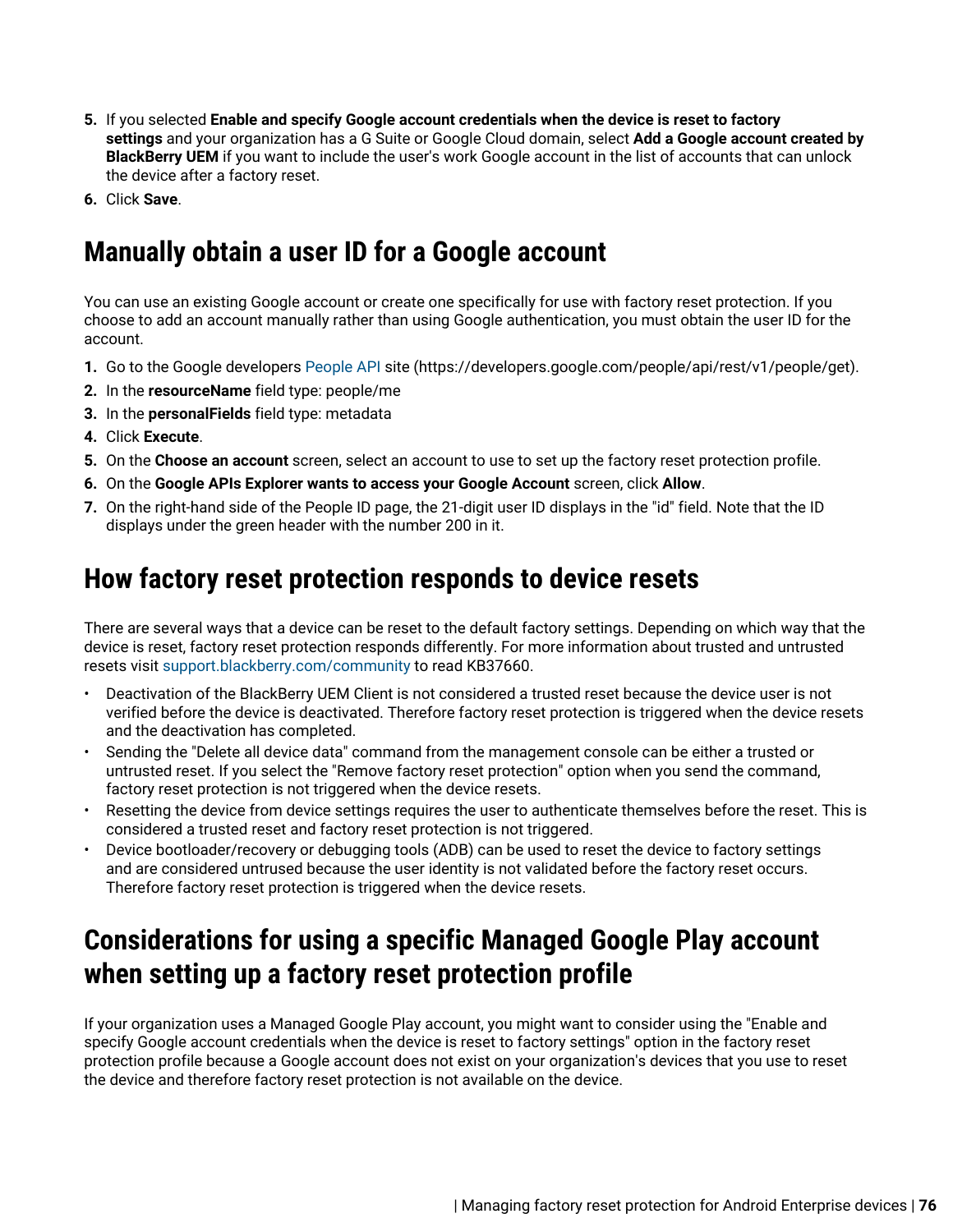If you decide to use the "Enable and specify Google account credentials when the device is reset to factory settings" option, there are several factors for you to consider:

- Ensure that the 21-digit user ID that you enter in the profile is correct. If this number does not match your organization's Google account that you want to use, there is no way to clear factory reset protection on the device after it has been triggered. For more information, see [Manually obtain a user ID for a Google account.](#page-75-0)
- In the IT policy for your organizations's users who you assign the factory reset protection profile to, BlackBerry recommends that you clear the "Allow factory reset" option. Clearing the option disables the factory reset option in the device settings and disables the deactivate button in the BlackBerry UEM Client.This ensures that users do not use the untrusted deactivation option in the UEM Client which always triggers Factory Reset Protection on the device. When this option is enabled, users must contact their organization's BlackBerry UEM administrator to have their device reset.
- Provide information to your organization's users about the factory reset protection experience on the device and the procedure they should use to clear factory reset protection when it is triggered on the device. For more information, see [Clear factory reset protection from a device.](#page-76-0) The BlackBerry UEM administrator must choose if they want to provide the account details to users to clear factory reset protection or if the users will need to have local support personnel unlock the device.

## <span id="page-76-0"></span>**Clear factory reset protection from a device**

When factory reset protection is triggered on the device, enterprise activation on BlackBerry UEM will no longer work. You must first clear factory reset protection using the Android out of box experience.

- **1.** If you are using any form of automated activation system (such as zero-touch enrollment or Samsung Knox Mobile Enrollment), you must disable it so that the device can go through the out of box experience.
- **2.** Once the device has connectivity, on the first Android account screen, the user is prompted to enter the Google account credentials that are associated with the device. If you have set up a specific Google account in the factory reset protection profile, the user must enter the email address and the password that is associated with the account.
- **3.** Once the user has entered the Google account email address and password, they will be asked if they want to add this user to the device. The user must select the option to use a new user for the device.
	- On non-Samsung devices that are not using zero-touch enrollment: Users can enter 'afw#blackberry' or the enterprise Google account details to install the BlackBerry UEM Client, and re-activate the device against BlackBerry UEM.
	- On Samsung devices that are not using zero-touch enrollment or Samsung Knox Mobile Enrollment: Complete the out of box experience, and use the device settings to reset the device. When the device restarts, it will be able to re-activate with the enterprise.
	- Devices using zero-touch enrollment or Samsung Knox Mobile Enrollment: If you are using any form of automated activation system (such as zero-touch enrollment or Samsung Knox Mobile Enrollment) you can re-enable it for the device, complete the out of box experience and use the device settings to reset the device. The device should now restart and use the automated activation system you have configured.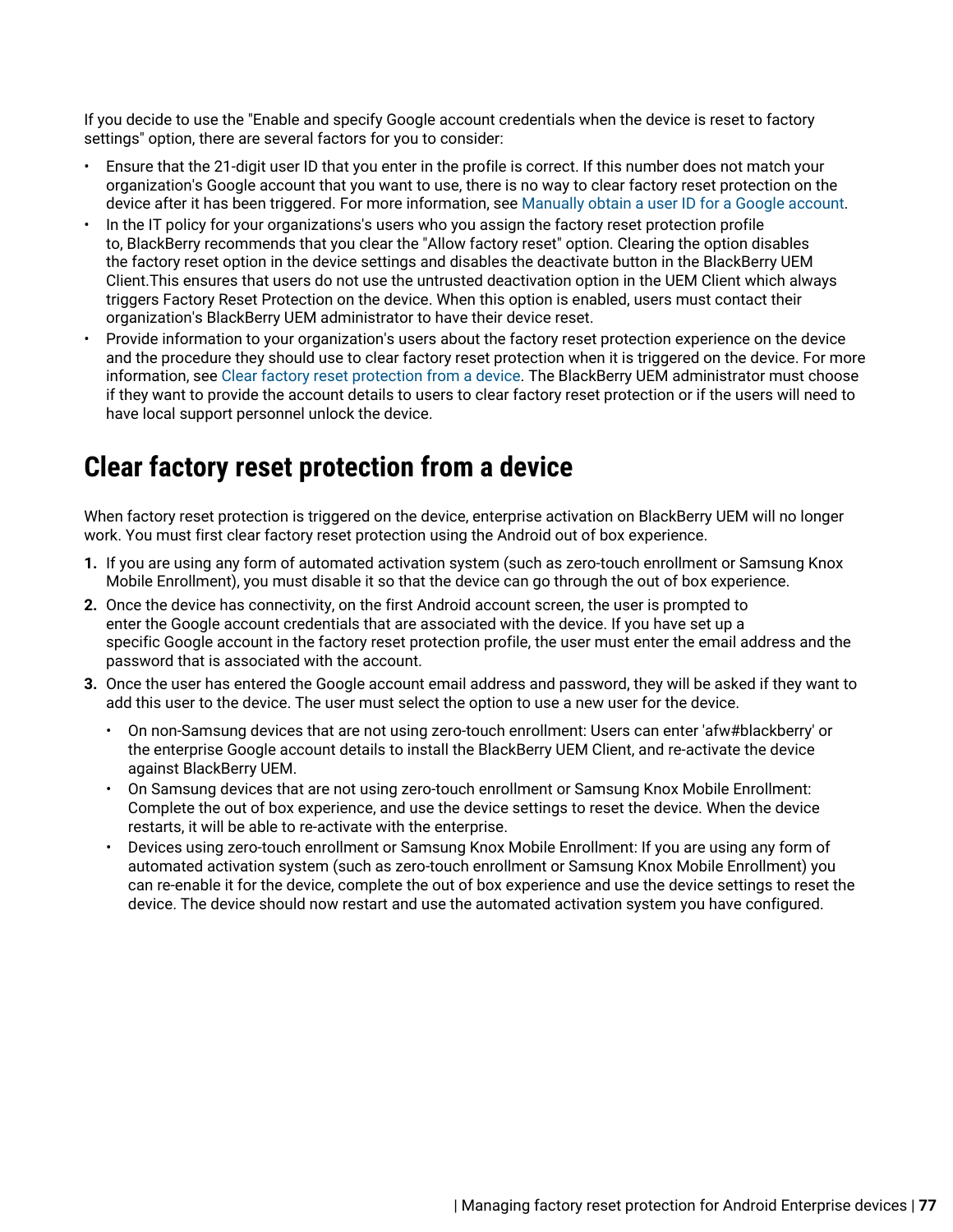# **Setting up Windows Information Protection for Windows 10 devices**

You can set up Windows Information Protection (WIP) for Windows 10 devices when you want to:

- Separate personal and work data on devices and be able to wipe only work data
- Prevent users from sharing work data outside of protected work apps or with people outside of your organization
- Protect data even if it is moved to or shared on other devices, such as a USB key
- Audit user behavior and take appropriate actions to prevent data leaks

When you set up WIP for devices, you specify the apps that you want to protect with WIP. Protected apps are trusted to create and access work files, while unprotected apps can be blocked from accessing work files. You can choose the level of protection for protected apps based on how you want users to behave when they share work data. When WIP is enabled, all data sharing practices are audited. For more information about WIP, visit <https://technet.microsoft.com/itpro/windows/keep-secure/protect-enterprise-data-using-wip>.

The apps that you specify can be enlightened or unenlightened for enterprise. Enlightened apps can create and access work and personal data. Unenlightened apps can only create and access work data. For more information about enlightened and unenlightened apps, visit [https://docs.microsoft.com/en-us/windows/](https://docs.microsoft.com/en-us/windows/security/information-protection/windows-information-protection/enlightened-microsoft-apps-and-wip) [security/information-protection/windows-information-protection/enlightened-microsoft-apps-and-wip.](https://docs.microsoft.com/en-us/windows/security/information-protection/windows-information-protection/enlightened-microsoft-apps-and-wip)

# **Create a Windows Information Protection profile**

- **1.** On the menu bar, click **Policies and Profiles**.
- **2.** Click **Protection > Windows Information Protection**.
- $3.$  Click  $+$ .
- **4.** Type a name and description for the profile.
- **5.** Configure the appropriate values for each profile setting. For details about each profile setting, see [Windows](#page-78-0) [10: Windows Information Protection profile settings.](#page-78-0)
- **6.** Click **Add**.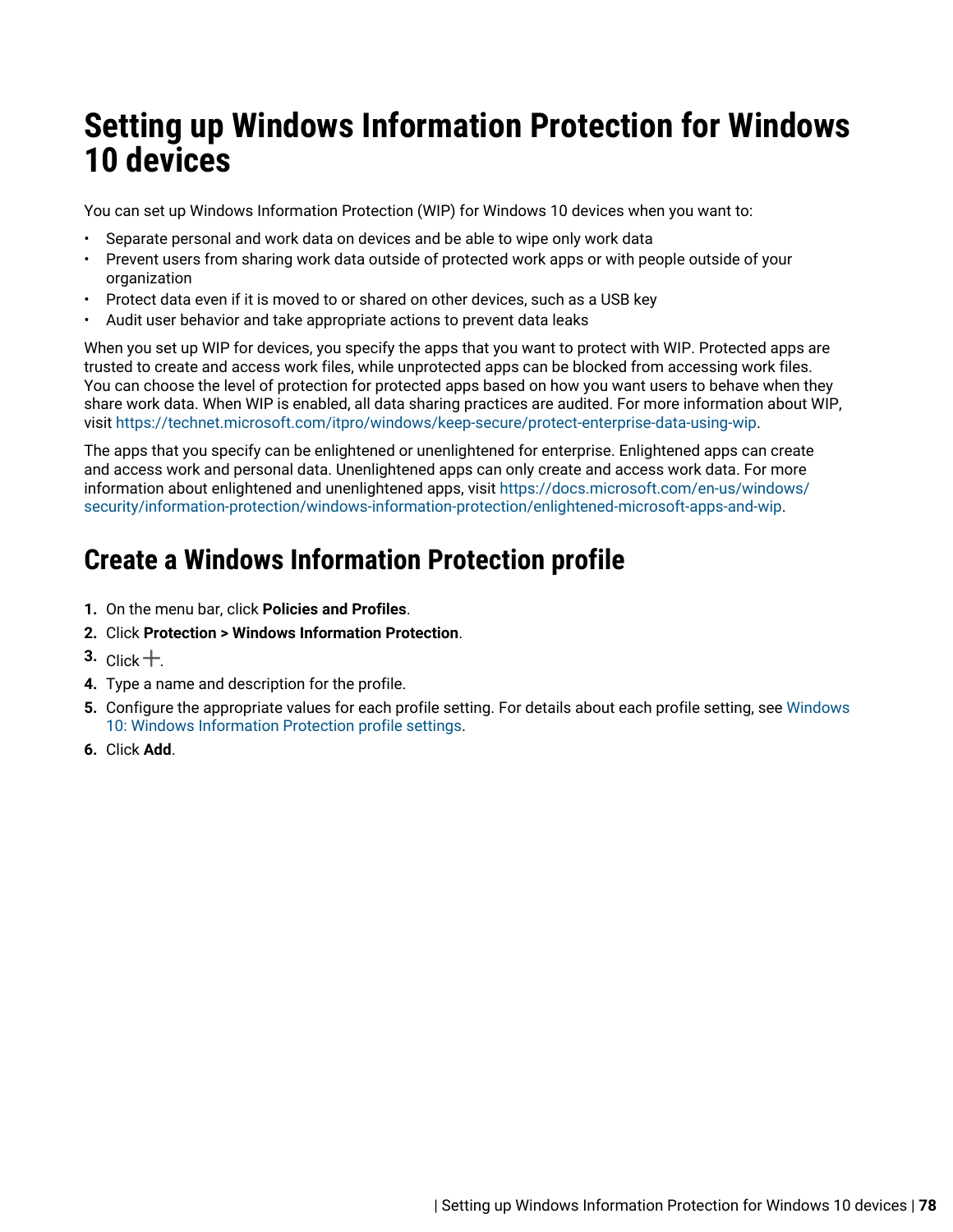# <span id="page-78-0"></span>**Windows 10: Windows Information Protection profile settings**

| <b>Windows</b><br><b>10: Windows Information</b><br><b>Protection profile setting</b>                       | <b>Description</b>                                                                                                                                                                                                                                                                                                                                                                                                                                                                                                                                                                                                                                                 |
|-------------------------------------------------------------------------------------------------------------|--------------------------------------------------------------------------------------------------------------------------------------------------------------------------------------------------------------------------------------------------------------------------------------------------------------------------------------------------------------------------------------------------------------------------------------------------------------------------------------------------------------------------------------------------------------------------------------------------------------------------------------------------------------------|
| Windows Information<br>Protection settings                                                                  | This setting specifies whether Windows Information Protection is enabled and the<br>level of enforcement. When this setting is set to "Off," data is not encrypted and<br>audit logging is turned off. When this setting is set to "Silent," data is encrypted<br>and any attempts to share protected data are logged. When this setting is set to<br>"Override," data is encrypted, the user is prompted when they attempt to share<br>protected data, and any attempts to share protected data are logged. When this<br>setting is set to "Block," data is encrypted, users cannot share protected data, and<br>any attempts to share protected data are logged. |
|                                                                                                             | Possible values:                                                                                                                                                                                                                                                                                                                                                                                                                                                                                                                                                                                                                                                   |
|                                                                                                             | Off<br>Silent<br>$\bullet$                                                                                                                                                                                                                                                                                                                                                                                                                                                                                                                                                                                                                                         |
|                                                                                                             | Override<br><b>Block</b>                                                                                                                                                                                                                                                                                                                                                                                                                                                                                                                                                                                                                                           |
|                                                                                                             | The default value is "Off."                                                                                                                                                                                                                                                                                                                                                                                                                                                                                                                                                                                                                                        |
| Enterprise protected<br>domain names                                                                        | This setting specifies the work network domain names that your organization uses<br>for its user identities. You can separate multiple domains with pipes (I). The first<br>domain is used as a string to tag files that are protected by apps that use WIP.                                                                                                                                                                                                                                                                                                                                                                                                       |
|                                                                                                             | For example, example.com   example.net.                                                                                                                                                                                                                                                                                                                                                                                                                                                                                                                                                                                                                            |
| Data recovery certificate<br>file (.der, .cer)                                                              | This setting specifies the data recovery certificate file. The file that you specify<br>must be a PEM encoded or DER encoded certificate with a .der or .cer file<br>extension.                                                                                                                                                                                                                                                                                                                                                                                                                                                                                    |
|                                                                                                             | You use the data recovery certificate file to recover files that were locally<br>protected on a device. For example, if your organization wants to recover data<br>protected by WIP from a device.                                                                                                                                                                                                                                                                                                                                                                                                                                                                 |
|                                                                                                             | For information on creating a data recovery certificate, see the Microsoft<br>Windows Information Protection documentation.                                                                                                                                                                                                                                                                                                                                                                                                                                                                                                                                        |
| Remove<br>the Windows Information<br>Protection settings when<br>a device is removed<br>from BlackBerry UEM | This setting specifies whether to revoke WIP settings when a device is<br>deactivated. When WIP settings are revoked, the user can no longer access<br>protected files.                                                                                                                                                                                                                                                                                                                                                                                                                                                                                            |
| Protection overlays on<br>protected files and apps<br>that can create enterprise<br>content                 | Show Windows Information This setting specifies whether an overlay icon is shown on file and app icons to<br>indicate whether a file or app is protected by WIP.                                                                                                                                                                                                                                                                                                                                                                                                                                                                                                   |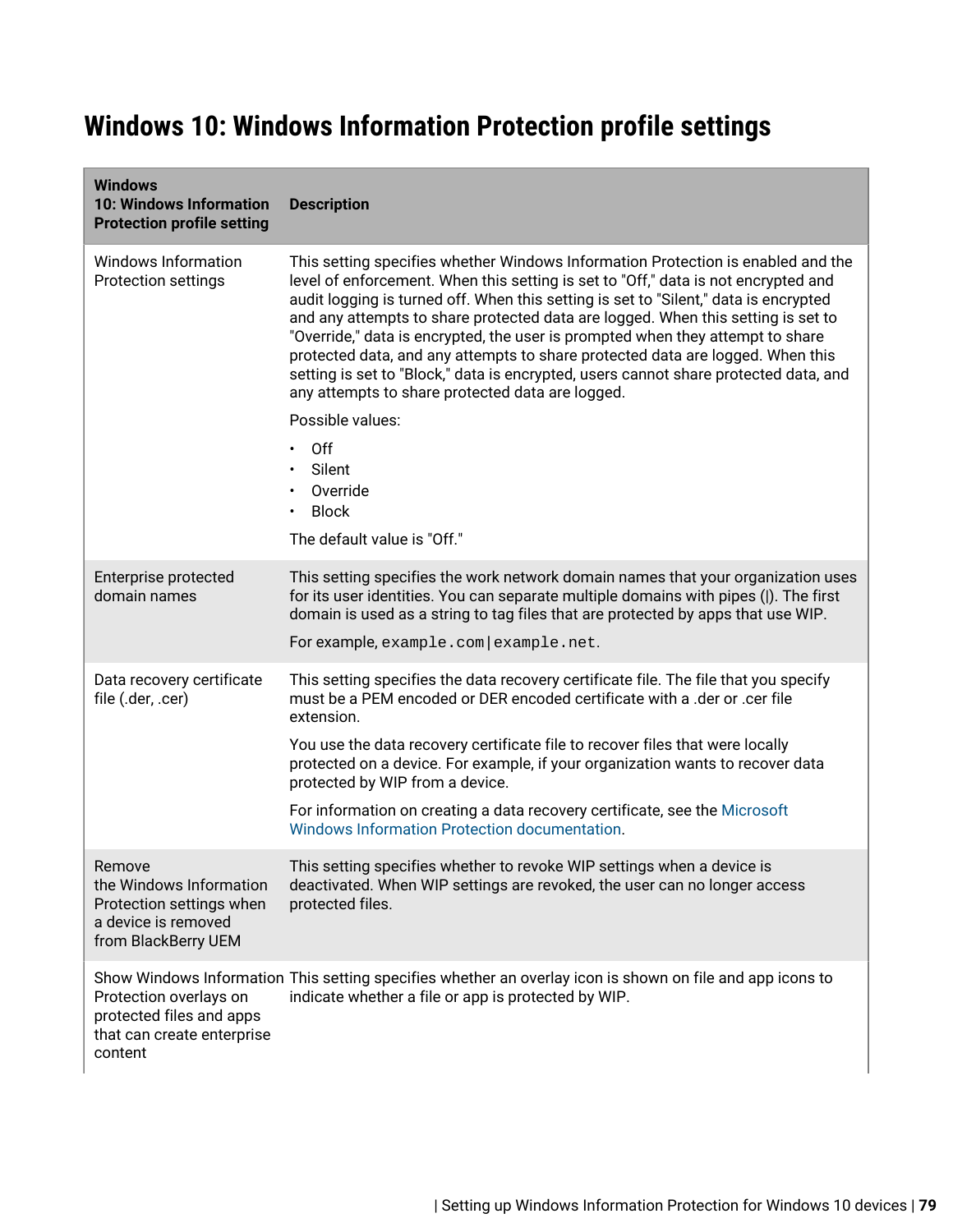| <b>Windows</b><br>10: Windows Information<br><b>Protection profile setting</b> | <b>Description</b>                                                                                                                                                                                                                                                                                                                                               |
|--------------------------------------------------------------------------------|------------------------------------------------------------------------------------------------------------------------------------------------------------------------------------------------------------------------------------------------------------------------------------------------------------------------------------------------------------------|
| Work network IP range                                                          | This setting specifies the range of IP addresses at work to which an app protected<br>with WIP can share data.                                                                                                                                                                                                                                                   |
|                                                                                | Use a dash to denote a range of addresses. Use a comma to separate addresses.                                                                                                                                                                                                                                                                                    |
| Work network IP ranges<br>are authoritative                                    | This setting specifies if only the work network IP ranges are accepted as part of<br>the work network. When this setting is enabled, no attempts are made to discover<br>other work networks.                                                                                                                                                                    |
|                                                                                | By default, the option is not selected.                                                                                                                                                                                                                                                                                                                          |
| Enterprise internal proxy<br>servers                                           | This setting specifies the internal proxy servers that are used when connecting to<br>work network locations. These proxy servers are only used when connecting to the<br>domain listed in the Enterprise cloud resources setting.                                                                                                                               |
| Enterprise cloud<br>resources                                                  | This setting specifies the list of enterprise resource domains hosted in the cloud<br>that need to be protected. Data from these resources are considered enterprise<br>data and protected.                                                                                                                                                                      |
| Cloud resources domain                                                         | This setting specifies the domain name.                                                                                                                                                                                                                                                                                                                          |
| Paired proxy                                                                   | This setting specifies a proxy that is paired with a cloud resource. Traffic to the<br>cloud resource will be routed through the enterprise network via the denoted proxy<br>server (on port 80).                                                                                                                                                                |
|                                                                                | A proxy server used for this purpose must also be configured in the Enterprise<br>internal proxy servers field.                                                                                                                                                                                                                                                  |
| Enterprise proxy servers                                                       | This setting specifies the list of internet proxy servers.                                                                                                                                                                                                                                                                                                       |
| Enterprise proxy servers<br>are authoritative                                  | This setting specifies whether the client should accept the configured list of<br>proxies and not try to detect other enterprise proxies.                                                                                                                                                                                                                        |
| Neutral resources                                                              | This setting specifies the domains that can be used for work or personal<br>resources.                                                                                                                                                                                                                                                                           |
| Enterprise network<br>domain names                                             | This setting specifies a comma-separated list of domains that comprise the<br>boundaries of the enterprise. Data from one of these domains that is sent to a<br>device will be considered enterprise data and protected. These locations will be<br>considered a safe destination for enterprise data to be shared to.<br>For example, example.com, example.net. |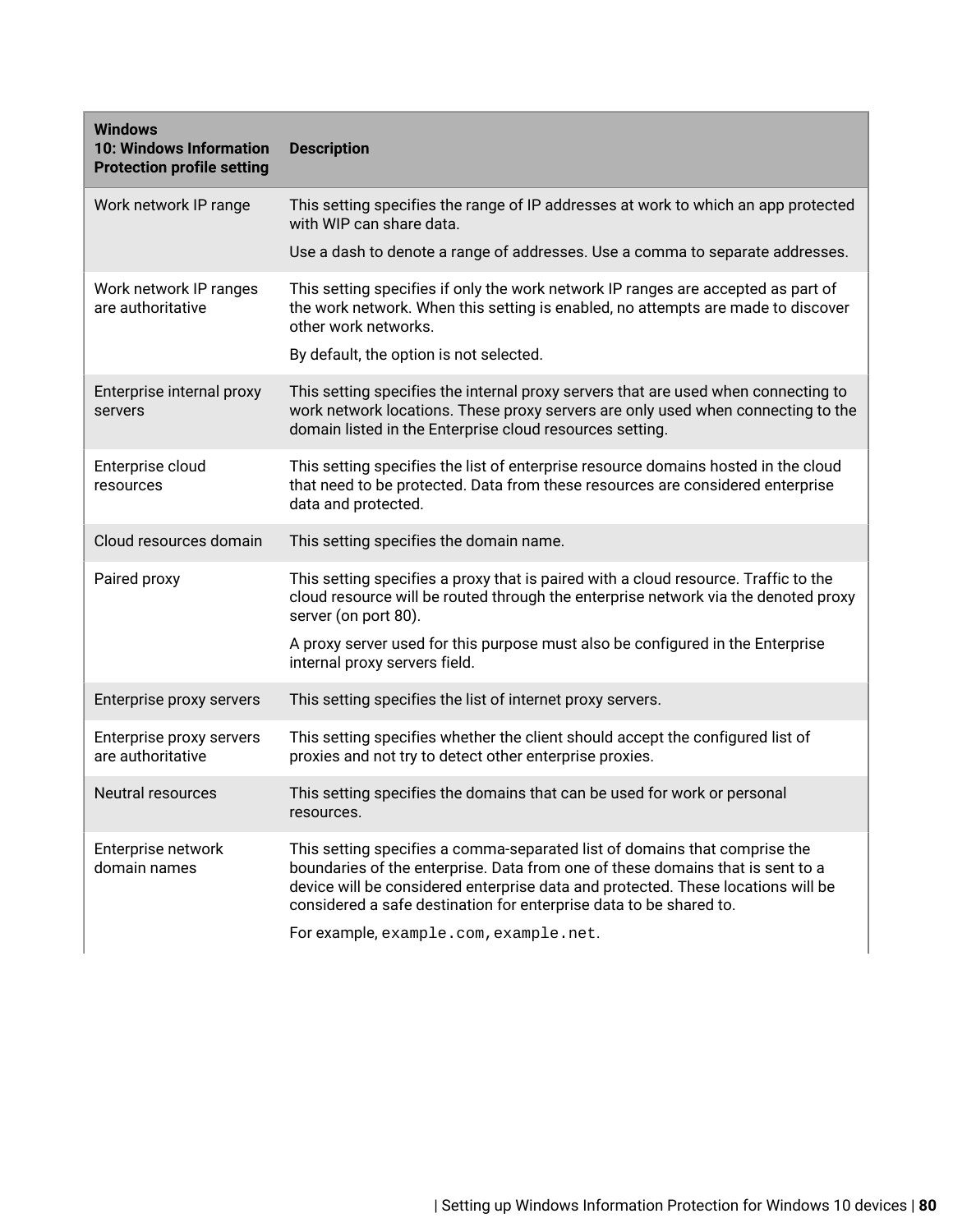| <b>Windows</b><br>10: Windows Information<br><b>Protection profile setting</b> | <b>Description</b>                                                                                                                                                                                                                                                                                                                                                                                                                                                                                                                                                                                                                  |
|--------------------------------------------------------------------------------|-------------------------------------------------------------------------------------------------------------------------------------------------------------------------------------------------------------------------------------------------------------------------------------------------------------------------------------------------------------------------------------------------------------------------------------------------------------------------------------------------------------------------------------------------------------------------------------------------------------------------------------|
| Desktop app payload<br>code                                                    | Specify the desktop app keys and values used to configure application<br>launch restrictions on Windows 10 devices. You must use the keys defined<br>by Microsoft for the payload type that you want to configure.                                                                                                                                                                                                                                                                                                                                                                                                                  |
|                                                                                | To specify the apps, copy the XML code from the AppLocker policy .xml file and<br>paste it in this field. When you copy the text, copy only the elements as shown in<br>the following code sample:                                                                                                                                                                                                                                                                                                                                                                                                                                  |
|                                                                                | <rulecollection enforcementmode="Enabled" type="Appx"><br/><filepublisherrule <br="" id="0c9781aa-bf9f-4352-&lt;br&gt;b4ba-64c25f36f558">Name="WordMobile" Description="<br/>UserOrGroupSid="S-1-1-0" Action="Allow"&gt;<br/><conditions><br/><filepublishercondition<br>PublisherName="CN=Microsoft Corporation, O=Microsoft<br/>Corporation, L=Redmond, S=Washington, C=US"<br/>ProductName="Microsoft.Office.Word" BinaryName="*"&gt;<br/><binaryversionrange <br="" lowsection="*">HighSection="*" /&gt;<br/><br/></binaryversionrange></filepublishercondition<br></conditions><br/></filepublisherrule><br/></rulecollection> |
|                                                                                | For more information about using AppLocker, see the Microsoft AppLocker<br>documentation.                                                                                                                                                                                                                                                                                                                                                                                                                                                                                                                                           |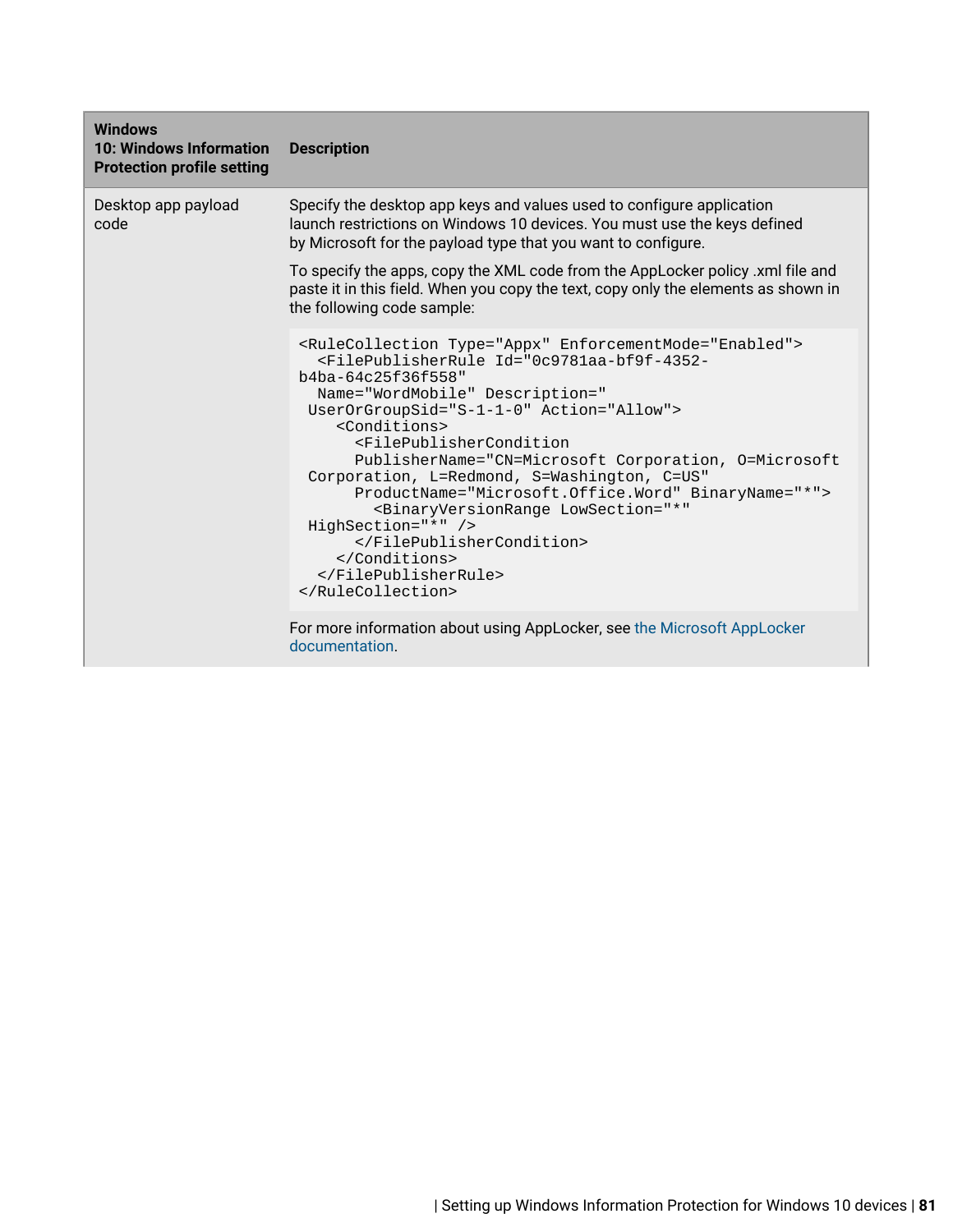| <b>Windows</b><br><b>10: Windows Information</b><br><b>Protection profile setting</b> | <b>Description</b>                                                                                                                                                                                                                                                                                                                                                                                                                                                                                                                                                                                                                                                                                                                                                                                                                                                                                                                                                                                                                                                                                                                                                                                                                                                                                                                                                                                                                                                                                                                                                           |
|---------------------------------------------------------------------------------------|------------------------------------------------------------------------------------------------------------------------------------------------------------------------------------------------------------------------------------------------------------------------------------------------------------------------------------------------------------------------------------------------------------------------------------------------------------------------------------------------------------------------------------------------------------------------------------------------------------------------------------------------------------------------------------------------------------------------------------------------------------------------------------------------------------------------------------------------------------------------------------------------------------------------------------------------------------------------------------------------------------------------------------------------------------------------------------------------------------------------------------------------------------------------------------------------------------------------------------------------------------------------------------------------------------------------------------------------------------------------------------------------------------------------------------------------------------------------------------------------------------------------------------------------------------------------------|
| app payload code                                                                      | Universal Windows PlatformSpecify the Universal Windows Platform app keys and values used to configure<br>WIP on Windows 10 devices. You must use the keys defined by Microsoft for the<br>payload type that you want to configure.                                                                                                                                                                                                                                                                                                                                                                                                                                                                                                                                                                                                                                                                                                                                                                                                                                                                                                                                                                                                                                                                                                                                                                                                                                                                                                                                          |
|                                                                                       | To specify the apps, copy the XML code from the AppLocker policy .xml file and<br>paste it in this field. When you copy the text, copy only the elements as shown in<br>the following code sample:                                                                                                                                                                                                                                                                                                                                                                                                                                                                                                                                                                                                                                                                                                                                                                                                                                                                                                                                                                                                                                                                                                                                                                                                                                                                                                                                                                           |
|                                                                                       | <rulecollection 921cc481-6e17-4653-8f75-050b80acca20"<br="" enforcementmode="Enabled&gt;&lt;br&gt;&lt;FilePathRule Id=" type="Exe">Name="(Default Rule)<br/>All files" Description="" UserOrGroupSid="S-1-1-0"<br/>Action="Allow"&gt;<br/><conditions><br/><filepathcondition path="*"></filepathcondition><br/></conditions><br/><br/><filepublisherrule <br="" description="" id="ddd0bc90-&lt;br&gt;dada-4002-9e2f-0fc68elf6af0" name="WORDPAD.EXE,&lt;br&gt;from O=MICROSOFT CORPORATION, L=REDMOND, S=WASHINGTON,&lt;br&gt;C=US">UserOrGroupSid="S-1-1-0" Action="Deny"&gt;<br/><conditions><br/><filepublishercondition <br="" productname="*" publishername="O=MICROSOFT&lt;br&gt;CORPORATION&lt;br&gt;L=REDMOND, S=WASHINGTON, C=US">BinaryName="WORDPAD.EXE"&gt;<br/><binaryversionrange <br="" lowsection="*">HighSection="*" /&gt;<br/></binaryversionrange></filepublishercondition><br/></conditions><br/></filepublisherrule><br/><filepublisherrule <br="" description="" id="c8360d06-f651-4883-&lt;br&gt;abdd-9c3a95a415ff" name="NOTEPAD.EXE,&lt;br&gt;from O=MICROSOFT CORPORATION, L=REDMOND, S=WASHINGTON,&lt;br&gt;C=US">UserOrGroupSid="S-1-1-0" Action="Allow"&gt;<br/><conditions><br/><filepublishercondition <br="" productname="*" publishername="O=MICROSOFT&lt;br&gt;CORPORATION,&lt;br&gt;L=REDMOND, S=WASHINGTON, C=US">BinaryName="NOTEPAD.EXE"&gt;<br/><binaryversionrange <br="" lowsection="*">HighSection="*" /&gt;<br/></binaryversionrange></filepublishercondition><br/></conditions><br/></filepublisherrule><br/></rulecollection> |

For more information about using AppLocker, see [the Microsoft AppLocker](https://technet.microsoft.com/en-us/itpro/windows/keep-secure/administer-applocker) [documentation](https://technet.microsoft.com/en-us/itpro/windows/keep-secure/administer-applocker).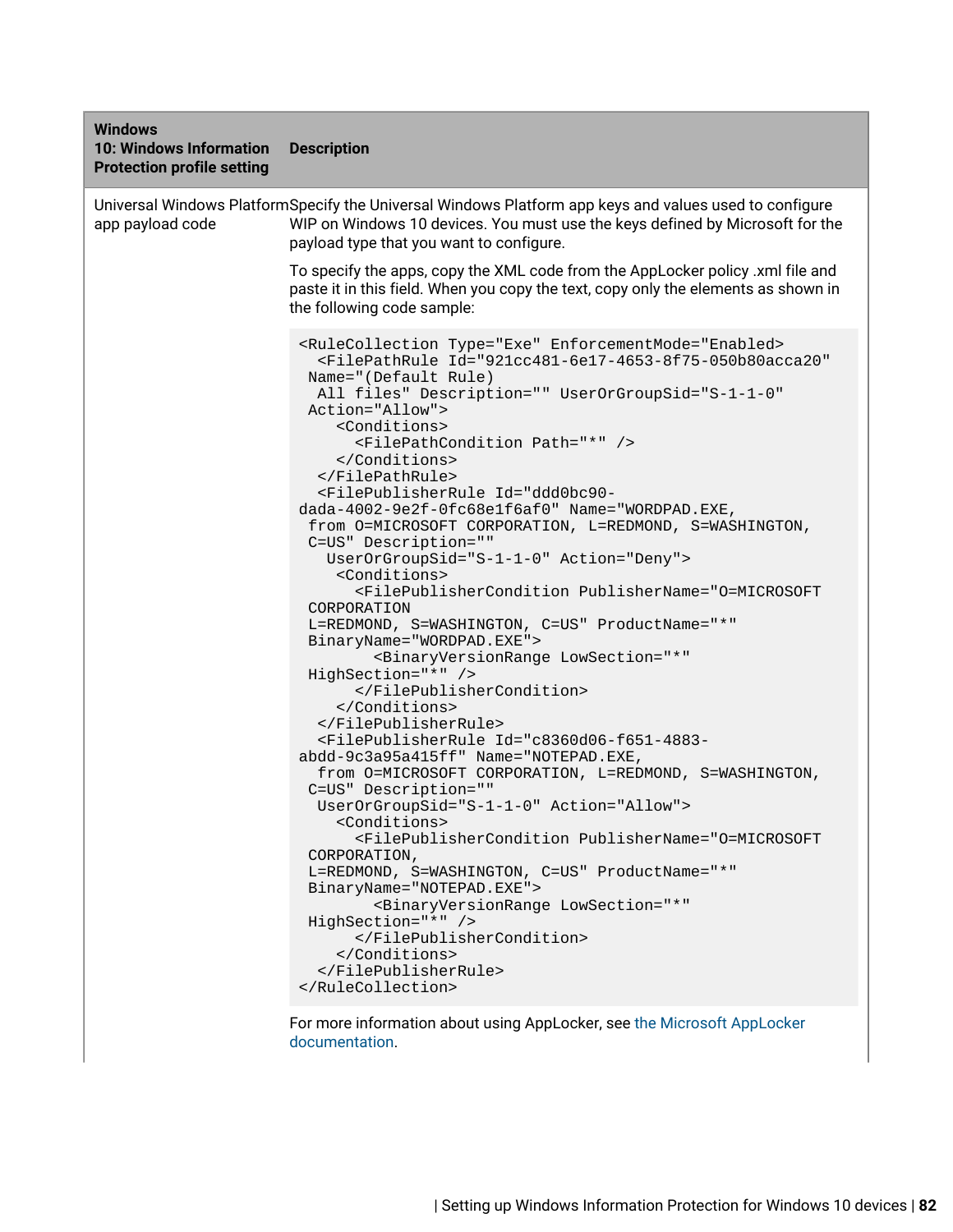| <b>Windows</b><br><b>10: Windows Information</b><br><b>Protection profile setting</b> | <b>Description</b>                                                                                                   |
|---------------------------------------------------------------------------------------|----------------------------------------------------------------------------------------------------------------------|
| Associated VPN profile                                                                | This setting specifies the VPN profile that a device uses to connect to a VPN when<br>using an app protected by WIP. |
|                                                                                       | This setting is valid only if "Use a VPN profile" is selected for the "Secure"<br>connection used with WIP."         |
| Collect device audit logs                                                             | This setting specifies whether to collect device audit logs.                                                         |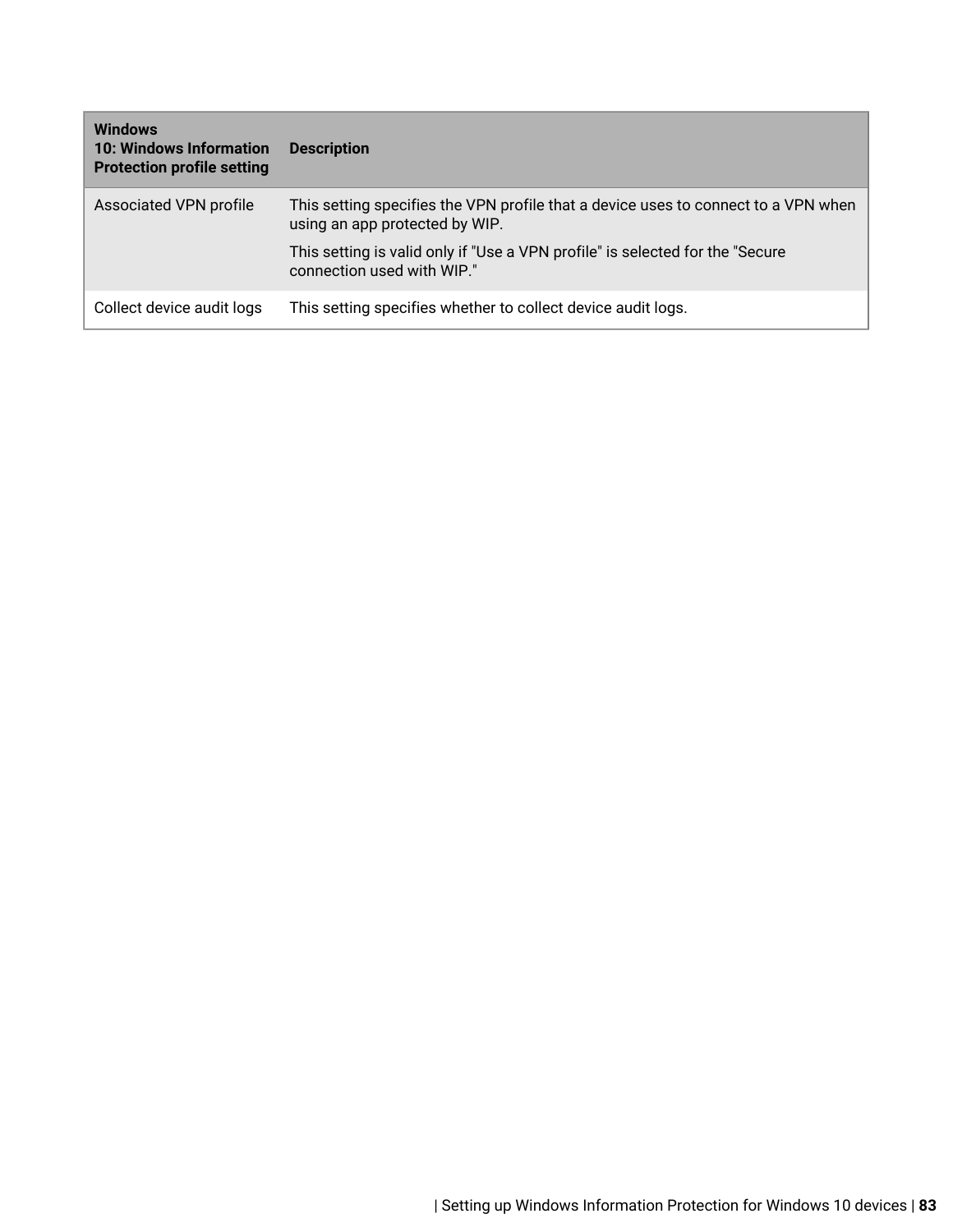# **Allowing BitLocker encryption on Windows 10 devices**

BitLocker Drive Encryption is a data protection feature of the operating system that helps mitigate unauthorized data access when a device is lost or stolen. You can allow BitLocker encryption on Windows 10 devices and protection is strengthened if the device also has a Trusted Platform Module (TPM), which gives you the option to require additional authentication at startup (for example, a startup key, PIN, or removable USB drive). In BlackBerry UEM, you can also create a compliance profile to prevent users from disabling BitLocker to enforce its use on devices that require encryption.

You can configure the recovery options to access a BitLocker-protected operating system or data drives. Users can access recovery keys from the Active Directory console, and if enabled, recovery passwords can be backed up to Active Directory Domain Services so that an administrator can recover them using the BitLocker Recovery Password Viewer tool.

Configure the following UEM IT policy rules to support BitLocker encryption on Windows 10 devices:

- BitLocker encryption method for desktop
- Allow storage card encryption prompts on the device
- Allow BitLocker Device Encryption to enable encryption on the device
- Set default encryption methods for each drive type
- Require additional authentication at startup
- Require minimum PIN length for startup
- Pre-boot recovery message and URL
- BitLocker OS drive recovery options
- BitLocker fixed drive recovery options
- Require BitLocker protection for fixed data drives
- Require BitLocker protection for removable data drives
- Allow recovery key location prompt
- Enable encryption for standard users

For more information about the BitLocker IT policy rules, [see the Policy Reference Spreadsheet.](https://docs.blackberry.com/content/dam/docs-blackberry-com/release-pdfs/en/blackberry-uem/current/administration/Policy-Reference-Spreadsheet-BlackBerry-UEM.zip)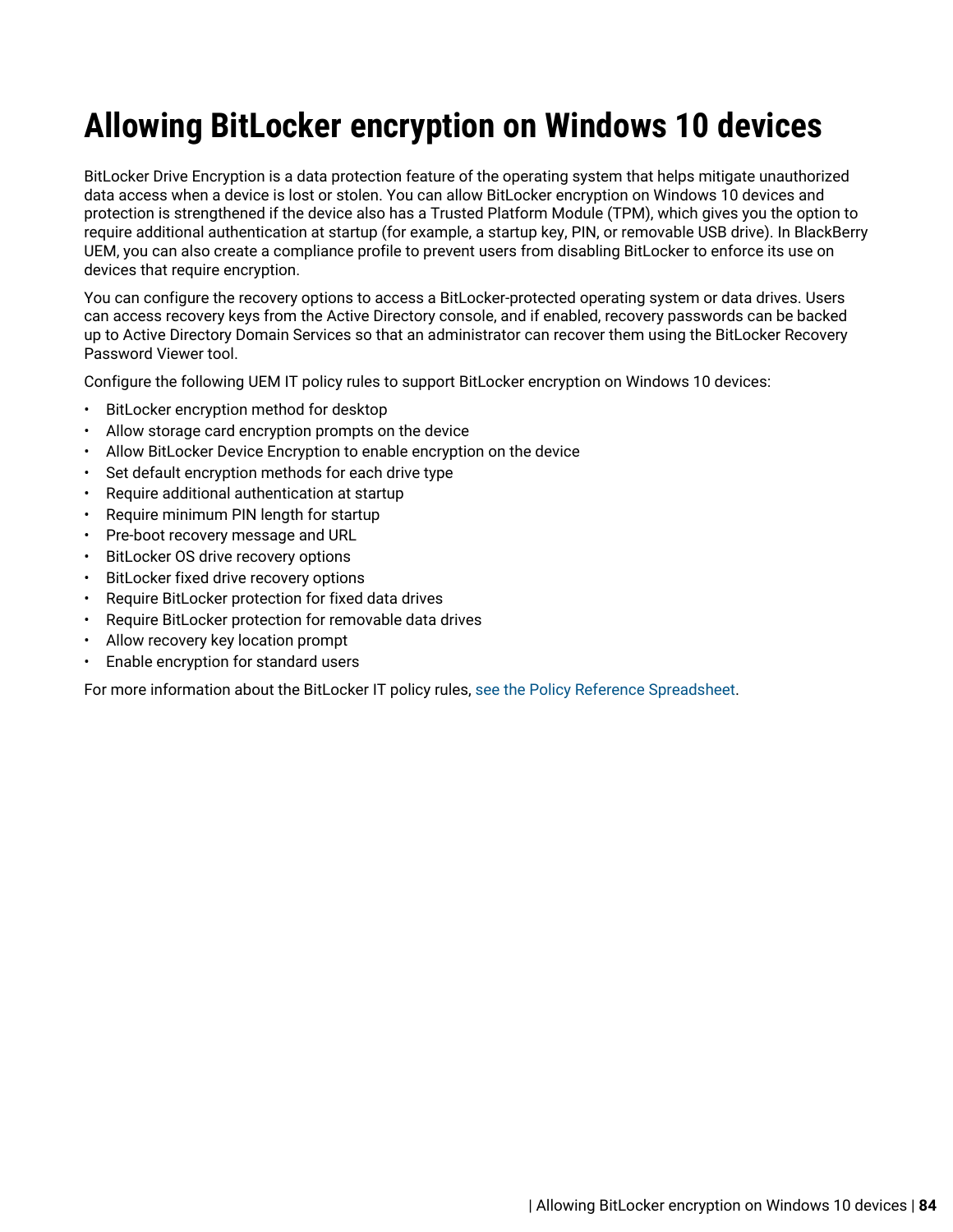# **Managing attestation for devices**

When you turn on attestation, BlackBerry UEM sends challenges to test the authenticity and integrity of devices. You can turn on attestation for the following devices:

- Samsung Knox devices
- Android devices
- Windows 10 devices

## **Manage attestation for Samsung Knox devices**

When you turn on attestation, BlackBerry UEM sends challenges to test the authenticity and integrity of Samsung Knox devices activated with the following activation types:

- Work and personal full control (Samsung Knox)
- Work space only (Samsung Knox)
- Work and personal user privacy (Samsung Knox)
- **1.** On the menu bar, click **Settings > General settings > Attestation**.
- **2.** To turn on attestation for Samsung Knox devices, select **Enable periodic attestation challenges for KNOX Workspace devices**.
- **3.** In the **Challenge frequency** section, specify, in days or hours, how often the device must return an attestation response to BlackBerry UEM.
- **4.** In the **Grace period** section, specify a grace period. After the grace period expires with no successful attestation response, a device is considered non-compliant and the device is subject to the conditions specified in the compliance profile that is assigned to the user. Note that if a user's device is out of coverage, turned off, or has a dead battery, it cannot respond to the attestation challenges that BlackBerry UEM sends and BlackBerry UEM will consider the device to be non-compliant. If you have your organization's compliance policy set to wipe the device when it is out of compliance, when the device does not respond before the grace period expires, data on the device will be deleted.
- **5.** Click **Save**.

**After you finish:** Create a compliance profile that specifies the actions that occur when a device is considered rooted. For instructions, see [Enforcing compliance rules for devices](#page-25-0)

# **Manage attestation for Android devices and BlackBerry Dynamics apps using SafetyNet**

When you use Android SafetyNet attestation, BlackBerry UEM sends challenges to test the authenticity and integrity of Android devices and BlackBerry Dynamics apps in your organization's environment. SafetyNet helps you assess the security and compatibility of the environments in which your organization's apps run. You can use SafetyNet attestation in addition to BlackBerry's existing root and exploitation detection. For more information about SafetyNet, see the [information from Google](https://developers.google.com/android/reference/com/google/android/gms/safetynet/SafetyNet).

BlackBerry UEM performs SafetyNet attestation in the following circumstances:

- After device activation when the BlackBerry UEM Client is installed
- During device activation when the BlackBerry UEM Client is installed
- During BlackBerry Dynamics apps activation
- After app activation for BlackBerry Dynamics apps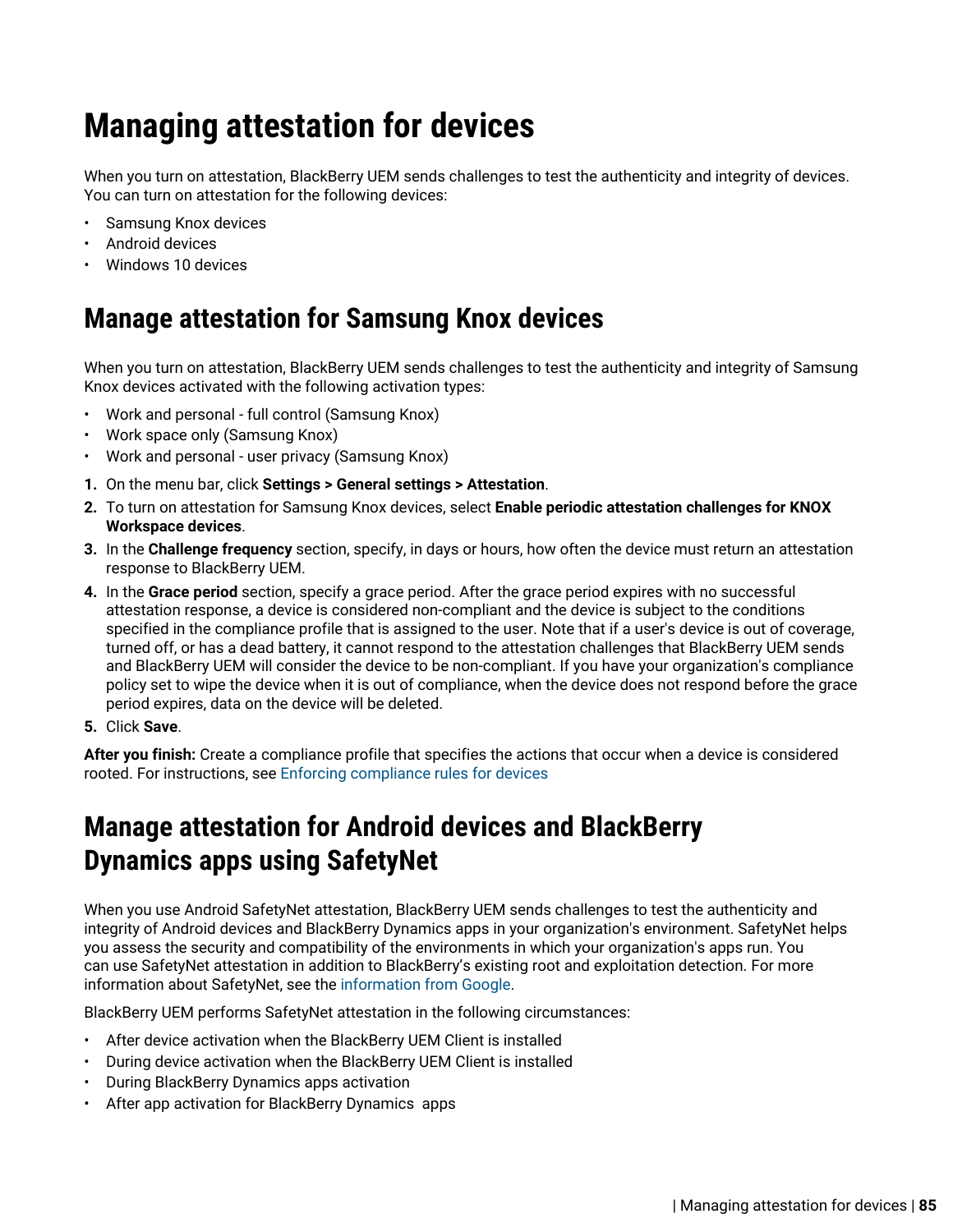- On demand using REST APIs
- At device restart if the BlackBerry UEM Client is activated

#### **Considerations for configuring SafetyNet attestation**

- The Google SafetyNet attestation failure option is a compliance profile setting for Android devices and BlackBerry Dynamics apps that allows you to specify the actions that occur if devices or apps do not pass SafetyNet attestation. To set this option, navigate to **Policies and profiles > Compliance > Android** tab.
- If you do not enable the 'Google SafetyNet attestation failure' compliance rule, apps that are already activated will not have compliance actions enforced on them.
- When you enable SafetyNet, attestation during activation is performed; you cannot use a policy to enforce attestation during activation.
- The BlackBerry UEM Client is not required for you to enable SafetyNet attestation.
- The BlackBerry UEM Client does not appear in the list of BlackBerry Dynamics apps that you can configure for SafetyNet attestation. BlackBerry UEM sends attestation challenges to, and receives responses from, the BlackBerry UEM Client.
- BlackBerry UEM sends attestation challenges to each BlackBerry Dynamics app that you configure.
- BlackBerry UEM does not trust old versions of apps. For example, if you want to enable attestation challenges for BlackBerry Work, you must ensure that the version of BlackBerry Work on your organization's devices is the latest version or new activations will fail. Note that until you enable the "Google SafetyNet Attestation failure" option in your organization's compliance profile, even if your existing activated users are using older versions of apps, no adverse action will be taken on apps or devices.
- In addition to activation and periodic attestation, BlackBerry UEM uses new REST APIs that allow you to create custom server workflows. For example, if an app needs to access a specific secure remote item, before granting access, the app server communicates with BlackBerry UEM to enforce SafetyNet attestation on the app or device.
- If a user's device is out of coverage, turned off, or has a dead battery, it cannot respond to the attestation challenges that BlackBerry UEM sends and BlackBerry UEM will consider the device to be non-compliant. If you have your organization's compliance policy set to wipe the device when it is out of compliance, if the device does not respond before the grace period expires, data on the device will be deleted when it connects to a wireless network.
- If you set a time in App grace period field, only apps that do not respond within the time frame that you set will have an action taken on them. For example, if you set the App grace period value to 7 days, and your users use BlackBerry Work every day, but do not use BlackBerry Tasks within the 7 days, only BlackBerry Tasks will have an action taken on it.
- If you add a new app to BlackBerry UEM and it fails attestation during activation, the app is not activated no matter which option you have configured in the 'Google SafetyNet attestation failure' section of your organization's compliance profile. If an app has already been activated, it is subject to the rules that you specified in the compliance profile.
- Your organization's users must have the latest version of Google Play services installed.
- If a device fails attestation, there is no indication of the failure in the OS compromised column on the Managed devices page.
- For information about developing BlackBerry Dynamics apps for Android devices, see the [Developer](https://docs.blackberry.com/en/development-tools/blackberry-dynamics-sdk-android/) content.

#### **Configure attestation for Android devices and BlackBerry Dynamics apps using SafetyNet**

- **1.** On the menu bar, click **Settings > General settings > Attestation**.
- **2.** To turn on attestation for Android devices, select **Enable periodic attestation challenges using SafetyNet**.
- **3.** Select **Enable CTS profile matching** if you want to turn on Google's Compatibility Test Suite. For more information about CTS, see the [information from Google](https://source.android.com/compatibility/cts/).
- **4.** In the **Challenge frequency** section, specify, in days or hours, how often the device must return an attestation response to BlackBerry UEM. Considerations for configuring the challenge frequency: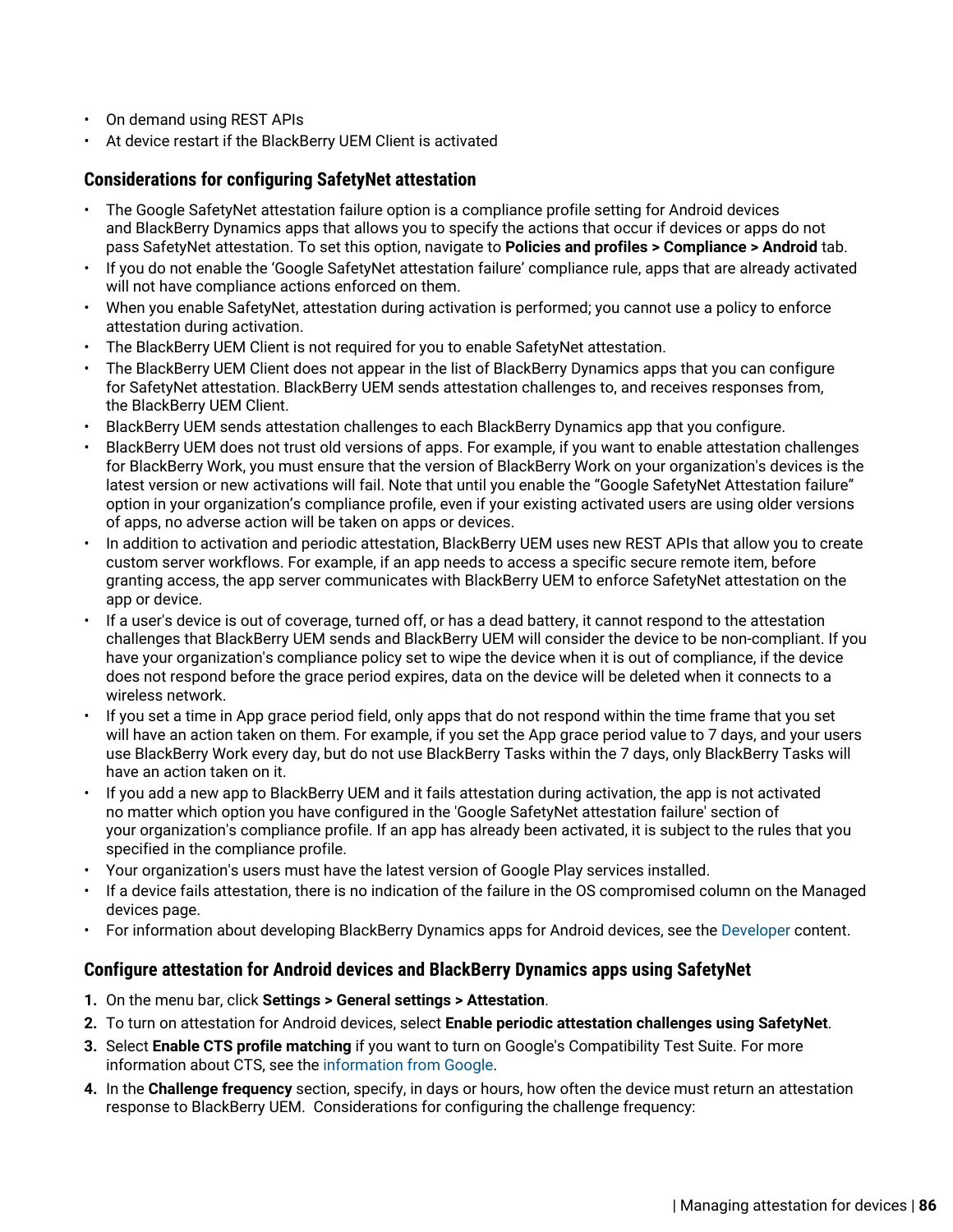- While you can configure how often BlackBerry UEM tests the authenticity and integrity of the device, attestation during activation of the app is mandatory.
- If you have deployed the BlackBerry UEM Client, it is added as one of the apps that BlackBerry UEM tests for SafetyNet attestation automatically.
- The BlackBerry UEM Client uses a different communication channel to BlackBerry UEM than other BlackBerry Dynamics apps, which must be running and authorized to connect to BlackBerry UEM to receive policy updates. BlackBerry UEM can proactively communicate with the BlackBerry UEM Client and start the app if it is not running. If you set a challenge frequency of 3 hours, then BlackBerry UEM communicates with the BlackBerry UEM Client every 3 hours and the attestation check is performed. However, BlackBerry Dynamics app commands are stored until the app connects to BlackBerry UEM , and only the latest attestation command is stored. So, if the app is not used for 24 hours, when the user starts it, only one attestation challenge is performed.
- **5.** In the **Grace period** section, specify a grace period. After the grace period expires with no successful attestation response, a device is considered non-compliant and the device is subject to the conditions specified in the compliance profile that is assigned to the user. Also, if a user's device is out of coverage, turned off, or has a dead battery, it cannot respond to the attestation challenges that BlackBerry UEM sends, and BlackBerry UEM will consider the device to be non-compliant. If you have your organization's compliance policy set to wipe the device when it is out of compliance, if the device does not respond before the grace period expires, data on the device will be deleted when it connects to a wireless network.
- **6.** In the **App grace period** section, specify a grace period. After the grace period expires, the BlackBerry Dynamics apps are subject to the conditions specified in the compliance profile that is assigned to the user. The grace period is enforced on a per-app basis. Note that if you have deployed only the BlackBerry UEM Client to the device, then the grace period is ignored. Also, the BlackBerry UEM Client does not appear in the list of BlackBerry Dynamics apps. When you add BlackBerry Dynamics apps to the list of apps that will be subject to attestation challenges, the following rules apply:
	- Only apps in this list are sent attestation challenges.
	- Only apps in this list are evaluated for the app grace period check.
	- Only apps in this list are subject to attestation during app activation.

**Note:** Only BlackBerry Dynamics apps that have been developed specifically for SafetyNet will display in the list. For more information, see the [Developer](https://docs.blackberry.com/en/development-tools/blackberry-dynamics-sdk-android/current/blackberry-dynamics-sdk-android-devguide/Implementing-SafetyNet-attestation-for-BlackBerry-Dynamics-apps) content.

- **7.** To add an app that will be subject to attestation challenges, click +.
- **8.** Do one of the following:
	- Click the name of an app that is already on the list.
	- Search for and click on the name of the app.
- **9.** Click **Select**.

**10.**Click **Save**.

## **Manage attestation for Windows 10 devices**

When you turn on attestation, BlackBerry UEM sends challenges to test the authenticity and integrity of Windows 10 devices. The device communicates with the Microsoft Health Attestation Service to check for compliance based on settings that you set in your organization's compliance profile.

**1.** On the menu bar, click **Settings > General settings > Attestation**.

- **2.** To turn on attestation for Windows 10 devices, select **Enable periodic attestation challenges for Windows 10 devices**.
- **3.** In the **Challenge frequency** section, specify, in days or hours, how often the device must return an attestation response to BlackBerry UEM.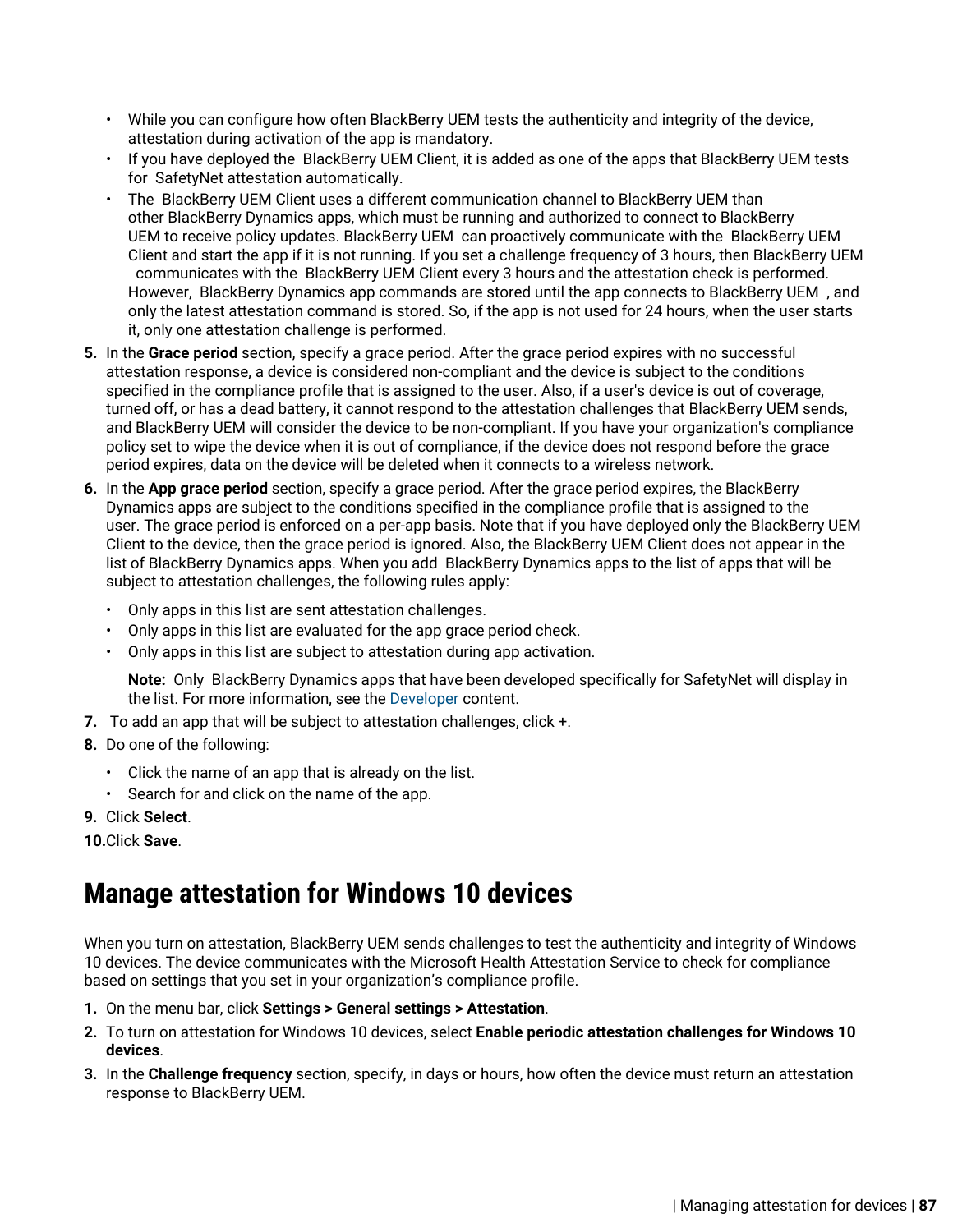**4.** In the **Grace period** section, specify a grace period. After the grace period expires with no successful attestation response, a device is considered non-compliant and the device is subject to the conditions specified in the compliance profile that is assigned to the user. Also to consider, if a user's device is out of coverage, turned off, or has a dead battery, it cannot respond to the attestation challenges that BlackBerry UEM sends and BlackBerry UEM will consider the device to be non-compliant. If you have your organization's compliance policy set to wipe the device when it is out of compliance, when the device does not respond before the grace period expires, data on the device will be deleted.

#### **5.** Click **Save**.

You can view any compliance violations on the device details page.

**After you finish:** Create a compliance profile that specifies the actions that occur when a device is considered rooted. For instructions, see [Enforcing compliance rules for devices](#page-25-0)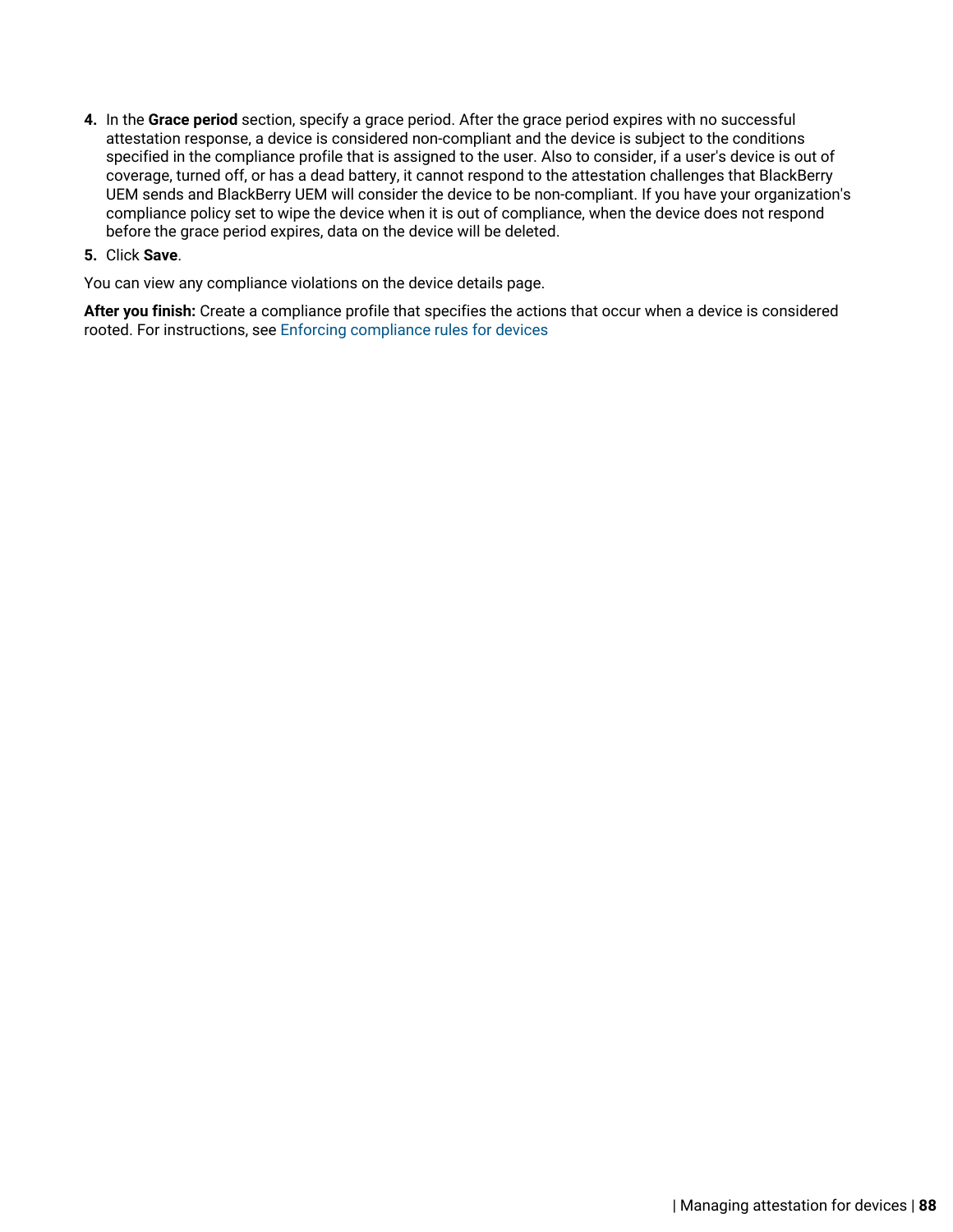# **Legal notice**

©2020 BlackBerry Limited. Trademarks, including but not limited to BLACKBERRY, BBM, BES, EMBLEM Design, ATHOC, CYLANCE and SECUSMART are the trademarks or registered trademarks of BlackBerry Limited, its subsidiaries and/or affiliates, used under license, and the exclusive rights to such trademarks are expressly reserved. All other trademarks are the property of their respective owners.

This documentation including all documentation incorporated by reference herein such as documentation provided or made available on the BlackBerry website provided or made accessible "AS IS" and "AS AVAILABLE" and without condition, endorsement, guarantee, representation, or warranty of any kind by BlackBerry Limited and its affiliated companies ("BlackBerry") and BlackBerry assumes no responsibility for any typographical, technical, or other inaccuracies, errors, or omissions in this documentation. In order to protect BlackBerry proprietary and confidential information and/or trade secrets, this documentation may describe some aspects of BlackBerry technology in generalized terms. BlackBerry reserves the right to periodically change information that is contained in this documentation; however, BlackBerry makes no commitment to provide any such changes, updates, enhancements, or other additions to this documentation to you in a timely manner or at all.

This documentation might contain references to third-party sources of information, hardware or software, products or services including components and content such as content protected by copyright and/or thirdparty websites (collectively the "Third Party Products and Services"). BlackBerry does not control, and is not responsible for, any Third Party Products and Services including, without limitation the content, accuracy, copyright compliance, compatibility, performance, trustworthiness, legality, decency, links, or any other aspect of Third Party Products and Services. The inclusion of a reference to Third Party Products and Services in this documentation does not imply endorsement by BlackBerry of the Third Party Products and Services or the third party in any way.

EXCEPT TO THE EXTENT SPECIFICALLY PROHIBITED BY APPLICABLE LAW IN YOUR JURISDICTION, ALL CONDITIONS, ENDORSEMENTS, GUARANTEES, REPRESENTATIONS, OR WARRANTIES OF ANY KIND, EXPRESS OR IMPLIED, INCLUDING WITHOUT LIMITATION, ANY CONDITIONS, ENDORSEMENTS, GUARANTEES, REPRESENTATIONS OR WARRANTIES OF DURABILITY, FITNESS FOR A PARTICULAR PURPOSE OR USE, MERCHANTABILITY, MERCHANTABLE QUALITY, NON-INFRINGEMENT, SATISFACTORY QUALITY, OR TITLE, OR ARISING FROM A STATUTE OR CUSTOM OR A COURSE OF DEALING OR USAGE OF TRADE, OR RELATED TO THE DOCUMENTATION OR ITS USE, OR PERFORMANCE OR NON-PERFORMANCE OF ANY SOFTWARE, HARDWARE, SERVICE, OR ANY THIRD PARTY PRODUCTS AND SERVICES REFERENCED HEREIN, ARE HEREBY EXCLUDED. YOU MAY ALSO HAVE OTHER RIGHTS THAT VARY BY STATE OR PROVINCE. SOME JURISDICTIONS MAY NOT ALLOW THE EXCLUSION OR LIMITATION OF IMPLIED WARRANTIES AND CONDITIONS. TO THE EXTENT PERMITTED BY LAW, ANY IMPLIED WARRANTIES OR CONDITIONS RELATING TO THE DOCUMENTATION TO THE EXTENT THEY CANNOT BE EXCLUDED AS SET OUT ABOVE, BUT CAN BE LIMITED, ARE HEREBY LIMITED TO NINETY (90) DAYS FROM THE DATE YOU FIRST ACQUIRED THE DOCUMENTATION OR THE ITEM THAT IS THE SUBJECT OF THE CLAIM.

TO THE MAXIMUM EXTENT PERMITTED BY APPLICABLE LAW IN YOUR JURISDICTION, IN NO EVENT SHALL BLACKBERRY BE LIABLE FOR ANY TYPE OF DAMAGES RELATED TO THIS DOCUMENTATION OR ITS USE, OR PERFORMANCE OR NON-PERFORMANCE OF ANY SOFTWARE, HARDWARE, SERVICE, OR ANY THIRD PARTY PRODUCTS AND SERVICES REFERENCED HEREIN INCLUDING WITHOUT LIMITATION ANY OF THE FOLLOWING DAMAGES: DIRECT, CONSEQUENTIAL, EXEMPLARY, INCIDENTAL, INDIRECT, SPECIAL, PUNITIVE, OR AGGRAVATED DAMAGES, DAMAGES FOR LOSS OF PROFITS OR REVENUES, FAILURE TO REALIZE ANY EXPECTED SAVINGS, BUSINESS INTERRUPTION, LOSS OF BUSINESS INFORMATION, LOSS OF BUSINESS OPPORTUNITY, OR CORRUPTION OR LOSS OF DATA, FAILURES TO TRANSMIT OR RECEIVE ANY DATA, PROBLEMS ASSOCIATED WITH ANY APPLICATIONS USED IN CONJUNCTION WITH BLACKBERRY PRODUCTS OR SERVICES, DOWNTIME COSTS, LOSS OF THE USE OF BLACKBERRY PRODUCTS OR SERVICES OR ANY PORTION THEREOF OR OF ANY AIRTIME SERVICES, COST OF SUBSTITUTE GOODS, COSTS OF COVER, FACILITIES OR SERVICES, COST OF CAPITAL, OR OTHER SIMILAR PECUNIARY LOSSES, WHETHER OR NOT SUCH DAMAGES